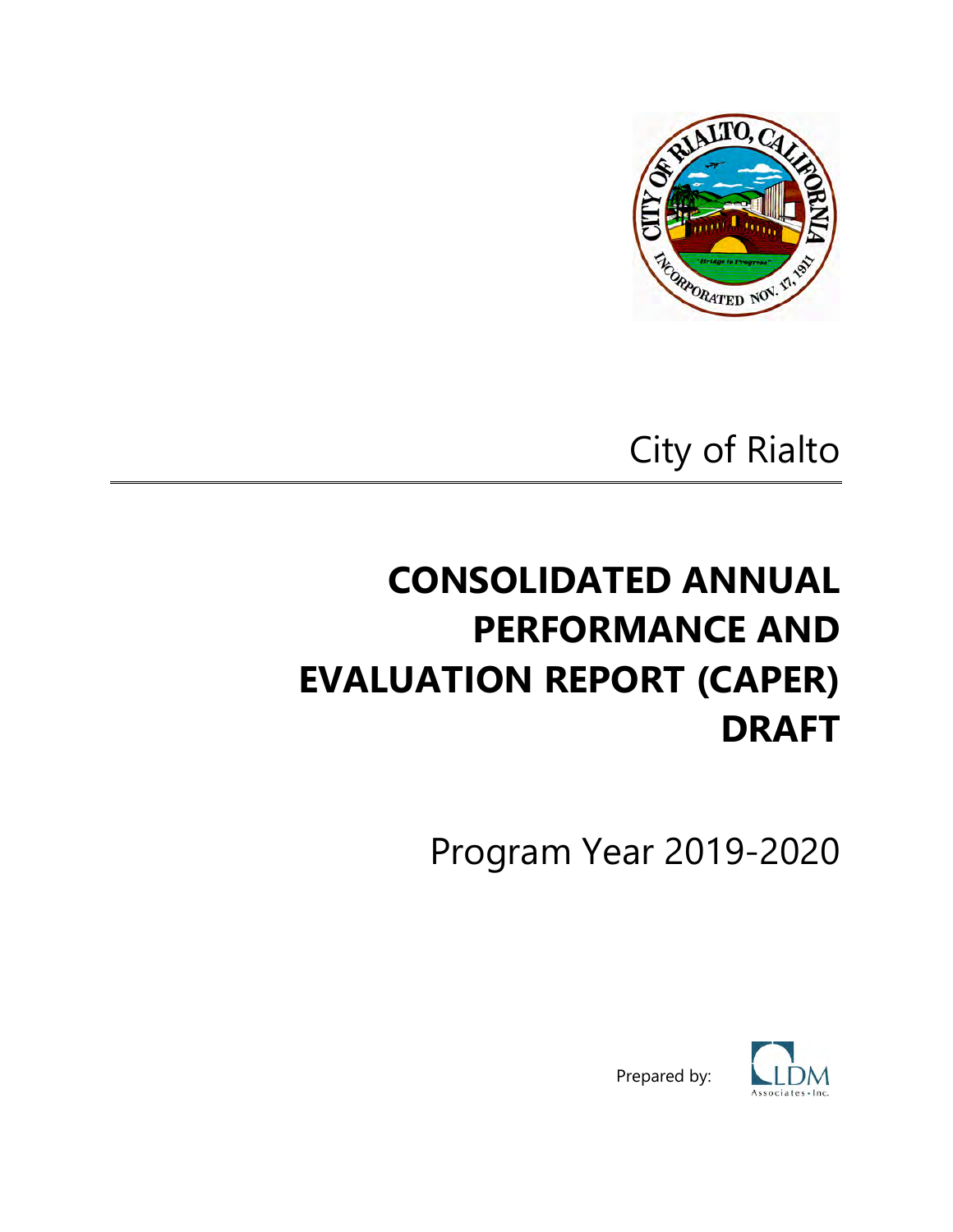### **Table of Contents**

| CR-10 Racial and Ethnic Composition of (person/households/families) Assisted  6 |  |
|---------------------------------------------------------------------------------|--|
|                                                                                 |  |
|                                                                                 |  |
|                                                                                 |  |
|                                                                                 |  |
|                                                                                 |  |
|                                                                                 |  |
|                                                                                 |  |

### **Appendices**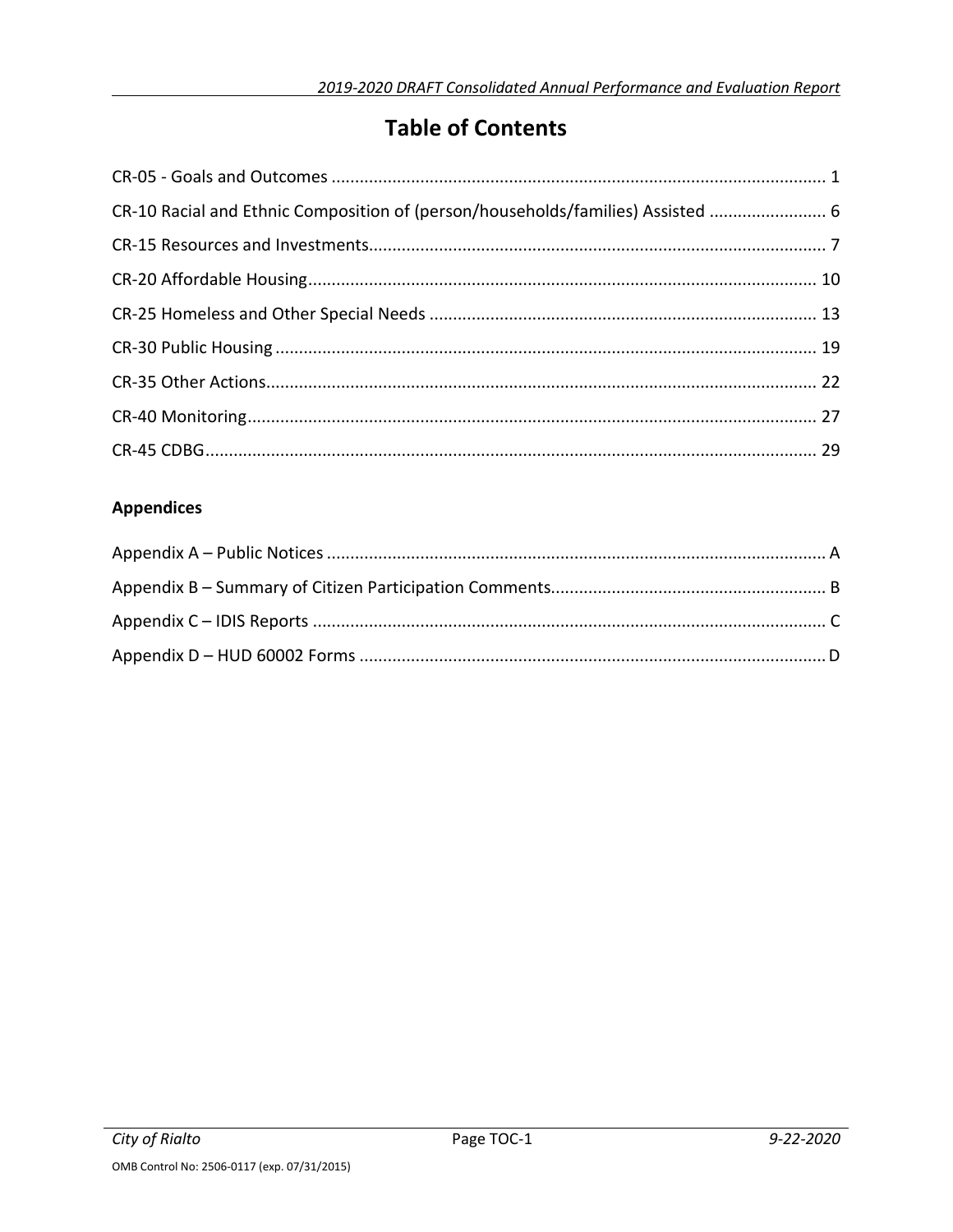### **CR-05 - Goals and Outcomes**

### **Progress the jurisdiction has made in carrying out its strategic plan and its action plan. 91.520(a)**

This 2019-2020 Consolidated Annual Performance and Evaluation Report (CAPER) is the City of Rialto's report to the U.S. Department of Housing and Urban Development (HUD) describing the use of federal Community Development Block Grant (CDBG) funds during the fifth program year of the 2015-2019 Consolidated Plan period, covering July 1, 2019 to June 30, 2020.

The City receives CDBG funds from HUD on a formula basis each year, and in turn, implements projects and awards grants to nonprofit, for-profit or public organizations for projects in furtherance of the adopted Consolidated Plan. The CDBG program generally provides for a wide range of eligible activities for the benefit of low- and moderate-income Rialto residents.

For the 2019-2020 program year, the City received \$1,196,679 of CDBG funds from HUD, which were combined in the Action Plan with \$187,993 of prior years CDBG funds for a total investment of \$1,384,672. This investment of CDBG funds was a catalyst for positive change in the community. Together with other federal, state and local investments, HUD resources allowed the City and its partners to:

- Provide fair housing services to 397 residents
- Completion of the construction of public facilities activities for the Community Resource Center ADA Improvement project. Project was awarded a construction contract; which included the updating of the facilities parking lot, ADA approved ramps at both entries to the building and security installation to an installed ADA compliant electronic entry door. The codes include but are not limited to the Building Code and Americans with Disability Act (ADA) requirements
- Completion of the construction of public infrastructure activity 17/18 Sidewalk, Curb, and Gutter project.
- Provide Housing Preservation in the form of Mobile Home Repair Program to 6 Households within the City
- Provide Housing Preservation in the form of Home Sweet Home Program to 4 Households within the City (CAL Home Funds)
- Provide Public Services to 427 Low-income residents in the City of Rialto
- One payment was made to the City's Section 108 loan repayment totaling \$284,093.47 (No program income generated from these activities).

**Table 1** provides a summary of the five-year and one-year accomplishments for the period ending June 30, 2020, arranged by each of the Strategic Plan Goals included in the 2015-2019 Strategic Plan of the Consolidated Plan.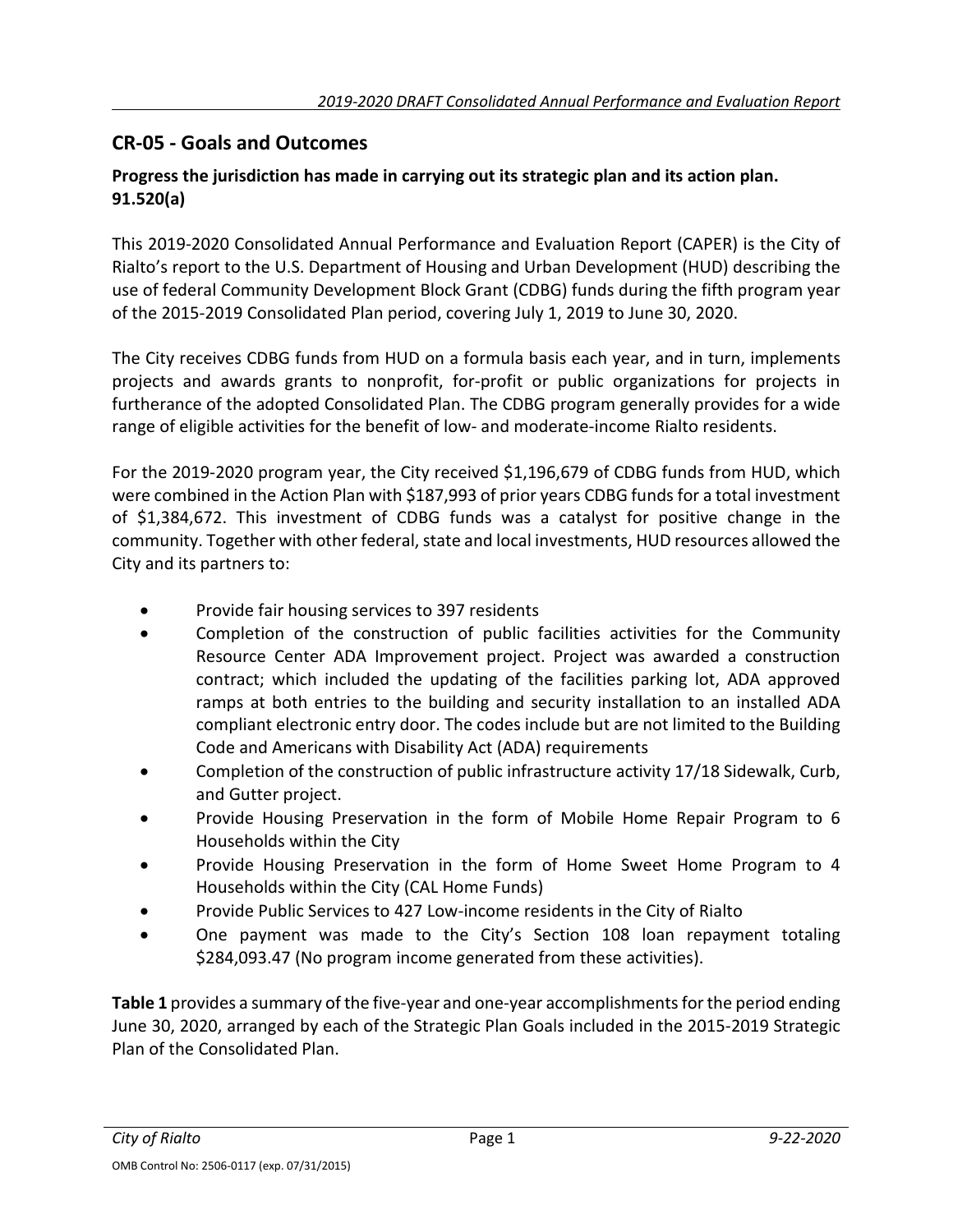### **Comparison of the proposed versus actual outcomes for each outcome measure submitted with the consolidated plan and explain, if applicable, why progress was not made toward meeting goals and objectives. 91.520(g)**

Categories, priority levels, funding sources and amounts, outcomes/objectives, goal outcome indicators, units of measure, targets, actual outcomes/outputs, and percentage completed for each of the grantee's program year goals.

|                                                         |                                         | 2019-2020                                                    |                                                                                                        |                            |                   | 5-Year Strategic Plan |                            |                 | 2019-2020 Program Year No. 5 |                     |
|---------------------------------------------------------|-----------------------------------------|--------------------------------------------------------------|--------------------------------------------------------------------------------------------------------|----------------------------|-------------------|-----------------------|----------------------------|-----------------|------------------------------|---------------------|
| Goal                                                    | Category                                | <b>Amount</b>                                                | Indicator                                                                                              | <b>Unit of Measure</b>     | <b>Expected</b>   | <b>Actual</b>         | <b>Percent</b><br>Complete | <b>Expected</b> | <b>Actual</b>                | Percent<br>Complete |
| Community Facilities &<br>Infrastructure<br>Improvement | Non-Housing<br>Community<br>Development | CDBG:<br>\$490,749                                           | Public Facility or<br>Activities other than<br>Low/Moderate<br><b>Income Housing</b><br><b>Benefit</b> | Persons<br>Assisted        | 20,000<br>People  | 49,728                | 248.6%                     | 5,004           | 2,001                        | 40.0%               |
| <b>Fair Housing Services</b>                            | Affordable<br>Housing                   | CDBG:<br>\$29,061                                            | Other                                                                                                  | Other                      | 3,225<br>Persons  | 3,116                 | 96.6%                      | 400             | 397                          | 99.3%               |
| <b>Housing Preservation</b>                             | Affordable<br><b>Housing</b>            | CDBG:<br>\$46,967<br>(previous years<br>funds used in<br>PY) | Homeowner Housing Household<br>Rehabilitated                                                           | <b>Housing Unit</b>        | 100<br>Households | 44                    | 44.0%                      | 10              | 6                            | 60.0%               |
| Public Services for low-<br>lincome residents           | Non-Housing<br>Community<br>Development | CDBG:<br>\$179,501                                           | Public service<br>lactivities other than<br>Low/Moderate<br><b>Income Housing</b><br><b>Benefit</b>    | <b>Persons</b><br>Assisted | 2,250<br>Persons  | 2,343                 | 104.1%                     | 577             | 427                          | 74.0%               |
| Planning                                                | Planning &<br>Administration            | CDBG:<br>\$210,274                                           | Other                                                                                                  | Other                      | N/A               | N/A                   | N/A                        | N/A             | N/A                          | N/A                 |

**Table 1 - Accomplishments – Program Year & Strategic Plan to Date**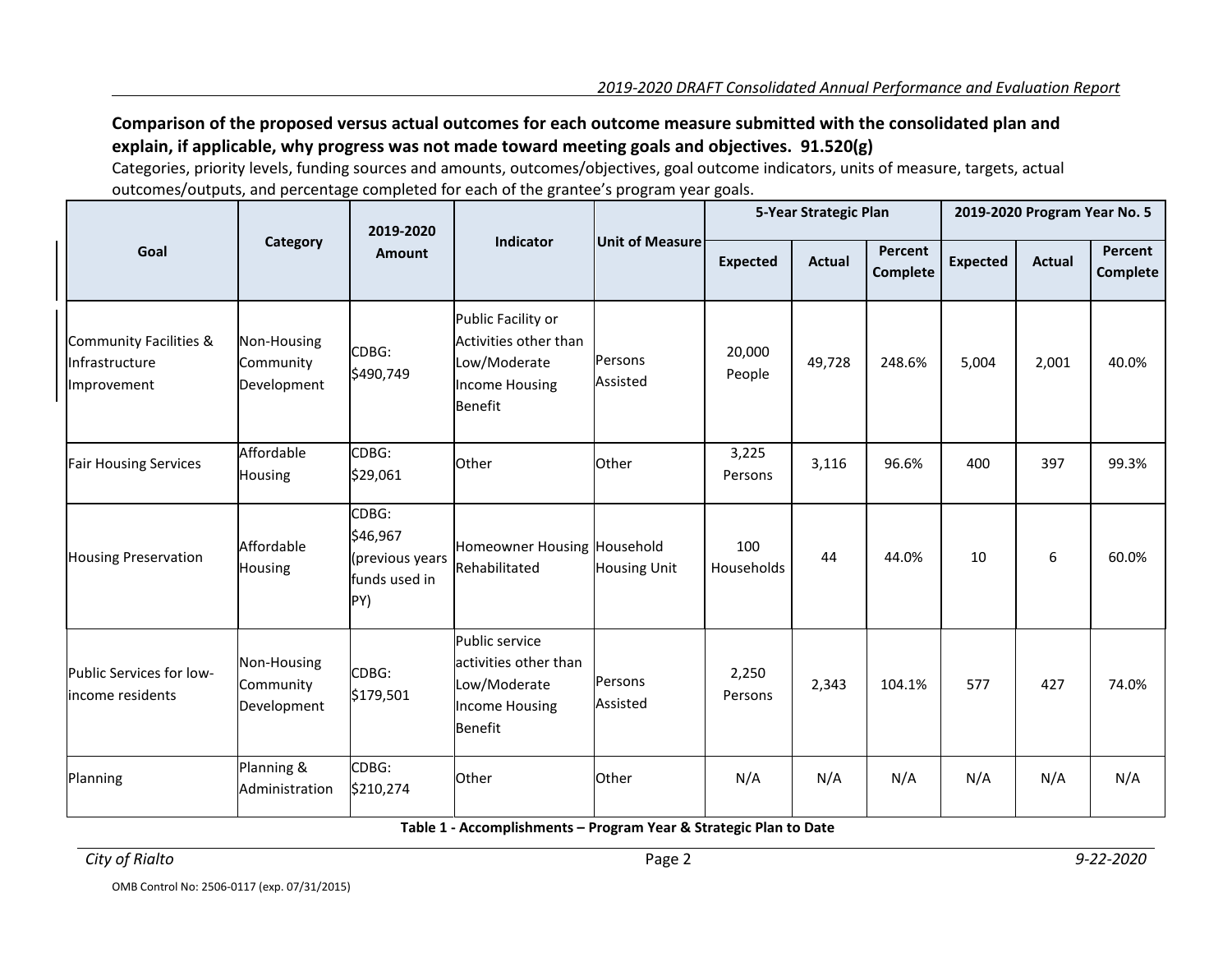### **Assess how the jurisdiction's use of funds, particularly CDBG, addresses the priorities and specific objectives identified in the plan, giving special attention to the highest priority activities identified.**

During the program year, the City and its housing and community development partners made progress on several 2019-2020 activities as well as some multi-year activities that continued during the program year. All CDBG funded activities addressed specific high priority objectives identified in the 2015-2019 Consolidated Plan.

The CDBG-funded Fair Housing Services served just under the amount of people than was anticipated in the Action Plan, confirming that a high need exists for these services in the community.

The majority of CDBG funds were allocated to public facilities and infrastructure improvement activities to benefit low- and moderate-income neighborhoods, provide disabled access, and the preservation of community facilities. Key accomplishment includes completion of the City's Rialto Community Resource Center ADA Improvement project and the City's 17/18 Sidewalk, Curb, Gutter project.

Several other public facilities and infrastructure improvement activities made progress over the last year and are expected to be completed during the 2020-2021 program year. These include the Community Center ADA Improvements Projects, Bud Bender Ball Field Fence Project, and Community Center Basketball Resurfacing Project which are all expected to be completed during the 2020-2021 program year.

In addition to making significant progress toward the completion of the prior year funded public facilities and infrastructure improvements projects, the City has been revamping its staff and process to assure that the current year projects are completed in a timely fashion.

Each of the activities that were underway during the 2019-2020 program year are listed in **Figure 1**, including the amount of CDBG funds allocated to the activity and the amount spent as of June 30, 2020. **Figure 2** provides the numeric accomplishment goal and the amount accomplished as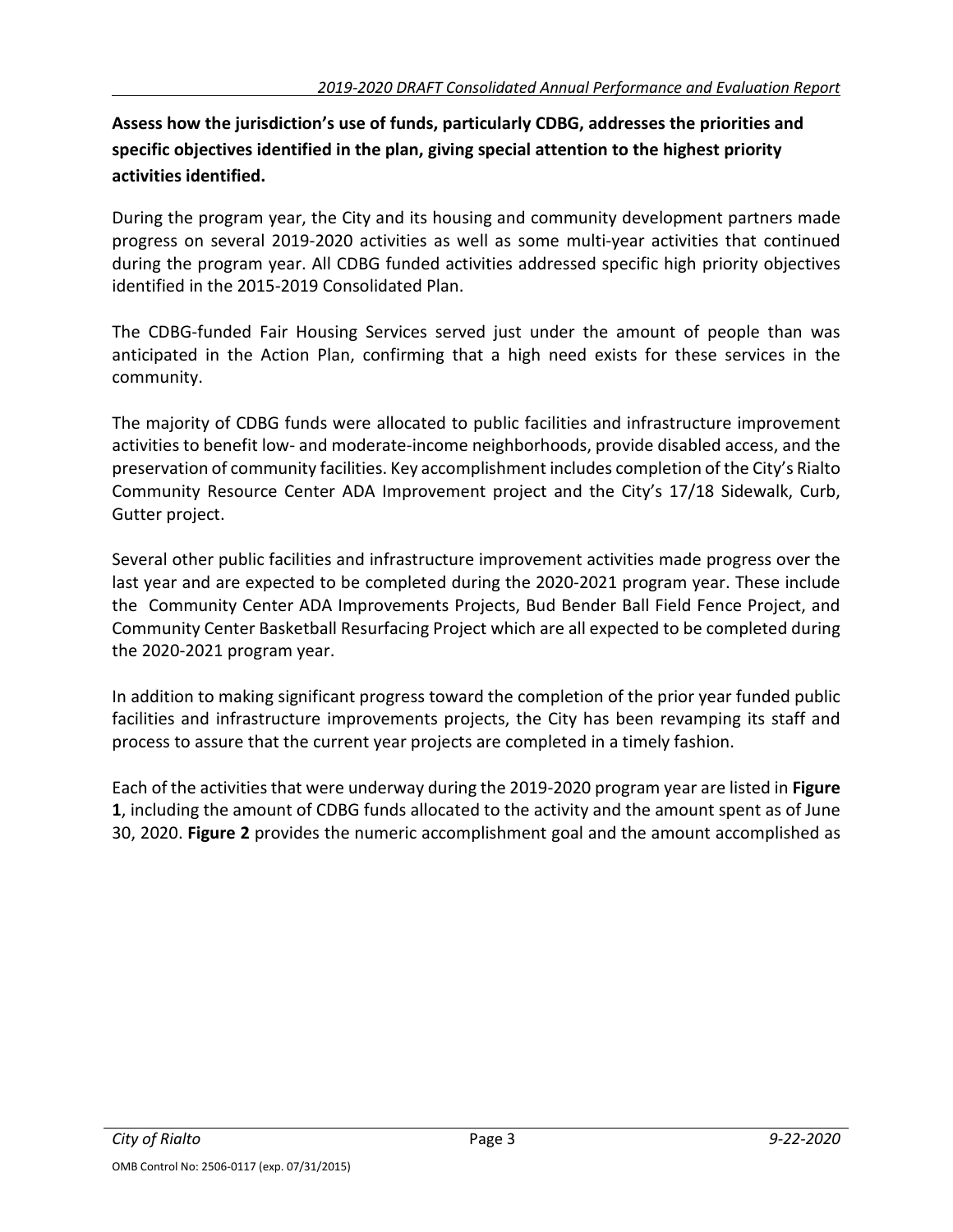### of June 30, 2020.

#### **Figure 1 – Use of CDBG Funds**

| <b>Strategic Plan Goal/Activity</b>                     | <b>Source</b> | <b>Allocation</b> | Spent through 6/30/20 | <b>Percent Spent</b> |
|---------------------------------------------------------|---------------|-------------------|-----------------------|----------------------|
| 1. Program Administration Activities                    |               |                   |                       |                      |
| CDBG Program Administration                             | CDBG          | \$210,274.00      | \$98,670.83           | 46.92%               |
| 2019 Inland Fair Housing & Mediation Board              | CDBG          | \$29,061.00       | \$29,061.00           | 100.00%              |
| 2. Community Facilities & Infrastructure Improvement    |               |                   |                       |                      |
| 2015-2016 Community Resource Center Center Improvements | CDBG          | \$200,000.00      | \$150,943.26          | 75.47%               |
| 2016 Rialto Park ADA Compliance Improvements            | CDBG          | \$130,000.00      | \$130,000.00          | 100.00%              |
| 2017-2018 Curb, Gutter, and Sidewalk Project            | CDBG          | \$153,780.00      | \$104,306.96          | 67.83%               |
| 2017 ADA Improvements Project Community Center          | CDBG          | \$215,111.00      | \$92,417.07           | 42.96%               |
| 2018 Bud Bender Park Ball Field Fence Project           | CDBG          | \$96,638.00       | \$23,523.77           | 24.34%               |
| 2018 Community Center Building & Tenant Improvements    | CDBG          | \$410,215.00      | \$0.00                | 0.00%                |
| 2018 Rialto Park ADA Compliance Improvements            | CDBG          | \$233,842.00      | \$153,666.98          | 65.71%               |
| 2018 Community Center Basketball Resurfacing Project    | CDBG          | \$264,686.00      | \$29,712.06           | 11.23%               |
| 3. Housing Preservation                                 |               |                   |                       |                      |
| 2017 Mobile Home Repair Program                         | CDBG          | \$60,000.00       | \$24,938.49           | 41.56%               |
| 4. Public Services for low-income residents             |               |                   |                       |                      |
| Fit 4 Kids Program                                      | CDBG          | \$54,057.00       | \$15,275.10           | 28.26%               |
| Rialto Senior Services Division                         | CDBG          | \$17,916.00       | \$17,916.00           | 100.00%              |
| Pride Platoon Boot Camp                                 | CDBG          | \$29,572.00       | \$19,128.12           | 64.68%               |
| Big Brothers/Big Sisters School Based Mentoring Program | CDBG          | \$9,858.00        | \$9,858.00            | 100.00%              |
| Rural Access to Justice Program                         | CDBG          | \$11,376.00       | \$11,087.80           | 97.47%               |
| Young Adults Academic & Job Training Program            | CDBG          | \$40,417.00       | \$37,517.91           | 92.83%               |
| Rialto Child Assistance Program                         | <b>CDBG</b>   | \$4,929.00        | \$4,929.00            | 100.00%              |
| Veterans Assistance Program                             | CDBG          | \$11,376.00       | \$11,144.24           | 97.96%               |
| 5. Section 108 Loan Payment                             |               |                   |                       |                      |
| 2019-2020 Section 108 Loan Repayment                    | CDBG          | \$428,120.00      | \$284.093.47          | 66.36%               |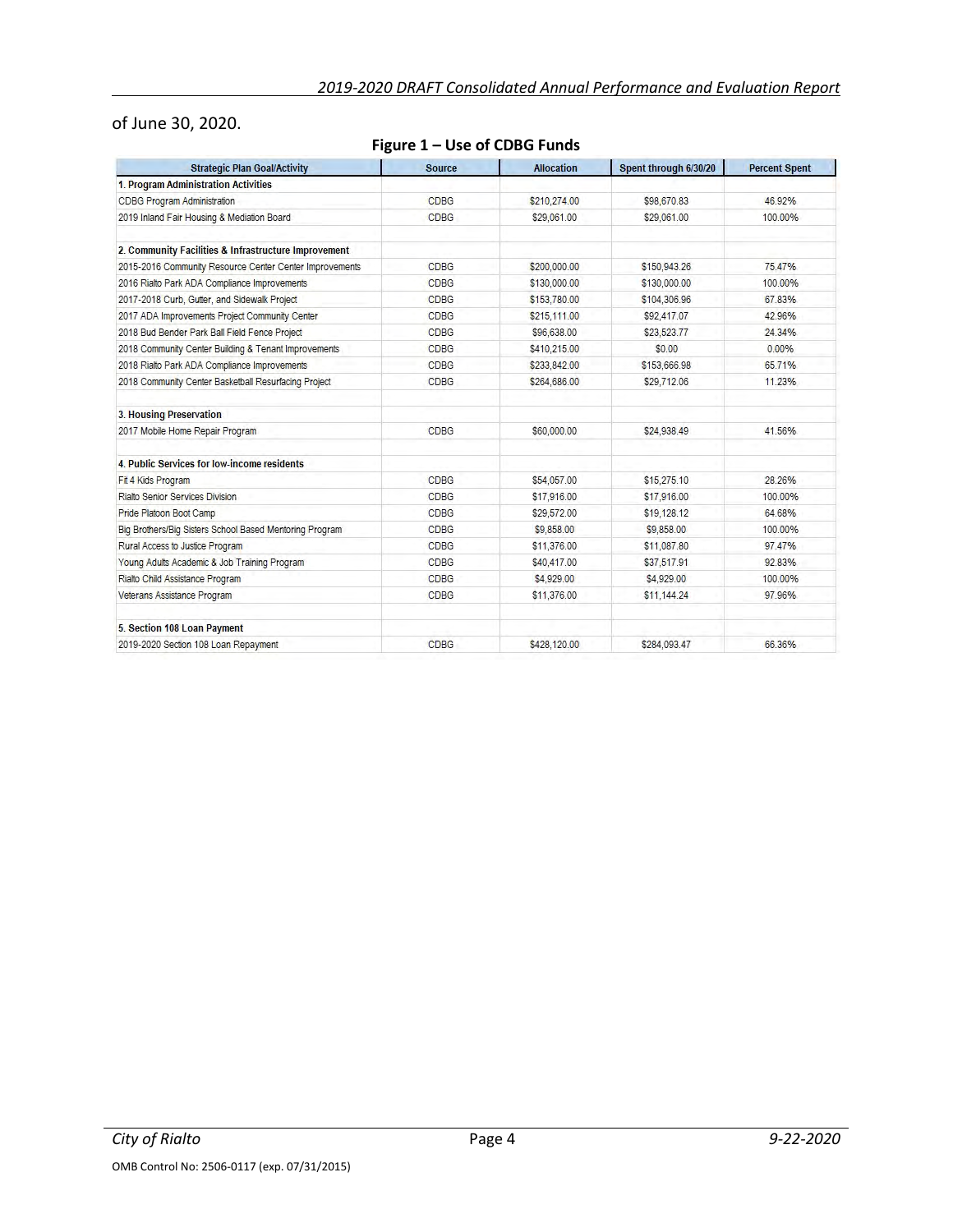| <b>Strategic Plan Goal/Activity</b>                     | <b>Unit of Measure</b>   | <b>Expected</b> | <b>Actual</b> |
|---------------------------------------------------------|--------------------------|-----------------|---------------|
| 1. Program Administration Activities                    |                          |                 |               |
| CDBG Program Administration                             | <b>N/A</b>               | <b>N/A</b>      | <b>N/A</b>    |
| 2019 Inland Fair Housing & Mediation Board              | People                   | 400             | 397           |
| 2. Community Facilities & Infrastructure Improvement    |                          |                 |               |
| 2015-2016 Community Resource Center Center Improvements | <b>Public Facilities</b> | 1               | 1             |
| 2016 Rialto Park ADA Compliance Improvements            | People                   | 3000            | 3000          |
| 2017-2018 Curb, Gutter, and Sidewalk Project            | People                   | 2,000           | 2,000         |
| 2017 ADA Improvements Project Community Center          | <b>Public Facilities</b> | 1               | $\bf{0}$      |
| 2018 Bud Bender Park Ball Field Fence Project           | <b>Public Facilities</b> | 1.              | 0             |
| 2018 Community Center Building & Tenant Improvements    | <b>Public Facilities</b> | 1               | $\Omega$      |
| 2018 Rialto Park ADA Compliance Improvements            | People                   | 3,000           | 3,000         |
| 2018 Community Center Basketball Resurfacing Project    | People                   | 3,000           | $\bf{0}$      |
| 3. Housing Preservation                                 |                          |                 |               |
| 2017 Mobile Home Repair Program                         | Household                | 10              | 6             |
| 4. Public Services for low-income residents             |                          |                 |               |
| Fit 4 Kids Program                                      | People                   | 150             | 36            |
| Pride Platoon Program                                   | People                   | 40              | 43            |
| Big Brother/Big Sister School Based Mentoring Program   | People                   | 44              | 10            |
| Rural Access to Justice Program                         | People                   | 97              | 199           |
| Young Adults Academic/Job Training Program              | People                   | 26              | 31            |
| Rialto Child Assistance Program                         | People                   | 50              | 38            |
| Veterans Assistance for Homeless & the Disabled         | People                   | 70              | 23            |
| Senior Services Division                                | People                   | 100             | 47            |
| 5. Section 108 Loan Payment                             |                          |                 |               |
| 2019-2020 Section 108 Loan Repayment                    | Other                    | 1               | 1             |

|  |  | Figure 2 – Program Year Accomplishments by Strategic Plan Goal |  |
|--|--|----------------------------------------------------------------|--|
|--|--|----------------------------------------------------------------|--|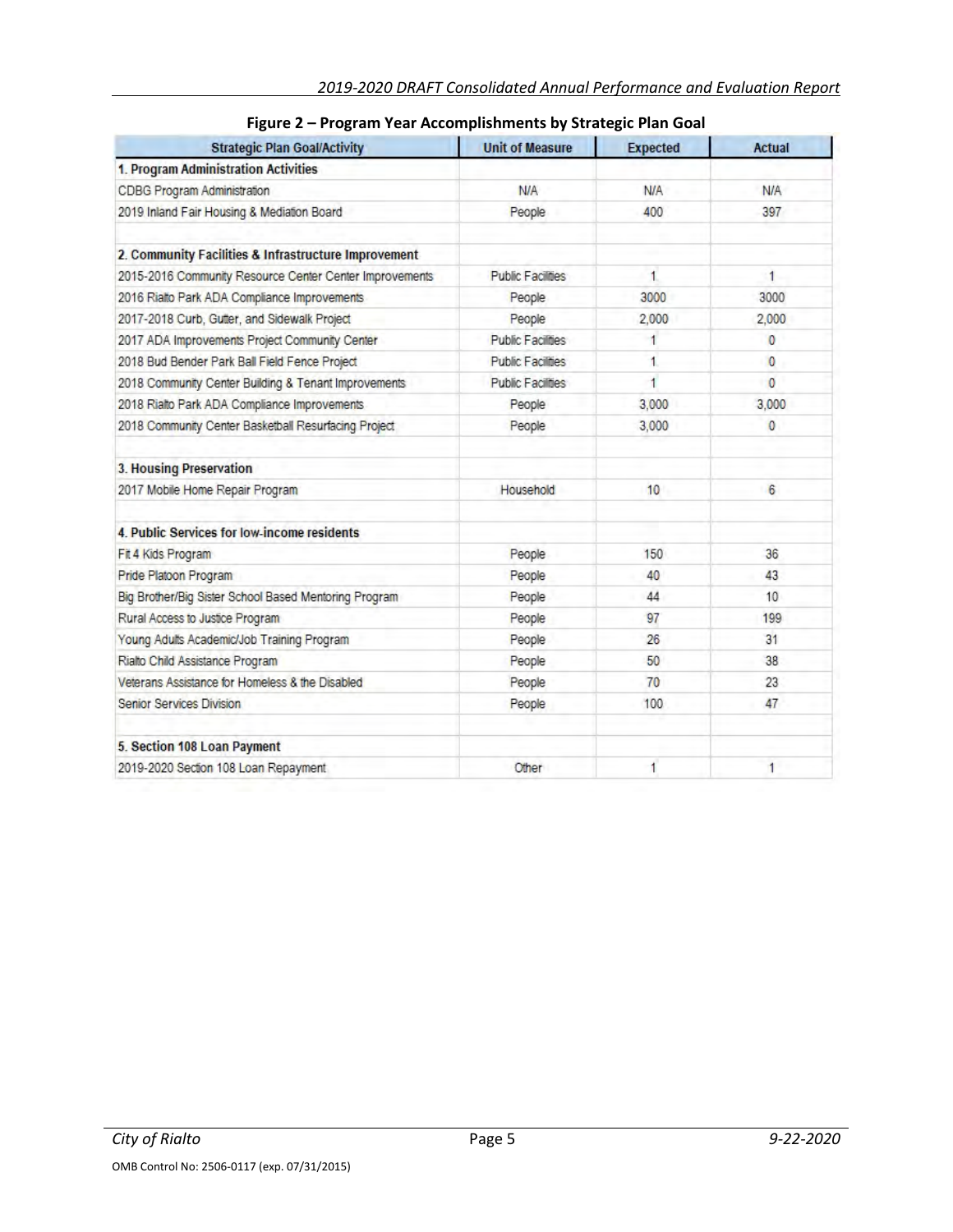### **CR-10 - Racial and Ethnic composition of families assisted**

### **Describe the families assisted (including the racial and ethnic status of families assisted). 91.520(a)**

|                                           | <b>CDBG</b> |
|-------------------------------------------|-------------|
| White                                     | 379         |
| <b>Black or African American</b>          | 210         |
| Asian                                     | 14          |
| American Indian or American Native        | 6           |
| Native Hawaiian or Other Pacific Islander | 7           |
| American Indian/Alaskan Native White      | 6           |
| Asian & White                             | 8           |
| Black/African American & White            | 4           |
| American Indian/Alaskan Native & Black    | 9           |
| Other                                     | 181         |
| <b>Total</b>                              | 824         |
| Hispanic                                  | 289         |
| Not Hispanic                              | 535         |

**Table 2 – Table of assistance to racial and ethnic populations by source of funds**

*\*Note: The data in this table is supplied by HUD's database and reports from the Fair Housing Foundation. The figures in this table represent the sum of the reported number of people, families, households or housing units reported during the fiscal year, without regard to the number of people in each family, household or housing unit. In addition, the data in this table reflects 100 percent completed activities only.*

### **Narrative**

**Table 2** provides an aggregate of race and ethnicity data for persons and households served during the program year based on accomplishment data from all CDBG activities reported in HUD's Integrated Disbursement and Information System (IDIS). For more detailed demographic information by project or activity, refer to the IDIS reports PR-03 and PR-23 provided in **Appendix C.**

Based on the information in **Table 2**, a diverse array of persons and households benefitted from CDBG funded housing, public facilities or public service projects during the program year.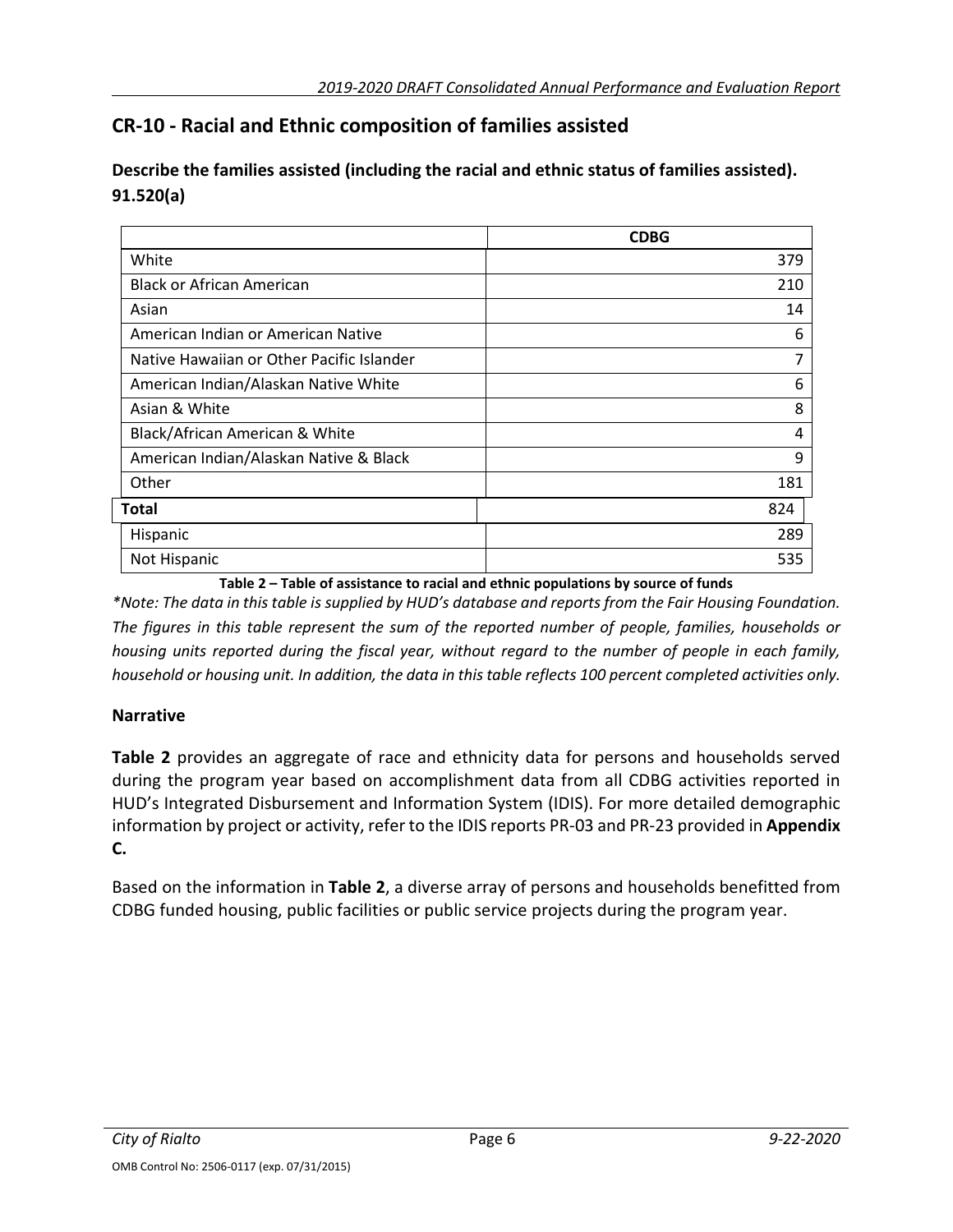### **CR-15 - Resources and Investments 91.520(a)**

| ie resources made available |                                    |                                                      |  |
|-----------------------------|------------------------------------|------------------------------------------------------|--|
| <b>Source of Funds</b>      | <b>Resources Made</b><br>Available | <b>Amount Expended</b><br><b>During Program Year</b> |  |
|                             |                                    |                                                      |  |
| CDBG                        | \$2,611,228.00                     | \$1,248,190.06                                       |  |
|                             |                                    |                                                      |  |

#### **Identify the resources made available**

**Table 3 – Resources Made Available**

#### **Narrative**

The federal, state, local and private resources available for the implementation of projects during the 2019-2020 program year are identified in **Table 3**. The total amount expended during this program year was \$1,248,1960.06; representing 47.80% of the resources made available during the 2019-2020 program year.

| Identify the geographic distribution and location of investments |  |
|------------------------------------------------------------------|--|
|------------------------------------------------------------------|--|

| <b>Target Area</b>                                               | <b>Planned</b><br>Percentage<br>of Allocation | Actual<br>Percentage<br>of Allocation | <b>Narrative Description</b>                                                                |
|------------------------------------------------------------------|-----------------------------------------------|---------------------------------------|---------------------------------------------------------------------------------------------|
| CDBG Low- and Moderate-Income<br><b>Census Tract/Block Group</b> | 82%                                           | 82%                                   | All public facility improvements<br>targeted L/M income Census<br><b>Tract/Block Groups</b> |
| Citywide                                                         | 18%                                           | 18%                                   | All public service and housing<br>activities targeted all L/M<br>residents of the City      |

**Table 4 – Identify the geographic distribution and location of investments**

### **Narrative**

During 2019-2020, the City expended CDBG funds in a manner consistent with the National Objectives of the program. One-hundred percent of the CDBG funds expended were for activities that benefit low to moderate income persons. The percentage includes Administration and Planning activities (CDBG Program Administration, Fair Housing Activities, and Section 108 Loan Repayment).

### **Leveraging**

**Explain how federal funds leveraged additional resources (private, state and local funds), including a description of how matching requirements were satisfied, as well as how any publicly owned land or property located within the jurisdiction that were used to address the needs identified in the plan.**

To address housing and community development needs in Rialto, the City leverages its CDBG entitlement grant with a variety of funding resources in order to maximize the effectiveness of available funds such as appropriate state, local and private resources. The City and its subrecipients were able to leverage approximately \$48,227 of additional funds to address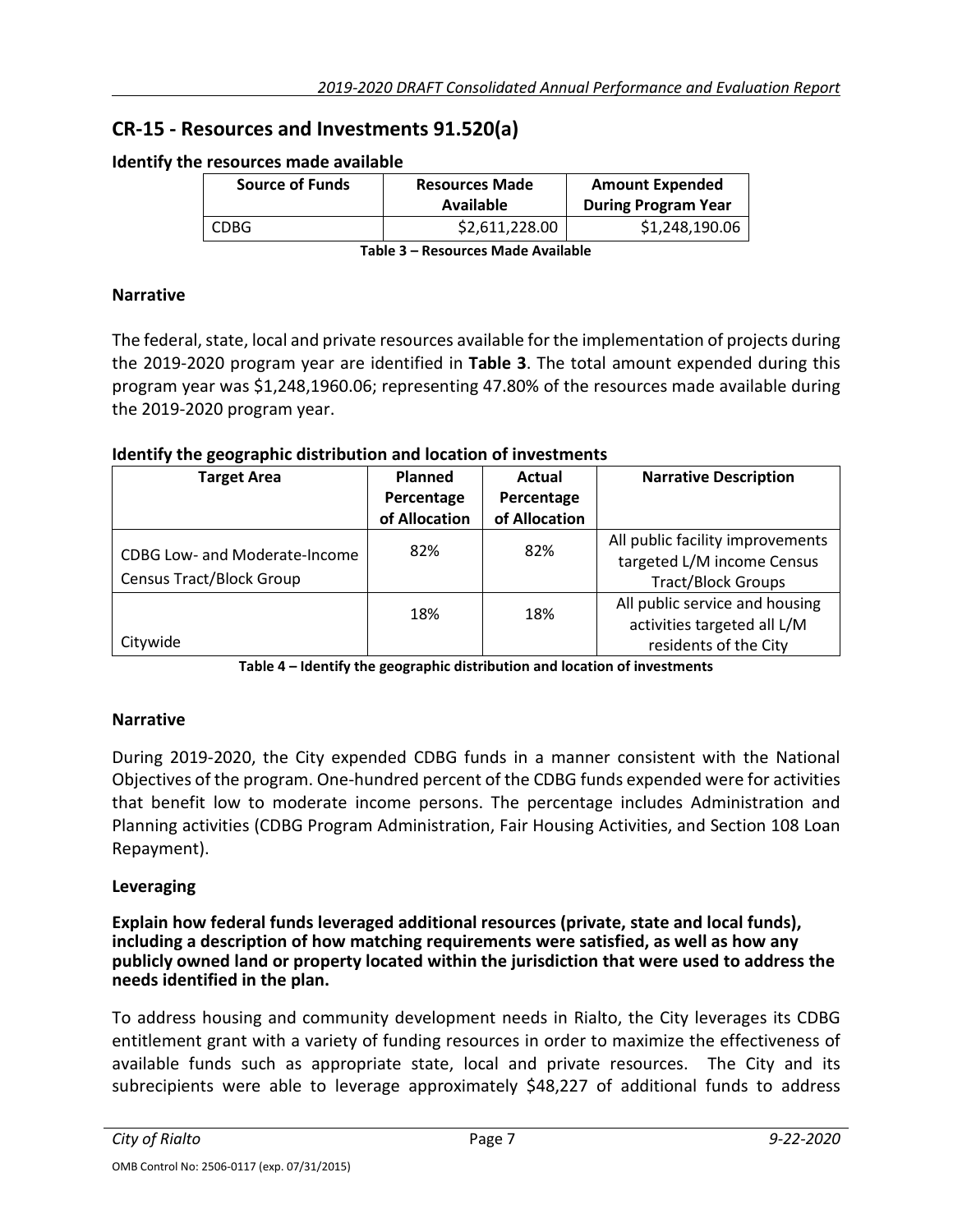identified needs in the plan. These funds came by way of in kind donations, food donations, and volunteer work hours that were documented by the subrecipients during the program year.

The City also utilized existing City buildings (Rialto Resource Center, Fitness and Aquatic Center, Rialto Community Center, and Grace Vargas Senior Center) to house several subrecipients, host and allocate space for CDBG subrecipients space to run CDBG funded activities, and provide meeting space for the various public services agencies that were funded with CDBG dollars during the program year to assist Rialto residents. The City also utilized its Community Center as a meeting space for its "Homeless Task Force" where community stakeholders and other local jurisdictions met to discuss current efforts and strategies, and implemented the County's Point In Time count to address homelessness within the City of Rialto.

Other examples of funds that were leveraged but difficult to account include but not limited to those listed below:

### **Federal Resources**

- Continuum of Care (CoC) Program
- HUD Veterans Affairs Supportive Housing (HUD-VASH)
- Supportive Housing for the Elderly (Section 202)
- Supportive Housing for Persons with Disabilities (Section 811)
- Housing Opportunities for Persons with AIDS (HOPWA)
- Youth build
- Federal Low-Income Housing Tax Credit Program
- Department of Transportation Grants
- Department of Energy Grants
- Federal Highway Administration

### **State Resources**

- State Low-Income Housing Tax Credit Program
- Building Equity and Growth in Neighborhoods Program (BEGIN)
- CalHome Program
- Multifamily Housing Program (MHP)
- Housing Related Parks Grant
- CalHFA Single and Multi-Family Program
- Mental Health Service Act (MHSA) Funding
- Prop 47 Board of State & Community Corrections
- Justice Assistance Grant (JAG) Program
- Homeless Emergency Aid Program (HEAP)

### **Local Resources**

- San Bernardino County Homeless Partnership (SBCHP)
- Housing Authority of San Bernardino County (HACSB)
- Southern California Home Financing Authority (SCHFA)
- General Fund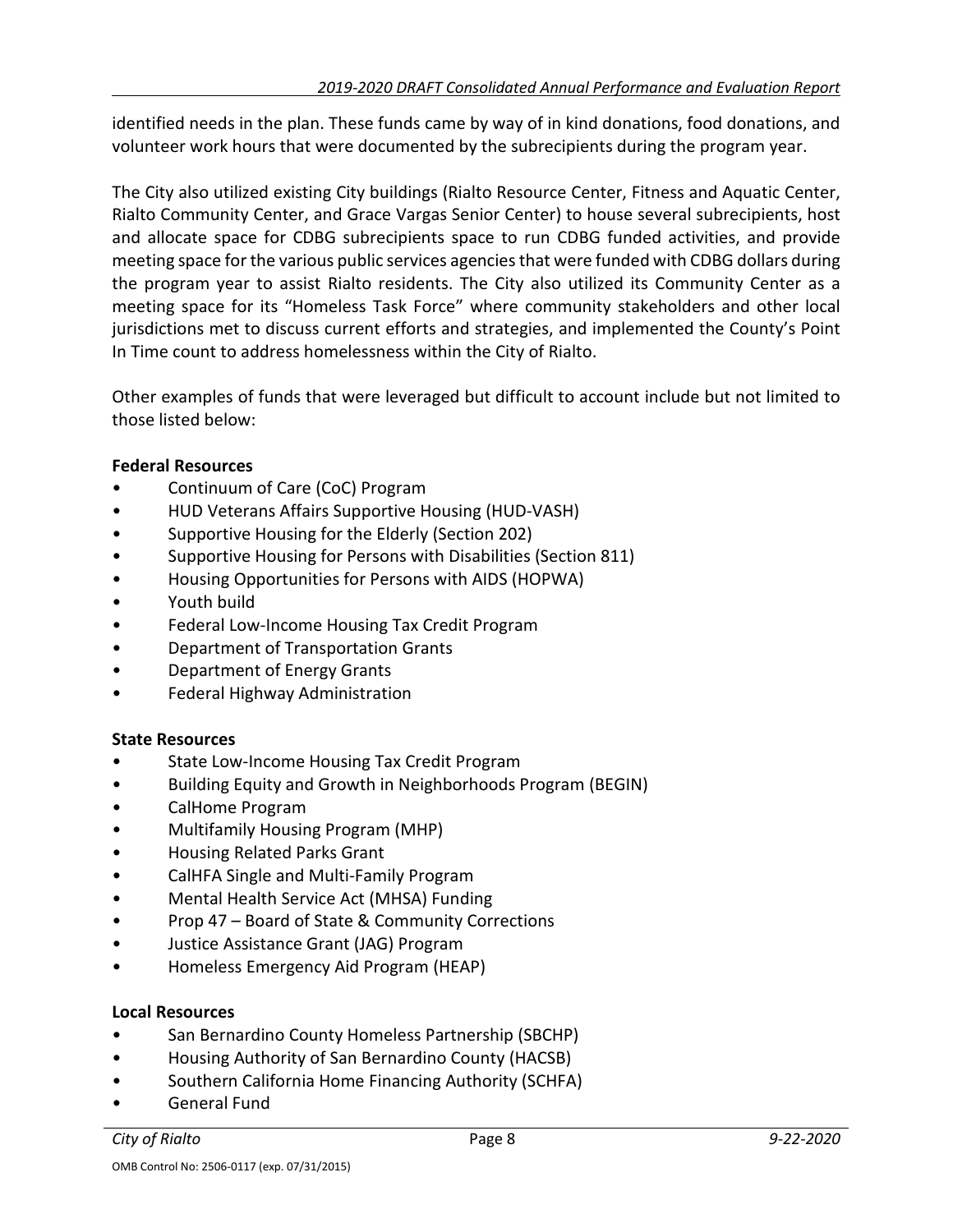### **Private Resources**

- Federal Home Loan Bank Affordable Housing Program (AHP)
- Community Reinvestment Act Programs
- United Way Funding
- Private Contributions

### **Matching Requirements**

The CDBG regulations do not require a match contribution; the City encourages its awarded departments and agencies to leverage the CDBG funding to further aid in the assistance provided to its residents. The City of Rialto does not receive HOME or ESG funds as part of its allocation. The amount of matching is therefore; not applicable for the 2019-2020 CAPER.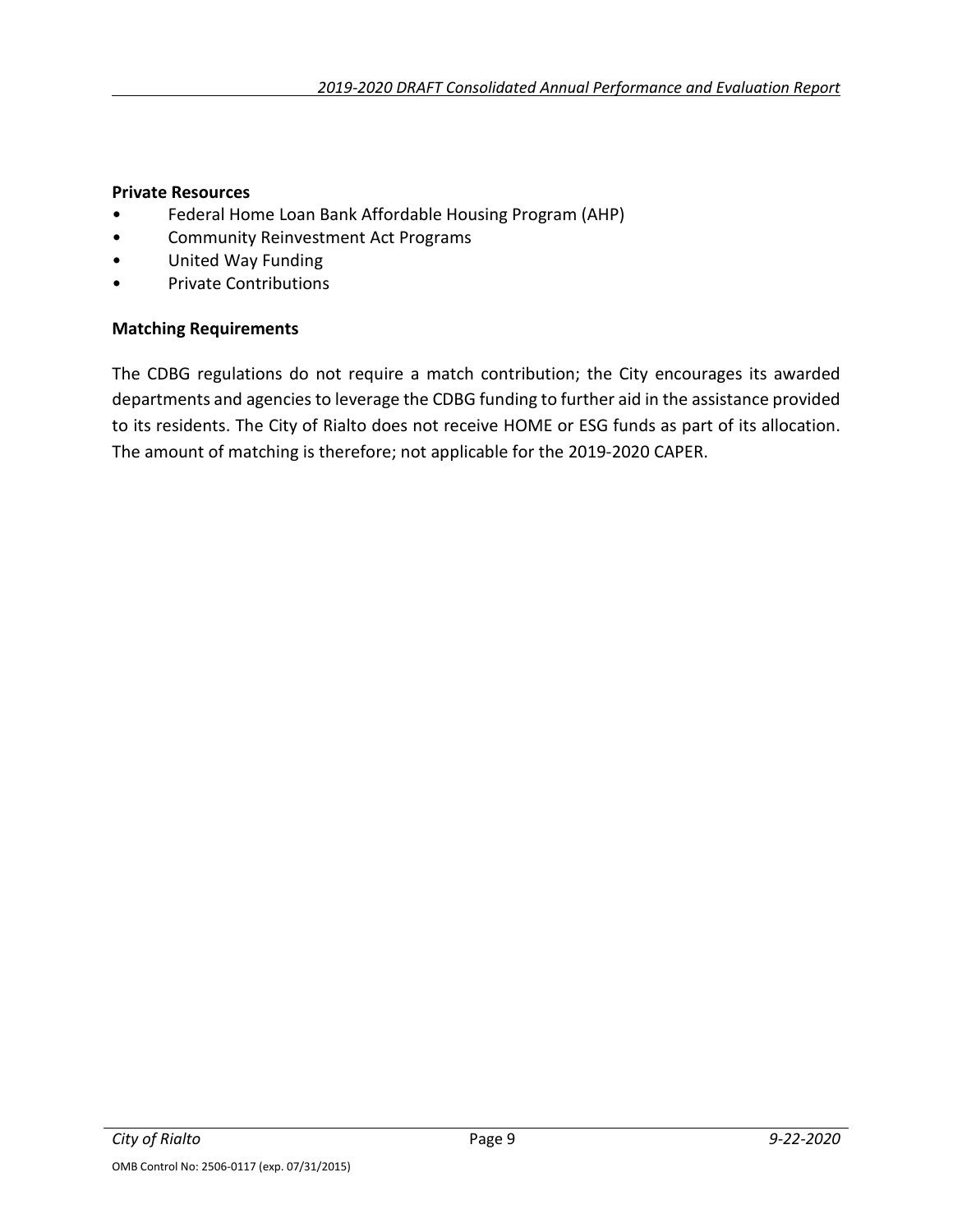### **CR-20 - Affordable Housing 91.520(b)**

**Evaluation of the jurisdiction's progress in providing affordable housing, including the number and types of families served, the number of extremely low-income, low-income, moderate-income, and middle-income persons served.**

|                                     | <b>One-Year Goal</b> | Actual |
|-------------------------------------|----------------------|--------|
| Number of homeless households to be | O                    | O      |
| provided affordable housing units   |                      |        |
| Number of non-homeless households   | 25                   | 10     |
| to be provided affordable housing   |                      |        |
| units                               |                      |        |
| Number of special-needs households  |                      |        |
| to be provided affordable housing   |                      |        |
| units                               |                      |        |
| <b>Total</b>                        | フら                   | 10     |

| Table 5- Number of Households |
|-------------------------------|
|-------------------------------|

|                                     | <b>One-Year Goal</b> | Actual |
|-------------------------------------|----------------------|--------|
| Number of households supported      | 15                   | 0      |
| through rental assistance           |                      |        |
| Number of households supported      | 0                    | 0      |
| through the production of new units |                      |        |
| Number of households supported      | 10                   | $10*$  |
| through the rehab of existing units |                      |        |
| Number of households supported      | 0                    | 0      |
| through the acquisition of existing |                      |        |
| units                               |                      |        |
| <b>Total</b>                        | 25                   | 10     |

**Table 6 - Number of Households Supported**

*\*Program accomplishment of (10) ten households includes (6) five units assisted with Mobile Home Repair Program and (4) four additional units that were completed through the City's Home Sweet Home Program (funded with Cal HOME funds).*

### **Discuss the difference between goals and outcomes and problems encountered in meeting these goals.**

At the point of adoption of the 2016-2017 Action Plan on April 12, 2016, the City anticipated creating 10 affordable housing units through one CDBG funded activity which included the City ran Mobile Home Repair Program. Due to the change in program staff, the City's housing division procured for the services for a consultant to carry out the remaining funds allocated to the program. As of this writing, six housing units were rehabilitated in the 2019-2020 program year, three projects are currently in the pre-bid phase, two applications are under pending review. These designated projects have estimated completion dates within the 2020-2021 program year.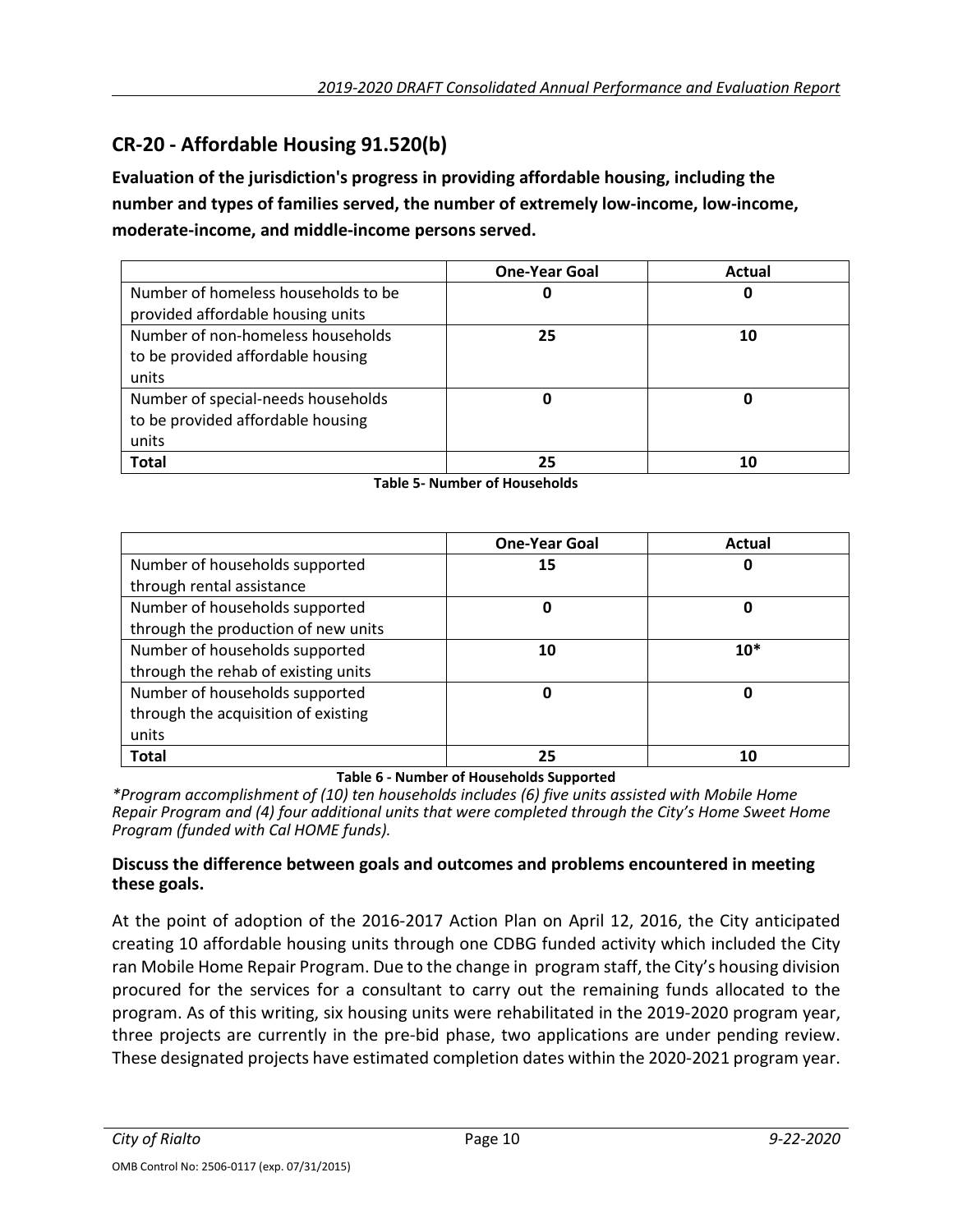The Home Sweet Home Program, administered by the City of Rialto's Housing division; funded with funds from the Cal HOME Program completed four housing unit rehabilitations, one project currently in the pre-bid phase, and two applications under pending review. The identified pending projects are anticipated to be completed in the upcoming 2020-2021 program year.

The Mobile Home Repair Program worked towards meeting the City's proposed goal of 10 dwellings during the program year however only completed a total of 6 units during the year. The CDBG funded Mobile Home Repair Program and leveraged Cal HOME funded Home Sweet Home program are vital in advancing the City's goal to preserving household and ensuring they stay affordable within the City.

### **Discuss how these outcomes will impact future annual action plans.**

In future annual action plans, the City anticipates continuing to invest CDBG funds as well as any of its Cal HOME funds to address housing affordability for homeowners through the rehabilitation of existing substandard units to the City's most vulnerable residents – low-to-moderate residents experiencing a housing cost burden. With the focus of CDBG funds being put towards the Mobile Home Repair Program in future years, the City did fund the Mobile Home Repair Program in the 2020-2021 program year with a smaller allocated amount than in previous program years to ensure it utilizes all current funds prior to applying for future CDBG funds.

**Include the number of extremely low-income, low-income, and moderate-income persons served by each activity where information on income by family size is required to determine the eligibility of the activity.**

| <b>Number of Households Served</b> | <b>CDBG Actual</b> |
|------------------------------------|--------------------|
| <b>Extremely Low-income</b>        |                    |
| Low-income                         |                    |
| Moderate-income                    |                    |
| Non-Low Mod                        |                    |
| Total                              |                    |

#### **Table 7 – Number of Households Served**

### **Narrative Information**

The 2015-2019 Consolidated Plan - Strategic Plan identified affordable housing needs as a high priority including preserving the supply of affordable housing. By providing Mobile Home Repair Program (CDBG funded) and Home Sweet Home Program (Cal HOME funded) to low-to-moderate income residents, the City was able to address the priority need as part of the 2019-2020 Action Plan. During the 2019-2020 program year, the City invested CDBG funds resulting in the rehabilitation of 6 low-to-moderate income benefiting households experiencing a housing cost burden under the Mobile Home Repair Program and 4 additional rehabilitations under the Home Sweet Home Program (Cal HOME funded).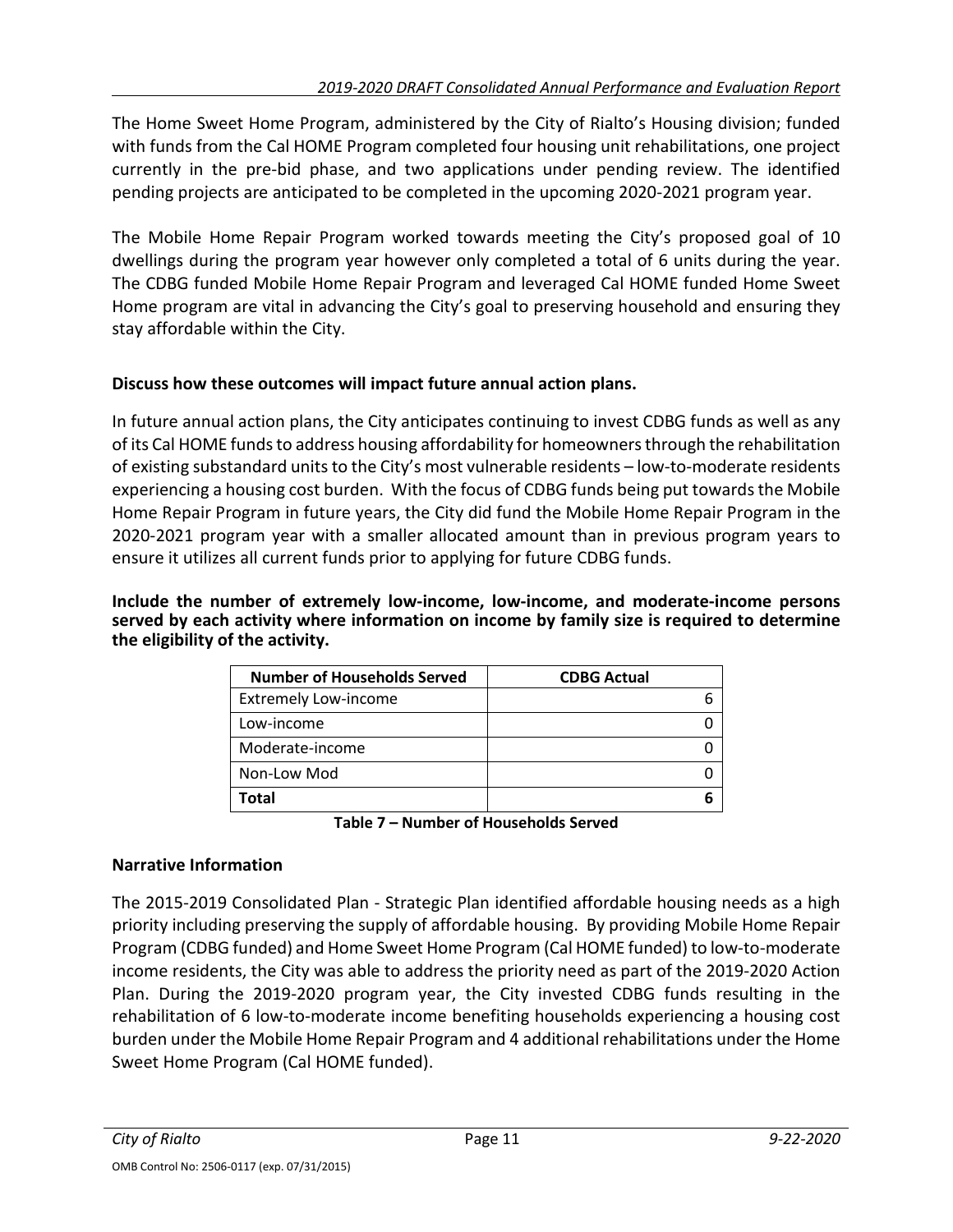In an effort to address worst case needs, the City is prioritizing the needs that were addressed in the Plan by funding capital improvement projects which identify barriers to those with disabilities. The City will address those barriers through the rehabilitation of its Community Center Rehabilitation Project scheduled to be completed in the 2020-2021 program year. Lastly, a subrecipient funded with CDBG dollars in the 2019-2020 program year, Inland Fair Housing and Mediation Board held several workshops that included a Disability Workshop and resources available to tenants as well as landlord rights information to provide to its residents. The workshops also included an overview of both Federal and State fair housing laws, reasonable accommodation or modification requests for individuals with disabilities, and allowable fees associated with such requests. The workshop was open to the public.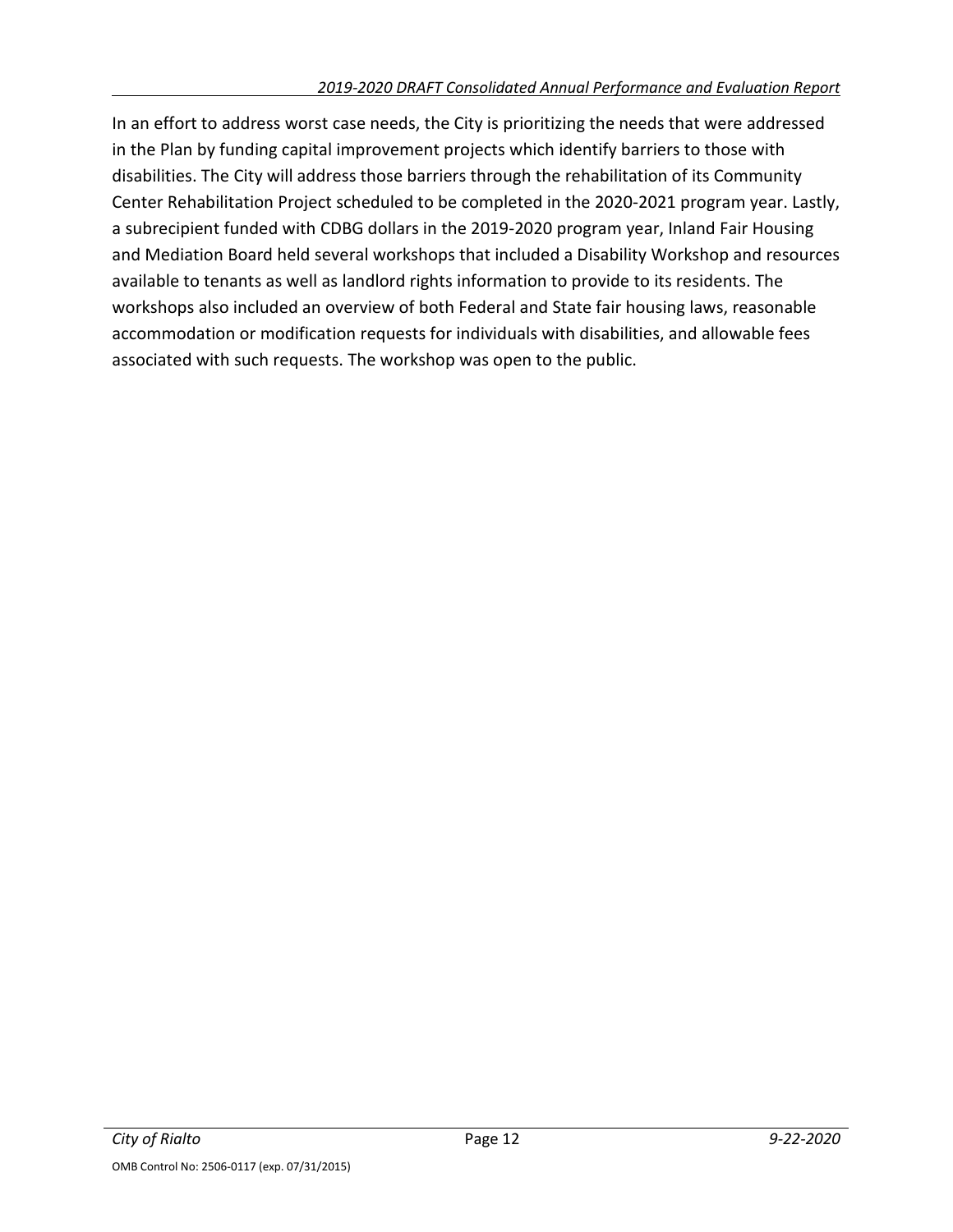### **CR-25 - Homeless and Other Special Needs 91.220(d, e); 91.320(d, e); 91.520(c)**

**Evaluate the jurisdiction's progress in meeting its specific objectives for reducing and ending homelessness through:**

### **Reaching out to homeless persons (especially unsheltered persons) and assessing their individual needs**

Preventing and ending homelessness is a HUD priority addressed nationally through coordination of regional strategies carried out locally by government agencies and a wide variety of community-based organizations and faith-based groups. Consistent with this approach, the City of Rialto supports the efforts of San Bernardino County Continuum of Care (CoC) and its member organizations that address homelessness throughout San Bernardino County and HUD's collaboration with other federal, state and local agencies implementation of the "Opening Doors: Federal Strategic Plan to Prevent and End Homelessness". In alignment with these strategies, the City programmed CDBG funds to support local service providers with programs to prevent homelessness and to preserve the supply of affordable housing in Rialto for low- and moderateincome residents.

By order of the Board of Supervisors in September 2007, the San Bernardino County Homeless Partnership (SBCHP) was formed to provide a more focused approach to issues of homelessness within the County. SBCHP was developed to promote a strong collaboration between agencies to direct the planning, development, and implementation of the County's 10-year Strategy to end chronic homelessness. According to the Ten-Year Plan to End Homelessness in San Bernardino County adopted in June 2009 (Ten-Year Plan) and the three-year evaluation of the 2009-2019 10- Year Strategy adopted April 2013, the CoC is implementing several regional strategies that will enhance local coordination to more effectively assist people in need with an emphasis on "Housing First" and "Opening Doors". To more rapidly identify and assess people experiencing homelessness, the CoC has created a regional homeless access center, the Coordinated Entry System (CES) that offers fully coordinated systems of outreach and will facilitate universal assessment, intake, referral and transportation to resources. The CoC has also developed resources of information (such as 2-1-1) to better serve individuals who are homeless or at risk of becoming homeless. In addition, the CoC is working to implement a database using real time information from intake and assessment that is housed in the Homeless Management Information System (HMIS). Collectively these strategies will help minimize duplication of effort and better connect the most vulnerable individuals and families, chronically homeless, and people at risk of becoming homeless to appropriate resources.

Since the adoption of the Ten-Year Plan in 2009, the CoC has taken initial steps toward fully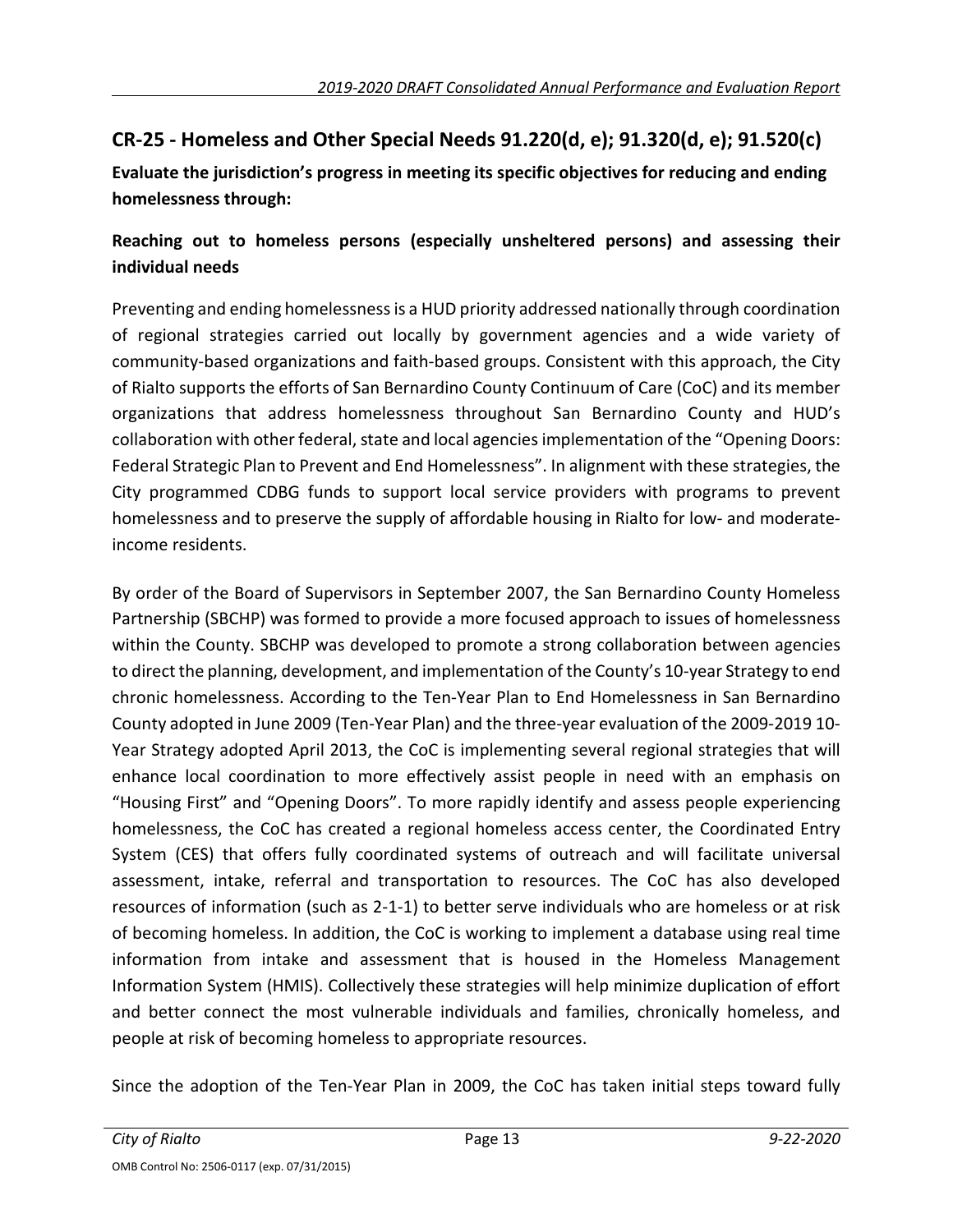coordinated systems of outreach and assessment. The CoC completed the inventory of existing access centers in San Bernardino County noting the locations of each access center. The CoC also conducts informational outreach presentations concerning homelessness in San Bernardino County throughout the community. In addition, in August 2009 the 10-Year Strategy to End Homelessness established the Interagency Council on Homelessness (ICH) as a policy making body for the Homeless Provider Network (HPN). ICH, HPN and the Office of Homeless Services work together to ensure that the recommendations listed in the County's 10-Year Strategy to End Homelessness are realized.

Released in 2010 and later amended in 2015, "Opening Doors: Federal Strategic Plan to Prevent and End Homelessness" is a comprehensive agenda to prevent and end homelessness, with four core goals as its focal point 1) finish the job of ending chronic homelessness by 2017, 2) prevent and end homelessness among veterans by 2015, 3) prevent and end homelessness for families, youth, and children by 2020 and 4) set a path to ending all types of homelessness.

As a testament of all the efforts completed by the County and HUD, the number of individuals experiencing chronic homelessness increased slightly by two percent from 2017 to 2018 but is 26 percent lower than it was in 2007; veteran homelessness decreased by 5 percent from 2017 to 2018 and dropped by 48 percent since 2009; homelessness in families with children continued to decline by two percent from 2017 to 2018 with an overall decrease of 23 percent from 2007 to 2018, according to HUD's 2018 Annual Homelessness Assessment Report (AHAR) to Congress.

The City of Rialto's progress in reaching out to homeless persons, especially unsheltered persons, and assessing their individual needs included the City's participation in the annual countywide homeless survey. Staff, community-based organizations, faith-based groups, City's Police Department and Rialto residents assisted with the planning and conducting of the point-in-time homeless count on January 23, 2020. The community event also focused on connecting homeless persons with local services and personal hygiene bags to assist them in their time of need. The survey found 115 homeless individuals in the City, which decreased from the prior year from the 133 homeless persons counted in 2019. This decrease was attributed due to a larger turn out of volunteers and support staff that covered larger sections of the City limits to ensure an accurate count of the City's homeless population and through the implementation of services provided through the City's HEAP grant and service organizations throughout the City focusing on the homeless efforts.

### **Addressing the emergency shelter and transitional housing needs of homeless persons**

The ultimate solution to ending homelessness is transitional to permanent housing closely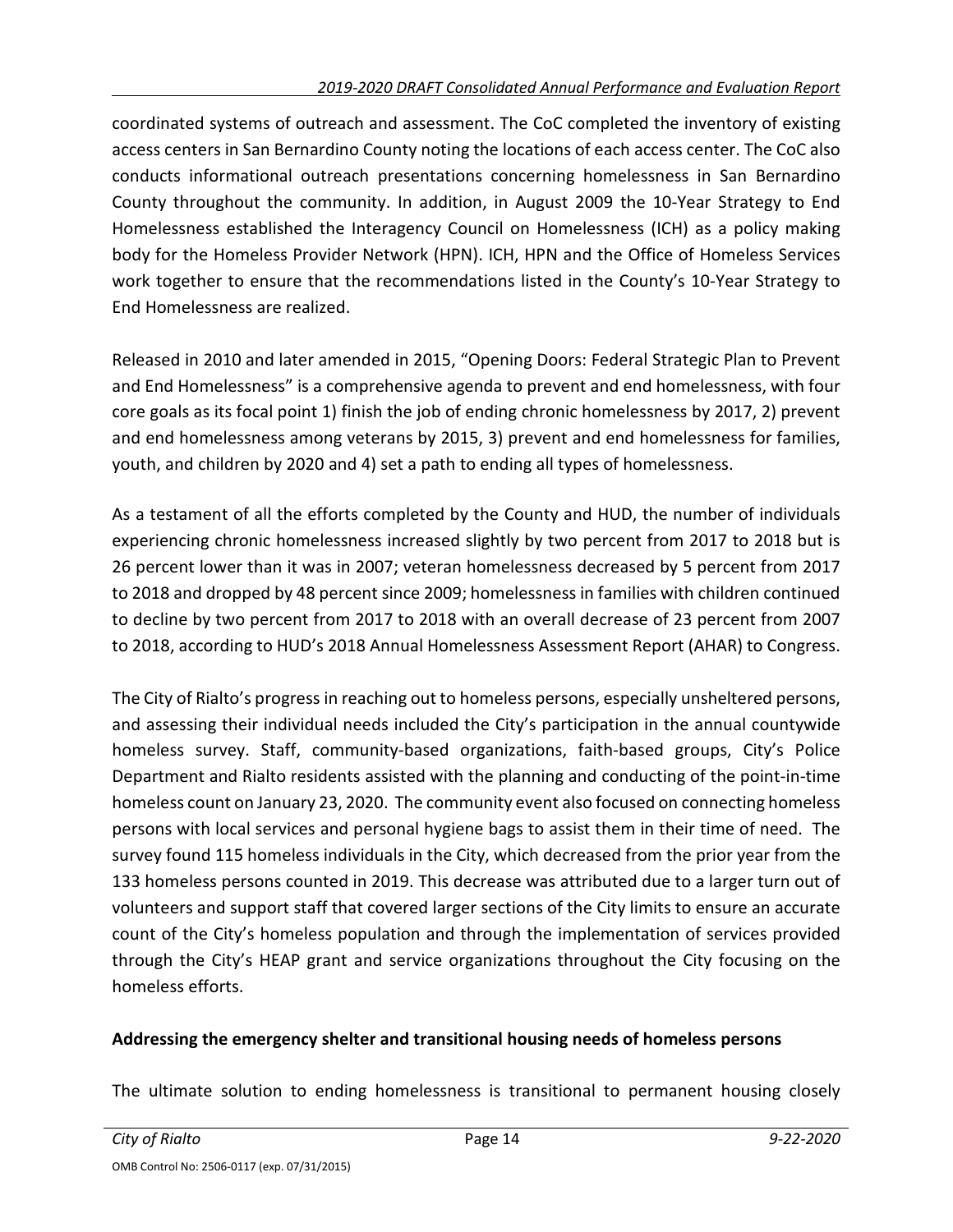aligned with supportive services that ensure housing stability can be maintained. However, because the demand for affordable housing far outpaces the region's supply, the CoC continues to rely on its emergency and transitional housing system in order to address the immediate needs of San Bernardino County's homeless population.

Under the Ten-Year Plan, the CoC is improving the efficacy of emergency shelters and the access system including their seasonal emergency shelters and the County's three (3) Cold Weather Shelter facilities, the closest being located in the City of Redlands. In 2013, the CoC and County identified \$4.5 million in local funds to support the development of year-round emergency shelters and multi-service centers in San Bernardino County.

For transitional housing, the Ten-Year Plan recognizes a need to maintain a level of transitional housing for the target populations that benefit most from a staged approach to housing, such as mentally ill and chronically homeless individuals. While the CoC continues to support transitional housing in special circumstances, the CoC is currently examining ways to shorten stays in emergency shelters and transitional housing so that resources may be more directed towards programs providing assistance with the emphasis of the "Housing First" model and low barrier approach for chronically homeless individuals and families and rapid rehousing and low barrier approach for non-chronic homeless individuals and families to help obtain and maintain permanent affordable housing. The County further stresses the importance of increasing the number of permanent supportive housing units in order to meet the needs of those homeless persons with disabling conditions.

During the 2019-2020 program year, the Rialto Police Department actively establishes support efforts to reducing and ending homelessness by addressing the emergency shelter and transitional housing needs of homeless persons through their "COP Program – Community Outreach Program". Dedicated officers are led by Officer Gregory Marques, while on patrol provide transitional housing resources, food bank resources, and connect individuals and families with children to community-based organizations as well as faith-based groups to assist in their time of need.

**Helping low-income individuals and families avoid becoming homeless, especially extremely low-income individuals and families and those who are: likely to become homeless after being discharged from publicly funded institutions and systems of care (such as health care facilities, mental health facilities, foster care and other youth facilities, and corrections programs and institutions); and, receiving assistance from public or private agencies that address housing, health, social services, employment, education, or youth needs**

An individual or family is considered to be at-risk of becoming homeless if it experiences extreme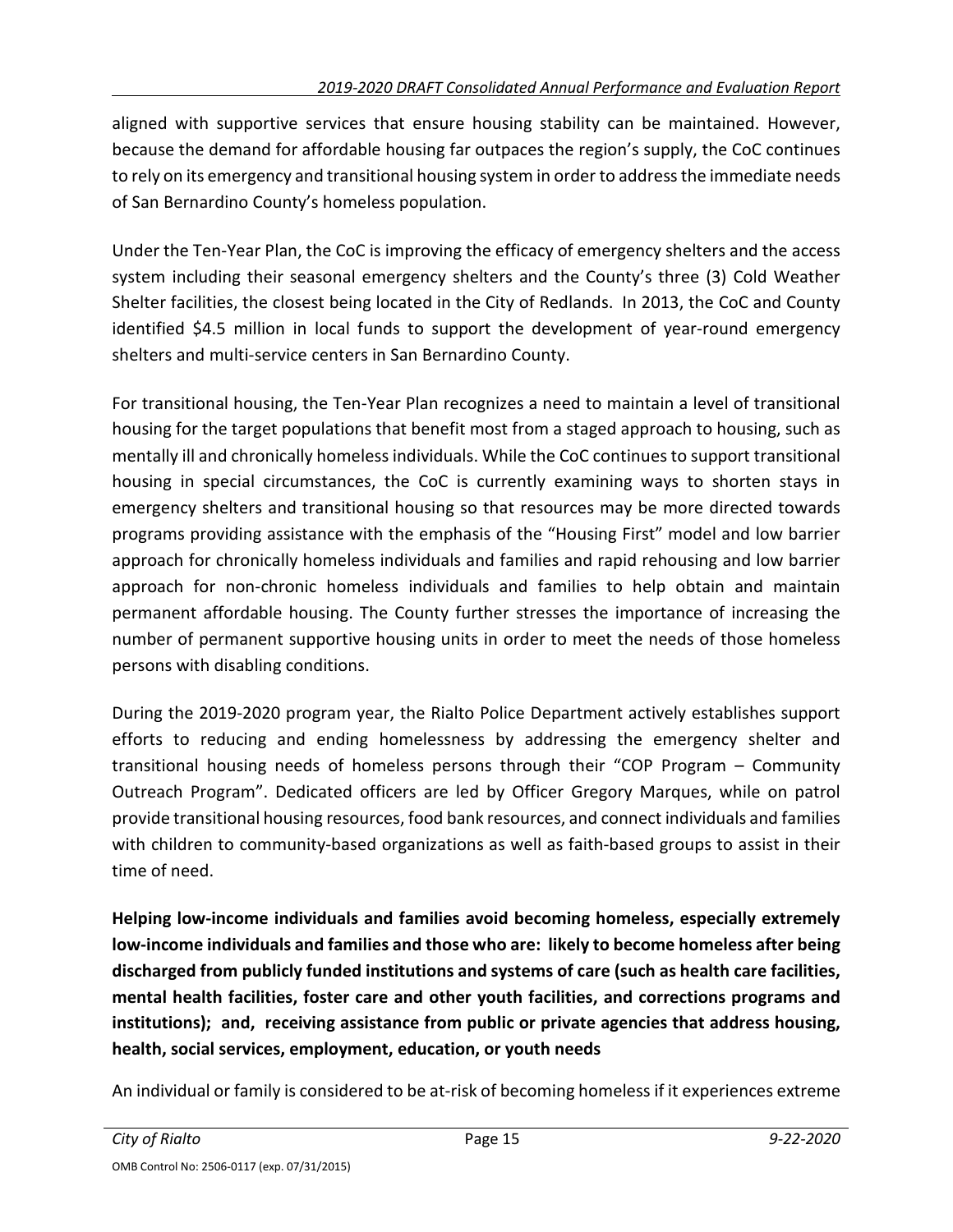difficulty maintaining their housing and has no reasonable alternatives for obtaining subsequent housing. Homelessness often results from a complex set of circumstances that require people to choose between food, shelter and other basic needs. Examples of common circumstances that can cause homelessness include eviction, loss of income, insufficient income, disability, increase in the cost of housing, discharge from an institution, irreparable damage or deterioration to housing, and fleeing from family violence.

The most effective and cost-efficient means to address homelessness is to prevent episodes of homelessness from occurring in the first place. San Bernardino County's current CoC system encourages services aimed at reducing incidences of homelessness, including being discharged from publicly funded institutions and systems of care and, receiving assistance from public or private agencies through:

- Emergency Rental (Rapid Rehousing Assistance) and Utility Assistance: Short-term financial assistance to prevent eviction and utility shut-off.
- Credit Counseling: Financial counseling and advocacy to assist households to repair credit history.
- Legal/Mediation Services: Tenant-landlord legal/mediation services to prevent eviction.
- Food Banks and Pantries: Direct provision of food, toiletries and other necessities.
- Transportation Assistance: Direct provision of bus vouchers and other forms of transportation assistance.
- Clothing Assistance: Direct provision of clothing for needy families and individuals.
- Prescription/Medical/Dental Services: Direct provision of prescription, medical and dental services.
- Workforce Development: Direct provision of job training services designed to develop and enhance employment skills, as well as to help clients secure and retain living wage jobs.
- Information & Referral Services: Direct provision of 24-hour/7-days-a-week call center services to provide health and human service information to at-risk populations.
- Recuperative care for homeless individuals who become ill or injured.

The City of Rialto is a recipient of HEAP grant funds from the County of San Bernardino. With this grant, the City of Rialto is able to focus its efforts on its homeless population by providing various forms of emergency assistance. Services include, but are not limited for, homeless services, rental assistance subsidies, capital improvements, administrative costs, and homeless youth services. The City, as the administrator of the program, is working with several local community-based organizations, and motel locations within the city on obtaining rooms those in need. A clientintake process and detailed notes on services provided to each individual and family are documented through this program.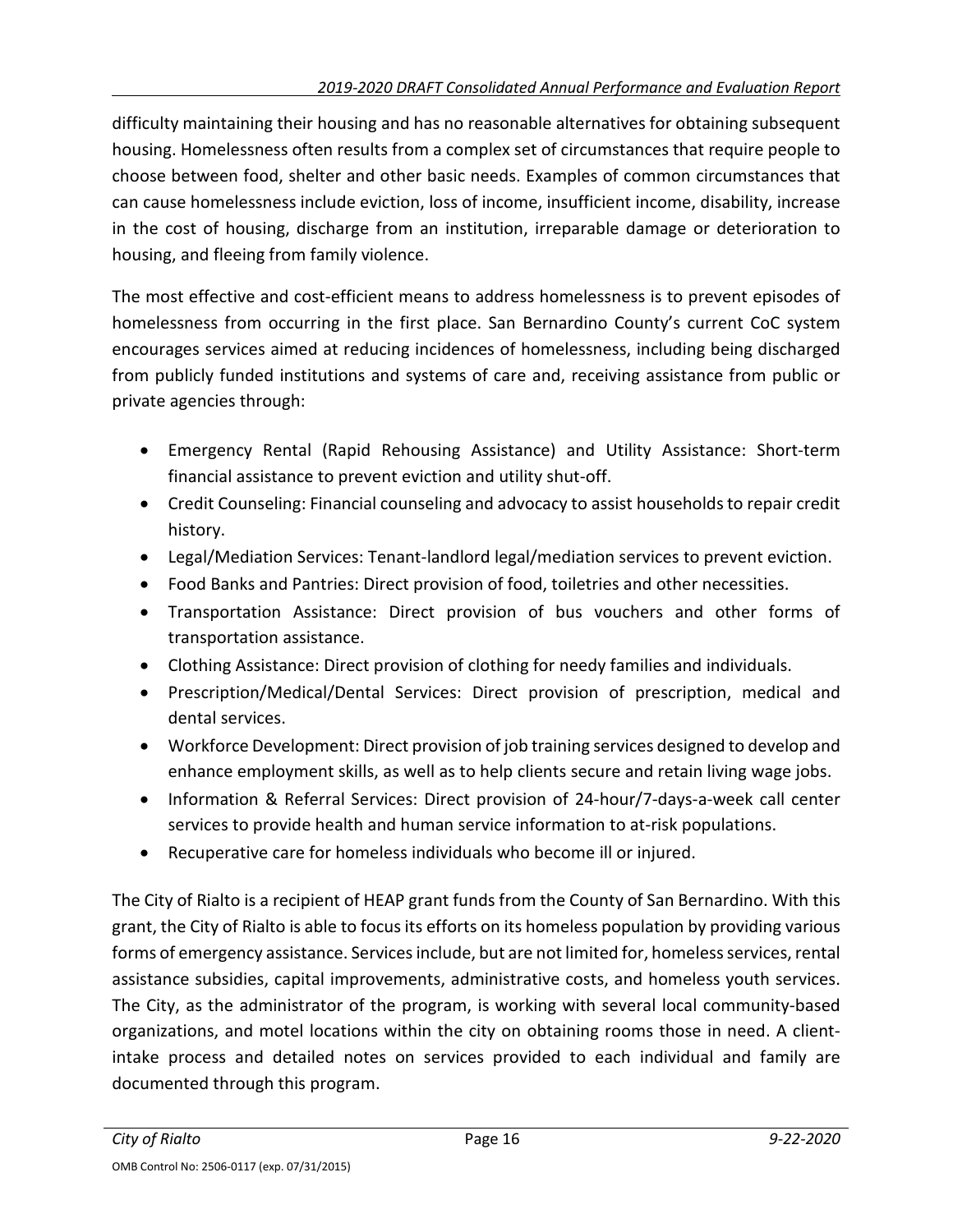The City of Rialto funded the Inland Fair Housing and Mediation Board with CDBG funds to provide fair housing, tenant/landlord mediation, education materials on homeowner and renter's legal rights and legal services for residents through consultations, and one-on-one meetings where Fair Housing and landlord/tenant issues arise. These services are provided to prevent undue evictions that could lead to homelessness.

**Helping homeless persons (especially chronically homeless individuals and families, families with children, veterans and their families, and unaccompanied youth) make the transition to permanent housing and independent living, including shortening the period of time that individuals and families experience homelessness, facilitating access for homeless individuals and families to affordable housing units, and preventing individuals and families who were recently homeless from becoming homeless again**

In support of CoC efforts, the City's Consolidated Plan - Strategic Plan and Annual Action Plans call for the use of CDBG and leveraged funds to support activities implemented by local nonprofit organizations that provide services to help get job training; assist in legal matters for Rialto residents that can play an impact on losing a home; and provide fair housing services and mediation between landlords and tenants that can prevent and eliminate homelessness. The City has also leveraged CDBG funds to preserve the supply of affordable housing in Rialto through Rialto Successor Agency funds and the Mobile Home Repair Program and the Home Sweet Home Program through Cal HOME funds.

In addition, efforts are underway at the regional level to shorten the period of time that individuals and families are experience homelessness and to prevent individuals and families who have recently become homeless are at-risk of becoming homeless again. The 2-1-1 is working with public service agencies to analyze resources and funding being used to operate transitional housing programs and to consider how these resources could be used in alignment with the best practices (i.e. rapid re-housing and permanent housing) to end homelessness with the emphasis of the "Housing First" model. Many transitional housing providers are working to end homelessness by evaluating strategies to lower program threshold requirements and improve outcomes including shorter shelter stays and more rapid transitions to permanent housing. The County also stresses the importance of increasing the number of permanent supportive housing units within its jurisdiction and increase in rapid rehousing assistance which helps individuals and families quickly exit homelessness to permanent housing without any preconditions for obtaining assistance (such as employment, income, absence of criminal record, or sobriety).

The City's CDBG funds in the 2019-2020 program year also funded a wide variety of programs such as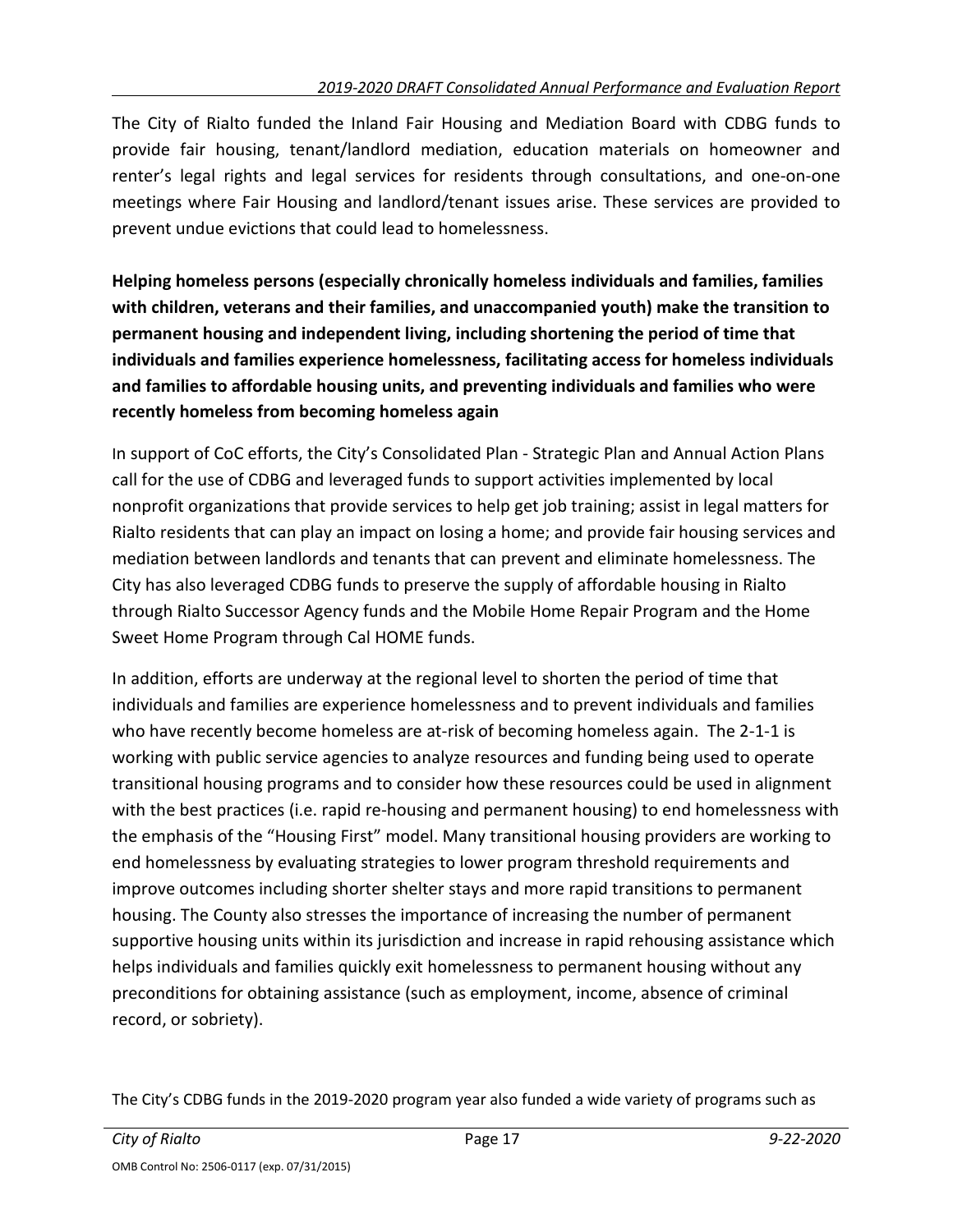Rialto Child Assistance assisted families with emergency food baskets that contained food for a family that would last 1 month and personal hygiene bags that would assist the entire family. CDBG funding for the NCNW Bethune Center assisted with pre-employment job skills training, resume building, interview skills and job search assistance in the efforts to assist those who are unemployed or looking for additional employment to support the household income and to ensure they do not lose their housing.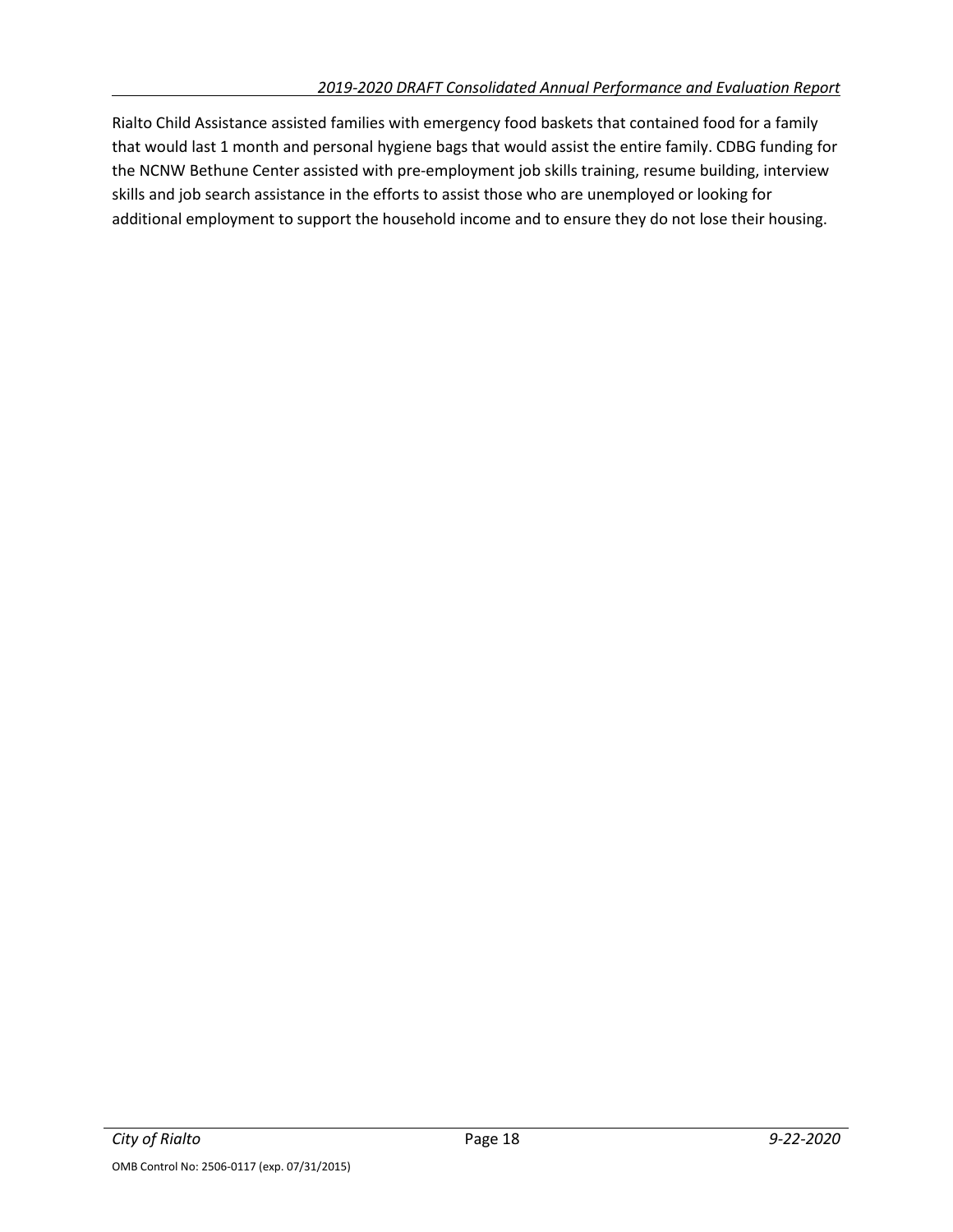### **CR-30 - Public Housing 91.220(h); 91.320(j)**

### **Actions taken to address the needs of public housing**

The City of Rialto Housing Authority was formed under State of California Housing Authority Law to actively improve existing neighborhoods and develop affordable housing opportunities using local, state and federal resources. The Rialto Housing Authority does not administer Section 8 and does not own HUD Public Housing; however, the City is within the service area of the Housing Authority of the County of San Bernardino (HACSB) for the purposes of Section 8 and Public Housing.

During the 2019-2020 program year, HACSB continued providing housing and public services to existing residents of HUD Public Housing units and HACSB-owned affordable housing units. HACSB was able to assist a total of 250 families through its Voucher Rental Assistance Program. To enhance the quality of HUD Public Housing units, HACSB has been working towards converting existing HUD Public Housing units currently under HACSB's management and control to Section 8 units as part of HUD's Rental Assistance Demonstration (RAD) program. By the end of 2019, 1,040 public housing units were converted under RAD and the remaining 208 public housing units will be converted in 2020 (HACSB 2019 Annual Report).

In 2018, HACSB partnered with the Upland Housing Authority (UHA) and requested permission from HUD to transfer the UHA's Housing Choice Voucher and Public Housing Programs. As of July 1, 2018, HUD approved all housing assistance services provided by UHA to be transferred to HACSB protecting housing assistance for approximately 815 families. The successful transfer preserved much-needed affordable housing in San Bernardino County, protected families receiving assistance, enhanced services and resources to former UHA families, and bolstered regional efforts to streamline and provide affordable housing to families in need, (HACSB 2019 Annual Report).

HACSB continues to maintain and expand the supply of affordable housing units in the City of Rialto and throughout San Bernardino County through its partnerships with the State of California and San Bernardino County Department of Community Development and Housing.

In the fall of 2017, HACSB celebrated the grand opening of the Olive Meadow Affordable Housing Community, consisting of 62 high-quality affordable homes representing the first phase of the Arrowhead Grove Housing Community Revitalization Project (formerly the Waterman Gardens Affordable Housing Community Project).

In 2018, the Arrowhead Grove Housing Community Revitalization Project was awarded \$20 million in Affordable Housing and Sustainable Communities (AHSC) program funds, \$55 million in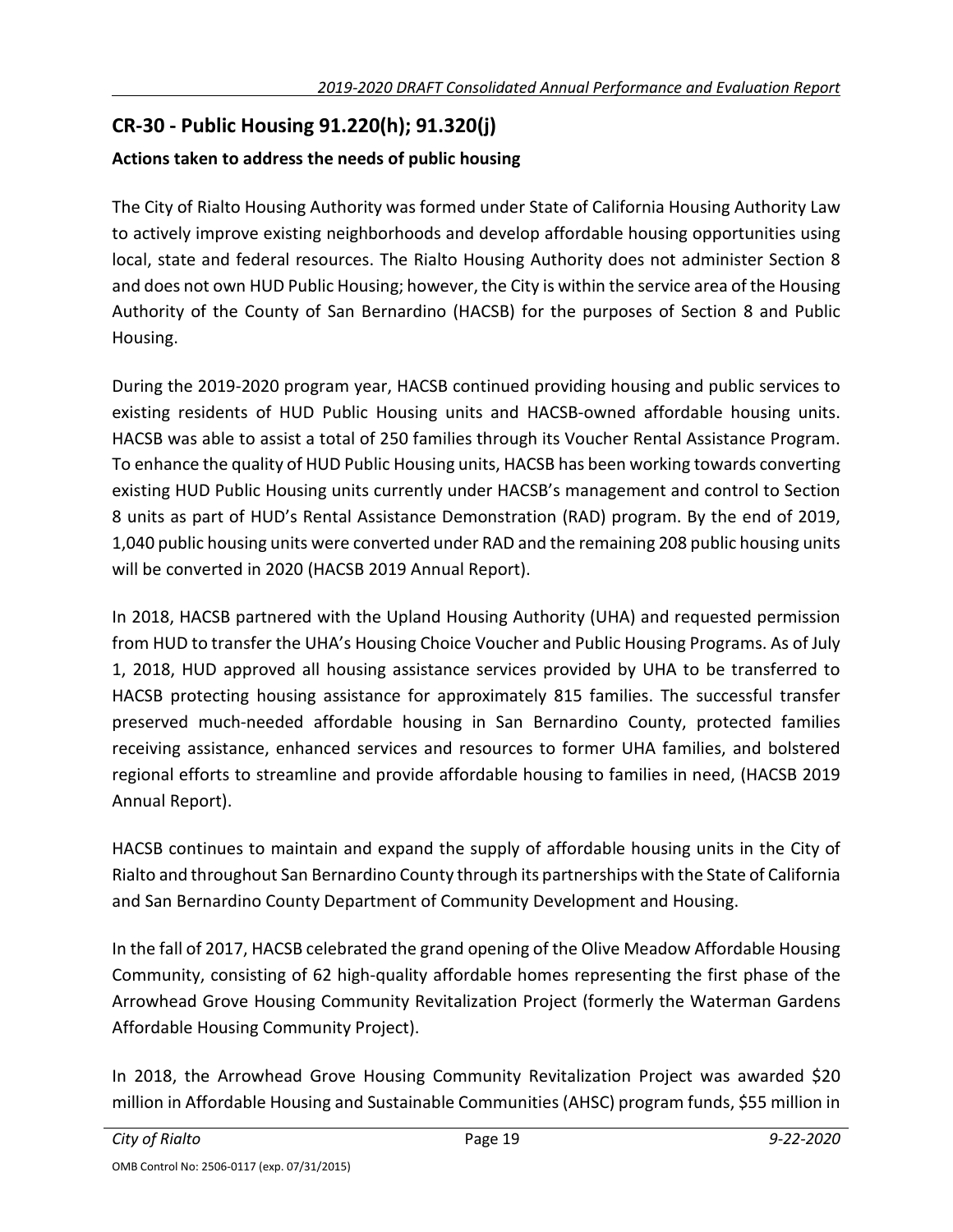tax-exempt bond allocations and \$22.5 million in low-income tax credits. The new construction will provide 184 mixed-income family apartments comprised of 147 affordable one- to fourbedroom family units, 35 market-rate units and 2 units for property managers, (HACSB 2018 Annual Report).

By the end of 2018, HACSB received permit approvals for the conversion of the Golden Apartments and Desert Haven properties in San Bernardino. The 21 two-story, two-bedroom apartments at Golden Apartments in San Bernardino will be converted into 37 one-bedroom flats for the chronically homeless. Similarly, the 61 rooms at Desert Haven in Victorville will be converted to 24 one-bedroom apartments and seven studio units for the chronically homeless. Both developments will utilize the Housing First approach to help residents become selfsufficient, (HACSB 2018 Annual Report).

In 2019, HACSB expects to assist the Related Companies with project-based vouchers to support the third and final phase of construction of 98 units at the Bloomington affordable housing site, (HACSB 2018 Annual Report).

In 2019, HACSB and affiliate nonprofit Housing Partners I, Inc. will be working with ONXY Architects to complete construction documents for the 104-unit second phase of affordable family units at the Valencia Grove site in Redlands, (HACSB 2018 Annual Report).

### **Actions taken to encourage public housing residents to become more involved in management and participate in homeownership**

HACSB encourages residents to be actively involved in the community and in the management of public housing developments through resident councils and numerous opportunities for feedback such as community meetings and surveys. HACSB and the City of Rialto also encourage and promote public housing residents to explore homeownership opportunities and programs through HACSB's Homeownership Assistance Program targeted at current residents. HACSB also encourages and supports residents in participating in homebuyer counseling programs and recommends residents use the family self-sufficiency escrow account to save money towards homeownership. Under the Family Self-Sufficiency Program (FSS) participants develop a five-year training and service plan that outlines the steps to become employed, increase their earnings, and become independent of government assistance. Upon graduation of the FSS program, graduates are allowed to use the escrow account funds towards a homeownership (HACSB 2018 Annual Report).

Under Housing Authorities Homeownership Assistance Program, families are provided mortgage assistance for up to 15 years for working families and up to 30 years for disabled families. A total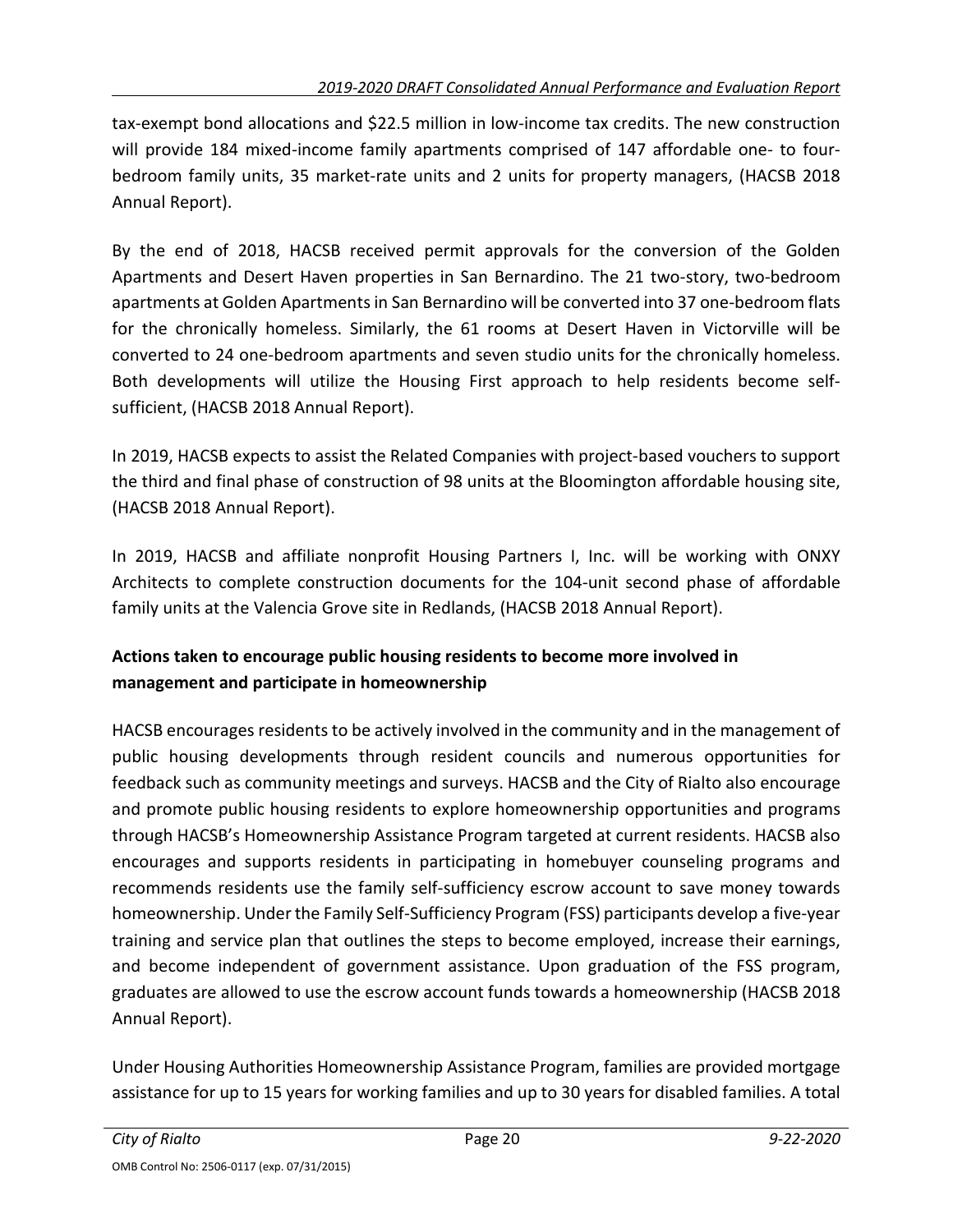of 245 families have become homeowners through the program since 2002 (HACSB 2018 Annual Report).

### **Actions taken to provide assistance to troubled PHAs**

Not applicable. HACSB is considered a High Performing PHA.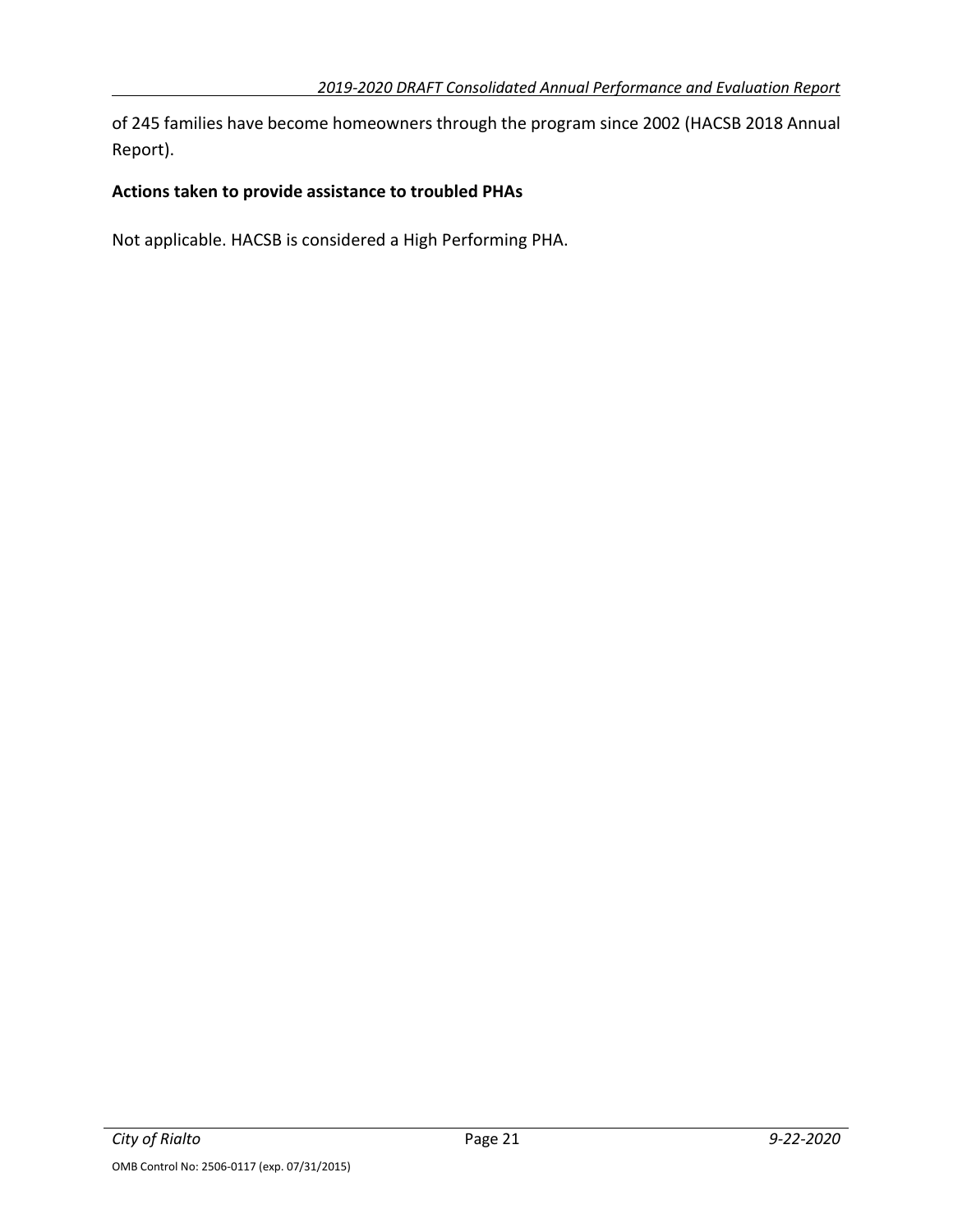### **CR-35 - Other Actions 91.220(j)-(k); 91.320(i)-(j)**

**Actions taken to remove or ameliorate the negative effects of public policies that serve as barriers to affordable housing such as land use controls, tax policies affecting land, zoning ordinances, building codes, fees and charges, growth limitations, and policies affecting the return on residential investment. 91.220 (j); 91.320 (i)**

Based on information gathered during the Consolidated Plan community meetings, the Consolidated Plan Needs Assessment Survey, the 2013-2021 Housing Element and market analysis, the primary barriers to affordable housing in Rialto and throughout California are housing affordability and the lack of monetary resources necessary to develop and sustain affordable housing. The two (2) barriers are related in the sense that demand for affordable housing exceeds the supply and insufficient resources are available to increase the supply of affordable housing to meet demand.

To address housing affordability and the lack of monetary resources for affordable housing, the 2015-2019 Consolidated Plan and Strategic Plan calls for the investment of a significant portion of CDBG funds for the rehabilitation and preservation of 100 existing affordable housing units over the next five years. Although the City no longer has access to Redevelopment Housing Set-Aside funds, the City continued to leverage its CDBG funds to attract private and other available public resources, including land conveyed to the City for the purpose of affordable housing, to facilitate affordable housing development. This strategy will increase the supply of affordable housing and preserve existing affordable housing in the City.

In the development of the 2013-2021 Housing Element, the City evaluated significant public policies affecting affordable housing development such as land use controls, tax policies affecting land, zoning ordinances, building codes, fees and charges and growth limitations. Based on this evaluation, the City determined that it has taken all necessary steps to ameliorate the negative effects of public policies that may have been a barrier to affordable housing. Moreover, the City is actively engaged with affordable housing developers concerning the siting of affordable housing and ensuring that the entitlement process runs smoothly from inception to completion.

### **Actions taken to address obstacles to meeting underserved needs. 91.220(k); 91.320(j)**

The primary obstacles to meeting the underserved needs of low- and moderate-income people include lack of funding from federal, state and other local sources, the high cost of housing that is not affordable to low-income people and the lack of availability of home improvement financing in the private lending industry. To address these obstacles, the City has invested CDBG and Cal HOME funds through the 2019-2020 program year in projects that provide grants and loans to low- and moderate-income homeowners for home improvements and projects that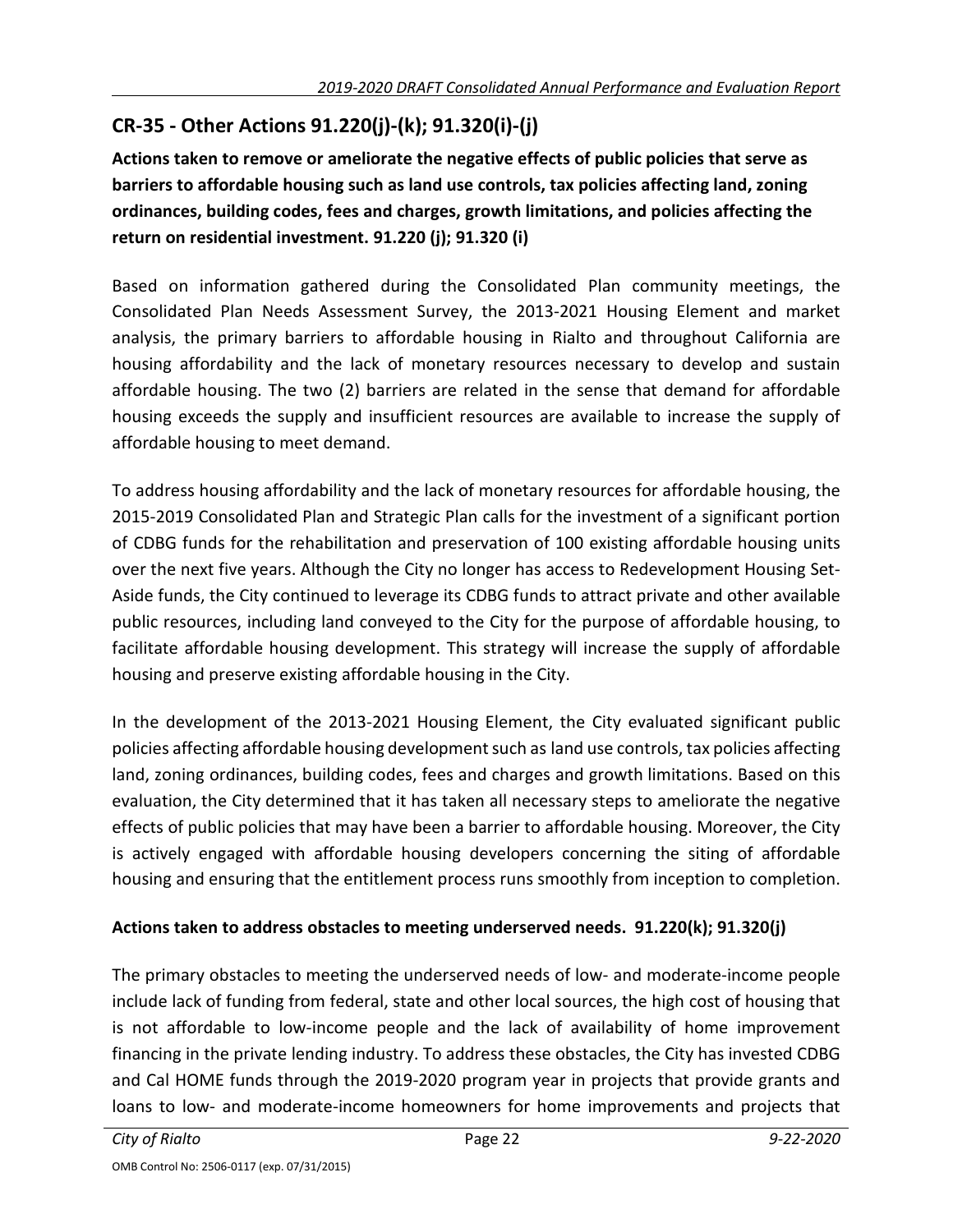provide public and neighborhood services to low- and moderate-income people. To address underserved needs, the City has allocated 100 percent of its non-administrative CDBG investments (excluding section 108 repayments, and program administration funds) in program year 2019-2020 to projects and activities that benefit low- and moderate-income people.

### **Actions taken to reduce lead-based paint hazards. 91.220(k); 91.320(j)**

The Residential Lead Based Paint Hazard Reduction Act of 1992 (Title X) emphasizes prevention of childhood lead poisoning through housing-based approaches. This strategy requires the City to implement programs that protect children living in older housing from lead hazards.

Overall, the City has a relatively older housing stock, with 12,020 of the City's total housing units (46.2 percent) built before 1980 according to 2017 ACS data. The remaining 13,993 units primarily constructed after to January 1, 1979 have the least potential risk to contain lead-based paint. In these units, the best way to have reasonable assurance that lead-based paint hazards are not present is to have the painted surfaces tested.

According to the City of Rialto Residential Rehabilitation Program, a typical lead-based paint testing and risk assessment report costs approximately \$350. To reduce lead-based paint hazards, the City of Rialto takes the following actions:

- Include lead testing and abatement procedures if necessary, in all residential rehabilitation activities for units built prior to January 1, 1978.
- Monitor the lead-poisoning data maintained by the San Bernardino County Department of Public Health (SBCDH). According to SBCDH, there were 4 incidents of Rialto children with blood lead levels greater than 9.5 micrograms -per deciliter, and a total of 5 documented cases with levels equal to or greater than 20 micrograms per deciliter from 2009-2013.
- Educate residents on the health hazards of lead-based paint through the use of brochures and encourage screening children for elevated blood-lead levels.
- Disseminate brochures about lead hazards through organizations such Inland Fair Housing and Mediation Board (IFHMB) and the City's housing rehabilitation programs.

The City of Rialto's subrecipient Inland Fair Housing Mediation Board (IFHMB) holds several workshops throughout the program year which are open to the public inclusive of the residents of Rialto. The workshops address topics such as but not limited to first time home buyer programs, resources for the purchase and rehab of a home, housing rights and responsibilities, living with student loans. These workshops served as resources to the residents of Rialto in understanding the availability and affordability in obtaining and maintaining affordable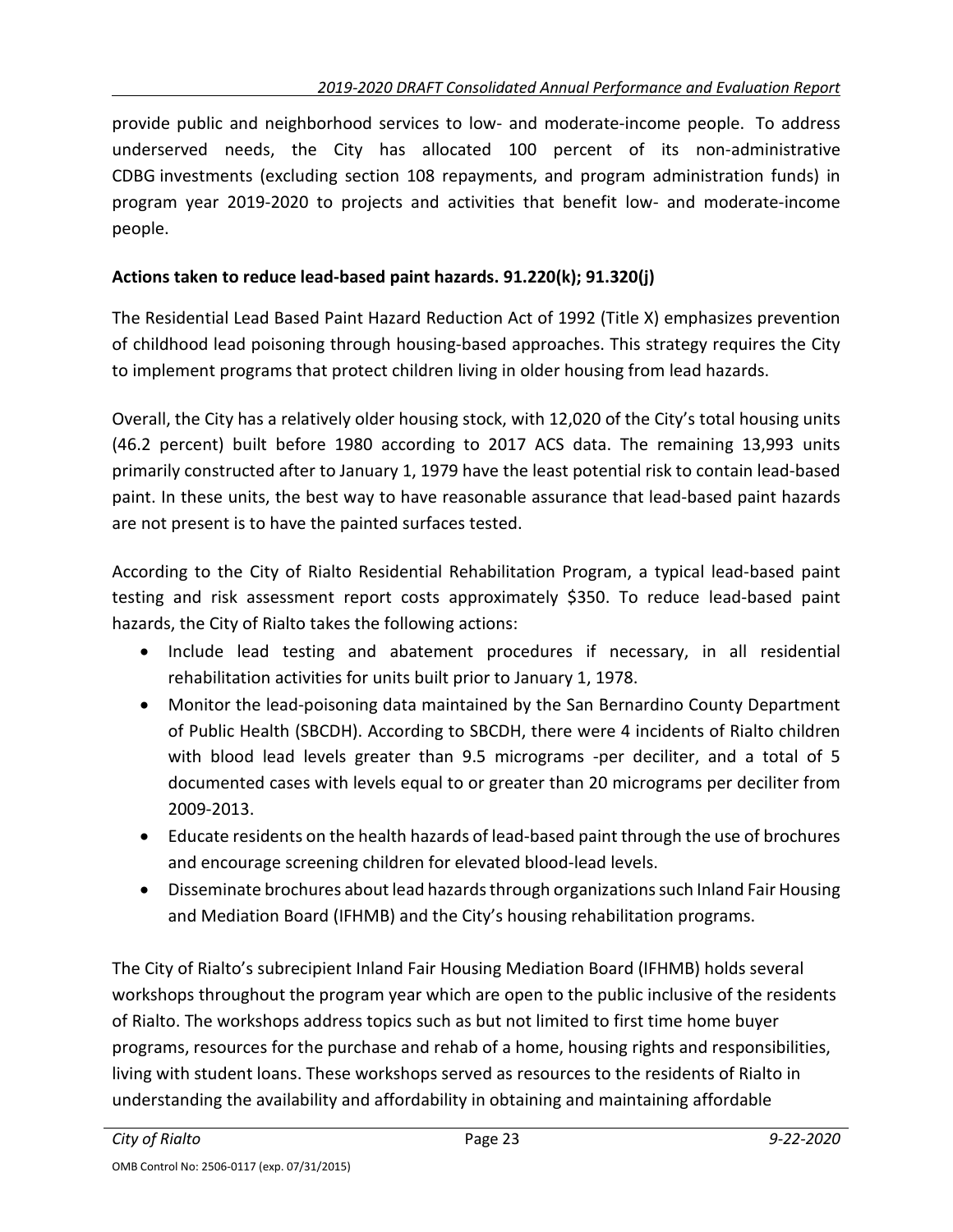housing.

### **Actions taken to reduce the number of poverty-level families. 91.220(k); 91.320(j)**

The implementation of CDBG activities meeting the goals established in the 2015-2019 Consolidated Plan - Strategic Plan and the 2019-2020 Annual Action Plan helped reduce the number of poverty-level families by:

- Supporting activities that expand the supply of housing that is affordable to low- and moderate-income households;
- Supporting activities that preserve the supply of decent housing that is affordable to lowand moderate-income households;
- Supporting housing preservation programs that assure low income households have a safe, decent and appropriate place to live;
- Supporting public services for low- and moderate-income residents, by nonprofit organizations receiving CDBG Public Service Capacity Building Grants;
- Supporting activities that fulfill the HUD mandate to further fair housing choice through the provision of fair housing education, counseling, anti-discrimination and landlordtenant mediation.

In addition to these local efforts, mainstream state and federal resources also contribute to reducing the number of individuals and families in poverty. Federal programs such as the Earned Income Tax Credit and Head Start providing pathways out of poverty for families who are ready to pursue employment and educational opportunities. Additionally, in California, the primary programs that assist families in poverty are CalWORKs, Cal Fresh (formerly food stamps) and Medi-Cal. Together; these programs provide individuals and families with employment assistance, subsidy for food, medical care, childcare and cash payments to meet basic needs such as housing, nutrition and transportation. Other services are available to assist persons suffering from substance abuse, domestic violence and mental illness.

### **Actions taken to develop institutional structure. 91.220(k); 91.320(j)**

The institutional delivery system in Rialto is high-functioning and collaborative—particularly the relationship between local government and the nonprofit sector comprised of a network of capable non-profit organizations that are delivering a full range of services to residents. Strong City departments anchor the administration of HUD grant programs and the housing and community activities that are implemented in the City. These are supported and enhanced through the City's collaboration with nonprofit agencies receiving CDBG funds by ensuring that the needs of low- and moderate-income residents are met. The institutional delivery system is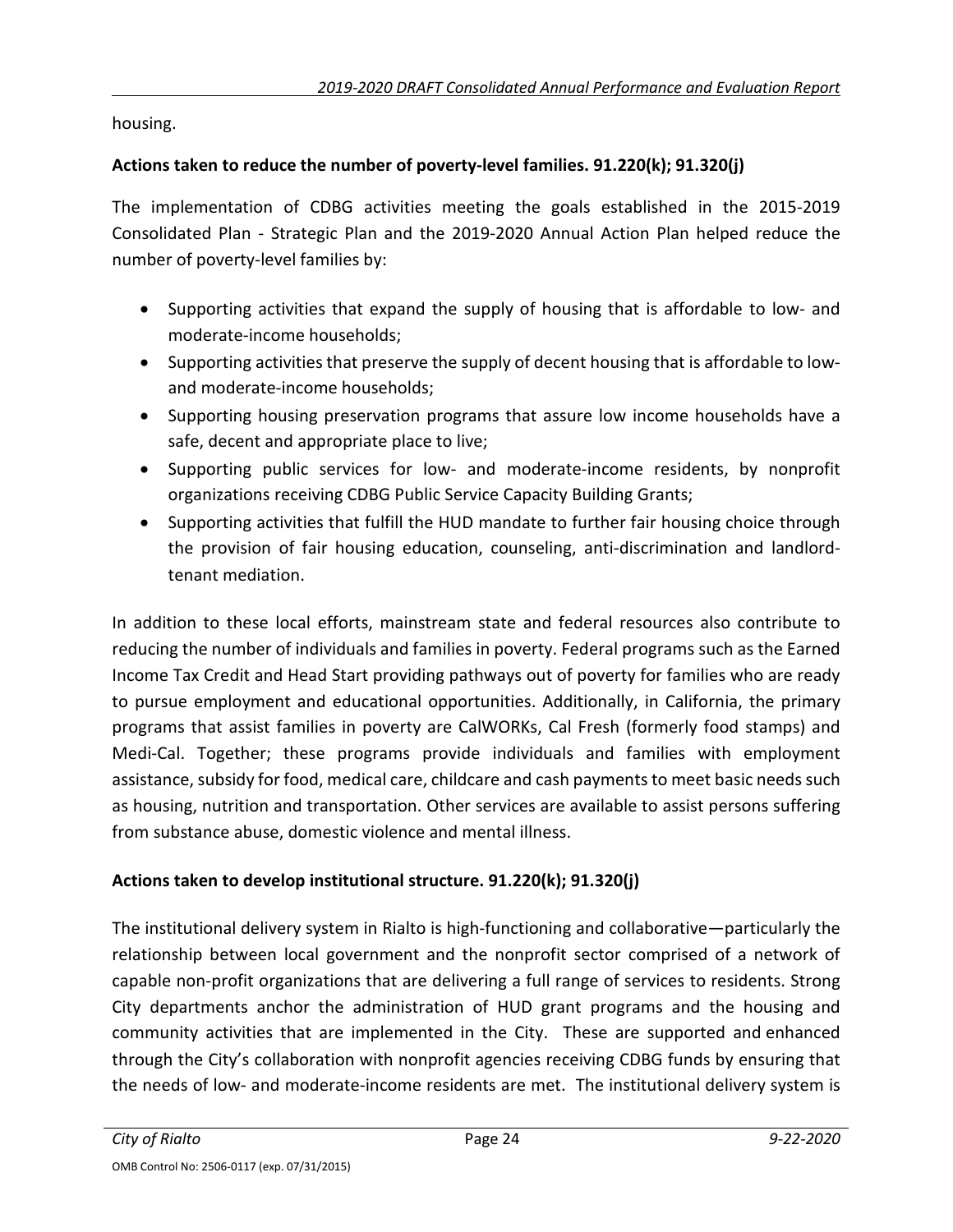successfully being implemented as envisioned within the 2015-2019 Consolidated Plan and Strategic Plan.

During the program year, Subrecipient program trainings were held to ensure that all subrecipients were made aware of City's program policies and procedures and to ensure that they were made aware that there is always technical assistance through the City staff and the City's CDBG program consultant to ensure compliance. Regular meetings with City staff (Recreation & Community Services Department, Finance Department, and Public Works) and program consultants were held to ensure that expenditure goals, program accomplishments, and progress on capital improvement projects were being made. If there were, any deficiencies additional meetings and technical assistance would be provided to subrecipients and City staff on how to ensure progress with program compliance.

The City of Rialto also collaborated with the City's Housing Division to ensure affordable housing is maintained and addressed via its CDBG funded Mobile Home Repair Program, HOME Sweet Home Program (CAL Home Funds). Both Programs offered the opportunity to homeowners the assistance needed in obtaining viable funds to address health and safety identified issues, code violations, and necessary repairs to their homes that they otherwise might not have funds to do. Thus ensuring a home where residents can continue to live in their homes and be provided reasonably priced repairs and quality work done to their home from contractors with oversight of the City's programs staff.

### **Actions taken to enhance coordination between public and private housing and social service agencies. 91.220(k); 91.320(j)**

To enhance coordination between public and private housing and social service agencies, the City continued to consult with and inviting the participation of a wide variety of agencies and organizations involved in the delivery of housing and supportive services to low- and moderateincome residents in Rialto—particularly the CDBG Target Areas.

Specifically, the City worked closely with its nine public service agencies and several of the City's departments in carrying out their programs, so that the CDBG funds assisted the neediest individuals and families. In addition, the City worked closely with the Continuum of Care and also held its own Homeless Task Force meetings during the year with city residents, community based service providers, and faith based organizations on coordinated efforts to understand homelessness and how to proactively address the needs of the homeless and those on the verge of being homeless in the community. These consultations assured that the CDBG funds addressed the most critical needs.

### **Identify actions taken to overcome the effects of any impediments identified in the**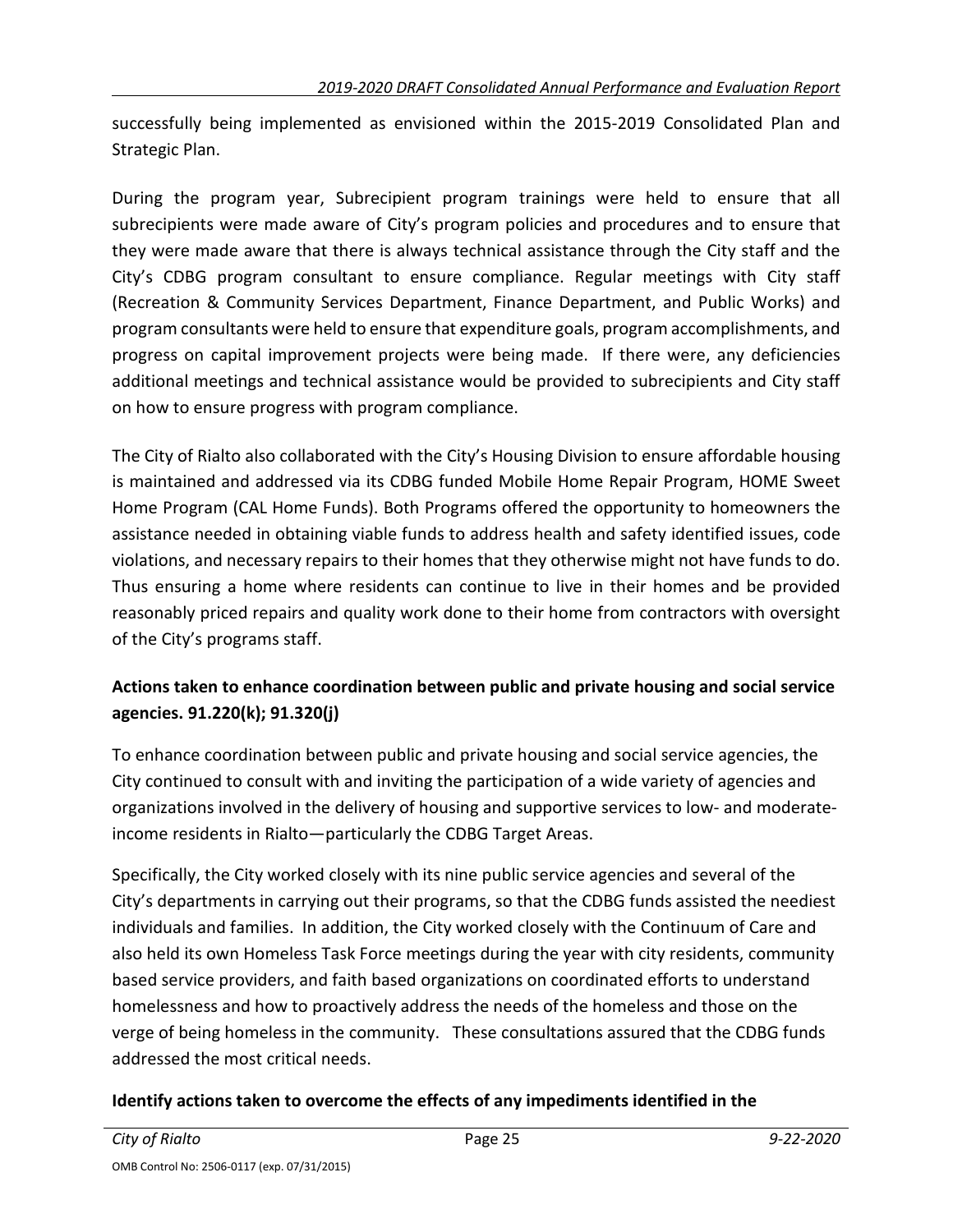### **jurisdictions analysis of impediments to fair housing choice. 91.520(a)**

The 2015 Analysis of Impediments to Fair Housing Choice (AI) adopted by the Rialto City Council on April 12, 2015 included three (3) impediments to fair housing choice in the 2015-2019 Fair Housing Plan. During the 2019-2020 program year, the City of Rialto's Administrative, Development Services, Public Works, Community Services Department, and Transportation Commission continued to work on identifying any new impediments to be identified in the City's upcoming Analysis of Impediments. The newly adopted Analysis of Impediments was adopted on June 9, 2020. The City of Rialto's Administrative and Community Services Department looks forward to work on the impediments to affirmatively furthered fair housing choice through the implementation of recommendations contained within the Analysis of Impediments.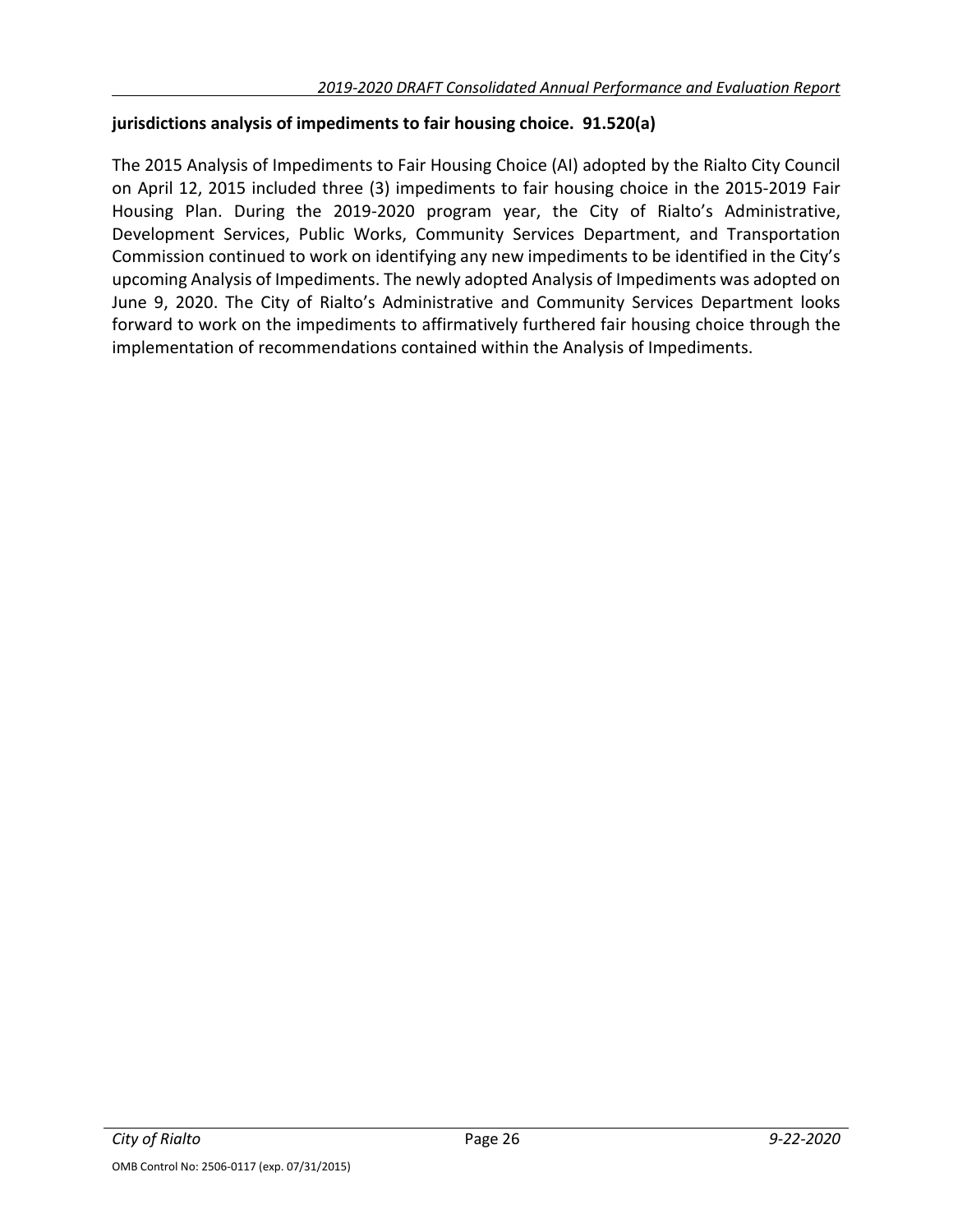### **CR-40 - Monitoring 91.220 and 91.230**

**Describe the standards and procedures used to monitor activities carried out in furtherance of the plan and used to ensure long-term compliance with requirements of the programs involved, including minority business outreach and the comprehensive planning requirements**

To ensure that CDBG funds were used efficiently and in compliance with applicable regulations, the City provided technical assistance to all subrecipients at the beginning of the program year and monitored subrecipients throughout the program year.

### **Technical Assistance**

To enhance compliance with federal program regulations, the Rialto Community Services Department made technical assistance available to prospective applicants for any CDBG Notice of Funding Availability (NOFA) upon request to review the Strategic Plan goals, program requirements and available resources with potential applicants. Additionally, technical assistance (2019-2020 subrecipient workshop) was provided during the implementation of CDBG funded projects to ensure that appropriate resources are provided in furtherance of compliance with the program regulations.

### **Activity Monitoring**

All activities were monitored, beginning with a detailed review upon receipt of the application to determine eligibility, conformance with a National Objective and conformance with a Strategic Plan goal. This review also examined the proposed use of funds, eligibility of the service area, eligibility of the intended beneficiaries and likelihood of compliance with other federal requirements such as the National Environmental Policy Act, the System for Award Management (SAM) debarment list, prevailing wage, Minority and Women Business Enterprise, Section 3 and federal acquisition and relocation regulations, as applicable.

Subrecipients submit their most recent Financial/Single Audit and other documentation to establish their capacity, and any findings noted in the audit are reviewed. In such instances where Audit findings arise, the agency is required to provide the City documentation resolving the finding. Subsequent to entering into a written agreement, staff and consultants perform periodic desk monitoring including ongoing review of required performance reports and documentation to substantiate CDBG expenditures. The reviews also included both a fiscal and programmatic review of the subrecipient's activities. The reviews determine if the activities are in compliance with the program regulations and City contract and/or MOU. Areas of review included overall administration, financial systems, appropriateness of program expenditures, program delivery, client eligibility determination and documentation, reporting systems, and achievement toward achieving contractual goals. No deficiencies or non-compliance with the program requirements were identified during the 2019-2020 program year.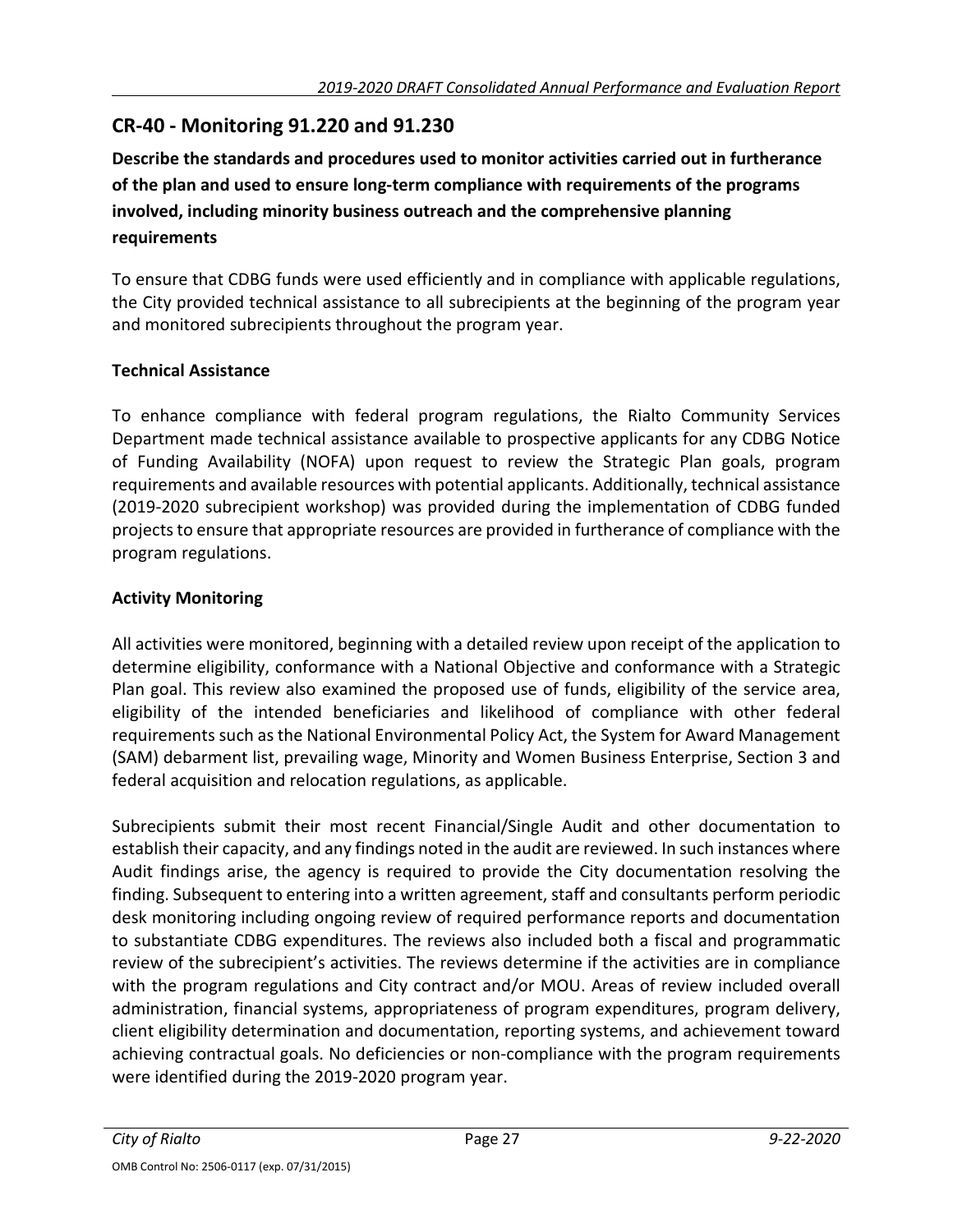For CDBG capital projects, monitoring of Davis-Bacon, Minority and Women's Business Enterprise (MBE/WBE) and Section 3 requirements was conducted by LDM Associates, Inc. to determine the adequacy of implementation by the Department of Public Works and its consultants.

### **Citizen Participation Plan 91.105(d); 91.115(d)**

### **Describe the efforts to provide citizens with reasonable notice and an opportunity to comment on performance reports.**

In accordance with the City's adopted Citizen Participation Plan, a public notice was published in the San Bernardino Sun in English and in Spanish on September 8, 2020 notifying the public of the availability of the Consolidated Annual Performance and Evaluation Report for a 15-day public review and comment period. A copy of the public notices is included in Appendix A.

The CAPER was also made available at the following locations:

### **City Hall: Office of the City Clerk**

290 W. Rialto Avenue Rialto, California 92376

#### **Rialto Community Service Department \*(currently closed during renovations)**

214 N. Palm Avenue Rialto, California 92376

### **Rialto Public Library**

251 W. 1<sup>st</sup> Street Rialto, California 92376

A public hearing conducted before the City Council was held on Tuesday, September 22, 2020 to solicit comments from residents and interested parties. A summary of any written or oral comments received during the public hearing will be included as Appendix B of this document when submitted to the U.S. Department of Housing and Urban Development.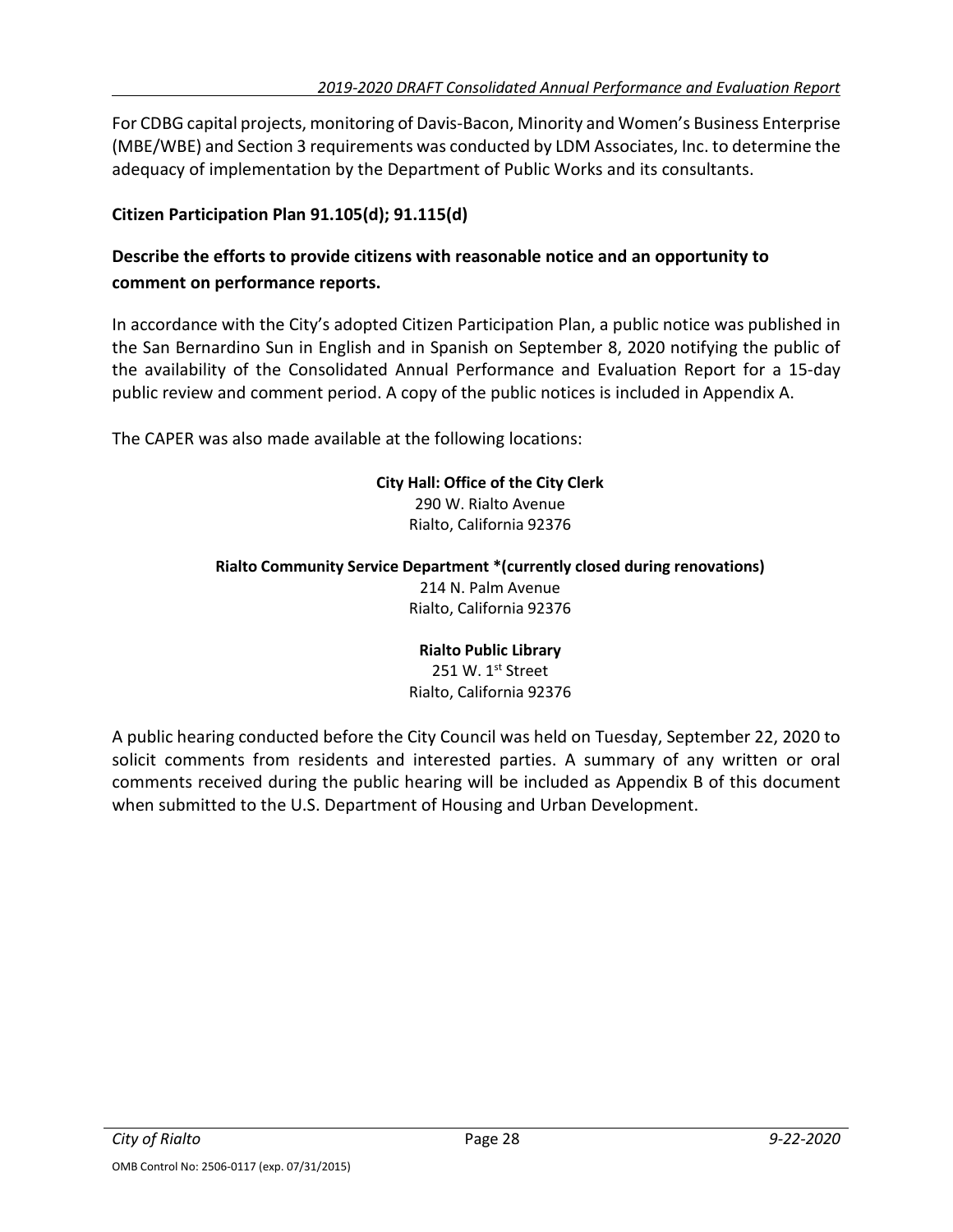### **CR-45 - CDBG 91.520(c)**

### **Specify the nature of, and reasons for, any changes in the jurisdiction's program objectives and indications of how the jurisdiction would change its programs as a result of its experiences.**

CDBG funds are making a significant impact on strategies to address the high priority needs identified in the 2015-19 Consolidated Plan – Strategic Plan. As shown in **Figure 1** in section CR-05 of this document, CDBG funds are contributing to all of the Strategic Plan goals including Fair Housing Services, Housing Preservation, Public Services for Low-income residents, Public Facilities and Infrastructure Improvements and Planning and Administration.

### **Fair Housing Services**

For the implementation of the City's Fair Housing Services, the City funded Inland Fair Housing and Mediation Board in the amount of \$29,061. The funds were to be used for the provision of fair housing outreach, education and enforcement activities, including landlord-tenant matters. During the program year, this activity just slightly missed its service goal of 400 people by 3 people, serving 397 people.

### **Housing Preservation**

To support the City's vision of housing preservation, CBDG funds that were awarded to the City's Development Services Department (Housing Division) for the implementation of a Mobile Home Repair Program in program year 2017-2018 funds were utilized in program year 2019-2019. With the assistance of a consultant, the City's Housing Division was able to make strides completing the rehabilitation of 6 housing units under the Mobile Home Repair Program (CDBG funds). With that same assistance, the City's Housing Division was able to complete the rehabilitation of 4 housing units under the Home Sweet Home Program (Cal HOME Funds).

### **Public Services for Low-income Residents**

To support the City's initiative for Public Services for Low-income residents, CDBG funds were awarded to (8) eight agencies (five non-profits and three City departments) that provided different public services for the residents of Rialto. Ranging from youth services, senior services, school based mentoring, boot camps for at risk youths, to legal services for veterans, pre-employment and job training skills. In total, the agencies provided public service assistance to 427 primarily low- and moderate-income residents.

### **Public Facilities and Infrastructure**

To improve City of Rialto public facilities and infrastructure to benefit primarily low- and moderate- income people, the City invested the vast majority of its CDBG resources to address this Strategic Plan goal. The implementation of the City's Public Facilities and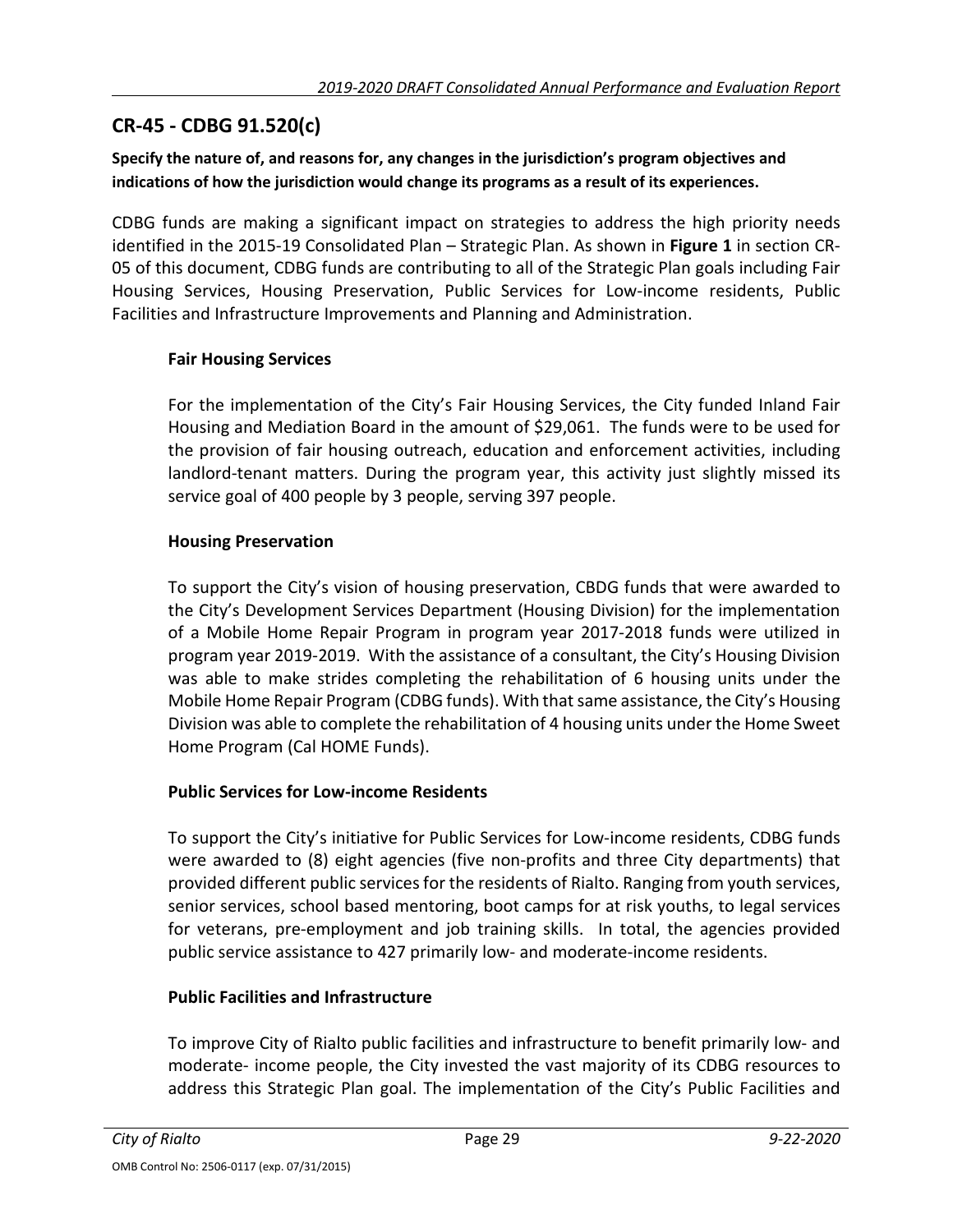Infrastructure activities was slow in developing during the first two (2) quarters of the 2019-2020 program year. However, many of the projects that were slow in developing were being pushed along during the third and fourth quarters of the program year. This includes the current year projects as well as prior year projects. As a result, this 2019- 2020 CAPER shows a number of activities currently in progress. However, many of these projects are scheduled to be completed in the 2020-2021 program year, resulting in higher accomplishment levels being reported in the 2020-2021 CAPER.

### **Planning & Administration - Section 108 Loan Repayment Activities**

The City's Section 108 loan repayment activities utilized CDBG funds to repay the loans that were used to complete the Rialto Bud Bender Park Renovation Project and the construction of the Rialto Senior Center. The Rialto Bud Bender Park Renovation Project was completed in June of 2016 which included the grading, irrigation improvements, concreate walkways, installation of lighting, bleacher & bench upgrades and signage. The Rialto Senior Center's Construction Project utilized Section 108 loan funds to construct the City's 17,000 square foot senior center. The facility is currently being used by the City's senior population (who are presumed to be low-and moderate-income persons by HUD) that now have access to various social and physical activities provided to by the City such as social hours, meals for seniors, dancing, exercise, and education on current news and scams that are targeting senior populations nationwide just to name a few. Construction of the center was completed, and the Rialto Senior Center was open for operation in September 2004. There is no program income to report under the repayments of the City's Section 108 loan activities at this current time. The City will continue to report its loan repayments in each program year that are accomplished until the loan has been fully repaid.

Even with slow-moving CDBG public facilities and infrastructure improvements projects during the first two quarters of the program year, the City is taking a more strategic approach to fund "shovel ready projects" that benefit the community and its low-and moderate-income residents. The City is confident thatthis approach will bring purposeful completion to activities that the residents look for and need. Should any challenges arise in the future in the implementation of these or other CDBG-funded activities, the City will consider any necessary changes to its objectives.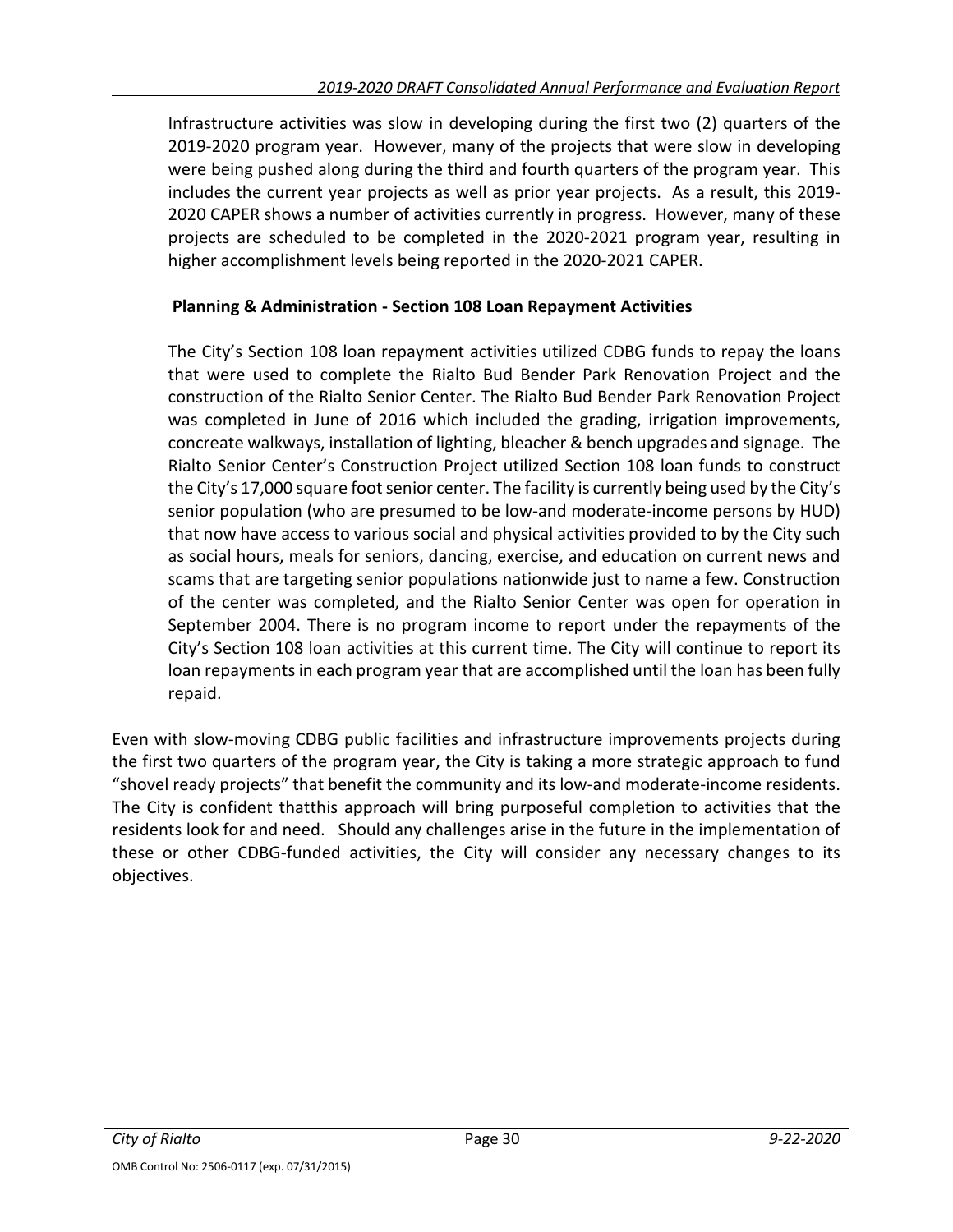

**2019/2020 CONSOLIDATED ANNUAL PERFORMANCE AND EVALUATION REPORT JULY 1, 2019 THROUGH JUNE 30, 2020**

> **APPENDIX A Public Notices**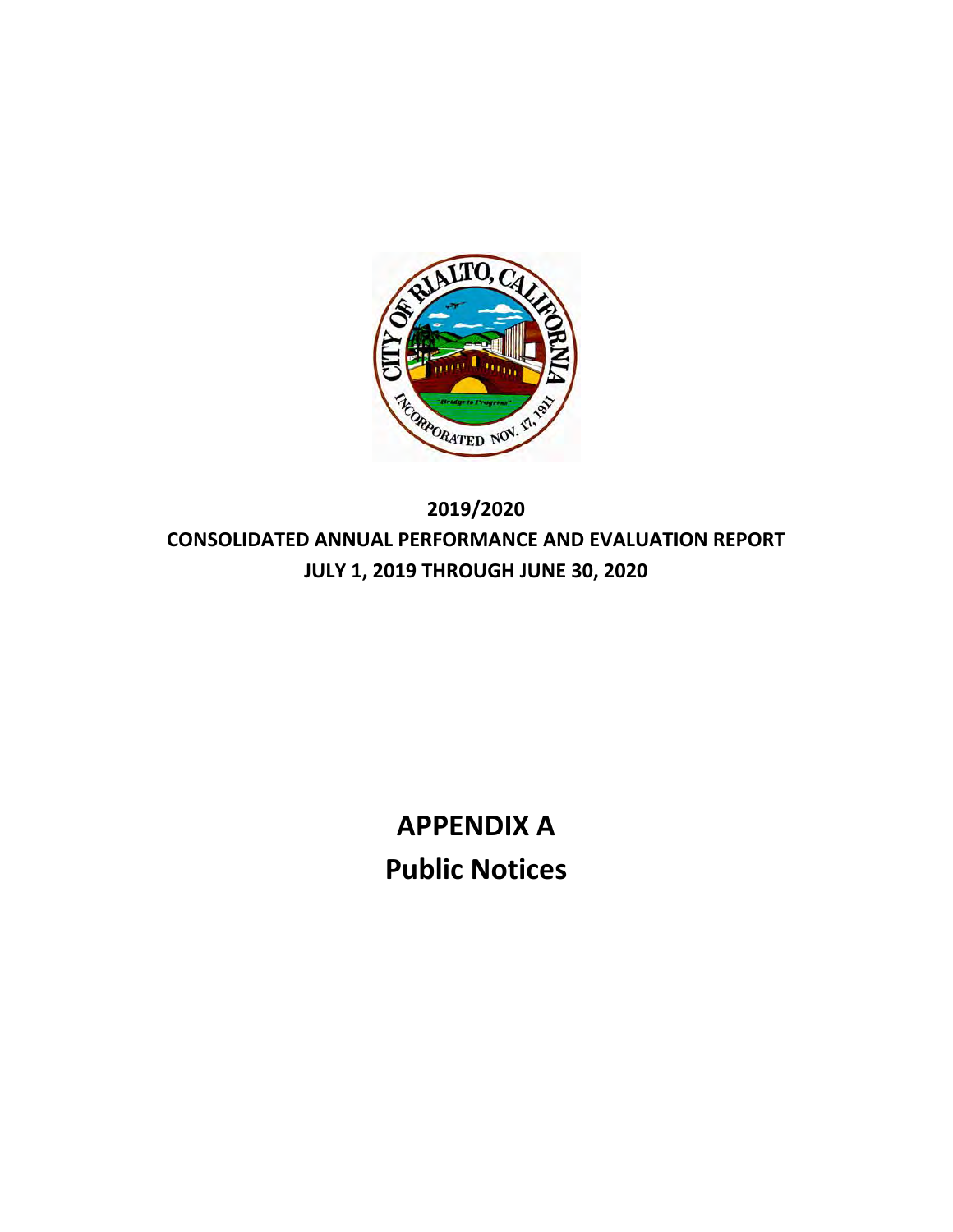#### **NOTICE OF PUBLIC HEARING COMMUNITY DEVELOPMENT BLOCK GRANT PROGRAM DRAFT CONSOLIDATED ANNUAL PERFORMANCE EVALUATION REPORT (CAPER) FOR FISCAL YEAR 2019-2020**

Pursuant to the United States Department of Housing and Urban Development (HUD) regulations, the City of Rialto has prepared the draft Consolidated Annual Performance Evaluation Report (CAPER) for the 2019-2020 Community Development Block Grant (CDBG) Program Year.

The CAPER provides an assessment of the City's performance in meeting Fiscal Year 2019-2020 housing and community development goals as outlined in the previously adopted Fiscal Year 2019-2020 One-Year Action Plan. Additionally, the CAPER discusses changes the City anticipates making in the upcoming year as a result of the assessment of FY 2019-2020 annual performance.

In compliance with the City's approved Citizen Participation Plan and the Consolidated Plan implementing regulation 24 CFR 91.105, this notice is hereby given that the City of Rialto has prepared the draft CAPER for FY 2019-2020. A copy of the CAPER is required to be made available to the public for review and comment for a fifteen (15) day period. The CAPER draft will be available for public review from September 7, 2020 to September 22, 2020, at the following locations:

- Rialto City Clerk's Office, 290 W. Rialto Avenue
- \*Rialto Recreation Department, 214 N. Palm Avenue, Suite 204 *\*location is currently closed due to renovations at time of noticing. If opened, a copy will be made available.*
- Rialto Library, 251 W. First Street

A Public Hearing to solicit public comment from interested citizens will be held on September 22, 2020, 6:30 p.m. at Rialto City Council Chambers, located at 150 S. Palm Avenue. The purpose of the Public Hearing for the CAPER is to allow the public the opportunity to comment on the manner in which the City utilized federal and non-federal funds for the one-year period that ended on June 30, 2020.

It is the objective of the City to comply with Section 504 of the Rehabilitation Act of 1973, as amended, the Americans with Disabilities Act (ADA) of 1990 and the ADA Amendment Act of 2008, the Fair Housing Act, and the Architectural Barriers Act in all respects. If you require public documents in an accessible format, the City will make reasonable efforts to accommodate your request. If you require a disabilityrelated accommodation to attend or participate in a hearing or meeting, including auxiliary aids or services, please contact the City Clerk's Office at least 48 hours prior to the meeting at (909) 820-2519.

The City of Rialto encourages citizen participation in the CDBG process. If you are interested, please attend the September 22, 2020 hearing. If you are unable to attend the hearing, written comments will be accepted up to the date of the hearing. If you have any questions, please contact Frank Perez, CDBG Program Consultant at (909) 820-2525 ext. 2119.

Barbara McGee City Clerk

Publish: September 7, 2020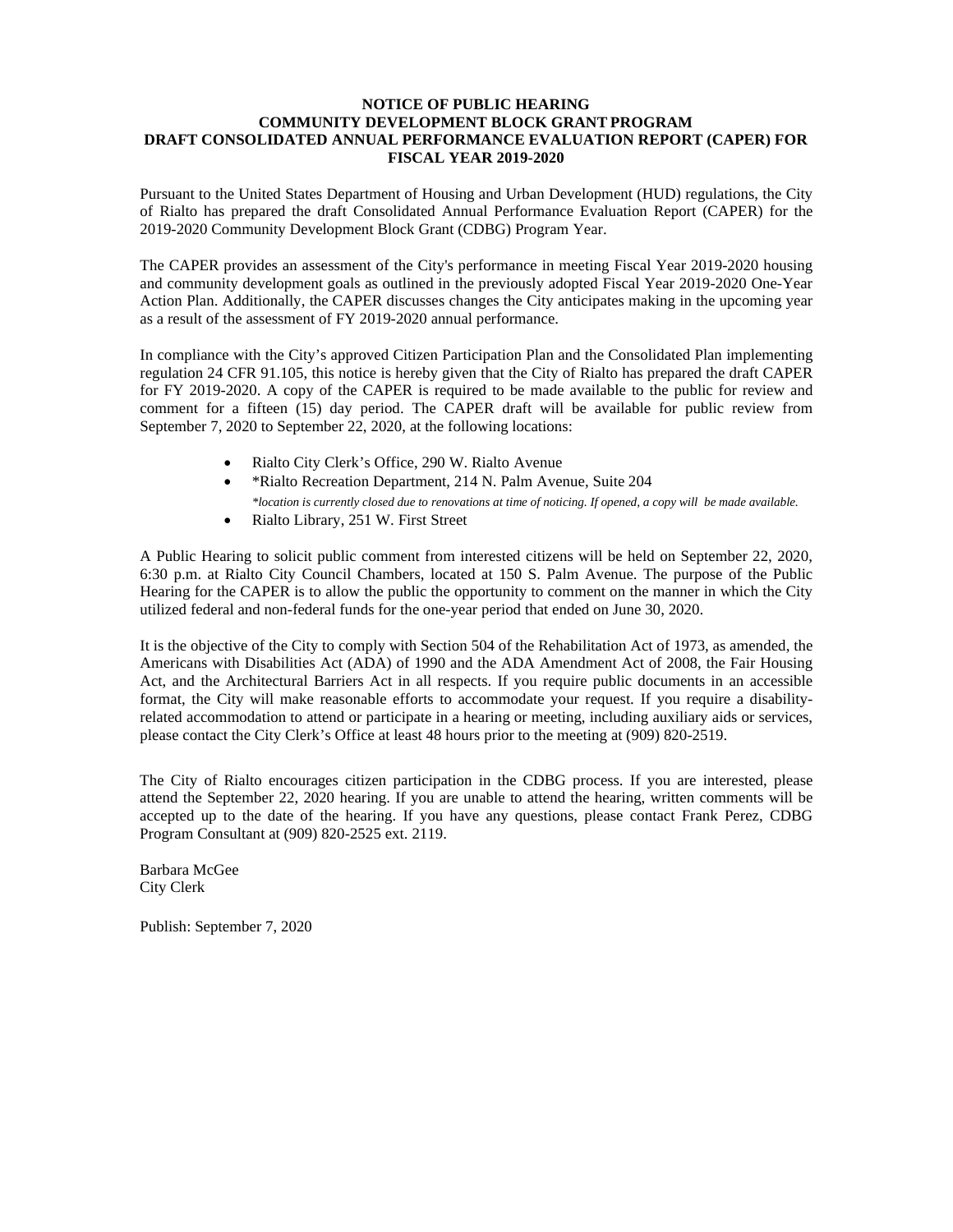#### **AYUNTAMIENTO DE LA CIUDAD DE RIALTO AVISO DE REVISIÓN PÚBLICA Y AUDIENCIA PÚBLICA PROGRAMA DE SUBSIDIOS GLOBALES PARA EL DESARROLLO DE LA COMUNIDAD (CDBG) BORRADOR DEL REPORTE DE LA EVALUACIÓN DEL DESEMPEÑO ANUAL CONSOLIDADO (CAPER) PARA EL AÑO FISCAL 2019-2020**

En conformidad con los reglamentos del Departamento de Vivienda y Desarrollo Urbano de los Estados Unidos, el Ayuntamiento de la Ciudad de Rialto ha preparado el borrador del Reporte de la Evaluación del Desempeño Anual Consolidado (CAPER, por sus siglas en inglés) del Programa de Subsidios Globales para el Desarrollo Comunitario (CDBG, por sus siglas en inglés) del Año Fiscal 2019-2020.

El CAPER proporciona una evaluación del desempeño y rendimiento del Ayuntamiento de las metas establecidas para la vivienda y desarrollo comunitario durante el Año Fiscal 2019-2020 tal y como se delineó en el Plan de Desempeño Anual 2019-2020 previamente adoptado. Este reporte a su vez expone cambios que el Ayuntamiento anticipa llevar a cabo durante los subsecuentes años debido al resultado de la evaluación del desempeño anual del Año Fiscal 2019-2020.

Conforme al Plan de Participación de los Ciudadanos aprobado y con la regla de implementación del Plan Consolidado 24 CFR 91.105, por medio de este aviso se invita al público a la revisión pública y comentarios del Borrador del CAPER 2019- 2020 del Ayuntamiento de la Ciudad de Rialto. El borrador del CAPER estará disponible para revisión pública a partir de Septiembre 7, 2020 hasta Septiembre 22, 2020. Dicho documento estará disponible para su revisión en los siguientes lugares:

- Oficina del Secretario Municipal del Ayuntamiento de la Ciudad de Rialto 290 W. Rialto Ave.
- \*Departamento de Recreación Pública de la Ciudad de Rialto 214 N. Palm Ave., Suite 204 *\*La ubicación está actualmente cerrada debido a renovaciones al momento de notificarlo. Si se abre, una copia estará disponible.*
- Biblioteca Pública de la Ciudad de Rialto 251 W. First St.

Individuos que deseen expresar sus puntos de vista concernientes al documento referido anteriormente se les invita a participar en la Audiencia Pública que se llevará a cabo el 22 de Septiembre de 2020 a las 6:30 pm en la Cámara del Cabildo Municipal de la Ciudad de Rialto ubicado en 150 S. Palm Ave., Rialto, CA. El propósito de la Audiencia Pública sobre el borrador del CAPER es para permitirle al público la oportunidad de comentar sobre el contenido del documento y sobre la manera en que el Ayuntamiento utilizó los fondos federales y los que no eran federales durante el período de un año el cual terminó en Junio 30, 2020.

El Ayuntamiento tiene como objetivo cumplir en todo con respecto a la Sección 504 de la Ley de Rehabilitación de 1973, tal y como se enmendó, la Ley de Americanos con Discapacidades (ADA) de 1990 y la Ley de Enmienda a ADA del 2008, la Ley de Vivienda Justa, y la Ley de Barreras Arquitectónicas. Si usted necesita documentos públicos en un formato accesible, el Ayuntamiento hará lo posible dentro de lo razonable para dar cabida a su petición. Si usted requiere acomodo especial debido a alguna discapacidad para asistir o participar en una audiencia o junta, incluyendo aparatos auxiliares o servicios, por favor comuníquese a la Oficina del Secretario Municipal por lo menos 48 horas antes de la junta al (909)820-2519.

La Ciudad de Rialto urge la participación de los ciudadanos en el proceso del Programa de Subsidios Globales para el Desarrollo Comunitario (CDBG, por sus siglas en inglés). Si usted está interesado en participar no deje de asistir a la audiencia pública el 22 de Septiembre de 2020. Si no puede asistir, comentarios por escritos serán aceptados hasta el día de la audiencia pública. Si tiene alguna pregunta, por favor comuníquese con el Sr. Frank Perez, asesor del programa CDBG al teléfono (909) 820-2525 ext. 2119.

Barbara McGee City Clerk

Publicado: Septiembre 7, 2020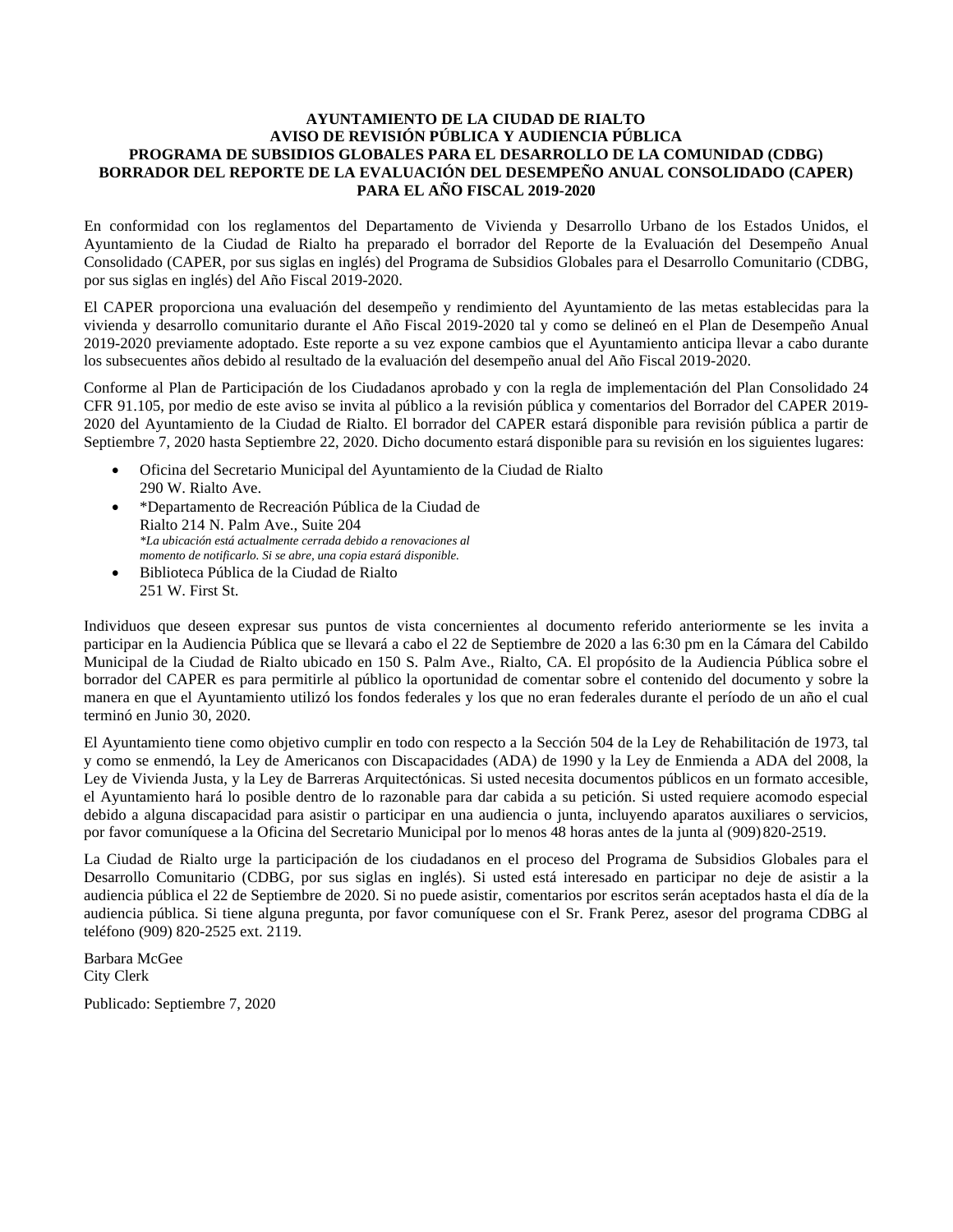

### **2019/2020 CONSOLIDATED ANNUAL PERFORMANCE AND EVALUATION REPORT JULY 1, 2019 THROUGH JUNE 30, 2020**

# **APPENDIX B**

## **Summary of Citizen Participation Comments**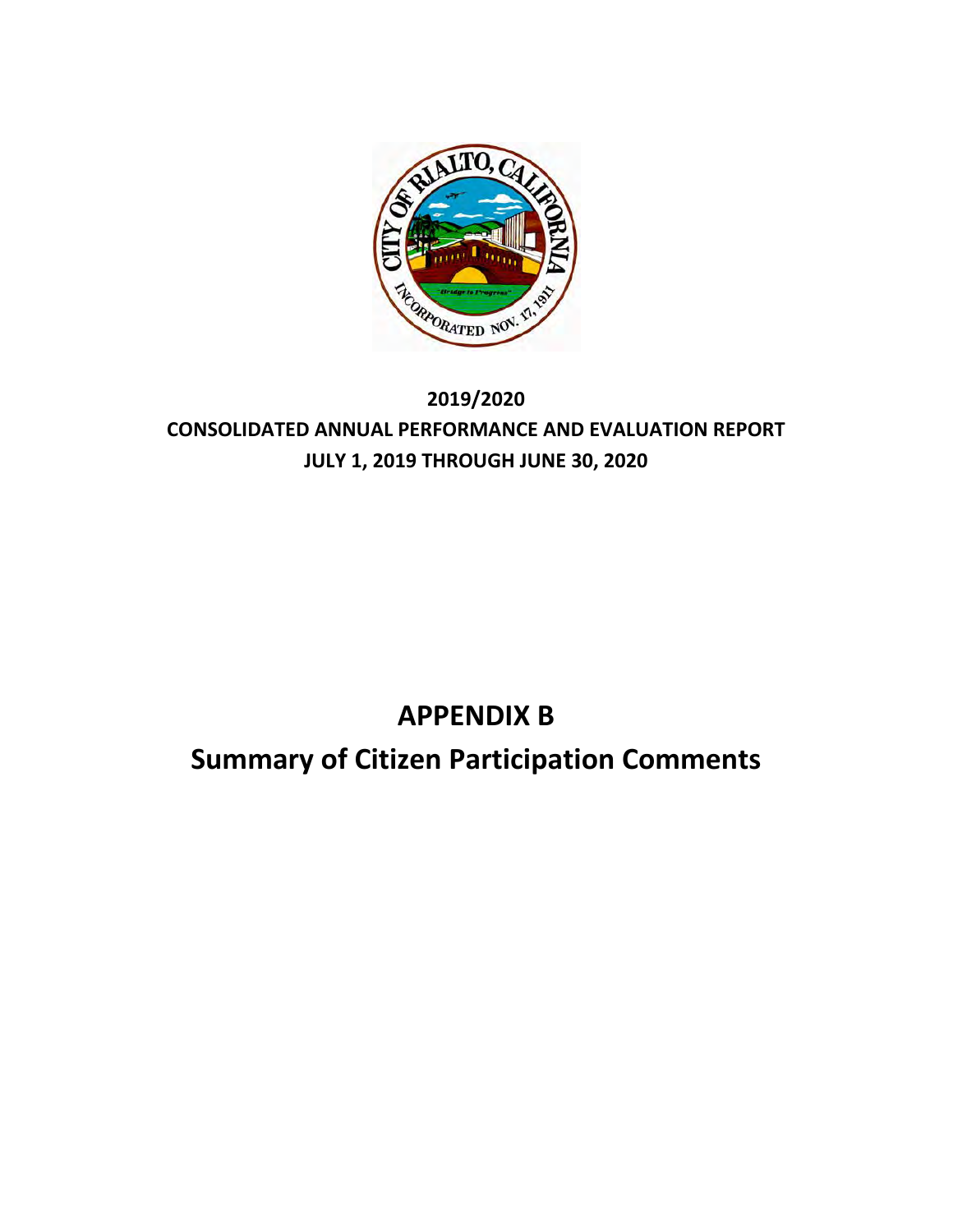## **SUMMARY OF CITIZEN PARTICIPATION COMMENTS**

In compliance with the City's approved Citizen Participation Plan and implementing regulation 24 CFR 91.105, a public notice was published (Appendix A) to solicit public comments from interested citizens regarding the 2019‐2020 draft CAPER. The draft CAPER was made available to the general public for a period of 15 days in order to provide an opportunity for the public to review the document.

The public hearing to solicit public input and comment on the draft CAPER and the City's performance during PY 2019-2020 will be held at the Rialto City Council Chambers at 150 S. Palm Avenue, Rialto, California on September 22, 2020.

The following is a summary of Citizen Participation comments:

• Public Comments to be inserted here once public hearing is held.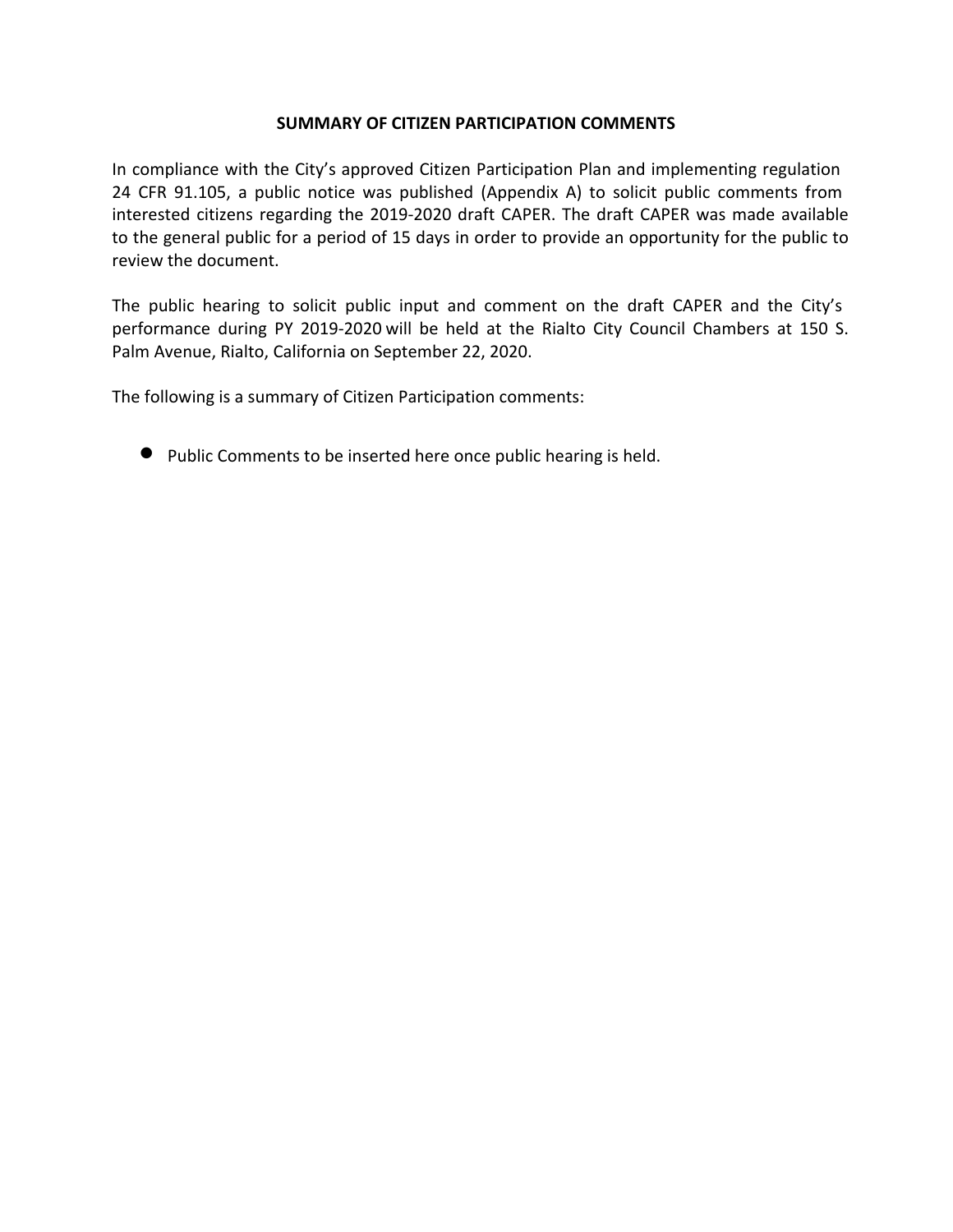

# **2019/2020 CONSOLIDATED ANNUAL PERFORMANCE AND EVALUATION REPORT JULY 1, 2019 THROUGH JUNE 30, 2020**

**APPENDIX C IDIS Reports**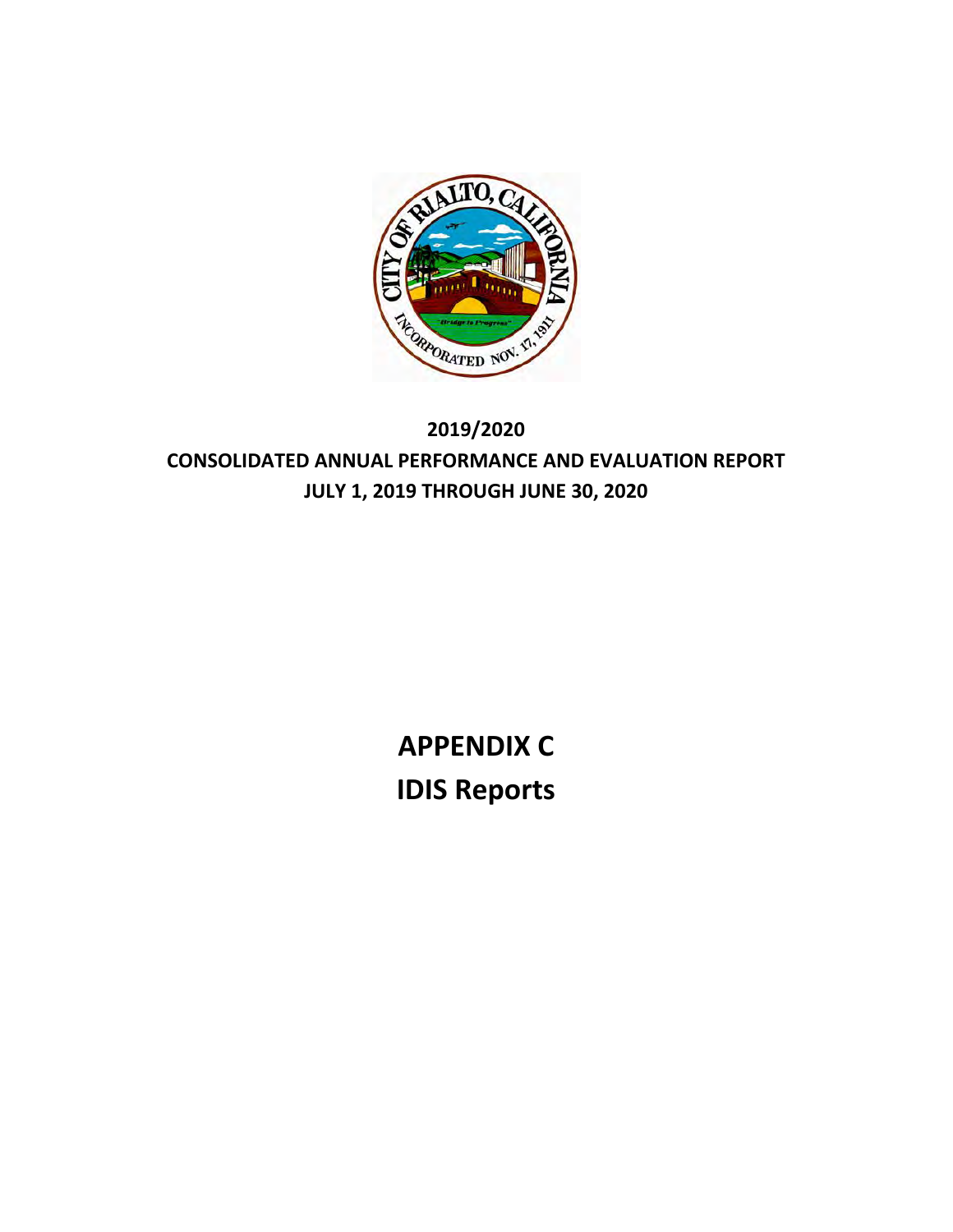

**IDIS Report – PR 01 HUD Grants and Program Income**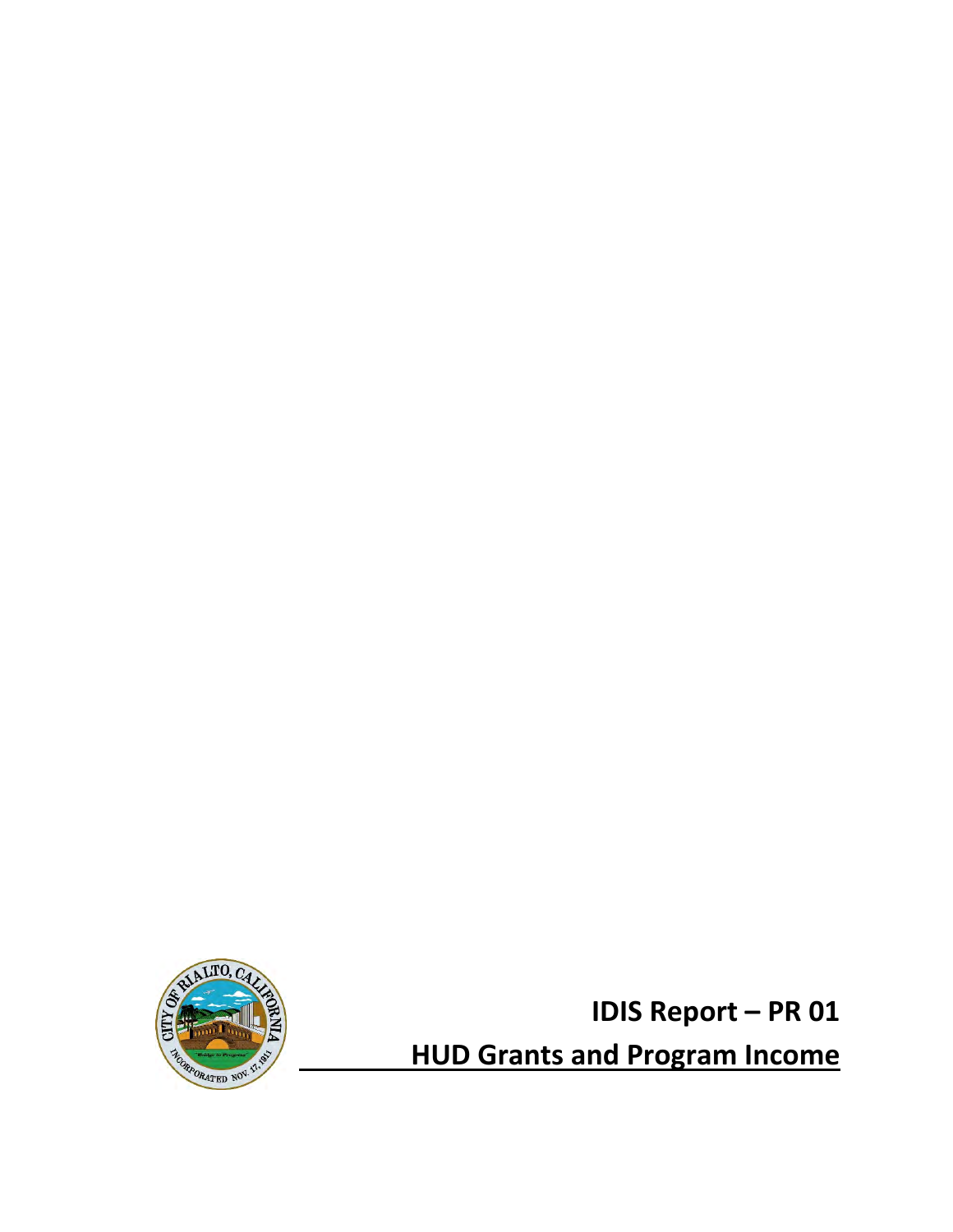#### U.S. DEPARTMENT OF HOUSING AND URBAN DEVELOPMENT OFFICE OF COMMUNITY PLANNING AND DEVELOPMENT PR01 - HUD Grants and Program Income

DATE: 9/8/2020 TIME: 2:56:41 PM PAGE: 1/2

IDIS

| Program        | <b>Fund</b><br><b>Type</b> | <b>Grantee Name</b> |    | <b>Grantee State Code Grant Number</b> | <b>Authorized</b><br>Amount | <b>Suballocated</b><br>Amount | Amount<br><b>Committed to</b><br><b>Activities</b> | <b>Net Drawn</b><br>Amount |
|----------------|----------------------------|---------------------|----|----------------------------------------|-----------------------------|-------------------------------|----------------------------------------------------|----------------------------|
| <b>CDBG</b>    | EN                         | <b>RIALTO</b>       | CA | B97MC060571                            | \$1,172,000.00              | \$0.00                        | \$1,172,000.00                                     | \$1,172,000.00             |
|                |                            |                     |    | B98MC060571                            | \$1,128,000.00              | \$0.00                        | \$1,128,000.00                                     | \$1,128,000.00             |
|                |                            |                     |    | B99MC060571                            | \$1,134,000.00              | \$0.00                        | \$1,134,000.00                                     | \$1,134,000.00             |
|                |                            |                     |    | B00MC060571                            | \$1,132,000.00              | \$0.00                        | \$1,132,000.00                                     | \$1,132,000.00             |
|                |                            |                     |    | B01MC060571                            | \$1,175,000.00              | \$0.00                        | \$1,175,000.00                                     | \$1,175,000.00             |
|                |                            |                     |    | B02MC060571                            | \$1,164,000.00              | \$0.00                        | \$1,164,000.00                                     | \$1,164,000.00             |
|                |                            |                     |    | B03MC060571                            | \$1,635,000.00              | \$0.00                        | \$1,635,000.00                                     | \$1,635,000.00             |
|                |                            |                     |    | B04MC060571                            | \$1,608,000.00              | \$0.00                        | \$1,608,000.00                                     | \$1,608,000.00             |
|                |                            |                     |    | B05MC060571                            | \$1,524,359.00              | \$0.00                        | \$1,524,359.00                                     | \$1,524,359.00             |
|                |                            |                     |    | B06MC060571                            | \$1,372,264.00              | \$0.00                        | \$1,372,264.00                                     | \$1,372,264.00             |
|                |                            |                     |    | B07MC060571                            | \$1,366,686.00              | \$0.00                        | \$1,366,686.00                                     | \$1,366,686.00             |
|                |                            |                     |    | B08MC060571                            | \$1,315,832.00              | \$0.00                        | \$1,315,832.00                                     | \$1,315,832.00             |
|                |                            |                     |    | B09MC060571                            | \$1,328,046.00              | \$0.00                        | \$1,328,046.00                                     | \$1,328,046.00             |
|                |                            |                     |    | B10MC060571                            | \$1,434,917.00              | \$0.00                        | \$1,434,917.00                                     | \$1,434,917.00             |
|                |                            |                     |    | B11MC060571                            | \$1,195,944.00              | \$0.00                        | \$1,195,944.00                                     | \$1,195,944.00             |
|                |                            |                     |    | B12MC060571                            | \$1,053,144.00              | \$0.00                        | \$1,053,144.00                                     | \$1,053,144.00             |
|                |                            |                     |    | B13MC060571                            | \$1,076,348.00              | \$0.00                        | \$1,076,348.00                                     | \$1,076,348.00             |
|                |                            |                     |    | B14MC060571                            | \$1,098,300.00              | \$0.00                        | \$1,098,300.00                                     | \$1,042,672.15             |
|                |                            |                     |    | B15MC060571                            | \$1,138,404.00              | \$0.00                        | \$1,138,404.00                                     | \$960,203.12               |
|                |                            |                     |    | B16MC060571                            | \$1,088,809.00              | \$0.00                        | \$1,088,809.00                                     | \$859,110.58               |
|                |                            |                     |    | B17MC060571                            | \$1,126,668.00              | \$0.00                        | \$1,126,668.00                                     | \$680,852.53               |
|                |                            |                     |    | B18MC060571                            | \$1,213,948.00              | \$0.00                        | \$1,132,290.84                                     | \$986,870.05               |
|                |                            |                     |    | B19MC060571                            | \$1,196,679.00              | \$0.00                        | \$1,196,679.00                                     | \$313,945.81               |
|                |                            |                     |    | <b>RIALTO Subtotal:</b>                | \$28,678,348.00             | \$0.00                        | \$28,596,690.84                                    | \$26,659,194.24            |
|                |                            | <b>EN Subtotal:</b> |    |                                        | \$28,678,348.00             | \$0.00                        | \$28,596,690.84                                    | \$26,659,194.24            |
|                | <b>SL</b>                  | <b>RIALTO</b>       | CA | B01MC060571                            | \$0.00                      | \$0.00                        | \$0.00                                             | \$0.00                     |
|                |                            |                     |    | B01MC060571-OLD                        | \$3,060,000.00              | \$0.00                        | \$0.00                                             | \$0.00                     |
|                |                            |                     |    | B10MC060571                            | \$3,833,000.00              | \$0.00                        | \$0.00                                             | \$0.00                     |
|                |                            |                     |    | B13MC060571                            | \$2,000,000.00              | \$0.00                        | \$2,000,000.00                                     | \$2,000,000.00             |
|                |                            |                     |    | <b>RIALTO Subtotal:</b>                | \$8,893,000.00              | \$0.00                        | \$2,000,000.00                                     | \$2,000,000.00             |
|                |                            | <b>SL Subtotal:</b> |    |                                        | \$8,893,000.00              | \$0.00                        | \$2,000,000.00                                     | \$2,000,000.00             |
| <b>GRANTEE</b> |                            |                     |    |                                        | \$37,571,348.00             | \$0.00                        | \$30,596,690.84                                    | \$28,659,194.24            |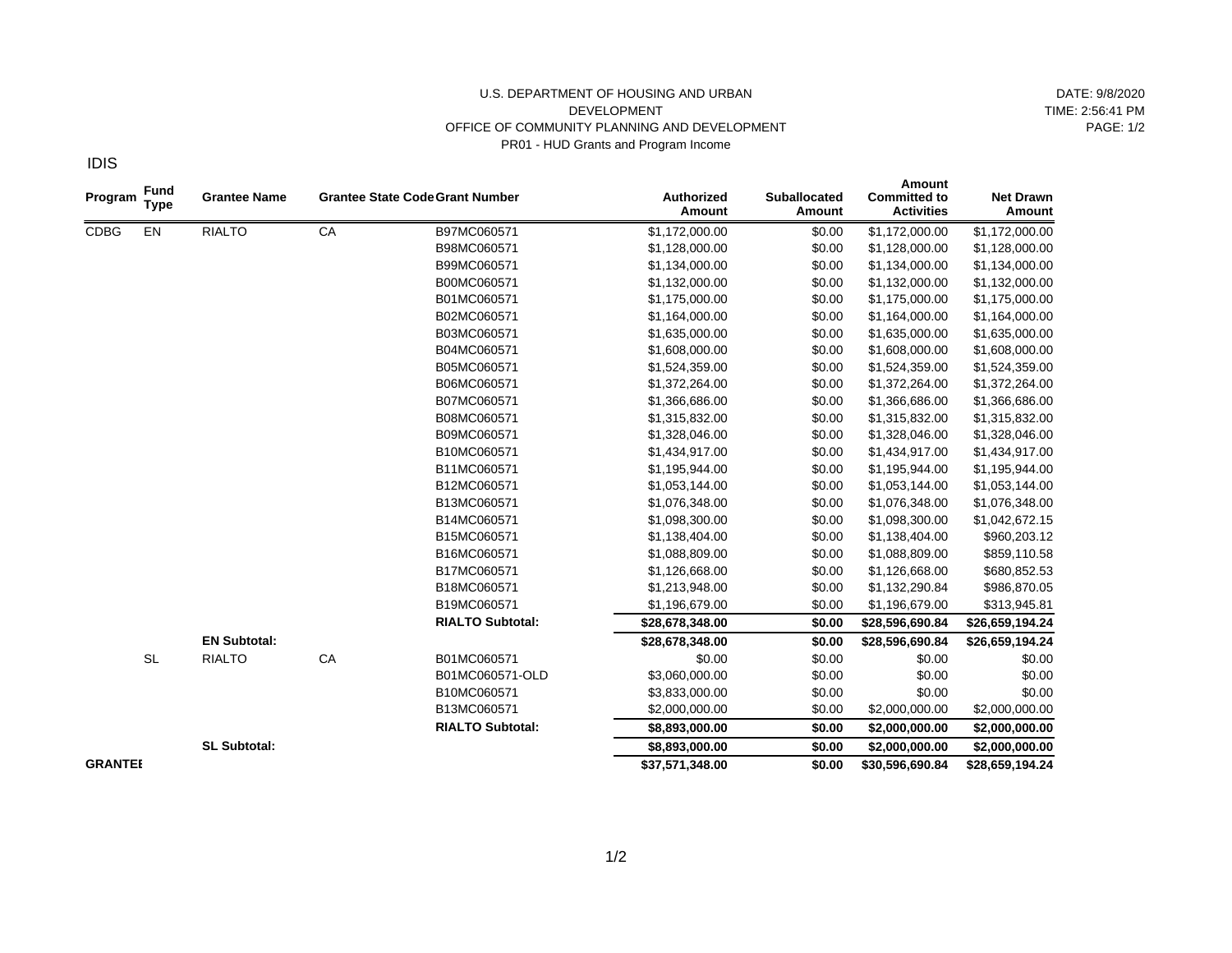#### U.S. DEPARTMENT OF HOUSING AND URBAN DEVELOPMENT OFFICE OF COMMUNITY PLANNING AND DEVELOPMENT PR01 - HUD Grants and Program Income

DATE: 9/8/2020 TIME: 2:56:41 PM PAGE: 2/2

IDIS

| Program        | <b>Fund</b><br><b>Grantee Name</b><br><b>Grantee State Code Grant Number</b><br><b>Type</b> |                     |    | FY YTD Net Draw<br>Amount | <b>Available to</b><br>Commit | <b>Available to</b> | <b>Draw Recapture Amount</b> |        |  |
|----------------|---------------------------------------------------------------------------------------------|---------------------|----|---------------------------|-------------------------------|---------------------|------------------------------|--------|--|
| <b>CDBG</b>    | EN                                                                                          | <b>RIALTO</b>       | CA | B97MC060571               | \$0.00                        | \$0.00              | \$0.00                       | \$0.00 |  |
|                |                                                                                             |                     |    | B98MC060571               | \$0.00                        | \$0.00              | \$0.00                       | \$0.00 |  |
|                |                                                                                             |                     |    | B99MC060571               | \$0.00                        | \$0.00              | \$0.00                       | \$0.00 |  |
|                |                                                                                             |                     |    | B00MC060571               | \$0.00                        | \$0.00              | \$0.00                       | \$0.00 |  |
|                |                                                                                             |                     |    | B01MC060571               | \$0.00                        | \$0.00              | \$0.00                       | \$0.00 |  |
|                |                                                                                             |                     |    | B02MC060571               | \$0.00                        | \$0.00              | \$0.00                       | \$0.00 |  |
|                |                                                                                             |                     |    | B03MC060571               | \$0.00                        | \$0.00              | \$0.00                       | \$0.00 |  |
|                |                                                                                             |                     |    | B04MC060571               | \$0.00                        | \$0.00              | \$0.00                       | \$0.00 |  |
|                |                                                                                             |                     |    | B05MC060571               | \$0.00                        | \$0.00              | \$0.00                       | \$0.00 |  |
|                |                                                                                             |                     |    | B06MC060571               | \$0.00                        | \$0.00              | \$0.00                       | \$0.00 |  |
|                |                                                                                             |                     |    | B07MC060571               | \$0.00                        | \$0.00              | \$0.00                       | \$0.00 |  |
|                |                                                                                             |                     |    | B08MC060571               | \$0.00                        | \$0.00              | \$0.00                       | \$0.00 |  |
|                |                                                                                             |                     |    | B09MC060571               | \$0.00                        | \$0.00              | \$0.00                       | \$0.00 |  |
|                |                                                                                             |                     |    | B10MC060571               | \$0.00                        | \$0.00              | \$0.00                       | \$0.00 |  |
|                |                                                                                             |                     |    | B11MC060571               | \$0.00                        | \$0.00              | \$0.00                       | \$0.00 |  |
|                |                                                                                             |                     |    | B12MC060571               | \$0.00                        | \$0.00              | \$0.00                       | \$0.00 |  |
|                |                                                                                             |                     |    | B13MC060571               | \$0.00                        | \$0.00              | \$0.00                       | \$0.00 |  |
|                |                                                                                             |                     |    | B14MC060571               | \$333.97                      | \$0.00              | \$55,627.85                  | \$0.00 |  |
|                |                                                                                             |                     |    | B15MC060571               | \$76,904.57                   | \$0.00              | \$178,200.88                 | \$0.00 |  |
|                |                                                                                             |                     |    | B16MC060571               | \$27,978.43                   | \$0.00              | \$229,698.42                 | \$0.00 |  |
|                |                                                                                             |                     |    | B17MC060571               | \$106,697.36                  | \$0.00              | \$445,815.47                 | \$0.00 |  |
|                |                                                                                             |                     |    | B18MC060571               | \$187,993.00                  | \$81,657.16         | \$227,077.95                 | \$0.00 |  |
|                |                                                                                             |                     |    | B19MC060571               | \$313,945.81                  | \$0.00              | \$882,733.19                 | \$0.00 |  |
|                |                                                                                             |                     |    | <b>RIALTO Subtotal:</b>   | \$713,853.14                  | \$81,657.16         | \$2,019,153.76               | \$0.00 |  |
|                |                                                                                             | <b>EN Subtotal:</b> |    |                           | \$713,853.14                  | \$81,657.16         | \$2,019,153.76               | \$0.00 |  |
|                | <b>SL</b>                                                                                   | <b>RIALTO</b>       | CA | B01MC060571               | \$0.00                        | \$0.00              | \$0.00                       | \$0.00 |  |
|                |                                                                                             |                     |    | B01MC060571-OLD           | \$0.00                        | \$3,060,000.00      | \$3,060,000.00               | \$0.00 |  |
|                |                                                                                             |                     |    | B10MC060571               | \$0.00                        | \$3,833,000.00      | \$3,833,000.00               | \$0.00 |  |
|                |                                                                                             |                     |    | B13MC060571               | \$0.00                        | \$0.00              | \$0.00                       | \$0.00 |  |
|                |                                                                                             |                     |    | <b>RIALTO Subtotal:</b>   | \$0.00                        | \$6,893,000.00      | \$6,893,000.00               | \$0.00 |  |
|                |                                                                                             | <b>SL Subtotal:</b> |    |                           | \$0.00                        | \$6,893,000.00      | \$6,893,000.00               | \$0.00 |  |
| <b>GRANTEE</b> |                                                                                             |                     |    |                           | \$713,853.14                  | \$6,974,657.16      | \$8,912,153.76               | \$0.00 |  |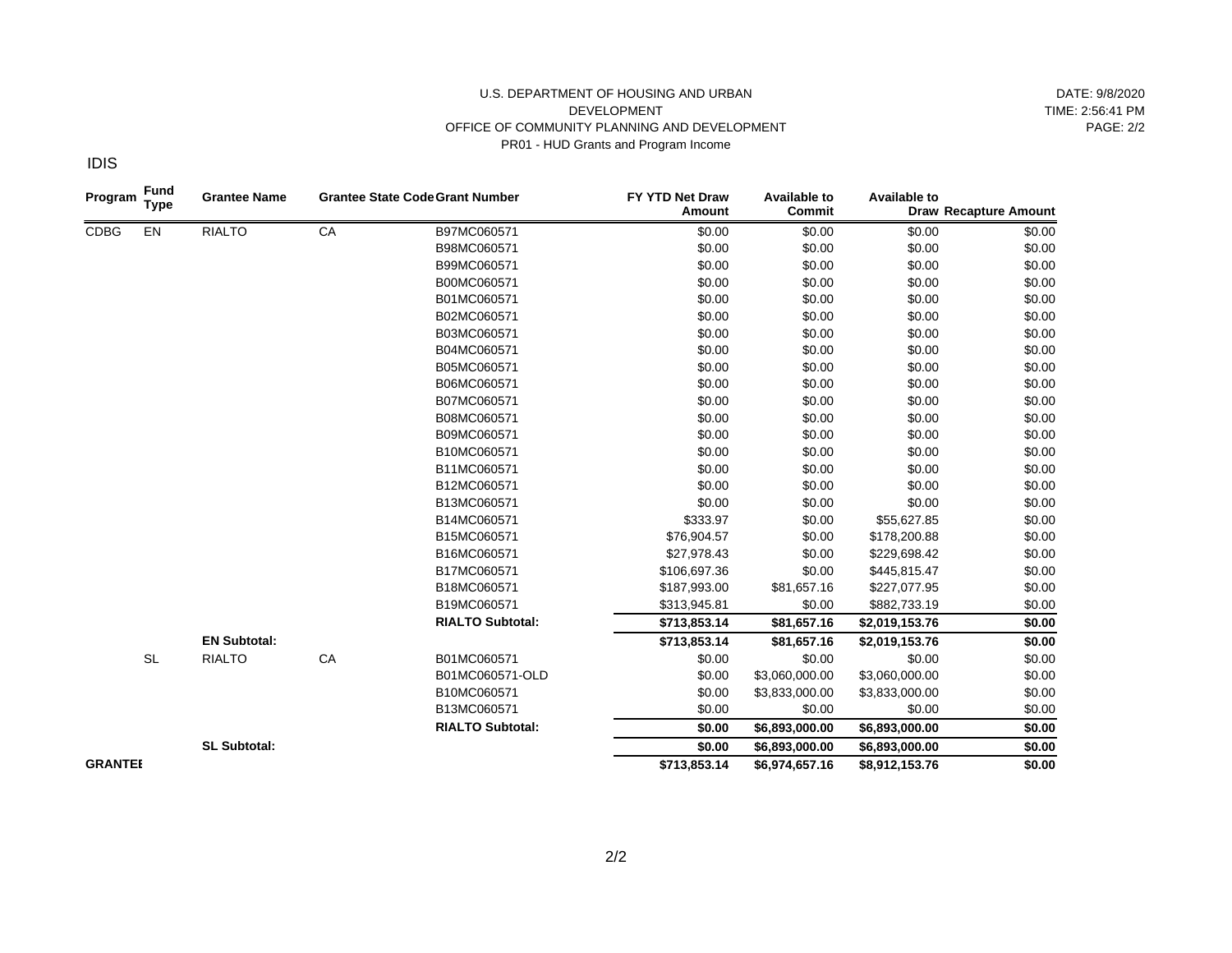

**IDIS Report – PR 02 List of Activities by Program Year**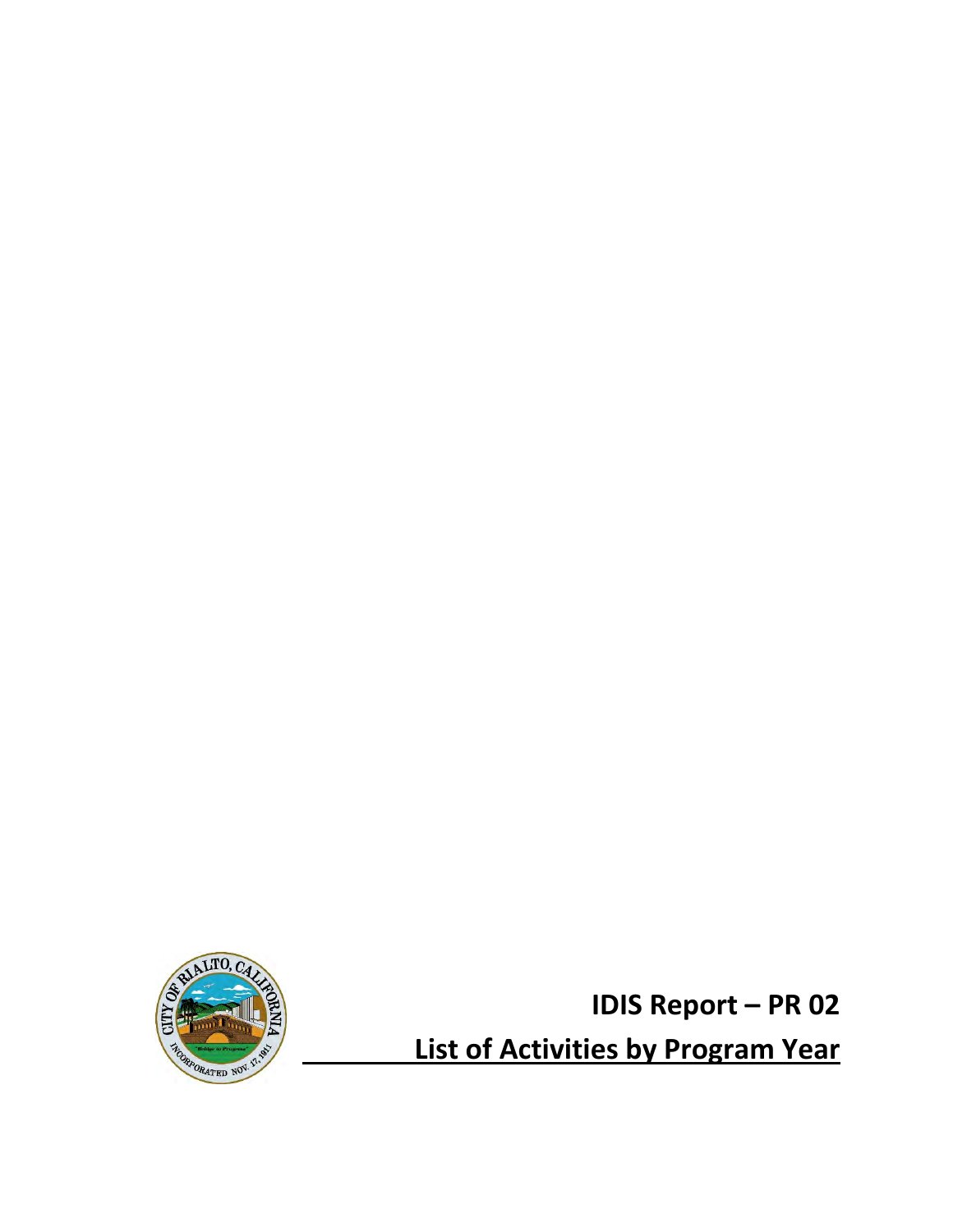DATE: 09-08-20 TIME: 14:57 PAGE: 1

REPORT FOR CPD PROGRAM CDBG

PGM YR ALL

| CONVERTED HOME ACTIVITIES<br><b>CDBG</b><br>HOME COMMITTED FUNDS ADJUSTMENT<br>\$0.00<br>1994<br>\$0.00<br>\$0.00<br>Open<br><b>Project Total</b><br>\$0.00<br>\$0.00<br>\$0.00<br>\$0.00<br>2<br>CONVERTED CDBG ACTIVITIES<br><b>CDBG</b><br>\$0.00<br>\$0.00<br>2<br>CDBG COMMITTED FUNDS ADJUSTMENT<br>Open<br>Completed CDBG<br>\$0.00<br>\$0.00<br>\$0.00<br>Unknown<br>5<br><b>OLDTIMERS FOUNDATION</b><br><b>CDBG</b><br>\$0.00<br>\$0.00<br>\$0.00<br>Canceled<br>Completed CDBG<br>\$0.00<br>SAN BERNARDINO COUNTY LIBRARY<br>\$7,144.00<br>\$7,144.00<br>CDBG<br>\$0.00<br><b>OLDETIMERS FOUNDATION</b><br>Completed<br>\$0.00<br>\$0.00<br><b>CDBG</b><br><b>CDBG ADMINISTRATION</b><br>Canceled<br>\$0.00<br>\$0.00<br>\$0.00<br>9<br><b>Project Total</b><br>\$7,144.00<br>\$7,144.00<br>\$0.00<br><b>CDBG</b><br>\$0.00<br>\$0.00<br>\$0.00<br>3<br>CONVERTED ESG ACTIVITIES<br>3<br>ESG COMMITTED FUNDS ADJUSTMENT<br>Open<br>\$0.00<br><b>Project Total</b><br>\$0.00<br>\$0.00<br>CONVERTED HOPWA ACTIVITIES<br><b>CDBG</b><br>\$0.00<br>\$0.00<br>HOPWA COMMITTED FUNDS ADJUSTMENT<br>\$0.00<br>$\overline{4}$<br>4<br>Open<br>\$0.00<br>\$0.00<br>\$0.00<br><b>Project Total</b><br><b>CDBG</b><br><b>Program Total</b><br>\$7,144.00<br>\$7,144.00<br>\$0.00<br>1994 Total<br>\$7,144.00<br>\$7,144.00<br>\$0.00<br>\$199,240.00<br>\$0.00<br>1997<br>2<br><b>GENERAL PROGRAM ADMINISTRATION</b><br>10<br>GENERAL PROGRAM ADMINISTRATION<br>Completed CDBG<br>\$199,240.00<br>\$0.00<br><b>Project Total</b><br>\$199,240.00<br>\$199,240.00<br>\$0.00<br>PUBLIC SERVICE (GENERAL)<br>OLD TIMERS FOUNDATION<br>Completed CDBG<br>\$5,000.00<br>3<br>\$5,000.00<br>11<br>Completed CDBG<br>\$5,000.00<br>\$0.00<br>12<br>OPTION HOUSE INC.<br>\$5,000.00<br>Completed CDBG<br>\$0.00<br>13<br>CHILD DEVELOPMENT<br>\$18,200.00<br>\$18,200.00<br>\$0.00<br><b>INLAND MEDIATION BOARD</b><br>Completed CDBG<br>\$5,000.00<br>\$5,000.00<br>14<br>Completed CDBG<br>\$116,764.00<br>\$0.00<br>15<br>NEIGHBORHOOD SERVICES<br>\$116,764.00<br>16<br>Completed CDBG<br>\$3,000.00<br>\$0.00<br>LIBERIA DEL PUEBLO INC<br>\$3,000.00<br>\$0.00<br>17<br>BETHUNE EMPLOYMENT CENTER<br>Completed CDBG<br>\$12,692.00<br>\$12,692.00<br>18<br>LEGAL AID SOCIETY OF SAN BERNARDINO INC<br>Completed CDBG<br>\$3,000.00<br>\$3,000.00<br>\$0.00<br><b>Project Total</b><br>\$0.00<br>\$168,656.00<br>\$168,656.00<br>5<br>FIRE STATION / EQUIPMENT<br>19<br><b>RIALTO FIRE DEPARTMENT</b><br>Completed CDBG<br>\$5,996.50<br>\$5,996.50<br>\$0.00<br>\$5,996.50<br>\$0.00<br><b>Project Total</b><br>\$5,996.50<br>SENIOR CITIZENS CENTER<br>78<br><b>CONSTRUCT NEW SENIOR CENTER</b><br>Completed CDBG<br>\$5,984.56<br>\$5,984.56<br>\$0.00<br>6<br>\$5,984.56<br>\$5,984.56<br>\$0.00<br><b>Project Total</b><br><b>BUD BENDER PARK IMPROVEMENT</b><br>31<br>PLAYGROUND EQUIPMENT ADA UPGRADE<br>Completed CDBG<br>\$60,000.00<br>\$60,000.00<br>\$0.00<br>$\overline{7}$<br><b>Project Total</b><br>\$0.00<br>\$60,000.00<br>\$60,000.00<br>8<br>SIDEWALK IMPROVEMENTS<br>32<br>RECONSTRUCTION OF SIDEWALKS FOR ADA<br>Completed CDBG<br>\$80,000.00<br>\$80,000.00<br>\$0.00<br><b>Project Total</b><br>\$80,000.00<br>\$80,000.00<br>\$0.00 | <b>Plan Year</b> | <b>IDIS Project</b> | Project | <b>IDIS</b><br><b>Activity ID</b> | <b>Activity Name</b> | <b>Activity</b><br><b>Status</b> | Program | <b>Funded Amount</b> | <b>Draw Amount</b> | <b>Balance</b> |
|------------------------------------------------------------------------------------------------------------------------------------------------------------------------------------------------------------------------------------------------------------------------------------------------------------------------------------------------------------------------------------------------------------------------------------------------------------------------------------------------------------------------------------------------------------------------------------------------------------------------------------------------------------------------------------------------------------------------------------------------------------------------------------------------------------------------------------------------------------------------------------------------------------------------------------------------------------------------------------------------------------------------------------------------------------------------------------------------------------------------------------------------------------------------------------------------------------------------------------------------------------------------------------------------------------------------------------------------------------------------------------------------------------------------------------------------------------------------------------------------------------------------------------------------------------------------------------------------------------------------------------------------------------------------------------------------------------------------------------------------------------------------------------------------------------------------------------------------------------------------------------------------------------------------------------------------------------------------------------------------------------------------------------------------------------------------------------------------------------------------------------------------------------------------------------------------------------------------------------------------------------------------------------------------------------------------------------------------------------------------------------------------------------------------------------------------------------------------------------------------------------------------------------------------------------------------------------------------------------------------------------------------------------------------------------------------------------------------------------------------------------------------------------------------------------------------------------------------------------------------------------------------------------------------------------------------------------------------------------------------------------------------------------------------------------------------------------------------------------------------------------------------------------------------------------------------------------------------------------------------------------|------------------|---------------------|---------|-----------------------------------|----------------------|----------------------------------|---------|----------------------|--------------------|----------------|
|                                                                                                                                                                                                                                                                                                                                                                                                                                                                                                                                                                                                                                                                                                                                                                                                                                                                                                                                                                                                                                                                                                                                                                                                                                                                                                                                                                                                                                                                                                                                                                                                                                                                                                                                                                                                                                                                                                                                                                                                                                                                                                                                                                                                                                                                                                                                                                                                                                                                                                                                                                                                                                                                                                                                                                                                                                                                                                                                                                                                                                                                                                                                                                                                                                                            |                  |                     |         |                                   |                      |                                  |         |                      |                    |                |
|                                                                                                                                                                                                                                                                                                                                                                                                                                                                                                                                                                                                                                                                                                                                                                                                                                                                                                                                                                                                                                                                                                                                                                                                                                                                                                                                                                                                                                                                                                                                                                                                                                                                                                                                                                                                                                                                                                                                                                                                                                                                                                                                                                                                                                                                                                                                                                                                                                                                                                                                                                                                                                                                                                                                                                                                                                                                                                                                                                                                                                                                                                                                                                                                                                                            |                  |                     |         |                                   |                      |                                  |         |                      |                    |                |
|                                                                                                                                                                                                                                                                                                                                                                                                                                                                                                                                                                                                                                                                                                                                                                                                                                                                                                                                                                                                                                                                                                                                                                                                                                                                                                                                                                                                                                                                                                                                                                                                                                                                                                                                                                                                                                                                                                                                                                                                                                                                                                                                                                                                                                                                                                                                                                                                                                                                                                                                                                                                                                                                                                                                                                                                                                                                                                                                                                                                                                                                                                                                                                                                                                                            |                  |                     |         |                                   |                      |                                  |         |                      |                    |                |
|                                                                                                                                                                                                                                                                                                                                                                                                                                                                                                                                                                                                                                                                                                                                                                                                                                                                                                                                                                                                                                                                                                                                                                                                                                                                                                                                                                                                                                                                                                                                                                                                                                                                                                                                                                                                                                                                                                                                                                                                                                                                                                                                                                                                                                                                                                                                                                                                                                                                                                                                                                                                                                                                                                                                                                                                                                                                                                                                                                                                                                                                                                                                                                                                                                                            |                  |                     |         |                                   |                      |                                  |         |                      |                    |                |
|                                                                                                                                                                                                                                                                                                                                                                                                                                                                                                                                                                                                                                                                                                                                                                                                                                                                                                                                                                                                                                                                                                                                                                                                                                                                                                                                                                                                                                                                                                                                                                                                                                                                                                                                                                                                                                                                                                                                                                                                                                                                                                                                                                                                                                                                                                                                                                                                                                                                                                                                                                                                                                                                                                                                                                                                                                                                                                                                                                                                                                                                                                                                                                                                                                                            |                  |                     |         |                                   |                      |                                  |         |                      |                    |                |
|                                                                                                                                                                                                                                                                                                                                                                                                                                                                                                                                                                                                                                                                                                                                                                                                                                                                                                                                                                                                                                                                                                                                                                                                                                                                                                                                                                                                                                                                                                                                                                                                                                                                                                                                                                                                                                                                                                                                                                                                                                                                                                                                                                                                                                                                                                                                                                                                                                                                                                                                                                                                                                                                                                                                                                                                                                                                                                                                                                                                                                                                                                                                                                                                                                                            |                  |                     |         |                                   |                      |                                  |         |                      |                    |                |
|                                                                                                                                                                                                                                                                                                                                                                                                                                                                                                                                                                                                                                                                                                                                                                                                                                                                                                                                                                                                                                                                                                                                                                                                                                                                                                                                                                                                                                                                                                                                                                                                                                                                                                                                                                                                                                                                                                                                                                                                                                                                                                                                                                                                                                                                                                                                                                                                                                                                                                                                                                                                                                                                                                                                                                                                                                                                                                                                                                                                                                                                                                                                                                                                                                                            |                  |                     |         |                                   |                      |                                  |         |                      |                    |                |
|                                                                                                                                                                                                                                                                                                                                                                                                                                                                                                                                                                                                                                                                                                                                                                                                                                                                                                                                                                                                                                                                                                                                                                                                                                                                                                                                                                                                                                                                                                                                                                                                                                                                                                                                                                                                                                                                                                                                                                                                                                                                                                                                                                                                                                                                                                                                                                                                                                                                                                                                                                                                                                                                                                                                                                                                                                                                                                                                                                                                                                                                                                                                                                                                                                                            |                  |                     |         |                                   |                      |                                  |         |                      |                    |                |
|                                                                                                                                                                                                                                                                                                                                                                                                                                                                                                                                                                                                                                                                                                                                                                                                                                                                                                                                                                                                                                                                                                                                                                                                                                                                                                                                                                                                                                                                                                                                                                                                                                                                                                                                                                                                                                                                                                                                                                                                                                                                                                                                                                                                                                                                                                                                                                                                                                                                                                                                                                                                                                                                                                                                                                                                                                                                                                                                                                                                                                                                                                                                                                                                                                                            |                  |                     |         |                                   |                      |                                  |         |                      |                    |                |
|                                                                                                                                                                                                                                                                                                                                                                                                                                                                                                                                                                                                                                                                                                                                                                                                                                                                                                                                                                                                                                                                                                                                                                                                                                                                                                                                                                                                                                                                                                                                                                                                                                                                                                                                                                                                                                                                                                                                                                                                                                                                                                                                                                                                                                                                                                                                                                                                                                                                                                                                                                                                                                                                                                                                                                                                                                                                                                                                                                                                                                                                                                                                                                                                                                                            |                  |                     |         |                                   |                      |                                  |         |                      |                    |                |
|                                                                                                                                                                                                                                                                                                                                                                                                                                                                                                                                                                                                                                                                                                                                                                                                                                                                                                                                                                                                                                                                                                                                                                                                                                                                                                                                                                                                                                                                                                                                                                                                                                                                                                                                                                                                                                                                                                                                                                                                                                                                                                                                                                                                                                                                                                                                                                                                                                                                                                                                                                                                                                                                                                                                                                                                                                                                                                                                                                                                                                                                                                                                                                                                                                                            |                  |                     |         |                                   |                      |                                  |         |                      |                    |                |
|                                                                                                                                                                                                                                                                                                                                                                                                                                                                                                                                                                                                                                                                                                                                                                                                                                                                                                                                                                                                                                                                                                                                                                                                                                                                                                                                                                                                                                                                                                                                                                                                                                                                                                                                                                                                                                                                                                                                                                                                                                                                                                                                                                                                                                                                                                                                                                                                                                                                                                                                                                                                                                                                                                                                                                                                                                                                                                                                                                                                                                                                                                                                                                                                                                                            |                  |                     |         |                                   |                      |                                  |         |                      |                    |                |
|                                                                                                                                                                                                                                                                                                                                                                                                                                                                                                                                                                                                                                                                                                                                                                                                                                                                                                                                                                                                                                                                                                                                                                                                                                                                                                                                                                                                                                                                                                                                                                                                                                                                                                                                                                                                                                                                                                                                                                                                                                                                                                                                                                                                                                                                                                                                                                                                                                                                                                                                                                                                                                                                                                                                                                                                                                                                                                                                                                                                                                                                                                                                                                                                                                                            |                  |                     |         |                                   |                      |                                  |         |                      |                    |                |
|                                                                                                                                                                                                                                                                                                                                                                                                                                                                                                                                                                                                                                                                                                                                                                                                                                                                                                                                                                                                                                                                                                                                                                                                                                                                                                                                                                                                                                                                                                                                                                                                                                                                                                                                                                                                                                                                                                                                                                                                                                                                                                                                                                                                                                                                                                                                                                                                                                                                                                                                                                                                                                                                                                                                                                                                                                                                                                                                                                                                                                                                                                                                                                                                                                                            |                  |                     |         |                                   |                      |                                  |         |                      |                    |                |
|                                                                                                                                                                                                                                                                                                                                                                                                                                                                                                                                                                                                                                                                                                                                                                                                                                                                                                                                                                                                                                                                                                                                                                                                                                                                                                                                                                                                                                                                                                                                                                                                                                                                                                                                                                                                                                                                                                                                                                                                                                                                                                                                                                                                                                                                                                                                                                                                                                                                                                                                                                                                                                                                                                                                                                                                                                                                                                                                                                                                                                                                                                                                                                                                                                                            |                  |                     |         |                                   |                      |                                  |         |                      |                    |                |
|                                                                                                                                                                                                                                                                                                                                                                                                                                                                                                                                                                                                                                                                                                                                                                                                                                                                                                                                                                                                                                                                                                                                                                                                                                                                                                                                                                                                                                                                                                                                                                                                                                                                                                                                                                                                                                                                                                                                                                                                                                                                                                                                                                                                                                                                                                                                                                                                                                                                                                                                                                                                                                                                                                                                                                                                                                                                                                                                                                                                                                                                                                                                                                                                                                                            |                  |                     |         |                                   |                      |                                  |         |                      |                    |                |
|                                                                                                                                                                                                                                                                                                                                                                                                                                                                                                                                                                                                                                                                                                                                                                                                                                                                                                                                                                                                                                                                                                                                                                                                                                                                                                                                                                                                                                                                                                                                                                                                                                                                                                                                                                                                                                                                                                                                                                                                                                                                                                                                                                                                                                                                                                                                                                                                                                                                                                                                                                                                                                                                                                                                                                                                                                                                                                                                                                                                                                                                                                                                                                                                                                                            |                  |                     |         |                                   |                      |                                  |         |                      |                    |                |
|                                                                                                                                                                                                                                                                                                                                                                                                                                                                                                                                                                                                                                                                                                                                                                                                                                                                                                                                                                                                                                                                                                                                                                                                                                                                                                                                                                                                                                                                                                                                                                                                                                                                                                                                                                                                                                                                                                                                                                                                                                                                                                                                                                                                                                                                                                                                                                                                                                                                                                                                                                                                                                                                                                                                                                                                                                                                                                                                                                                                                                                                                                                                                                                                                                                            |                  |                     |         |                                   |                      |                                  |         |                      |                    |                |
|                                                                                                                                                                                                                                                                                                                                                                                                                                                                                                                                                                                                                                                                                                                                                                                                                                                                                                                                                                                                                                                                                                                                                                                                                                                                                                                                                                                                                                                                                                                                                                                                                                                                                                                                                                                                                                                                                                                                                                                                                                                                                                                                                                                                                                                                                                                                                                                                                                                                                                                                                                                                                                                                                                                                                                                                                                                                                                                                                                                                                                                                                                                                                                                                                                                            |                  |                     |         |                                   |                      |                                  |         |                      |                    |                |
|                                                                                                                                                                                                                                                                                                                                                                                                                                                                                                                                                                                                                                                                                                                                                                                                                                                                                                                                                                                                                                                                                                                                                                                                                                                                                                                                                                                                                                                                                                                                                                                                                                                                                                                                                                                                                                                                                                                                                                                                                                                                                                                                                                                                                                                                                                                                                                                                                                                                                                                                                                                                                                                                                                                                                                                                                                                                                                                                                                                                                                                                                                                                                                                                                                                            |                  |                     |         |                                   |                      |                                  |         |                      |                    |                |
|                                                                                                                                                                                                                                                                                                                                                                                                                                                                                                                                                                                                                                                                                                                                                                                                                                                                                                                                                                                                                                                                                                                                                                                                                                                                                                                                                                                                                                                                                                                                                                                                                                                                                                                                                                                                                                                                                                                                                                                                                                                                                                                                                                                                                                                                                                                                                                                                                                                                                                                                                                                                                                                                                                                                                                                                                                                                                                                                                                                                                                                                                                                                                                                                                                                            |                  |                     |         |                                   |                      |                                  |         |                      |                    |                |
|                                                                                                                                                                                                                                                                                                                                                                                                                                                                                                                                                                                                                                                                                                                                                                                                                                                                                                                                                                                                                                                                                                                                                                                                                                                                                                                                                                                                                                                                                                                                                                                                                                                                                                                                                                                                                                                                                                                                                                                                                                                                                                                                                                                                                                                                                                                                                                                                                                                                                                                                                                                                                                                                                                                                                                                                                                                                                                                                                                                                                                                                                                                                                                                                                                                            |                  |                     |         |                                   |                      |                                  |         |                      |                    |                |
|                                                                                                                                                                                                                                                                                                                                                                                                                                                                                                                                                                                                                                                                                                                                                                                                                                                                                                                                                                                                                                                                                                                                                                                                                                                                                                                                                                                                                                                                                                                                                                                                                                                                                                                                                                                                                                                                                                                                                                                                                                                                                                                                                                                                                                                                                                                                                                                                                                                                                                                                                                                                                                                                                                                                                                                                                                                                                                                                                                                                                                                                                                                                                                                                                                                            |                  |                     |         |                                   |                      |                                  |         |                      |                    |                |
|                                                                                                                                                                                                                                                                                                                                                                                                                                                                                                                                                                                                                                                                                                                                                                                                                                                                                                                                                                                                                                                                                                                                                                                                                                                                                                                                                                                                                                                                                                                                                                                                                                                                                                                                                                                                                                                                                                                                                                                                                                                                                                                                                                                                                                                                                                                                                                                                                                                                                                                                                                                                                                                                                                                                                                                                                                                                                                                                                                                                                                                                                                                                                                                                                                                            |                  |                     |         |                                   |                      |                                  |         |                      |                    |                |
|                                                                                                                                                                                                                                                                                                                                                                                                                                                                                                                                                                                                                                                                                                                                                                                                                                                                                                                                                                                                                                                                                                                                                                                                                                                                                                                                                                                                                                                                                                                                                                                                                                                                                                                                                                                                                                                                                                                                                                                                                                                                                                                                                                                                                                                                                                                                                                                                                                                                                                                                                                                                                                                                                                                                                                                                                                                                                                                                                                                                                                                                                                                                                                                                                                                            |                  |                     |         |                                   |                      |                                  |         |                      |                    |                |
|                                                                                                                                                                                                                                                                                                                                                                                                                                                                                                                                                                                                                                                                                                                                                                                                                                                                                                                                                                                                                                                                                                                                                                                                                                                                                                                                                                                                                                                                                                                                                                                                                                                                                                                                                                                                                                                                                                                                                                                                                                                                                                                                                                                                                                                                                                                                                                                                                                                                                                                                                                                                                                                                                                                                                                                                                                                                                                                                                                                                                                                                                                                                                                                                                                                            |                  |                     |         |                                   |                      |                                  |         |                      |                    |                |
|                                                                                                                                                                                                                                                                                                                                                                                                                                                                                                                                                                                                                                                                                                                                                                                                                                                                                                                                                                                                                                                                                                                                                                                                                                                                                                                                                                                                                                                                                                                                                                                                                                                                                                                                                                                                                                                                                                                                                                                                                                                                                                                                                                                                                                                                                                                                                                                                                                                                                                                                                                                                                                                                                                                                                                                                                                                                                                                                                                                                                                                                                                                                                                                                                                                            |                  |                     |         |                                   |                      |                                  |         |                      |                    |                |
|                                                                                                                                                                                                                                                                                                                                                                                                                                                                                                                                                                                                                                                                                                                                                                                                                                                                                                                                                                                                                                                                                                                                                                                                                                                                                                                                                                                                                                                                                                                                                                                                                                                                                                                                                                                                                                                                                                                                                                                                                                                                                                                                                                                                                                                                                                                                                                                                                                                                                                                                                                                                                                                                                                                                                                                                                                                                                                                                                                                                                                                                                                                                                                                                                                                            |                  |                     |         |                                   |                      |                                  |         |                      |                    |                |
|                                                                                                                                                                                                                                                                                                                                                                                                                                                                                                                                                                                                                                                                                                                                                                                                                                                                                                                                                                                                                                                                                                                                                                                                                                                                                                                                                                                                                                                                                                                                                                                                                                                                                                                                                                                                                                                                                                                                                                                                                                                                                                                                                                                                                                                                                                                                                                                                                                                                                                                                                                                                                                                                                                                                                                                                                                                                                                                                                                                                                                                                                                                                                                                                                                                            |                  |                     |         |                                   |                      |                                  |         |                      |                    |                |
|                                                                                                                                                                                                                                                                                                                                                                                                                                                                                                                                                                                                                                                                                                                                                                                                                                                                                                                                                                                                                                                                                                                                                                                                                                                                                                                                                                                                                                                                                                                                                                                                                                                                                                                                                                                                                                                                                                                                                                                                                                                                                                                                                                                                                                                                                                                                                                                                                                                                                                                                                                                                                                                                                                                                                                                                                                                                                                                                                                                                                                                                                                                                                                                                                                                            |                  |                     |         |                                   |                      |                                  |         |                      |                    |                |
|                                                                                                                                                                                                                                                                                                                                                                                                                                                                                                                                                                                                                                                                                                                                                                                                                                                                                                                                                                                                                                                                                                                                                                                                                                                                                                                                                                                                                                                                                                                                                                                                                                                                                                                                                                                                                                                                                                                                                                                                                                                                                                                                                                                                                                                                                                                                                                                                                                                                                                                                                                                                                                                                                                                                                                                                                                                                                                                                                                                                                                                                                                                                                                                                                                                            |                  |                     |         |                                   |                      |                                  |         |                      |                    |                |
|                                                                                                                                                                                                                                                                                                                                                                                                                                                                                                                                                                                                                                                                                                                                                                                                                                                                                                                                                                                                                                                                                                                                                                                                                                                                                                                                                                                                                                                                                                                                                                                                                                                                                                                                                                                                                                                                                                                                                                                                                                                                                                                                                                                                                                                                                                                                                                                                                                                                                                                                                                                                                                                                                                                                                                                                                                                                                                                                                                                                                                                                                                                                                                                                                                                            |                  |                     |         |                                   |                      |                                  |         |                      |                    |                |
|                                                                                                                                                                                                                                                                                                                                                                                                                                                                                                                                                                                                                                                                                                                                                                                                                                                                                                                                                                                                                                                                                                                                                                                                                                                                                                                                                                                                                                                                                                                                                                                                                                                                                                                                                                                                                                                                                                                                                                                                                                                                                                                                                                                                                                                                                                                                                                                                                                                                                                                                                                                                                                                                                                                                                                                                                                                                                                                                                                                                                                                                                                                                                                                                                                                            |                  |                     |         |                                   |                      |                                  |         |                      |                    |                |
|                                                                                                                                                                                                                                                                                                                                                                                                                                                                                                                                                                                                                                                                                                                                                                                                                                                                                                                                                                                                                                                                                                                                                                                                                                                                                                                                                                                                                                                                                                                                                                                                                                                                                                                                                                                                                                                                                                                                                                                                                                                                                                                                                                                                                                                                                                                                                                                                                                                                                                                                                                                                                                                                                                                                                                                                                                                                                                                                                                                                                                                                                                                                                                                                                                                            |                  |                     |         |                                   |                      |                                  |         |                      |                    |                |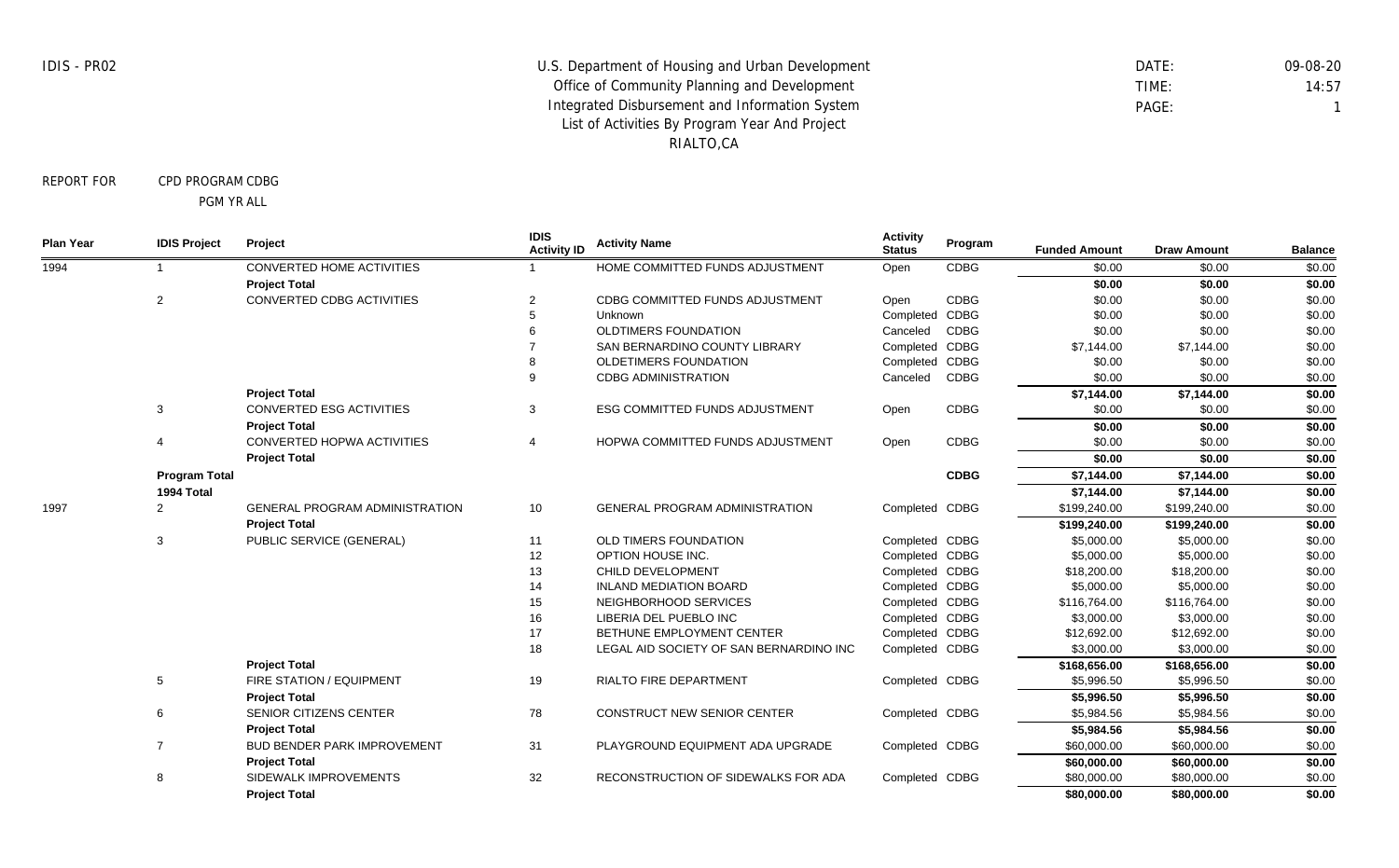DATE: 09-08-20 TIME: 14:57 PAGE: 2

\$15,000.00 \$15,000.00 \$0.00

**Plan Year IDIS Project Project IDIS Activity ID Activity Name Activity Status Program** Metrics **Funded Amount Draw Amount Balance** 1997 1998 9 10 11 12 13 14 **Program Total 1997 Total** 1 3 5 6 7 8 9 10 11 12 STORM DRAIN CONSTRUCTION **Project Total** REPLACEMENT OF STORM DRAIN BOX LID **Project Total** JERRY EAVES PARK IMPROVEMENTS **Project Total** CDBG RESERVE FOR ECONOMIC DEVELOPMENT 34 **Project Total** UNALLOCATED FUNDS **Project Total** SKATE PARK **Project Total** Construction of Skate Park for Youth **Project Total** Construction of Senior Center **Project Total** Purchase of Hydraulic Rescue System for Vehicle **Extrication Project Total** Sidewalk Improvements **Project Total** BUSINESS ASSISTANCE PROGRAM **Project Total** SENIOR NUTRITION PROGRAM **Project Total** Service to Illiterate Adults **Project Total** Volunteer Center of the Inland Empire **Project Total** Transportation for Child Care Program **Project Total** San Bernardino Legal Aid Services **Project Total** 53 33 35 69 79 36 52 20 37 70 75 21 22 28 24 27 STORM DRAIN REPLACE STORM DRAIN LID JERRY EAVES PARK BALL FIELDS LIGHTS REVITALIZATION PLAN FOR DOWNTOWN CDBG CONTINGENCY FUNDS SKATE PARK CONSTRUCTION OF SKATE PARK FOR YOUTH SENIOR CENTER PURCHASE OF HYDRAULIC RESCUE SYSTEM RECONSTRUCTION OF SIDEWALKS FOR ADA BUSINESS ASSISTANCE LOAN PROGRAM BUSINESS ASSISTANCE PROGRAM SENIOR NUTRITION PROGRAM RIALTO LIBRARY "LITERACY DAY" INFORMATION AND REFERRAL SERVICE CHILD CARE TRANSPORTATION LEGAL ASSISTANCE Completed CDBG Completed CDBG Completed CDBG Completed CDBG Canceled Completed CDBG Completed CDBG Completed CDBG Completed CDBG Completed CDBG Canceled Completed CDBG Completed CDBG Completed CDBG Completed CDBG Completed CDBG Completed CDBG CDBG **CDBG** CDBG \$35,000.00 \$35,000.00 \$0.00 **\$35,000.00 \$35,000.00 \$0.00** \$5,000.00 \$5,000.00 \$0.00 **\$5,000.00 \$5,000.00 \$0.00** \$55,000.00 \$55,000.00 \$0.00 **\$55,000.00 \$55,000.00 \$0.00** \$44,565.00 \$44,565.00 \$0.00 **\$44,565.00 \$44,565.00 \$0.00** \$0.00 \$0.00 \$0.00 **\$0.00 \$0.00 \$0.00** \$53,110.00 \$53,110.00 \$0.00 **\$53,110.00 \$53,110.00 \$0.00 \$712,552.06 \$712,552.06 \$0.00 \$712,552.06 \$712,552.06 \$0.00** \$48,889.94 \$48,889.94 \$0.00 **\$48,889.94 \$48,889.94 \$0.00** \$242,033.24 \$242,033.24 \$0.00 **\$242,033.24 \$242,033.24 \$0.00**  $$30,000.00$   $$30,000.00$   $$0.00$ **\$30,000.00 \$30,000.00 \$0.00** \$72,577.93 \$72,577.93 \$0.00 **\$72,577.93 \$72,577.93 \$0.00** \$0.00 \$0.00 \$0.00 \$72,650.00 \$72,650.00 \$0.00 **\$72,650.00 \$72,650.00 \$0.00** \$5,000.00 \$5,000.00 \$0.00 **\$5,000.00 \$5,000.00 \$0.00** \$2,000.00 \$2,000.00 \$0.00 **\$2,000.00 \$2,000.00 \$0.00** \$5,000.00 \$5,000.00 \$0.00 **\$5,000.00 \$5,000.00 \$0.00** \$18,200.00 \$18,200.00 \$0.00 **\$18,200.00 \$18,200.00 \$0.00** \$5,000.00 \$5,000.00 \$0.00 **\$5,000.00 \$5,000.00 \$0.00**

EMPLOYMENT TRAINING

Completed CDBG

13

Employment Training for At-Risk Youth and Adults

26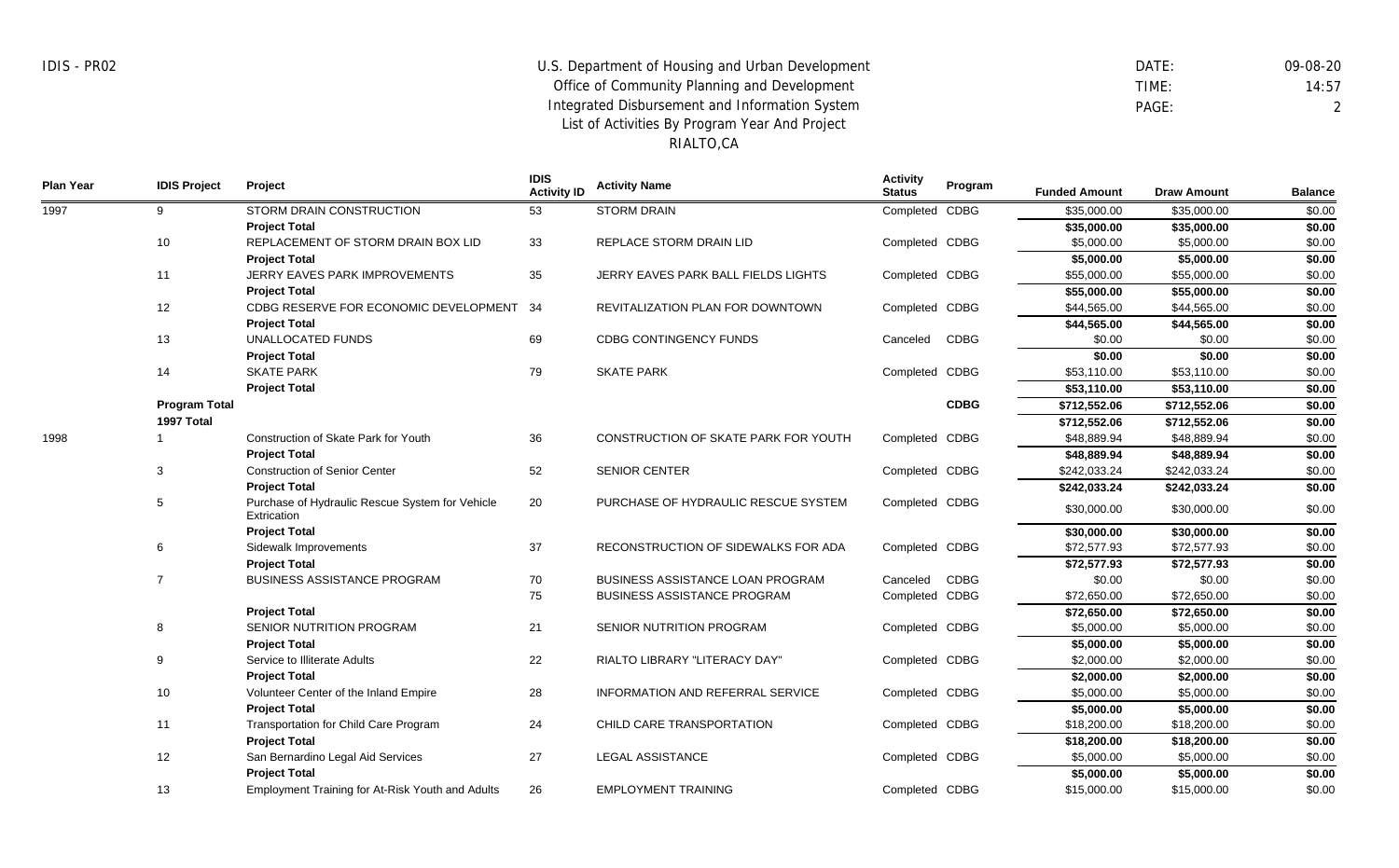PROGRAM VAN LEASE

## U.S. Department of Housing and Urban Development Office of Community Planning and Development Integrated Disbursement and Information System List of Activities By Program Year And Project RIALTO,CA

 DATE: 09-08-20 TIME: 14:57 PAGE: 3

| <b>Plan Year</b> | <b>IDIS Project</b>  | Project                                                                | <b>IDIS</b><br><b>Activity ID</b> | <b>Activity Name</b>                   | <b>Activity</b><br><b>Status</b> | Program     | <b>Funded Amount</b> | <b>Draw Amount</b> | <b>Balance</b> |
|------------------|----------------------|------------------------------------------------------------------------|-----------------------------------|----------------------------------------|----------------------------------|-------------|----------------------|--------------------|----------------|
| 1998             | 13                   | <b>Project Total</b>                                                   |                                   |                                        |                                  |             | \$15,000.00          | \$15,000.00        | \$0.00         |
|                  | 14                   | Temporary Crisis Intervention                                          | 23                                | <b>CRISIS SHELTER</b>                  | Completed CDBG                   |             | \$5,600.00           | \$5,600.00         | \$0.00         |
|                  |                      | <b>Project Total</b>                                                   |                                   |                                        |                                  |             | \$5,600.00           | \$5,600.00         | \$0.00         |
|                  | 15                   | After School Program, Teen Center, and "The Getaway 25<br>Cafe"        |                                   | A.S.P./TEEN CENTER                     | Completed CDBG                   |             | \$110,800.00         | \$110,800.00       | \$0.00         |
|                  |                      | <b>Project Total</b>                                                   |                                   |                                        |                                  |             | \$110,800.00         | \$110,800.00       | \$0.00         |
|                  | 16                   | Action: Parent & Teen Support Program                                  | 29                                | PARENT/TEEN SUPPORT GROUP              | Completed CDBG                   |             | \$2,600.00           | \$2,600.00         | \$0.00         |
|                  |                      | <b>Project Total</b>                                                   |                                   |                                        |                                  |             | \$2,600.00           | \$2,600.00         | \$0.00         |
|                  | 17                   | <b>CDBG Administration</b>                                             | 30                                | <b>GENERAL ADMINISTRATION</b>          | Completed CDBG                   |             | \$191,760.00         | \$191,760.00       | \$0.00         |
|                  |                      | <b>Project Total</b>                                                   |                                   |                                        |                                  |             | \$191,760.00         | \$191,760.00       | \$0.00         |
|                  | 18                   | <b>JERRY EAVES PARK</b>                                                | 51                                | <b>JERRY EAVES PARK</b>                | Completed CDBG                   |             | \$365.92             | \$365.92           | \$0.00         |
|                  |                      | <b>Project Total</b>                                                   |                                   |                                        |                                  |             | \$365.92             | \$365.92           | \$0.00         |
|                  | 19                   | RIALTO CITY PARK ADA PROJECT                                           | 68                                | RIALTO CITY PARK ADA PLAYGROUND EQUIP. | Completed CDBG                   |             | \$85,134.08          | \$85,134.08        | \$0.00         |
|                  |                      | <b>Project Total</b>                                                   |                                   |                                        |                                  |             | \$85,134.08          | \$85,134.08        | \$0.00         |
|                  | 21                   | COMMUNITY FACILITY REHAB - POLICE/FIRE/COM 76<br><b>CTR FACILITIES</b> |                                   | <b>COMMUNITY FACILITY REHAB</b>        | Completed CDBG                   |             | \$150,000.00         | \$150,000.00       | \$0.00         |
|                  |                      | <b>Project Total</b>                                                   |                                   |                                        |                                  |             | \$150,000.00         | \$150,000.00       | \$0.00         |
|                  | 22                   | RIALTO CITY PARK ADA PLAYGROUND                                        | 77                                | RIALTO CITY PARK ADA PLAYGROUND EQUIP  | Canceled                         | <b>CDBG</b> | \$0.00               | \$0.00             | \$0.00         |
|                  |                      | <b>EQUIPMENT</b>                                                       | 94                                | PLAYGROUND EQUIPMENT ADA RETROFIT      | Completed CDBG                   |             | \$460,764.87         | \$460,764.87       | \$0.00         |
|                  |                      | <b>Project Total</b>                                                   |                                   |                                        |                                  |             | \$460,764.87         | \$460,764.87       | \$0.00         |
|                  | <b>Program Total</b> |                                                                        |                                   |                                        |                                  | <b>CDBG</b> | \$1,523,375.98       | \$1,523,375.98     | \$0.00         |
|                  | 1998 Total           |                                                                        |                                   |                                        |                                  |             | \$1,523,375.98       | \$1,523,375.98     | \$0.00         |
| 1999             | -1                   | Construction of Skate Park for Youth                                   | 43                                | <b>SKATE PARK</b>                      | Completed CDBG                   |             | \$118,726.12         | \$118,726.12       | \$0.00         |
|                  |                      | <b>Project Total</b>                                                   |                                   |                                        |                                  |             | \$118,726.12         | \$118,726.12       | \$0.00         |
|                  | 3                    | <b>Construction of Senior Center</b>                                   | 72                                | CONSTRUCT SENIOR CITIZEN CENTER        | Completed CDBG                   |             | \$150,000.00         | \$150,000.00       | \$0.00         |
|                  |                      | <b>Project Total</b>                                                   |                                   |                                        |                                  |             | \$150,000.00         | \$150,000.00       | \$0.00         |
|                  | 4                    | Construction of In-House Jail                                          | 42                                | IN HOUSE JAIL                          | Canceled                         | <b>CDBG</b> | \$0.00               | \$0.00             | \$0.00         |
|                  |                      | <b>Project Total</b>                                                   |                                   |                                        |                                  |             | \$0.00               | \$0.00             | \$0.00         |
|                  | 5                    | Sidewalk Improvements                                                  | 48                                | SIDEWALKS, CURBS AND GUTTERS           | Canceled                         | <b>CDBG</b> | \$0.00               | \$0.00             | \$0.00         |
|                  |                      | <b>Project Total</b>                                                   |                                   |                                        |                                  |             | \$0.00               | \$0.00             | \$0.00         |
|                  | $\overline{7}$       | Senior Nutrition Program                                               | 46                                | <b>NUTRITION PROGRAM</b>               | Completed                        | CDBG        | \$5,000.00           | \$5,000.00         | \$0.00         |
|                  |                      | <b>Project Total</b>                                                   |                                   |                                        |                                  |             | \$5,000.00           | \$5,000.00         | \$0.00         |
|                  | 8                    | Service to Illiterate Adults                                           | 47                                | <b>LITERACY DAY</b>                    | Completed CDBG                   |             | \$3,000.00           | \$3,000.00         | \$0.00         |
|                  |                      | <b>Project Total</b>                                                   |                                   |                                        |                                  |             | \$3,000.00           | \$3,000.00         | \$0.00         |
|                  | 9                    | Volunteer Center of the Inland Empire                                  | 50                                | <b>VOLUNTEER CENTER</b>                | Completed CDBG                   |             | \$5,000.00           | \$5,000.00         | \$0.00         |
|                  |                      | <b>Project Total</b>                                                   |                                   |                                        |                                  |             | \$5,000.00           | \$5,000.00         | \$0.00         |
|                  | 10                   | CITY OF RIALTO KIDSTUFF CHILD CARE<br>DDOCD AM VANTEACE                | 41                                | <b>TRANSPORTATION SERVICES</b>         | Completed CDBG                   |             | \$18,099.19          | \$18,099.19        | \$0.00         |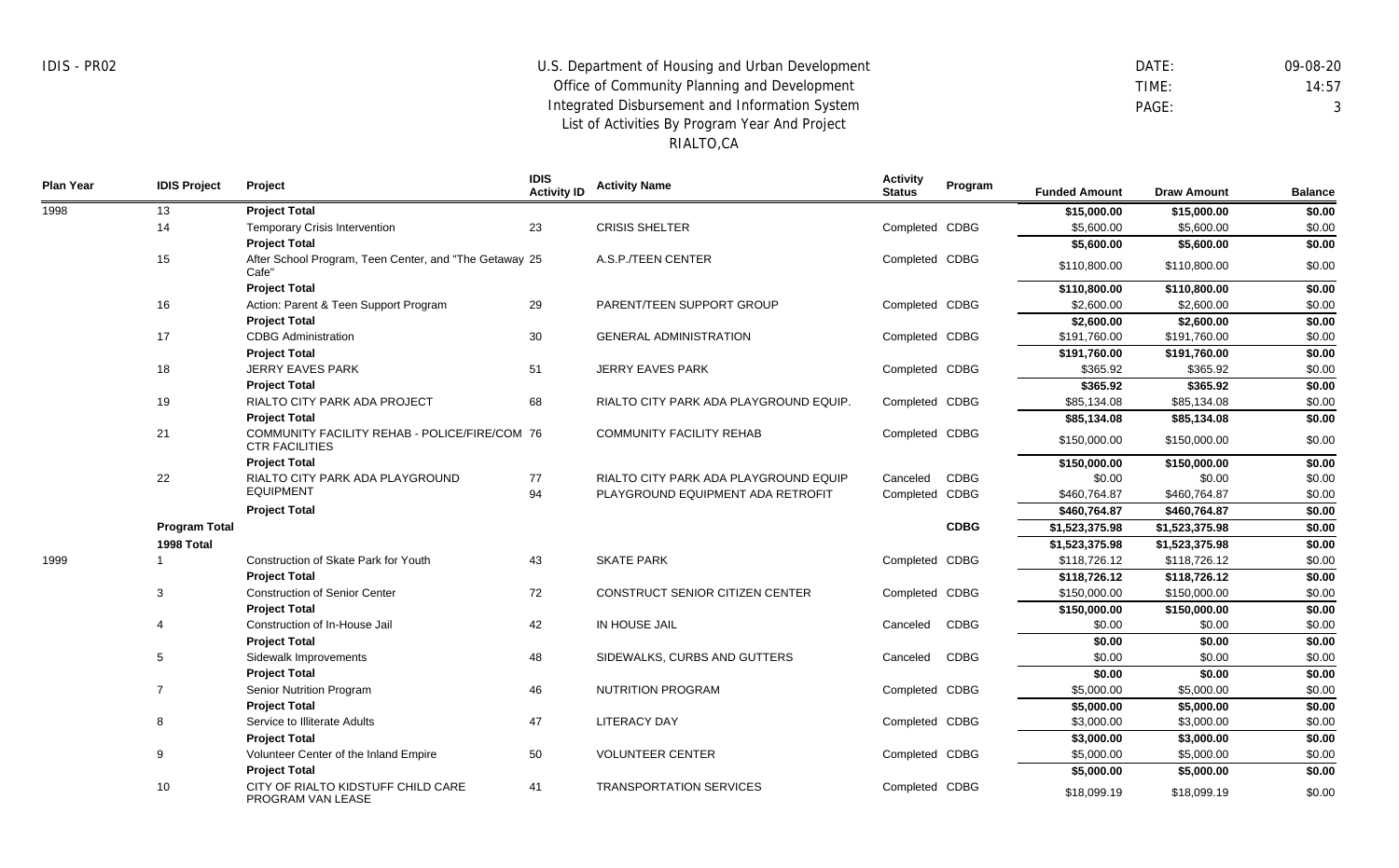DATE: 09-08-20 TIME: 14:57 PAGE: 4

**Plan Year IDIS Project Project IDIS Activity ID Activity Name Activity Status Program** Metrics **Funded Amount Draw Amount Balance** 1999 2000 10 11 12 13 14 15 16 17 19 20 21 **Program Total 1999 Total** 16 17 18 **Project Total** San Bernardino Legal Aid Services **Project Total** JOBS READINESS SKILLS TRAINING FOR AT-RISK 44 YOUTH AND ADULTS **Project Total** Temporary Crisis Intervention **Project Total** After School Program, Teen Center, and "The Getaway 39 Cafe" **Project Total** Action: Parent & Teen Support Program **Project Total** CDBG Administration **Project Total** LOANS/GRANTS FOR JOB CREATION AND **RETENTION Project Total** URBAN SEARCH AND RESCUE PACKAGE **Project Total** Communication and Technology Package **Project Total** COMMUNITY FACILITY REHAB PROJECT **Project Total** CDBG Administration **Project Total** PUBLIC SERVICES **Project Total** CAPITAL OUTLAY 45 49 38 40 54 73 80 74 67 55 56 57 58 59 60 61 62 63 LEGAL SERVICES EMPLOYMENT TRAINING OPTION HOUSE AFTER SCHOOL PROGRAM AT RISK YOUTH ADMINISTRATION LOANS/GRANTS FOR SMALL BUSINESS URBAN SEARCH AND RESCUE PACKAGE COMMUNICATION AND TECH EQUIPMENT REHAB COMMUNITY FACILITIES PLANNING AND ADMINISTRATION LEGAL AID SOCIETY OF SAN BERNARDINO NEIGHBORHOOD SERVICES SAN BERNARDINO PUBLIC LIBRARY NATIONAL COUNICL OF NEGRO WOMEN OLDTIMERS FOUNDATION OPTION HOUSE, INC. VOLUNTEER CENTER OF INLAND EMPIRE SOLUTIONS EDUCATIONAL ENRICHMENT CURB, GUTTER, SIDEWALK REPAIR Completed CDBG Completed CDBG Completed CDBG Completed CDBG Canceled Completed CDBG Completed CDBG Completed CDBG Completed CDBG Completed Completed CDBG Completed CDBG Completed CDBG Completed CDBG Completed CDBG Completed CDBG Completed CDBG Completed CDBG Completed CDBG CDBG CDBG **CDBG \$18,099.19 \$18,099.19 \$0.00** \$5,000.00 \$5,000.00 \$0.00 **\$5,000.00 \$5,000.00 \$0.00** \$15,544.00 \$15,544.00 \$0.00 **\$15,544.00 \$15,544.00 \$0.00** \$5,600.00 \$5,600.00 \$0.00 **\$5,600.00 \$5,600.00 \$0.00** \$108,765.43 \$108,765.43 \$0.00 **\$108,765.43 \$108,765.43 \$0.00**  $$0.00$   $$0.00$   $$0.00$ **\$0.00 \$0.00 \$0.00** \$184,709.42 \$184,709.42 \$0.00 **\$184,709.42 \$184,709.42 \$0.00** \$182,120.00 \$182,120.00 \$0.00 **\$182,120.00 \$182,120.00 \$0.00**  $$50.000.00$   $$50.000.00$   $$0.00$ **\$50,000.00 \$50,000.00 \$0.00** \$25,000.00 \$25,000.00 \$0.00 **\$25,000.00 \$25,000.00 \$0.00** \$151,561.03 \$151,561.03 \$0.00 **\$151,561.03 \$151,561.03 \$0.00 \$1,028,125.19 \$1,028,125.19 \$0.00 \$1,028,125.19 \$1,028,125.19 \$0.00** \$175,333.47 \$175,333.47 \$0.00 **\$175,333.47 \$175,333.47 \$0.00** \$3,550.10 \$3,550.10 \$0.00 \$110,000.00 \$110,000.00 \$0.00 \$4,984.00 \$4,984.00 \$0.00 \$17,000.00 \$17,000.00 \$0.00 \$7,000.00 \$7,000.00 \$0.00 \$9,000.00 \$9,000.00 \$0.00 \$5,150.00 \$5,150.00 \$0.00 \$5,000.00 \$5,000.00 \$0.00 **\$161,684.10 \$161,684.10 \$0.00**  $$50,000.00$   $$50,000.00$   $$0.00$ 

Completed CDBG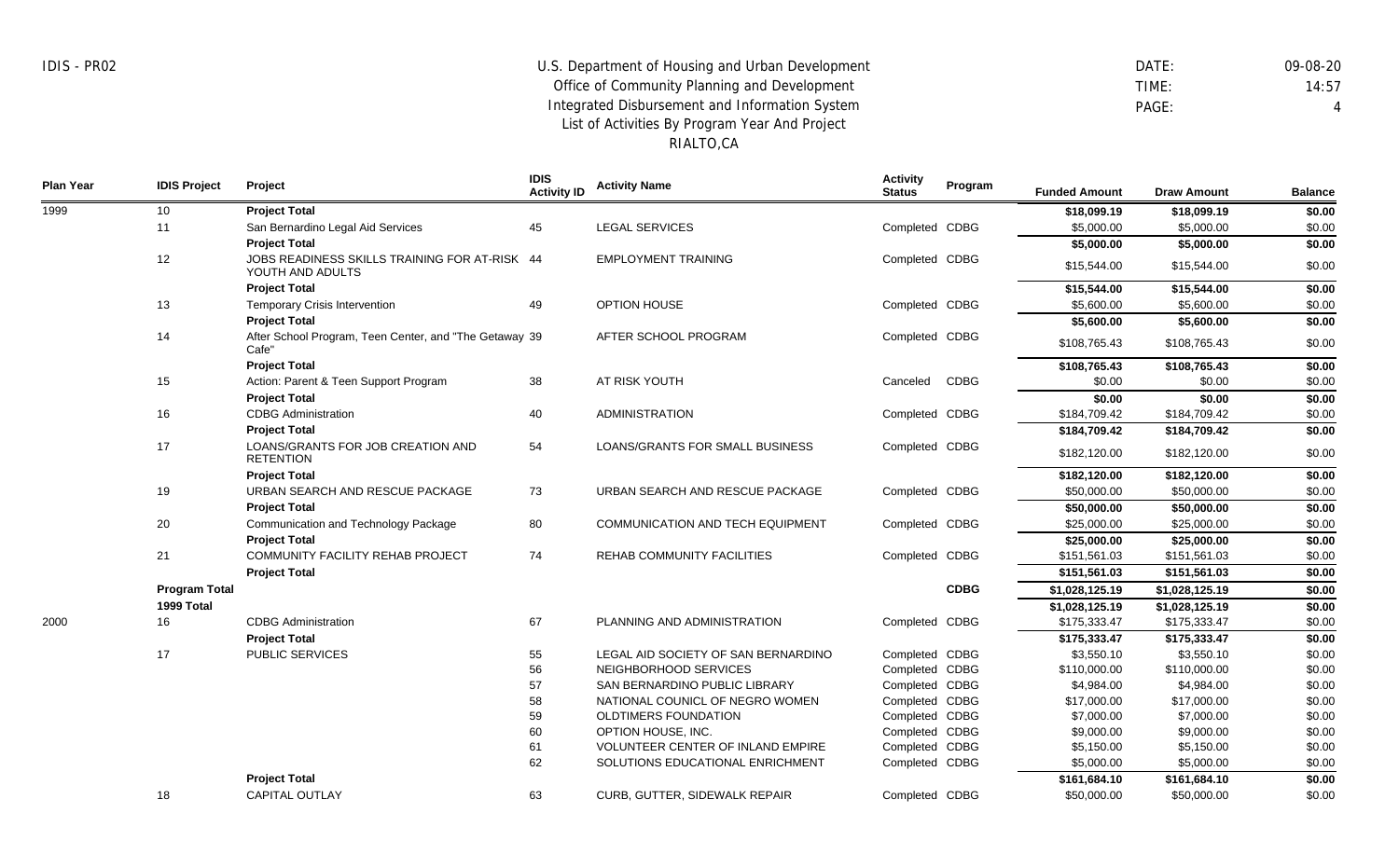DATE: 09-08-20 TIME: 14:57 PAGE: 5

| <b>CAPITAL OUTLAY</b><br>CACTUS AVE. STREET WIDENING<br>Completed CDBG<br>\$0.00<br>\$282,431.13<br>\$282,431.13<br>2000<br>18<br>64<br>CDBG<br>\$0.00<br>65<br>COMMUNITY FACILITY REHABILITATION<br>Completed<br>\$205,800.00<br>\$205,800.00<br><b>CDBG</b><br>\$0.00<br>\$0.00<br>66<br><b>SENIOR CENTER</b><br>Canceled<br>\$0.00<br><b>CDBG</b><br>\$0.00<br>\$0.00<br>71<br><b>CODE ENFORCEMENT</b><br>Canceled<br>\$0.00<br><b>Project Total</b><br>\$538,231.13<br>\$538,231.13<br>\$0.00<br>19<br><b>FRISBIE PARK RE-ROOF</b><br>Completed CDBG<br>\$5,000.00<br>\$0.00<br>95<br><b>FRISBIE PARK RE-ROOF</b><br>\$5,000.00<br><b>Project Total</b><br>\$5,000.00<br>\$5,000.00<br>\$0.00<br>20<br>RIALTO CITY PARK ADA RECONSTRUCTION OF<br>96<br>RIALTO CITY PARK ADA RECONSTRUCTION<br>Completed CDBG<br>\$0.00<br>\$240,114.58<br>\$240,114.58<br>RESTROOM/CONCESSION/E<br><b>Project Total</b><br>\$240,114.58<br>\$240,114.58<br>\$0.00<br><b>CDBG</b><br>Program Total<br>\$1,120,363.28<br>\$1,120,363.28<br>\$0.00<br>2000 Total<br>\$0.00<br>\$1,120,363.28<br>\$1,120,363.28<br>2001<br>Legal Aid Society of San Bernardino County<br>81<br>LEGAL AID SOCIETY OF SAN BERNARDINO<br>Completed CDBG<br>\$6,800.00<br>\$6,800.00<br>\$0.00<br><b>Project Total</b><br>\$0.00<br>\$6,800.00<br>\$6,800.00<br>2<br>Recreation and Community Services Neighborhood<br>82<br>NEIGHBORHOOD SERVICES<br>Completed CDBG<br>\$0.00<br>\$116,750.00<br>\$116,750.00<br>Services Divi<br><b>Project Total</b><br>\$116,750.00<br>\$0.00<br>\$116,750.00<br>3<br>\$5,000.00<br>\$0.00<br>San Bernardino Public Library<br>83<br>SAN BERNARDINO PUBLIC LIBRARY<br>Completed CDBG<br>\$5,000.00<br><b>Project Total</b><br>\$0.00<br>\$5,000.00<br>\$5,000.00<br>National Council of Negro Women/Bethune Center<br>Completed CDBG<br>\$17,000.00<br>\$17,000.00<br>\$0.00<br>84<br>NATIONAL COUNICL OF NEGRO WOMEN<br>$\overline{4}$<br><b>Project Total</b><br>\$0.00<br>\$17,000.00<br>\$17,000.00<br>5<br>Oldtimers Foundation - Senior Nutrition Program<br>\$9,500.00<br>\$9,500.00<br>\$0.00<br>85<br>OLDTIMERS FOUNDATION<br>Completed CDBG<br>\$0.00<br><b>Project Total</b><br>\$9,500.00<br>\$9,500.00<br>\$9,000.00<br>\$9,000.00<br>\$0.00<br>6<br>Option House, Inc.<br>86<br>OPTION HOUSE, INC.<br>Completed<br>CDBG<br><b>Project Total</b><br>\$0.00<br>\$9,000.00<br>\$9,000.00<br>$\overline{7}$<br>87<br><b>VOLUNTEER CENTER OF INLAND EMPIRE</b><br>Volunteer Center of the Inalnd Empire Information<br>Completed CDBG<br>\$0.00<br>\$4,784.00<br>\$4,784.00<br>Referral P<br><b>Project Total</b><br>\$0.00<br>\$4,784.00<br>\$4,784.00<br>8<br>Solutions Educational Enrichment Service-YAB<br>88<br>SOLUTIONS EDUCATIONAL ENRICHMENT<br>Completed CDBG<br>\$0.00<br>\$5,000.00<br>\$5,000.00<br>Program<br><b>Project Total</b><br>\$0.00<br>\$5,000.00<br>\$5,000.00<br>9<br>CURB, GUTTER AND SIDEWALK REPAIR<br>\$60,807.16<br>\$60,807.16<br>\$0.00<br>89<br>CURB, GUTTER, SIDEWALK REPAIR<br>Completed CDBG<br><b>Project Total</b><br>\$0.00<br>\$60,807.16<br>\$60,807.16<br>10<br>PARAMEDIC APPARATUS<br>PARAMEDIC APPARATUS ACQUISISTION<br>\$110,000.00<br>\$110,000.00<br>\$0.00<br>90<br>Completed CDBG<br><b>Project Total</b><br>\$0.00<br>\$110,000.00<br>\$110,000.00<br>\$682,523.00<br>\$682,523.00<br>11<br><b>Senior Center Construction</b><br><b>SENIOR CENTER</b><br>Completed CDBG<br>\$0.00<br>91<br><b>Project Total</b><br>\$682,523.00<br>\$0.00<br>\$682,523.00<br>PLANNING AND ADMINISTRATION<br>\$0.00<br>12<br><b>CDBG</b> Administration<br>92<br>Completed CDBG<br>\$234,890.05<br>\$234,890.05 | <b>Plan Year</b> | <b>IDIS Project</b> | <b>Project</b> | <b>IDIS</b><br><b>Activity ID</b> | <b>Activity Name</b> | <b>Activity</b><br><b>Status</b> | Program | <b>Funded Amount</b> | <b>Draw Amount</b> | <b>Balance</b> |
|-------------------------------------------------------------------------------------------------------------------------------------------------------------------------------------------------------------------------------------------------------------------------------------------------------------------------------------------------------------------------------------------------------------------------------------------------------------------------------------------------------------------------------------------------------------------------------------------------------------------------------------------------------------------------------------------------------------------------------------------------------------------------------------------------------------------------------------------------------------------------------------------------------------------------------------------------------------------------------------------------------------------------------------------------------------------------------------------------------------------------------------------------------------------------------------------------------------------------------------------------------------------------------------------------------------------------------------------------------------------------------------------------------------------------------------------------------------------------------------------------------------------------------------------------------------------------------------------------------------------------------------------------------------------------------------------------------------------------------------------------------------------------------------------------------------------------------------------------------------------------------------------------------------------------------------------------------------------------------------------------------------------------------------------------------------------------------------------------------------------------------------------------------------------------------------------------------------------------------------------------------------------------------------------------------------------------------------------------------------------------------------------------------------------------------------------------------------------------------------------------------------------------------------------------------------------------------------------------------------------------------------------------------------------------------------------------------------------------------------------------------------------------------------------------------------------------------------------------------------------------------------------------------------------------------------------------------------------------------------------------------------------------------------------------------------------------------------------------------------------------------------------------------------------------------------------------------------------------------------------------------------------------------------------------------------------------------------------------------------------------------------------------------------------------------------------------------------------------------------------------------------------------------------------------------------------------------------------------------------------------------------------------------------|------------------|---------------------|----------------|-----------------------------------|----------------------|----------------------------------|---------|----------------------|--------------------|----------------|
|                                                                                                                                                                                                                                                                                                                                                                                                                                                                                                                                                                                                                                                                                                                                                                                                                                                                                                                                                                                                                                                                                                                                                                                                                                                                                                                                                                                                                                                                                                                                                                                                                                                                                                                                                                                                                                                                                                                                                                                                                                                                                                                                                                                                                                                                                                                                                                                                                                                                                                                                                                                                                                                                                                                                                                                                                                                                                                                                                                                                                                                                                                                                                                                                                                                                                                                                                                                                                                                                                                                                                                                                                                                             |                  |                     |                |                                   |                      |                                  |         |                      |                    |                |
|                                                                                                                                                                                                                                                                                                                                                                                                                                                                                                                                                                                                                                                                                                                                                                                                                                                                                                                                                                                                                                                                                                                                                                                                                                                                                                                                                                                                                                                                                                                                                                                                                                                                                                                                                                                                                                                                                                                                                                                                                                                                                                                                                                                                                                                                                                                                                                                                                                                                                                                                                                                                                                                                                                                                                                                                                                                                                                                                                                                                                                                                                                                                                                                                                                                                                                                                                                                                                                                                                                                                                                                                                                                             |                  |                     |                |                                   |                      |                                  |         |                      |                    |                |
|                                                                                                                                                                                                                                                                                                                                                                                                                                                                                                                                                                                                                                                                                                                                                                                                                                                                                                                                                                                                                                                                                                                                                                                                                                                                                                                                                                                                                                                                                                                                                                                                                                                                                                                                                                                                                                                                                                                                                                                                                                                                                                                                                                                                                                                                                                                                                                                                                                                                                                                                                                                                                                                                                                                                                                                                                                                                                                                                                                                                                                                                                                                                                                                                                                                                                                                                                                                                                                                                                                                                                                                                                                                             |                  |                     |                |                                   |                      |                                  |         |                      |                    |                |
|                                                                                                                                                                                                                                                                                                                                                                                                                                                                                                                                                                                                                                                                                                                                                                                                                                                                                                                                                                                                                                                                                                                                                                                                                                                                                                                                                                                                                                                                                                                                                                                                                                                                                                                                                                                                                                                                                                                                                                                                                                                                                                                                                                                                                                                                                                                                                                                                                                                                                                                                                                                                                                                                                                                                                                                                                                                                                                                                                                                                                                                                                                                                                                                                                                                                                                                                                                                                                                                                                                                                                                                                                                                             |                  |                     |                |                                   |                      |                                  |         |                      |                    |                |
|                                                                                                                                                                                                                                                                                                                                                                                                                                                                                                                                                                                                                                                                                                                                                                                                                                                                                                                                                                                                                                                                                                                                                                                                                                                                                                                                                                                                                                                                                                                                                                                                                                                                                                                                                                                                                                                                                                                                                                                                                                                                                                                                                                                                                                                                                                                                                                                                                                                                                                                                                                                                                                                                                                                                                                                                                                                                                                                                                                                                                                                                                                                                                                                                                                                                                                                                                                                                                                                                                                                                                                                                                                                             |                  |                     |                |                                   |                      |                                  |         |                      |                    |                |
|                                                                                                                                                                                                                                                                                                                                                                                                                                                                                                                                                                                                                                                                                                                                                                                                                                                                                                                                                                                                                                                                                                                                                                                                                                                                                                                                                                                                                                                                                                                                                                                                                                                                                                                                                                                                                                                                                                                                                                                                                                                                                                                                                                                                                                                                                                                                                                                                                                                                                                                                                                                                                                                                                                                                                                                                                                                                                                                                                                                                                                                                                                                                                                                                                                                                                                                                                                                                                                                                                                                                                                                                                                                             |                  |                     |                |                                   |                      |                                  |         |                      |                    |                |
|                                                                                                                                                                                                                                                                                                                                                                                                                                                                                                                                                                                                                                                                                                                                                                                                                                                                                                                                                                                                                                                                                                                                                                                                                                                                                                                                                                                                                                                                                                                                                                                                                                                                                                                                                                                                                                                                                                                                                                                                                                                                                                                                                                                                                                                                                                                                                                                                                                                                                                                                                                                                                                                                                                                                                                                                                                                                                                                                                                                                                                                                                                                                                                                                                                                                                                                                                                                                                                                                                                                                                                                                                                                             |                  |                     |                |                                   |                      |                                  |         |                      |                    |                |
|                                                                                                                                                                                                                                                                                                                                                                                                                                                                                                                                                                                                                                                                                                                                                                                                                                                                                                                                                                                                                                                                                                                                                                                                                                                                                                                                                                                                                                                                                                                                                                                                                                                                                                                                                                                                                                                                                                                                                                                                                                                                                                                                                                                                                                                                                                                                                                                                                                                                                                                                                                                                                                                                                                                                                                                                                                                                                                                                                                                                                                                                                                                                                                                                                                                                                                                                                                                                                                                                                                                                                                                                                                                             |                  |                     |                |                                   |                      |                                  |         |                      |                    |                |
|                                                                                                                                                                                                                                                                                                                                                                                                                                                                                                                                                                                                                                                                                                                                                                                                                                                                                                                                                                                                                                                                                                                                                                                                                                                                                                                                                                                                                                                                                                                                                                                                                                                                                                                                                                                                                                                                                                                                                                                                                                                                                                                                                                                                                                                                                                                                                                                                                                                                                                                                                                                                                                                                                                                                                                                                                                                                                                                                                                                                                                                                                                                                                                                                                                                                                                                                                                                                                                                                                                                                                                                                                                                             |                  |                     |                |                                   |                      |                                  |         |                      |                    |                |
|                                                                                                                                                                                                                                                                                                                                                                                                                                                                                                                                                                                                                                                                                                                                                                                                                                                                                                                                                                                                                                                                                                                                                                                                                                                                                                                                                                                                                                                                                                                                                                                                                                                                                                                                                                                                                                                                                                                                                                                                                                                                                                                                                                                                                                                                                                                                                                                                                                                                                                                                                                                                                                                                                                                                                                                                                                                                                                                                                                                                                                                                                                                                                                                                                                                                                                                                                                                                                                                                                                                                                                                                                                                             |                  |                     |                |                                   |                      |                                  |         |                      |                    |                |
|                                                                                                                                                                                                                                                                                                                                                                                                                                                                                                                                                                                                                                                                                                                                                                                                                                                                                                                                                                                                                                                                                                                                                                                                                                                                                                                                                                                                                                                                                                                                                                                                                                                                                                                                                                                                                                                                                                                                                                                                                                                                                                                                                                                                                                                                                                                                                                                                                                                                                                                                                                                                                                                                                                                                                                                                                                                                                                                                                                                                                                                                                                                                                                                                                                                                                                                                                                                                                                                                                                                                                                                                                                                             |                  |                     |                |                                   |                      |                                  |         |                      |                    |                |
|                                                                                                                                                                                                                                                                                                                                                                                                                                                                                                                                                                                                                                                                                                                                                                                                                                                                                                                                                                                                                                                                                                                                                                                                                                                                                                                                                                                                                                                                                                                                                                                                                                                                                                                                                                                                                                                                                                                                                                                                                                                                                                                                                                                                                                                                                                                                                                                                                                                                                                                                                                                                                                                                                                                                                                                                                                                                                                                                                                                                                                                                                                                                                                                                                                                                                                                                                                                                                                                                                                                                                                                                                                                             |                  |                     |                |                                   |                      |                                  |         |                      |                    |                |
|                                                                                                                                                                                                                                                                                                                                                                                                                                                                                                                                                                                                                                                                                                                                                                                                                                                                                                                                                                                                                                                                                                                                                                                                                                                                                                                                                                                                                                                                                                                                                                                                                                                                                                                                                                                                                                                                                                                                                                                                                                                                                                                                                                                                                                                                                                                                                                                                                                                                                                                                                                                                                                                                                                                                                                                                                                                                                                                                                                                                                                                                                                                                                                                                                                                                                                                                                                                                                                                                                                                                                                                                                                                             |                  |                     |                |                                   |                      |                                  |         |                      |                    |                |
|                                                                                                                                                                                                                                                                                                                                                                                                                                                                                                                                                                                                                                                                                                                                                                                                                                                                                                                                                                                                                                                                                                                                                                                                                                                                                                                                                                                                                                                                                                                                                                                                                                                                                                                                                                                                                                                                                                                                                                                                                                                                                                                                                                                                                                                                                                                                                                                                                                                                                                                                                                                                                                                                                                                                                                                                                                                                                                                                                                                                                                                                                                                                                                                                                                                                                                                                                                                                                                                                                                                                                                                                                                                             |                  |                     |                |                                   |                      |                                  |         |                      |                    |                |
|                                                                                                                                                                                                                                                                                                                                                                                                                                                                                                                                                                                                                                                                                                                                                                                                                                                                                                                                                                                                                                                                                                                                                                                                                                                                                                                                                                                                                                                                                                                                                                                                                                                                                                                                                                                                                                                                                                                                                                                                                                                                                                                                                                                                                                                                                                                                                                                                                                                                                                                                                                                                                                                                                                                                                                                                                                                                                                                                                                                                                                                                                                                                                                                                                                                                                                                                                                                                                                                                                                                                                                                                                                                             |                  |                     |                |                                   |                      |                                  |         |                      |                    |                |
|                                                                                                                                                                                                                                                                                                                                                                                                                                                                                                                                                                                                                                                                                                                                                                                                                                                                                                                                                                                                                                                                                                                                                                                                                                                                                                                                                                                                                                                                                                                                                                                                                                                                                                                                                                                                                                                                                                                                                                                                                                                                                                                                                                                                                                                                                                                                                                                                                                                                                                                                                                                                                                                                                                                                                                                                                                                                                                                                                                                                                                                                                                                                                                                                                                                                                                                                                                                                                                                                                                                                                                                                                                                             |                  |                     |                |                                   |                      |                                  |         |                      |                    |                |
|                                                                                                                                                                                                                                                                                                                                                                                                                                                                                                                                                                                                                                                                                                                                                                                                                                                                                                                                                                                                                                                                                                                                                                                                                                                                                                                                                                                                                                                                                                                                                                                                                                                                                                                                                                                                                                                                                                                                                                                                                                                                                                                                                                                                                                                                                                                                                                                                                                                                                                                                                                                                                                                                                                                                                                                                                                                                                                                                                                                                                                                                                                                                                                                                                                                                                                                                                                                                                                                                                                                                                                                                                                                             |                  |                     |                |                                   |                      |                                  |         |                      |                    |                |
|                                                                                                                                                                                                                                                                                                                                                                                                                                                                                                                                                                                                                                                                                                                                                                                                                                                                                                                                                                                                                                                                                                                                                                                                                                                                                                                                                                                                                                                                                                                                                                                                                                                                                                                                                                                                                                                                                                                                                                                                                                                                                                                                                                                                                                                                                                                                                                                                                                                                                                                                                                                                                                                                                                                                                                                                                                                                                                                                                                                                                                                                                                                                                                                                                                                                                                                                                                                                                                                                                                                                                                                                                                                             |                  |                     |                |                                   |                      |                                  |         |                      |                    |                |
|                                                                                                                                                                                                                                                                                                                                                                                                                                                                                                                                                                                                                                                                                                                                                                                                                                                                                                                                                                                                                                                                                                                                                                                                                                                                                                                                                                                                                                                                                                                                                                                                                                                                                                                                                                                                                                                                                                                                                                                                                                                                                                                                                                                                                                                                                                                                                                                                                                                                                                                                                                                                                                                                                                                                                                                                                                                                                                                                                                                                                                                                                                                                                                                                                                                                                                                                                                                                                                                                                                                                                                                                                                                             |                  |                     |                |                                   |                      |                                  |         |                      |                    |                |
|                                                                                                                                                                                                                                                                                                                                                                                                                                                                                                                                                                                                                                                                                                                                                                                                                                                                                                                                                                                                                                                                                                                                                                                                                                                                                                                                                                                                                                                                                                                                                                                                                                                                                                                                                                                                                                                                                                                                                                                                                                                                                                                                                                                                                                                                                                                                                                                                                                                                                                                                                                                                                                                                                                                                                                                                                                                                                                                                                                                                                                                                                                                                                                                                                                                                                                                                                                                                                                                                                                                                                                                                                                                             |                  |                     |                |                                   |                      |                                  |         |                      |                    |                |
|                                                                                                                                                                                                                                                                                                                                                                                                                                                                                                                                                                                                                                                                                                                                                                                                                                                                                                                                                                                                                                                                                                                                                                                                                                                                                                                                                                                                                                                                                                                                                                                                                                                                                                                                                                                                                                                                                                                                                                                                                                                                                                                                                                                                                                                                                                                                                                                                                                                                                                                                                                                                                                                                                                                                                                                                                                                                                                                                                                                                                                                                                                                                                                                                                                                                                                                                                                                                                                                                                                                                                                                                                                                             |                  |                     |                |                                   |                      |                                  |         |                      |                    |                |
|                                                                                                                                                                                                                                                                                                                                                                                                                                                                                                                                                                                                                                                                                                                                                                                                                                                                                                                                                                                                                                                                                                                                                                                                                                                                                                                                                                                                                                                                                                                                                                                                                                                                                                                                                                                                                                                                                                                                                                                                                                                                                                                                                                                                                                                                                                                                                                                                                                                                                                                                                                                                                                                                                                                                                                                                                                                                                                                                                                                                                                                                                                                                                                                                                                                                                                                                                                                                                                                                                                                                                                                                                                                             |                  |                     |                |                                   |                      |                                  |         |                      |                    |                |
|                                                                                                                                                                                                                                                                                                                                                                                                                                                                                                                                                                                                                                                                                                                                                                                                                                                                                                                                                                                                                                                                                                                                                                                                                                                                                                                                                                                                                                                                                                                                                                                                                                                                                                                                                                                                                                                                                                                                                                                                                                                                                                                                                                                                                                                                                                                                                                                                                                                                                                                                                                                                                                                                                                                                                                                                                                                                                                                                                                                                                                                                                                                                                                                                                                                                                                                                                                                                                                                                                                                                                                                                                                                             |                  |                     |                |                                   |                      |                                  |         |                      |                    |                |
|                                                                                                                                                                                                                                                                                                                                                                                                                                                                                                                                                                                                                                                                                                                                                                                                                                                                                                                                                                                                                                                                                                                                                                                                                                                                                                                                                                                                                                                                                                                                                                                                                                                                                                                                                                                                                                                                                                                                                                                                                                                                                                                                                                                                                                                                                                                                                                                                                                                                                                                                                                                                                                                                                                                                                                                                                                                                                                                                                                                                                                                                                                                                                                                                                                                                                                                                                                                                                                                                                                                                                                                                                                                             |                  |                     |                |                                   |                      |                                  |         |                      |                    |                |
|                                                                                                                                                                                                                                                                                                                                                                                                                                                                                                                                                                                                                                                                                                                                                                                                                                                                                                                                                                                                                                                                                                                                                                                                                                                                                                                                                                                                                                                                                                                                                                                                                                                                                                                                                                                                                                                                                                                                                                                                                                                                                                                                                                                                                                                                                                                                                                                                                                                                                                                                                                                                                                                                                                                                                                                                                                                                                                                                                                                                                                                                                                                                                                                                                                                                                                                                                                                                                                                                                                                                                                                                                                                             |                  |                     |                |                                   |                      |                                  |         |                      |                    |                |
|                                                                                                                                                                                                                                                                                                                                                                                                                                                                                                                                                                                                                                                                                                                                                                                                                                                                                                                                                                                                                                                                                                                                                                                                                                                                                                                                                                                                                                                                                                                                                                                                                                                                                                                                                                                                                                                                                                                                                                                                                                                                                                                                                                                                                                                                                                                                                                                                                                                                                                                                                                                                                                                                                                                                                                                                                                                                                                                                                                                                                                                                                                                                                                                                                                                                                                                                                                                                                                                                                                                                                                                                                                                             |                  |                     |                |                                   |                      |                                  |         |                      |                    |                |
|                                                                                                                                                                                                                                                                                                                                                                                                                                                                                                                                                                                                                                                                                                                                                                                                                                                                                                                                                                                                                                                                                                                                                                                                                                                                                                                                                                                                                                                                                                                                                                                                                                                                                                                                                                                                                                                                                                                                                                                                                                                                                                                                                                                                                                                                                                                                                                                                                                                                                                                                                                                                                                                                                                                                                                                                                                                                                                                                                                                                                                                                                                                                                                                                                                                                                                                                                                                                                                                                                                                                                                                                                                                             |                  |                     |                |                                   |                      |                                  |         |                      |                    |                |
|                                                                                                                                                                                                                                                                                                                                                                                                                                                                                                                                                                                                                                                                                                                                                                                                                                                                                                                                                                                                                                                                                                                                                                                                                                                                                                                                                                                                                                                                                                                                                                                                                                                                                                                                                                                                                                                                                                                                                                                                                                                                                                                                                                                                                                                                                                                                                                                                                                                                                                                                                                                                                                                                                                                                                                                                                                                                                                                                                                                                                                                                                                                                                                                                                                                                                                                                                                                                                                                                                                                                                                                                                                                             |                  |                     |                |                                   |                      |                                  |         |                      |                    |                |
|                                                                                                                                                                                                                                                                                                                                                                                                                                                                                                                                                                                                                                                                                                                                                                                                                                                                                                                                                                                                                                                                                                                                                                                                                                                                                                                                                                                                                                                                                                                                                                                                                                                                                                                                                                                                                                                                                                                                                                                                                                                                                                                                                                                                                                                                                                                                                                                                                                                                                                                                                                                                                                                                                                                                                                                                                                                                                                                                                                                                                                                                                                                                                                                                                                                                                                                                                                                                                                                                                                                                                                                                                                                             |                  |                     |                |                                   |                      |                                  |         |                      |                    |                |
|                                                                                                                                                                                                                                                                                                                                                                                                                                                                                                                                                                                                                                                                                                                                                                                                                                                                                                                                                                                                                                                                                                                                                                                                                                                                                                                                                                                                                                                                                                                                                                                                                                                                                                                                                                                                                                                                                                                                                                                                                                                                                                                                                                                                                                                                                                                                                                                                                                                                                                                                                                                                                                                                                                                                                                                                                                                                                                                                                                                                                                                                                                                                                                                                                                                                                                                                                                                                                                                                                                                                                                                                                                                             |                  |                     |                |                                   |                      |                                  |         |                      |                    |                |
|                                                                                                                                                                                                                                                                                                                                                                                                                                                                                                                                                                                                                                                                                                                                                                                                                                                                                                                                                                                                                                                                                                                                                                                                                                                                                                                                                                                                                                                                                                                                                                                                                                                                                                                                                                                                                                                                                                                                                                                                                                                                                                                                                                                                                                                                                                                                                                                                                                                                                                                                                                                                                                                                                                                                                                                                                                                                                                                                                                                                                                                                                                                                                                                                                                                                                                                                                                                                                                                                                                                                                                                                                                                             |                  |                     |                |                                   |                      |                                  |         |                      |                    |                |
|                                                                                                                                                                                                                                                                                                                                                                                                                                                                                                                                                                                                                                                                                                                                                                                                                                                                                                                                                                                                                                                                                                                                                                                                                                                                                                                                                                                                                                                                                                                                                                                                                                                                                                                                                                                                                                                                                                                                                                                                                                                                                                                                                                                                                                                                                                                                                                                                                                                                                                                                                                                                                                                                                                                                                                                                                                                                                                                                                                                                                                                                                                                                                                                                                                                                                                                                                                                                                                                                                                                                                                                                                                                             |                  |                     |                |                                   |                      |                                  |         |                      |                    |                |
|                                                                                                                                                                                                                                                                                                                                                                                                                                                                                                                                                                                                                                                                                                                                                                                                                                                                                                                                                                                                                                                                                                                                                                                                                                                                                                                                                                                                                                                                                                                                                                                                                                                                                                                                                                                                                                                                                                                                                                                                                                                                                                                                                                                                                                                                                                                                                                                                                                                                                                                                                                                                                                                                                                                                                                                                                                                                                                                                                                                                                                                                                                                                                                                                                                                                                                                                                                                                                                                                                                                                                                                                                                                             |                  |                     |                |                                   |                      |                                  |         |                      |                    |                |
|                                                                                                                                                                                                                                                                                                                                                                                                                                                                                                                                                                                                                                                                                                                                                                                                                                                                                                                                                                                                                                                                                                                                                                                                                                                                                                                                                                                                                                                                                                                                                                                                                                                                                                                                                                                                                                                                                                                                                                                                                                                                                                                                                                                                                                                                                                                                                                                                                                                                                                                                                                                                                                                                                                                                                                                                                                                                                                                                                                                                                                                                                                                                                                                                                                                                                                                                                                                                                                                                                                                                                                                                                                                             |                  |                     |                |                                   |                      |                                  |         |                      |                    |                |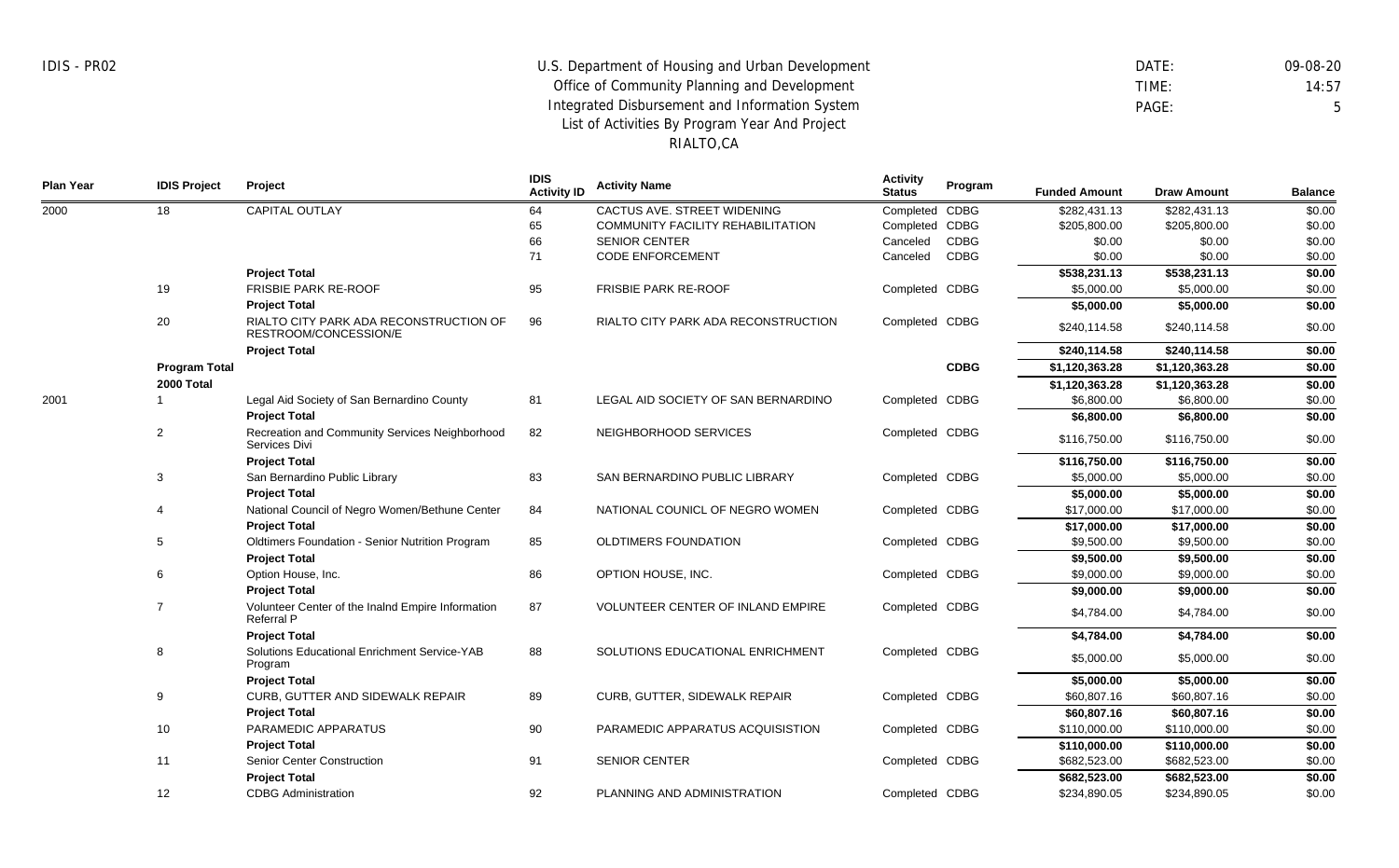DATE: 09-08-20 TIME: 14:57 PAGE: 6

| Plan Year | <b>IDIS Project</b>  | Project                                                                | <b>IDIS</b><br><b>Activity ID</b> | <b>Activity Name</b>                     | <b>Activity</b><br><b>Status</b> | Program     | <b>Funded Amount</b> | <b>Draw Amount</b> | <b>Balance</b> |
|-----------|----------------------|------------------------------------------------------------------------|-----------------------------------|------------------------------------------|----------------------------------|-------------|----------------------|--------------------|----------------|
| 2001      | 12                   | <b>Project Total</b>                                                   |                                   |                                          |                                  |             | \$234,890.05         | \$234,890.05       | \$0.00         |
|           | 13                   | SEISMIC REPAIR/COMMERCIAL REHAB PROGRAM 93                             |                                   | SEISMIC REPAIR/COMMERCIAL REHAB LOAN     | Completed CDBG                   |             | \$6,540.00           | \$6,540.00         | \$0.00         |
|           |                      | <b>Project Total</b>                                                   |                                   |                                          |                                  |             | \$6,540.00           | \$6,540.00         | \$0.00         |
|           | <b>Program Total</b> |                                                                        |                                   |                                          |                                  | <b>CDBG</b> | \$1,268,594.21       | \$1,268,594.21     | \$0.00         |
|           | 2001 Total           |                                                                        |                                   |                                          |                                  |             | \$1,268,594.21       | \$1,268,594.21     | \$0.00         |
| 2002      |                      | Legal Aid Society of San Bernardino County                             | 97                                | LEGAL AID SOCIETY OF SAN BERNARDINO      | Completed                        | CDBG        | \$4,439.79           | \$4,439.79         | \$0.00         |
|           |                      | <b>Project Total</b>                                                   |                                   |                                          |                                  |             | \$4,439.79           | \$4,439.79         | \$0.00         |
|           | $\overline{2}$       | Recreation and Community Services Neighborhood<br>Services Divi        | 98                                | NEIGHBORHOOD SERVICES                    | Completed CDBG                   |             | \$95,679.12          | \$95,679.12        | \$0.00         |
|           |                      | <b>Project Total</b>                                                   |                                   |                                          |                                  |             | \$95,679.12          | \$95,679.12        | \$0.00         |
|           | 3                    | San Bernardino Public Library                                          | 99                                | SAN BERNARDINO PUBLIC LIBRARY            | Completed CDBG                   |             | \$4,378.40           | \$4,378.40         | \$0.00         |
|           |                      | <b>Project Total</b>                                                   |                                   |                                          |                                  |             | \$4,378.40           | \$4,378.40         | \$0.00         |
|           |                      | National Council of Negro Women/Bethune Center                         | 100                               | WORK READINESS TRAINING - AT RISK YOUTH  | Completed CDBG                   |             | \$17,000.00          | \$17,000.00        | \$0.00         |
|           |                      | <b>Project Total</b>                                                   |                                   |                                          |                                  |             | \$17,000.00          | \$17,000.00        | \$0.00         |
|           | 5                    | Oldtimers Foundation - Senior Nutrition Program                        | 101                               | OLDTIMERS FOUNDATION                     | Completed CDBG                   |             | \$9,500.00           | \$9,500.00         | \$0.00         |
|           |                      | <b>Project Total</b>                                                   |                                   |                                          |                                  |             | \$9,500.00           | \$9,500.00         | \$0.00         |
|           | 6                    | Option House, Inc.                                                     | 102                               | OPTION HOUSE, INC.                       | Completed CDBG                   |             | \$9,000.00           | \$9,000.00         | \$0.00         |
|           |                      | <b>Project Total</b>                                                   |                                   |                                          |                                  |             | \$9,000.00           | \$9,000.00         | \$0.00         |
|           |                      | Volunteer Center of the Inalnd Empire Information<br><b>Referral P</b> | 103                               | <b>VOLUNTEER CENTER OF INLAND EMPIRE</b> | Completed CDBG                   |             | \$7,352.00           | \$7,352.00         | \$0.00         |
|           |                      | <b>Project Total</b>                                                   |                                   |                                          |                                  |             | \$7,352.00           | \$7,352.00         | \$0.00         |
|           | 8                    | Solutions Educational Enrichment Service-YAB<br>Program                | 104                               | SOLUTIONS EDUCATIONAL ENRICHMENT         | Completed CDBG                   |             | \$5,000.00           | \$5,000.00         | \$0.00         |
|           |                      | <b>Project Total</b>                                                   |                                   |                                          |                                  |             | \$5,000.00           | \$5,000.00         | \$0.00         |
|           | 9                    | Sidewalk, Curb, and Gutter Repair                                      | 105                               | CURB, GUTTER, SIDEWALK REPAIR            | Completed CDBG                   |             | \$73,600.00          | \$73,600.00        | \$0.00         |
|           |                      | <b>Project Total</b>                                                   |                                   |                                          |                                  |             | \$73,600.00          | \$73,600.00        | \$0.00         |
|           | 10                   | SENIOR CENTER CONSTRUCTION                                             | 106                               | <b>SENIOR CENTER</b>                     | Completed CDBG                   |             | \$75,987.03          | \$75,987.03        | \$0.00         |
|           |                      |                                                                        | 110                               | SENIOR CENTER CONSTRUCTION               | Completed CDBG                   |             | \$200,000.00         | \$200,000.00       | \$0.00         |
|           |                      | <b>Project Total</b>                                                   |                                   |                                          |                                  |             | \$275,987.03         | \$275,987.03       | \$0.00         |
|           | 11                   | <b>CDBG</b> Administration                                             | 108                               | PLANNING AND ADMINISTRATION              | Completed CDBG                   |             | \$232,800.00         | \$232,800.00       | \$0.00         |
|           |                      | <b>Project Total</b>                                                   |                                   |                                          |                                  |             | \$232,800.00         | \$232,800.00       | \$0.00         |
|           | 12                   | Kristina Dana Hendrickson Cultural Center                              | 107                               | KRISTINA DANA HENDRICKSON CULTURAL CTR   | Completed                        | CDBG        | \$15,731.38          | \$15,731.38        | \$0.00         |
|           |                      | <b>Project Total</b>                                                   |                                   |                                          |                                  |             | \$15,731.38          | \$15,731.38        | \$0.00         |
|           | 13                   | Seismic Retrofit/Commerical Rehabilitation Program                     | 109                               | SEISMIC REPAIR/COMMERCIAL REHAB LOAN     | Completed CDBG                   |             | \$250,000.00         | \$250,000.00       | \$0.00         |
|           |                      | <b>Project Total</b>                                                   |                                   |                                          |                                  |             | \$250,000.00         | \$250,000.00       | \$0.00         |
|           | <b>Program Total</b> |                                                                        |                                   |                                          |                                  | <b>CDBG</b> | \$1,000,467.72       | \$1,000,467.72     | \$0.00         |
|           | 2002 Total           |                                                                        |                                   |                                          |                                  |             | \$1,000,467.72       | \$1,000,467.72     | \$0.00         |
| 2003      |                      | <b>ADMINISTRATION</b>                                                  | 111                               | <b>CDBG ADMINISTRATION</b>               | Completed CDBG                   |             | \$248.722.24         | \$248.722.24       | \$0.00         |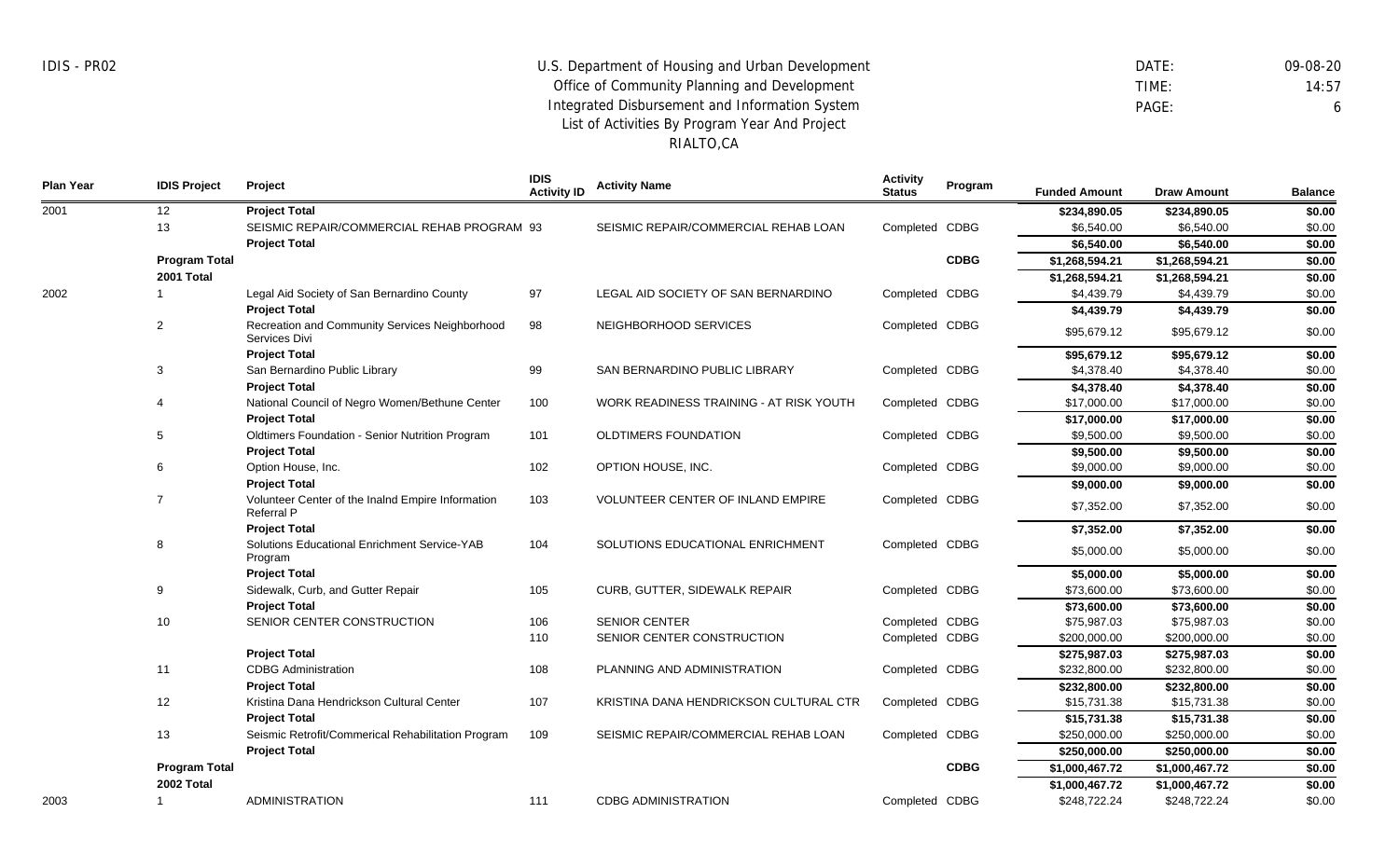DATE: 09-08-20 TIME: 14:57 PAGE: 7

**Plan Year IDIS Project Project IDIS Activity ID Activity Name Activity Status Program** Metrics **Funded Amount Draw Amount Balance** 2003 1 2 3 4 5 6 7 8 9 10 11 12 13 14 15 16 17 **Project Total** FAIR HOUSING - INLAND FAIR HSG & MEDIATION 112 BOARD **Project Total** ACADEMIC AND EMPLOYMENT SKILLS TRAINING - 113 BETHUNE CENTER **Project Total** ADULT LITERACY PROGRAM - COUNTY LIBRARY 114 **Project Total** GETAWAY TEEN CENTER **Project Total** INFORMATION AND REFERRAL PROGRAM **Project Total** MOBILE AFTERSCHOOL PROGRAM **Project Total** TEMPORARY CRISIS INTERVENTION SHELTER - OPTION HOUSE **Project Total** WEST VALLEY SENIOR CONCERN **Project Total** FAMILY COUNSELING - YOUTH ACCOUNTABILITY 120 BOARD **Project Total** ATHLETIC LEAGUE PROGRAM - BOYS AND GIRLS 121 CLUB **Project Total** LEGAL AID **Project Total** CODE ENFORCEMENT **Project Total** COMMUNITY CENTER IMPROVEMENTS **Project Total** SEISMIC RETROFIT / COMMERCIAL REHABILITATION **Project Total** SIDEWALK CURB AND GUTTER REPLACEMENT **Project Total** SECTION 108 LOAN REPAYMENT 115 116 117 118 119 122 123 124 125 126 127 FAIR HOUSING ACADEMIC AND EMPLOYMENT SKILLS TRAINING ADULT LITERACY PROGRAM GETAWAY TEEN CENTER INFORMATION AND REFERRAL PROGRAM MOBILE AFTERSCHOOL PROGRAM TEMPORARY CRISIS & INTERVENTION SHELTER WEST VALLEY SENIOR CONCERN FAMILY COUNSELING - Y.A.B. ATHLETIC LEAGUE - BOY AND GIRLS CLUB LEGAL AID CODE ENFORCEMENT COMMUNITY CENTER IMPROVEMENTS SEISMIC RETROFITS / COMMERCIAL REHAB SIDEWALK, CURB, AND GUTTER REPLACEMENT SECTION 108 LOAN REPAYMENT Completed CDBG Completed CDBG Completed CDBG Completed CDBG Completed CDBG Completed CDBG Completed CDBG Completed CDBG Completed CDBG Completed CDBG Completed CDBG Completed CDBG Completed CDBG Completed CDBG Completed CDBG Completed CDBG **\$248,722.24 \$248,722.24 \$0.00** \$21,744.92 \$21,744.92 \$0.00 **\$21,744.92 \$21,744.92 \$0.00** \$15,000.00 \$15,000.00 \$0.00 **\$15,000.00 \$15,000.00 \$0.00** \$4,397.30 \$4,397.30 \$0.00 **\$4,397.30 \$4,397.30 \$0.00** \$51,200.00 \$51,200.00 \$0.00 **\$51,200.00 \$51,200.00 \$0.00** \$4,162.00 \$4,162.00 \$0.00 **\$4,162.00 \$4,162.00 \$0.00** \$86,545.18 \$86,545.18 \$0.00 **\$86,545.18 \$86,545.18 \$0.00** \$8,049.82 \$8,049.82 \$0.00 **\$8,049.82 \$8,049.82 \$0.00** \$8,000.00 \$8,000.00 \$0.00 **\$8,000.00 \$8,000.00 \$0.00** \$5,000.00 \$5,000.00 \$0.00 **\$5,000.00 \$5,000.00 \$0.00** \$49,995.28 \$49,995.28 \$0.00 **\$49,995.28 \$49,995.28 \$0.00** \$6,000.00 \$6,000.00 \$0.00 **\$6,000.00 \$6,000.00 \$0.00** \$25,110.10 \$25,110.10 \$0.00 **\$25,110.10 \$25,110.10 \$0.00** \$183,827.60 \$183,827.60 \$0.00 **\$183,827.60 \$183,827.60 \$0.00** \$99,537.01 \$99,537.01 \$0.00 **\$99,537.01 \$99,537.01 \$0.00** \$100,000.00 \$100,000.00 \$0.00 **\$100,000.00 \$100,000.00 \$0.00** \$234,449.55 \$234,449.55 \$0.00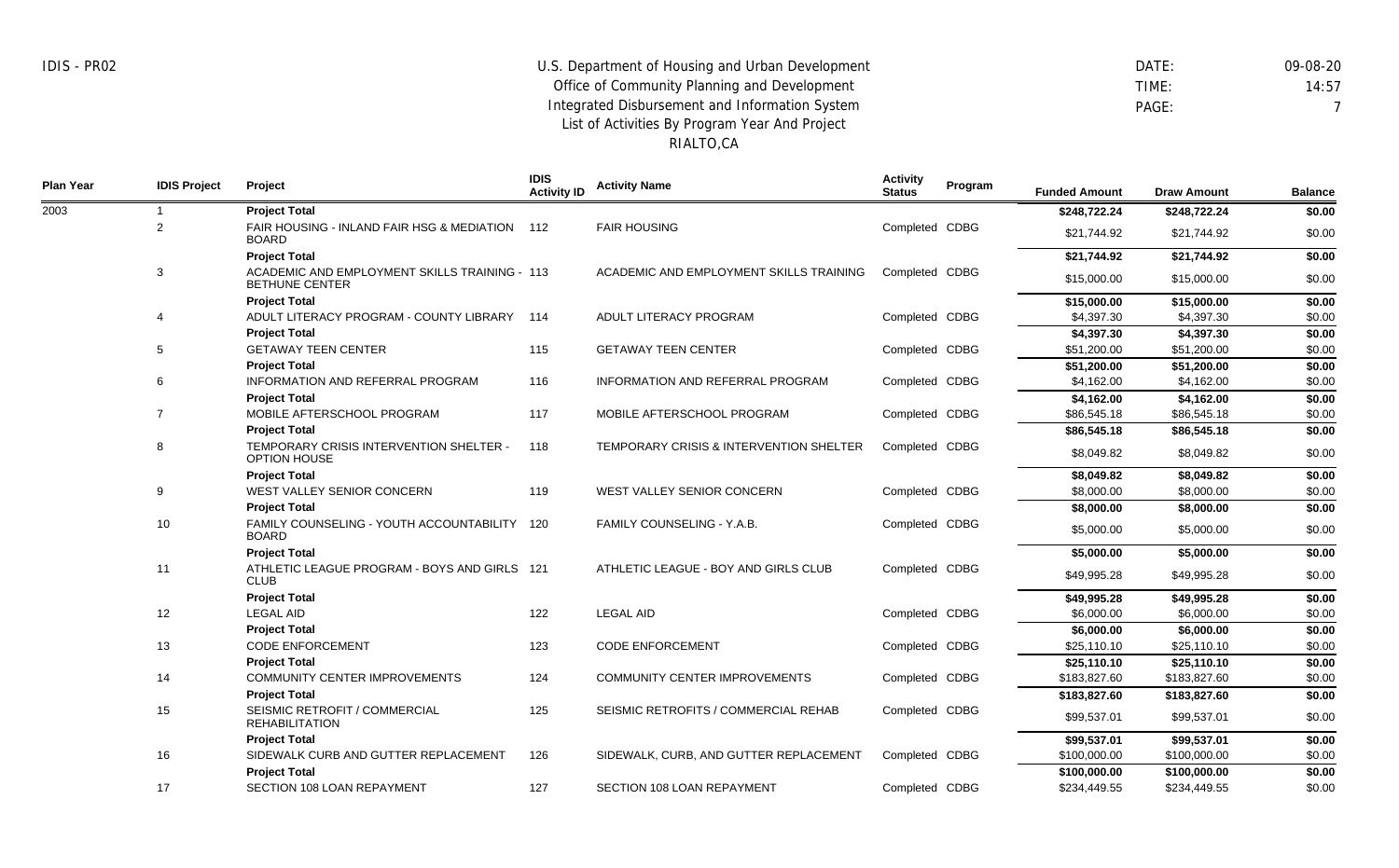**Project Total**

## U.S. Department of Housing and Urban Development Office of Community Planning and Development Integrated Disbursement and Information System List of Activities By Program Year And Project RIALTO,CA

 DATE: 09-08-20 TIME: 14:57 PAGE: 8

**\$150,000.00 \$150,000.00 \$0.00**

| <b>Plan Year</b> | <b>IDIS Project</b>  | Project                                  | <b>IDIS</b><br><b>Activity ID</b> | <b>Activity Name</b>                     | <b>Activity</b><br><b>Status</b> | Program     | <b>Funded Amount</b> | <b>Draw Amount</b> | <b>Balance</b> |
|------------------|----------------------|------------------------------------------|-----------------------------------|------------------------------------------|----------------------------------|-------------|----------------------|--------------------|----------------|
| 2003             | 17                   | <b>Project Total</b>                     |                                   |                                          |                                  |             | \$234,449.55         | \$234,449.55       | \$0.00         |
|                  | 18                   | RIALTO CITY PARK STAGE                   | 128                               | <b>RIALTO CITY PARK STAGE</b>            | Completed                        | CDBG        | \$95,992.00          | \$95,992.00        | \$0.00         |
|                  |                      | <b>Project Total</b>                     |                                   |                                          |                                  |             | \$95,992.00          | \$95,992.00        | \$0.00         |
|                  | 19                   | <b>FIRE ENGINE</b>                       | 129                               | <b>FIRE ENGINE</b>                       | Completed                        | CDBG        | \$300,000.00         | \$300,000.00       | \$0.00         |
|                  |                      | <b>Project Total</b>                     |                                   |                                          |                                  |             | \$300,000.00         | \$300,000,00       | \$0.00         |
|                  | <b>Program Total</b> |                                          |                                   |                                          |                                  | <b>CDBG</b> | \$1,547,733.00       | \$1,547,733.00     | \$0.00         |
|                  | 2003 Total           |                                          |                                   |                                          |                                  |             | \$1,547,733.00       | \$1,547,733.00     | \$0.00         |
| 2004             | $\mathbf 1$          | <b>ADMINISTRATION</b>                    | 130                               | <b>CDBG ADMINISTRATION</b>               | Completed                        | <b>CDBG</b> | \$299,058.00         | \$299,058.00       | \$0.00         |
|                  |                      | <b>Project Total</b>                     |                                   |                                          |                                  |             | \$299,058.00         | \$299,058.00       | \$0.00         |
|                  | $\overline{2}$       | FAIR HOUSING SERVICES                    | 131                               | <b>FAIR HOUSING SERVICES</b>             | Completed                        | <b>CDBG</b> | \$21,761.40          | \$21,761.40        | \$0.00         |
|                  |                      | <b>Project Total</b>                     |                                   |                                          |                                  |             | \$21,761.40          | \$21,761.40        | \$0.00         |
|                  | 3                    | ACADEMIC & EMPLOYMENT SKILLS TRAINING    | 132                               | <b>EMPLOYMENT SKILLS TRAINING</b>        | Completed                        | <b>CDBG</b> | \$15,000.00          | \$15,000.00        | \$0.00         |
|                  |                      | <b>Project Total</b>                     |                                   |                                          |                                  |             | \$15,000.00          | \$15,000.00        | \$0.00         |
|                  | 4                    | ADULT LITERACY PROGRAM                   | 133                               | ADULT LITERACY PROGRAM                   | Completed                        | <b>CDBG</b> | \$4,353.50           | \$4,353.50         | \$0.00         |
|                  |                      | <b>Project Total</b>                     |                                   |                                          |                                  |             | \$4,353.50           | \$4,353.50         | \$0.00         |
|                  | 5                    | MIDDLE-SCHOOL AFTER SCHOOL PROGRAM       | 134                               | <b>GET-AWAY TEEN CENTER</b>              | Canceled                         | <b>CDBG</b> | \$0.00               | \$0.00             | \$0.00         |
|                  |                      | <b>Project Total</b>                     |                                   |                                          |                                  |             | \$0.00               | \$0.00             | \$0.00         |
|                  | 6                    | INFORMATION AND REFERRAL PROGRAM         | 135                               | <b>INFORMATION &amp; REFERRAL CENTER</b> | Canceled                         | <b>CDBG</b> | \$0.00               | \$0.00             | \$0.00         |
|                  |                      | <b>Project Total</b>                     |                                   |                                          |                                  |             | \$0.00               | \$0.00             | \$0.00         |
|                  | $\overline{7}$       | ELEMENTARY AFTER SCHOOL PROGRAM          | 136                               | ELEMENTARY AFTER SCHOOL PROGRAM          | Completed                        | CDBG        | \$141,200.00         | \$141,200.00       | \$0.00         |
|                  |                      | <b>Project Total</b>                     |                                   |                                          |                                  |             | \$141,200.00         | \$141,200.00       | \$0.00         |
|                  | 8                    | TEMPORARY CRISIS INTERVENTION CENTER     | 137                               | TEMPORARY CRISIS INTERVENTION SHELTER    | Completed CDBG                   |             | \$8,049.83           | \$8,049.83         | \$0.00         |
|                  |                      | <b>Project Total</b>                     |                                   |                                          |                                  |             | \$8,049.83           | \$8,049.83         | \$0.00         |
|                  | 9                    | WEST VALLEY SENIOR CONCERN               | 138                               | WEST VALLEY SENIOR CENTER                | Completed CDBG                   |             | \$8,000.00           | \$8,000.00         | \$0.00         |
|                  |                      | <b>Project Total</b>                     |                                   |                                          |                                  |             | \$8,000.00           | \$8,000.00         | \$0.00         |
|                  | 10                   | YOUTH ACCOUNTABILITY BOARD PROGRAM       | 139                               | YOUTH ACCOUNTABILITY BOARD PROGRAM       | Completed CDBG                   |             | \$5,000.00           | \$5,000.00         | \$0.00         |
|                  |                      | <b>Project Total</b>                     |                                   |                                          |                                  |             | \$5,000.00           | \$5,000.00         | \$0.00         |
|                  | 11                   | BOYS & GIRLS CLUB POLICE ATHLETIC LEAGUE | 140                               | BOYS & GIRLS CLUB POLICE ATHLETIC LEAGUE | Completed CDBG                   |             | \$50,000.00          | \$50,000.00        | \$0.00         |
|                  |                      | <b>Project Total</b>                     |                                   |                                          |                                  |             | \$50,000.00          | \$50,000.00        | \$0.00         |
|                  | 12                   | <b>LEGAL AID SERVICES</b>                | 141                               | <b>LEGAL AID SERVICES</b>                | Completed CDBG                   |             | \$6,000.00           | \$6,000.00         | \$0.00         |
|                  |                      | <b>Project Total</b>                     |                                   |                                          |                                  |             | \$6,000.00           | \$6,000.00         | \$0.00         |
|                  | 13                   | <b>CODE ENFORCEMENT</b>                  | 142                               | <b>CODE ENFORCEMENT</b>                  | Completed CDBG                   |             | \$83,500.69          | \$83,500.69        | \$0.00         |
|                  |                      | <b>Project Total</b>                     |                                   |                                          |                                  |             | \$83,500.69          | \$83,500.69        | \$0.00         |
|                  | 14                   | ADA IMPROVEMENTS FOR PUBLIC FACILITIES   | 143                               | ADA IMPROVEMENTS FOR PUBLIC FACILITIES   | Completed CDBG                   |             | \$345,200.00         | \$345,200.00       | \$0.00         |
|                  |                      | <b>Project Total</b>                     |                                   |                                          |                                  |             | \$345,200.00         | \$345,200.00       | \$0.00         |
|                  | 15                   | COMMUNITY CENTER IMPROVEMENTS            | 144                               | <b>COMMUNITY CENTER IMPROVEMENTS</b>     | Completed CDBG                   |             | \$150,000.00         | \$150,000.00       | \$0.00         |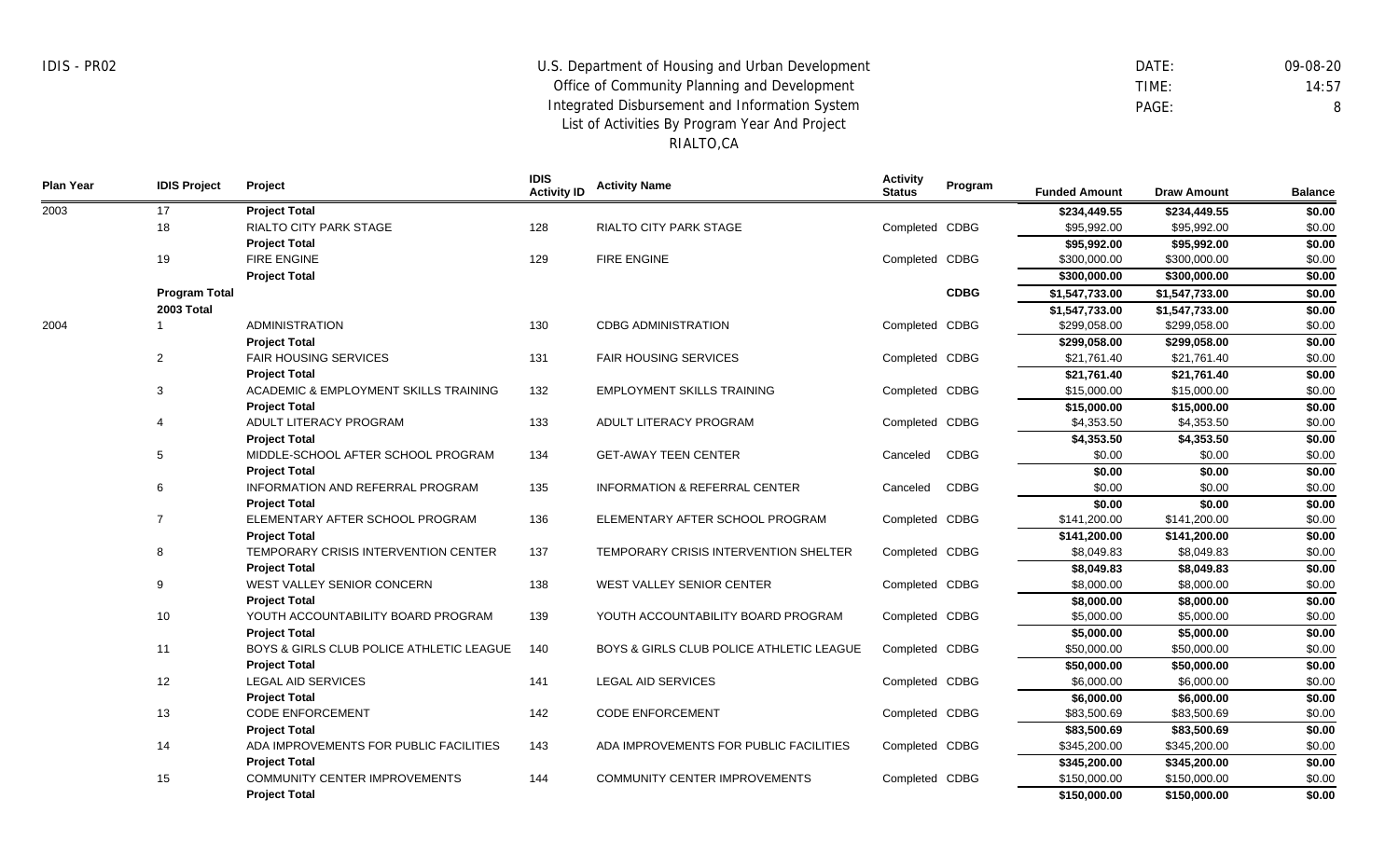DATE: 09-08-20 TIME: 14:57 PAGE: 9

| <b>Plan Year</b> | <b>IDIS Project</b>  | Project                                              | <b>IDIS</b><br><b>Activity ID</b> | <b>Activity Name</b>                                   | <b>Activity</b><br><b>Status</b> | Program     | <b>Funded Amount</b> | <b>Draw Amount</b> | <b>Balance</b> |
|------------------|----------------------|------------------------------------------------------|-----------------------------------|--------------------------------------------------------|----------------------------------|-------------|----------------------|--------------------|----------------|
| 2004             | 16                   | SIDEWALK, CURB, AND GUTTER REPLACEMENT               | 145                               | SIDEWALK, CURB, AND GUTTER REPLACEMENT                 | Completed CDBG                   |             | \$92,261.69          | \$92,261.69        | \$0.00         |
|                  |                      | <b>Project Total</b>                                 |                                   |                                                        |                                  |             | \$92.261.69          | \$92,261.69        | \$0.00         |
|                  | 17                   | FIRE ENGINE 203                                      | 146                               | <b>FIRE ENGINE</b>                                     | Completed CDBG                   |             | \$175,000.00         | \$175,000.00       | \$0.00         |
|                  |                      | <b>Project Total</b>                                 |                                   |                                                        |                                  |             | \$175,000.00         | \$175,000.00       | \$0.00         |
|                  | 18                   | SECTION 108 LOAN REPAYMENT                           | 147                               | SECTION 108 LOAN REPAYMENT                             | Completed CDBG                   |             | \$237,808.20         | \$237,808.20       | \$0.00         |
|                  |                      | <b>Project Total</b>                                 |                                   |                                                        |                                  |             | \$237.808.20         | \$237,808.20       | \$0.00         |
|                  | <b>Program Total</b> |                                                      |                                   |                                                        |                                  | <b>CDBG</b> | \$1,642,193.31       | \$1,642,193.31     | \$0.00         |
|                  | 2004 Total           |                                                      |                                   |                                                        |                                  |             | \$1,642,193.31       | \$1,642,193.31     | \$0.00         |
| 2005             |                      | <b>GENERAL CDBG ADMINISTRATION</b>                   | 148                               | <b>CDBG ADMINISTRATION</b>                             | Completed CDBG                   |             | \$277,885.00         | \$277,885.00       | \$0.00         |
|                  |                      | <b>Project Total</b>                                 |                                   |                                                        |                                  |             | \$277,885.00         | \$277,885.00       | \$0.00         |
|                  | $\overline{2}$       | FAIR HOUSING AND TENANT MEDIATION<br><b>SERVICES</b> | 149                               | FAIR HOUSING & TENANT MEDIATION SERVICES               | Completed CDBG                   |             | \$26,987.00          | \$26,987.00        | \$0.00         |
|                  |                      | <b>Project Total</b>                                 |                                   |                                                        |                                  |             | \$26,987.00          | \$26,987.00        | \$0.00         |
|                  | 3                    | ACADEMIC & EMPLOYMENT SKILLS TRAINING                | 150                               | ACADEMIC & EMPLOYMENT SKILLS TRAINING                  | Completed CDBG                   |             | \$14,175.00          | \$14,175.00        | \$0.00         |
|                  |                      | <b>Project Total</b>                                 |                                   |                                                        |                                  |             | \$14,175.00          | \$14,175.00        | \$0.00         |
|                  | 4                    | ADULT LITERACY PROGRAM                               | 151                               | ADULT LITERACY PROGRAM                                 | Completed CDBG                   |             | \$4,725.00           | \$4,725.00         | \$0.00         |
|                  |                      | <b>Project Total</b>                                 |                                   |                                                        |                                  |             | \$4,725.00           | \$4,725.00         | \$0.00         |
|                  | 5                    | AFTER SCHOOL PROGRAM                                 | 152                               | AFTER SCHOOL PROGRAM                                   | Completed CDBG                   |             | \$133,000.00         | \$133,000.00       | \$0.00         |
|                  |                      | <b>Project Total</b>                                 |                                   |                                                        |                                  |             | \$133,000.00         | \$133,000.00       | \$0.00         |
|                  | 6                    | <b>LEGAL AID PROGRAM</b>                             | 153                               | <b>LEGAL AID PROGRAM</b>                               | Completed CDBG                   |             | \$5,659.99           | \$5,659.99         | \$0.00         |
|                  |                      | <b>Project Total</b>                                 |                                   |                                                        |                                  |             | \$5,659.99           | \$5,659.99         | \$0.00         |
|                  | 7                    | RIALTO BOYS & GIRLS CLUB                             | 154                               | <b>BOYS &amp; GIRLS CLUB</b>                           | Completed CDBG                   |             | \$47,250.00          | \$47,250.00        | \$0.00         |
|                  |                      | <b>Project Total</b>                                 |                                   |                                                        |                                  |             | \$47,250.00          | \$47,250.00        | \$0.00         |
|                  | 8                    | POSITIVE PARENTING                                   | 155                               | POSITIVE PARENTING                                     | Completed CDBG                   |             | \$8,697.68           | \$8,697.68         | \$0.00         |
|                  |                      | <b>Project Total</b>                                 |                                   |                                                        |                                  |             | \$8,697.68           | \$8,697.68         | \$0.00         |
|                  | 9                    | TEMPORARY CRISIS INTERVENTION                        | 156                               | TEMPORARY SHELTER CRISIS INTERVENTION                  | Completed CDBG                   |             | \$7,560.00           | \$7,560.00         | \$0.00         |
|                  |                      | <b>Project Total</b>                                 |                                   |                                                        |                                  |             | \$7,560.00           | \$7,560.00         | \$0.00         |
|                  | 10                   | WEST VALLEY SENIOR CONCERN                           | 157                               | WEST VALLEY SENIOR CONCERN                             | Completed CDBG                   |             | \$7,560.00           | \$7,560.00         | \$0.00         |
|                  |                      | <b>Project Total</b>                                 |                                   |                                                        |                                  |             | \$7,560.00           | \$7,560.00         | \$0.00         |
|                  | 11                   | <b>CODE ENFORCEMENT</b>                              | 158                               | <b>CODE ENFORCEMENT</b>                                | Canceled                         | <b>CDBG</b> | \$0.00               | \$0.00             | \$0.00         |
|                  |                      | <b>Project Total</b>                                 |                                   |                                                        |                                  |             | \$0.00               | \$0.00             | \$0.00         |
|                  | 12                   | <b>CURB, GUTTER, &amp; SIDEWALK IMPROVEMENTS</b>     | 159                               | CURB & GUTTER AND SIDEWALK IMPROVEMENTS Completed CDBG |                                  |             | \$149,675.01         | \$149,675.01       | \$0.00         |
|                  |                      | <b>Project Total</b>                                 |                                   |                                                        |                                  |             | \$149,675.01         | \$149,675.01       | \$0.00         |
|                  | 13                   | <b>FIRE ENGINE</b>                                   | 160                               | <b>FIRE ENGINE</b>                                     | Completed CDBG                   |             | \$169,309.00         | \$169,309.00       | \$0.00         |
|                  |                      | <b>Project Total</b>                                 |                                   |                                                        |                                  |             | \$169,309.00         | \$169,309.00       | \$0.00         |
|                  | 14                   | FIRST CHRISTIAN CHURCH REHAB ANALYSIS                | 161                               | FIRST CHRISTIAN CHURCH REHAB ANALYSIS                  | Completed CDBG                   |             | \$30,000.00          | \$30,000.00        | \$0.00         |
|                  |                      | <b>Project Total</b>                                 |                                   |                                                        |                                  |             | \$30,000.00          | \$30,000.00        | \$0.00         |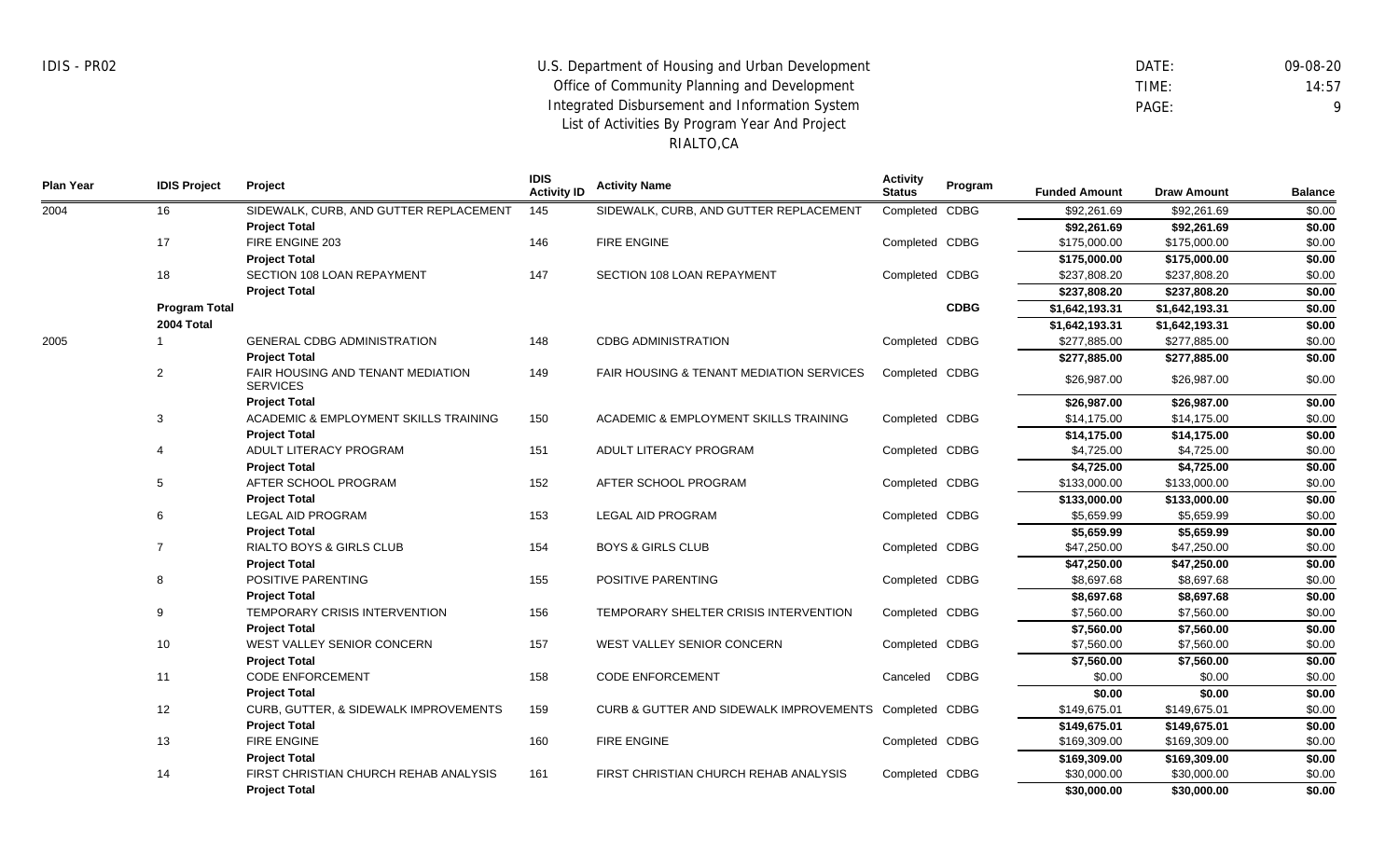#### RIALTO,CA

 DATE: 09-08-20 TIME: 14:57 PAGE: 10

**Plan Year IDIS Project Project IDIS Activity ID Activity Name Activity Status Program** Metrics **Funded Amount Draw Amount Balance** 2005 2006 15 16 17 **Program Total 2005 Total** 1 2 3 4 5 6 7 8 9 10 11 12 13 14 SECTION 108 LOAN REPAYMENT - RIALTO CENTER FACILITY **Project Total** TRAFFIC SIGN PROJECT **Project Total** BASKETBALL COURT @ MARGARET TOOD PARK 164 **Project Total** ADMINISTRATION **Project Total** FAIR HOUSING **Project Total** ACADEMIC & EMPLOYMENT SKILLS TRAINING **Project Total** ADULT LITERACY PROGRAM **Project Total** AFTER SCHOOL PROGRAM **Project Total** LEGAL AID PROGRAM **Project Total** RIALTO BOYS & GIRLS CLUB POLICE ATHLETIC LEAGUE PROGRAM **Project Total** POSITIVE PARENTING **Project Total** TEMPORARY CRISIS INTERVENTION SHELTER PROGRAM **Project Total** WEST VALLEY SENIOR CONCERN **Project Total** ADA IMPROVEMENTS - PUBLIC FACILITIES **Project Total** CODE ENFORCEMENT **Project Total** COMMUNITY CENTER IMPROVEMENTS **Project Total** FIRST CHRISTIAN CHURCH REHAB ANALYSIS 162 163 165 166 167 168 169 170 171 172 173 174 175 176 177 178 SECTION 108 LOAN REPAYMENT-SENIOR CENTER Completed CDBG TRAFFIC SIGNAL PROJECT BASKETBALL COURT @ MARGARET TOOD PARK ADMINISTRATION FAIR HOUSING/TENANT MEDIATION SERVICES ACADEMIC & EMPLOYMENT SKILLS TRAINING ADULT LITERACY PROGRAM AFTER SCHOOL PROGRAM LEGAL AID PROGRAM RIALTO BOYS/GIRLS CLUB-POLICE ATHLETIC POSITIVE PARENTING TEMPORARY CRISIS INTERVENTION SHELTER PR WEST VALLEY SENIOR CONCERN ADA IMPROVEMENTS - PUBLIC FACILITIES CODE ENFORCEMENT COMMUNITY CENTER IMPROVEMENTS FIRST CHRISTIAN CHURCH REHAB ANALYSIS Completed CDBG Completed CDBG Completed CDBG Completed CDBG Completed CDBG Completed CDBG Completed CDBG Completed CDBG Completed CDBG Completed CDBG Completed CDBG Completed CDBG Completed CDBG Completed CDBG Completed CDBG Completed CDBG **CDBG** \$241,525.00 \$241,525.00 \$0.00 **\$241,525.00 \$241,525.00 \$0.00** \$150,000.00 \$150,000.00 \$0.00 **\$150,000.00 \$150,000.00 \$0.00** \$150,000.00 \$150,000.00 \$0.00 **\$150,000.00 \$150,000.00 \$0.00 \$1,424,008.68 \$1,424,008.68 \$0.00 \$1,424,008.68 \$1,424,008.68 \$0.00** \$250,165.00 \$250,165.00 \$0.00 **\$250,165.00 \$250,165.00 \$0.00** \$24,288.00 \$24,288.00 \$0.00 **\$24,288.00 \$24,288.00 \$0.00** \$12,750.00 \$12,750.00 \$0.00 **\$12,750.00 \$12,750.00 \$0.00** \$4,250.00 \$4,250.00 \$0.00 **\$4,250.00 \$4,250.00 \$0.00** \$111,080.85 \$111,080.85 \$0.00 **\$111,080.85 \$111,080.85 \$0.00** \$5,100.00 \$5,100.00 \$0.00 **\$5,100.00 \$5,100.00 \$0.00** \$42,525.00 \$42,525.00 \$0.00 **\$42,525.00 \$42,525.00 \$0.00** \$7,850.00 \$7,850.00 \$0.00 **\$7,850.00 \$7,850.00 \$0.00** \$6,799.60 \$6,799.60 \$0.00 **\$6,799.60 \$6,799.60 \$0.00** \$6,800.00 \$6,800.00 \$0.00 **\$6,800.00 \$6,800.00 \$0.00** \$326,618.67 \$326,618.67 \$0.00 **\$326,618.67 \$326,618.67 \$0.00** \$102,965.73 \$102,965.73 \$0.00 **\$102,965.73 \$102,965.73 \$0.00** \$125,000.00 \$125,000.00 \$0.00 **\$125,000.00 \$125,000.00 \$0.00**  $$52,903.07$   $$52,903.07$   $$0.00$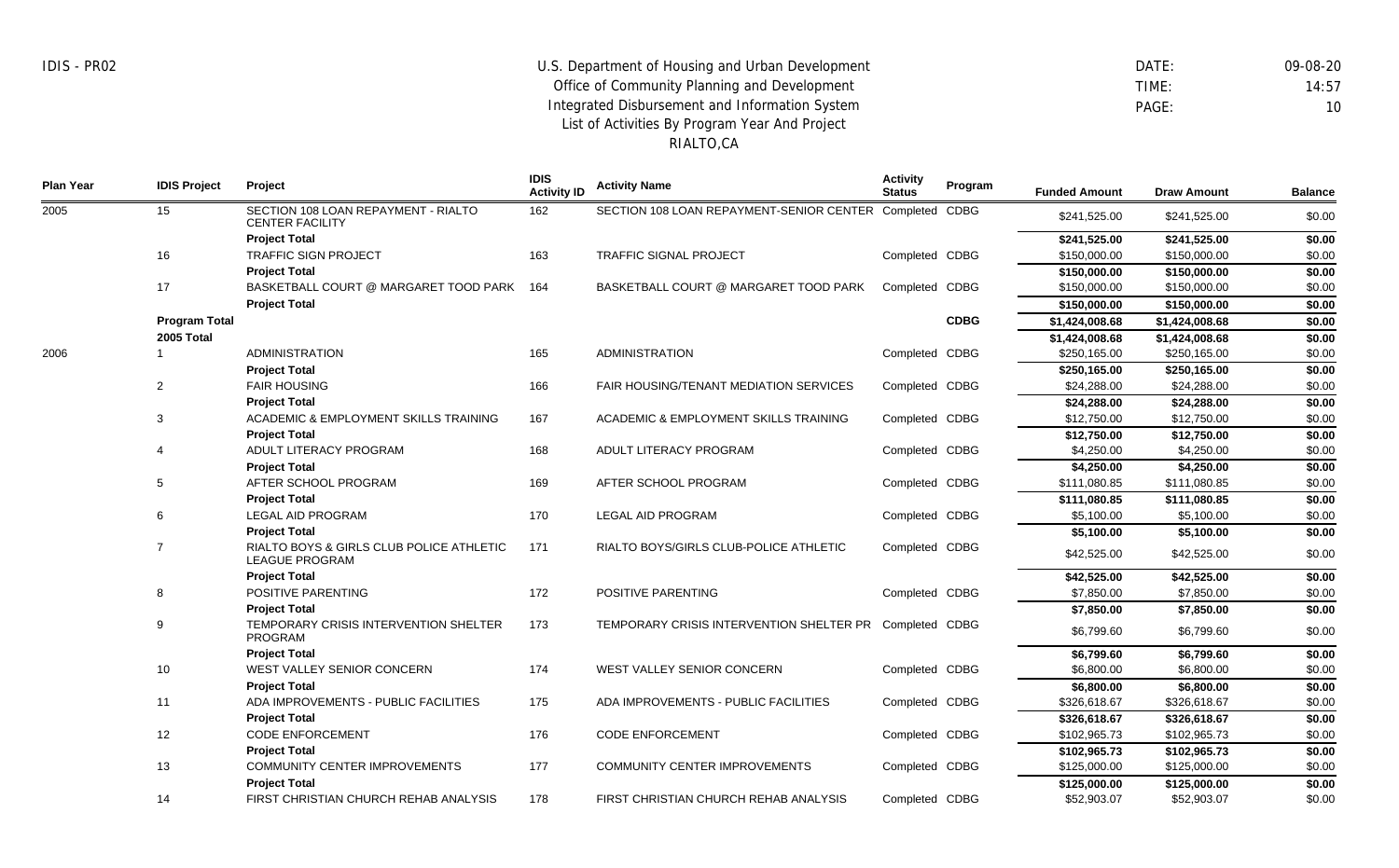RENOVATIONS

## U.S. Department of Housing and Urban Development Office of Community Planning and Development Integrated Disbursement and Information System List of Activities By Program Year And Project RIALTO,CA

 DATE: 09-08-20 TIME: 14:57 PAGE: 11

**Plan Year IDIS Project Project IDIS Activity ID Activity Name Activity Status Program** Metrics **Funded Amount Draw Amount Balance** 2006 2007 14 15 16 **Program Total 2006 Total** 1 2 3 4 5 6 7 8 9 10 11 12 13 **Project Total** PARAMEDIC AMBULANCE **Project Total** SECTION 108 LOAN REPAYMENT **Project Total** GENERAL CDBG ADMINISTRATION **Project Total** FAIR HOUSING AND TENANT MEDIATION **SERVICES Project Total** ACADEMIC AND EMPLOYMENT SKILLS TRAINING **Project Total** ADULT LITERACY PROGRAM **Project Total** AFTER SCHOOL PROGRAM (CITY) **Project Total** LEGAL AID **Project Total** BOYS AND GILRS CLUB - POLICE ACTIVITIES LEAGUE PROGRAM **Project Total** POSITIVE PARENTING **Project Total** TEMPORARY CRISIS INTERVENTION CENTER - OPTION HOUSE **Project Total** WEST VALLEY SENIOR CONCERN - OLDTIMERS FOUNDATION **Project Total** ADA IMPROVEMENTS - PUBLIC FACILITIES **Project Total** CODE ENFORCEMENT **Project Total** COMMUNITY CENTER BASKETBALL COURTS 179 180 181 182 183 184 185 186 187 188 189 190 191 192 246 193 194 PARAMEDIC AMBULANCE SECTION 108 LOAN REPAYMENT GENERAL CDBG ADMINISTRATION FAIR HOUSING LANDLORD/TENANT MEDIATION ACADEMIC AND EMPLOYMENT SKILLS TRAINING ADULT LITERACY PROGRAM AFTER SCHOOL PROGRAM (CITY) LEGAL AID BOYS AND GIRLS CLUB PD ACTIVITIES LEAGUE POSITIVE PARENTING TEMPORARY CRISIS INTERVENTION CENTER WEST VALLEY SENIOR CONCERN ADA IMPROVEMENTS - PUBLIC FACILITIES ADA IMPROVEMENT - FITNESS CENTER PHASE II CODE ENFORCEMENT COMMUNITY CENTER BASKETBALL COURTS Completed CDBG Completed CDBG Completed CDBG Completed CDBG Completed CDBG Completed CDBG Completed CDBG Completed CDBG Completed CDBG Completed CDBG Completed CDBG Completed CDBG Completed CDBG Completed CDBG Completed CDBG Completed CDBG Completed CDBG **CDBG \$52,903.07 \$52,903.07 \$0.00** \$96,283.00 \$96,283.00 \$0.00 **\$96,283.00 \$96,283.00 \$0.00** \$244,587.90 \$244,587.90 \$0.00 **\$244,587.90 \$244,587.90 \$0.00 \$1,419,966.82 \$1,419,966.82 \$0.00 \$1,419,966.82 \$1,419,966.82 \$0.00** \$244,366.75 \$244,366.75 \$0.00 **\$244,366.75 \$244,366.75 \$0.00** \$14,984.46 \$14,984.46 \$0.00 \$8,280.21 \$8,280.21 \$0.00 **\$23,264.67 \$23,264.67 \$0.00** \$7,207.00 \$7,207.00 \$0.00 **\$7,207.00 \$7,207.00 \$0.00** \$7,100.00 \$7,100.00 \$0.00 **\$7,100.00 \$7,100.00 \$0.00** \$119,765.00 \$119,765.00 \$0.00 **\$119,765.00 \$119,765.00 \$0.00** \$7,207.00 \$7,207.00 \$0.00 **\$7,207.00 \$7,207.00 \$0.00** \$1,577.37 \$0.00 **\$1,577.37 \$1,577.37 \$0.00** \$7,206.00 \$7,206.00 \$0.00 **\$7,206.00 \$7,206.00 \$0.00** \$7,206.00 \$7,206.00 \$0.00 **\$7,206.00 \$7,206.00 \$0.00** \$17,400.00 \$17,400.00 \$0.00 **\$17,400.00 \$17,400.00 \$0.00** \$166,375.00 \$166,375.00 \$0.00 \$286,589.64 \$286,589.64 \$0.00 **\$452,964.64 \$452,964.64 \$0.00** \$91,749.30 \$91,749.30 \$0.00 **\$91,749.30 \$91,749.30 \$0.00** \$100,000.00 \$100,000.00 \$0.00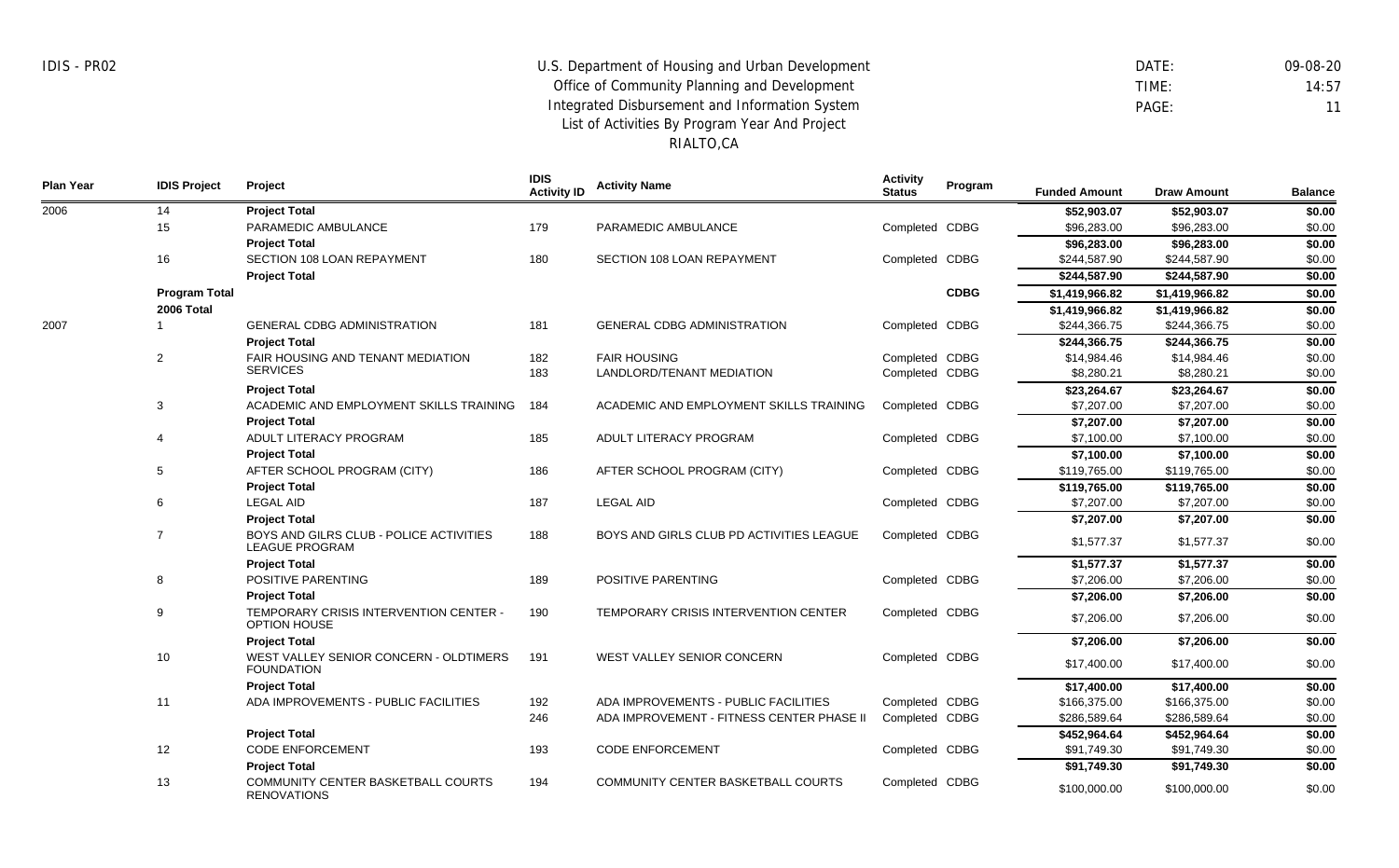DATE: 09-08-20 TIME: 14:57 PAGE: 12

**Plan Year IDIS Project Project IDIS Activity ID Activity Name Activity Status Program** Metrics **Funded Amount Draw Amount Balance** 2007 2008 13 14 15 16 17 18 19 **Program Total 2007 Total** 1 2 3 4 5 6 7 8 9 10 **Project Total** FIRST CHRISTIAN CHURCH REHAB **Project Total** FIRE PREVENTION AND REHAB - SMOKE ALARMS 196 **Project Total** SECTION 108 LOAN REPAYMENT **Project Total** CURB, GUTTER AND SIDEWALK **Project Total** AFTER SCHOOL ENRICHMENT PROGRAM **Project Total** TEEN VIOLENCE PREVENTION PROGRAM **Project Total** CDBG ADMINISTRATION **Project Total** FAIR HOUSING AND TENANT MEDIATION SERVICES **Project Total** ACADEMIC AND EMPLOYMENT SKILLS TRAINING **Project Total** ADULT LITERACY PROGRAM **Project Total** AFTER SCHOOL PROGRAM - CURTIS ELEMENTARY SCHOOL **Project Total** LEGAL AID **Project Total** TEEN VIOLENCE PREVENTION **Project Total** POSITIVE PARENTING **Project Total** TEMPORARY CRISIS INTERVENTION - OPTION **HOUSE Project Total** WEST VALLEY SENIOR CONCERN - OLDTIMERS FOUNDATION 195 197 198 199 200 201 202 203 204 205 206 207 208 209 210 FIRST CHRISTIAN CHURCH REHAB FIRE PREVENTION AND REHAB - SMOKE ALARMS SECTION 108 LOAN REPAYMENT CURB, GUTTER AND SIDEWALK AFTER SCHOOL ENRICHMENT PROGRAM TEEN VIOLENCE PREVENTION PROGRAM CDBG ADMINISTRATION FAIR HOUSING-TENANT MEDIATION SERVICES ACADEMIC AND EMPLOYMENT SKILLS TRAINING ADULT LITERACY PROGRAM AFTER SCHOOL PROGRAM-CURTIS ELEMENTARY Completed CDBG LEGAL AID TEEN VIOLENCE PREVENTION POSITIVE PARENTING PROJECT TEMPORARY CRISIS INTERVENTION SHELTER WEST VALLEY SENIOR CONCERN Completed CDBG Completed CDBG Completed CDBG Completed CDBG Completed CDBG Completed CDBG Completed CDBG Completed CDBG Completed CDBG Completed CDBG Completed CDBG Completed CDBG Completed CDBG Completed CDBG Completed CDBG **CDBG \$100,000.00 \$100,000.00 \$0.00** \$131,364.00 \$131,364.00 \$0.00 **\$131,364.00 \$131,364.00 \$0.00**  $$39.197.96$   $$39.197.96$   $$0.00$ **\$39,197.96 \$39,197.96 \$0.00** \$247,066,40 \$247,066,40 \$0.00 **\$247,066.40 \$247,066.40 \$0.00** \$100,000.00 \$100,000.00 \$0.00 **\$100,000.00 \$100,000.00 \$0.00** \$900.00 \$900.00 \$0.00 **\$900.00 \$900.00 \$0.00** \$7,206.00 \$7,206.00 \$0.00 **\$7,206.00 \$7,206.00 \$0.00 \$1,612,748.09 \$1,612,748.09 \$0.00 \$1,612,748.09 \$1,612,748.09 \$0.00** \$238,240.49 \$238,240.49 \$0.00 **\$238,240.49 \$238,240.49 \$0.00** \$23,341.42 \$23,341.42 \$0.00 **\$23,341.42 \$23,341.42 \$0.00** \$10,000.00 \$10,000.00 \$0.00 **\$10,000.00 \$10,000.00 \$0.00** \$6,671.86 \$6,671.86 \$0.00 **\$6,671.86 \$6,671.86 \$0.00** \$119,750.00 \$119,750.00 \$0.00 **\$119,750.00 \$119,750.00 \$0.00** \$8,909.88 \$8,909.88 \$0.00 **\$8,909.88 \$8,909.88 \$0.00** \$10,000.00 \$10,000.00 \$0.00 **\$10,000.00 \$10,000.00 \$0.00** \$9,999.15 \$9,999.15 \$0.00 **\$9,999.15 \$9,999.15 \$0.00** \$10,000.00 \$10,000.00 \$0.00 **\$10,000.00 \$10,000.00 \$0.00** \$17,625.00 \$17,625.00 \$0.00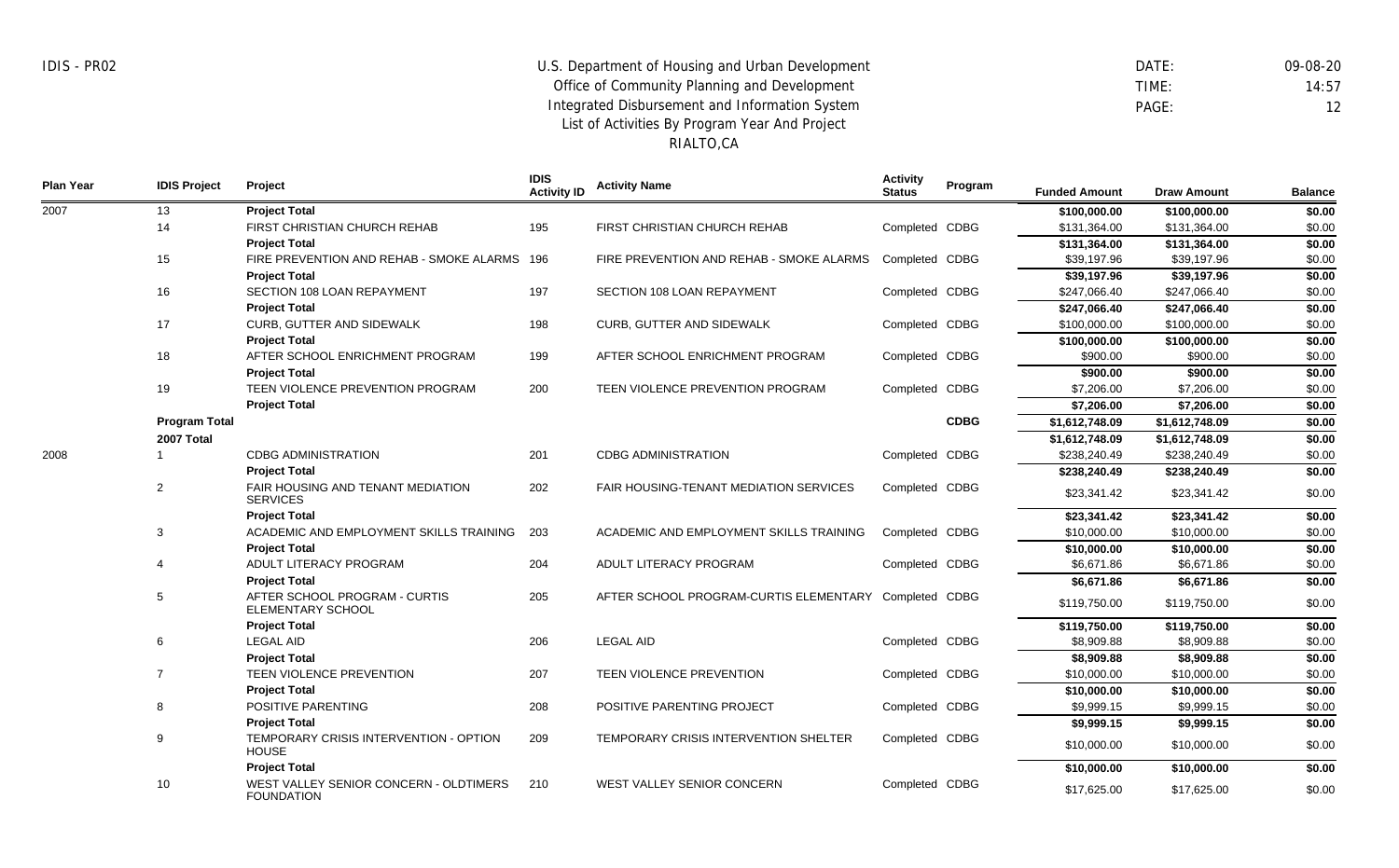DATE: 09-08-20 TIME: 14:57 PAGE: 13

| <b>Plan Year</b> | <b>IDIS Project</b>  | Project                                                        | <b>IDIS</b><br><b>Activity ID</b> | <b>Activity Name</b>                               | <b>Activity</b><br><b>Status</b> | Program     | <b>Funded Amount</b> | <b>Draw Amount</b> | <b>Balance</b> |
|------------------|----------------------|----------------------------------------------------------------|-----------------------------------|----------------------------------------------------|----------------------------------|-------------|----------------------|--------------------|----------------|
| 2008             | 10 <sup>°</sup>      | <b>Project Total</b>                                           |                                   |                                                    |                                  |             | \$17,625.00          | \$17,625.00        | \$0.00         |
|                  | 11                   | CARL JOHNSON GYM IMPROVEMENTS                                  | 211                               | CARL JOHNSON GYMNASIUM IMPROVEMENTS                | Completed CDBG                   |             | \$103,865.55         | \$103,865.55       | \$0.00         |
|                  |                      | <b>Project Total</b>                                           |                                   |                                                    |                                  |             | \$103,865.55         | \$103,865.55       | \$0.00         |
|                  | 12                   | <b>CODE ENFORCEMENT PROGRAM</b>                                | 212                               | <b>CODE ENFORCEMENT</b>                            | Completed CDBG                   |             | \$88,961.17          | \$88,961.17        | \$0.00         |
|                  |                      | <b>Project Total</b>                                           |                                   |                                                    |                                  |             | \$88,961.17          | \$88,961.17        | \$0.00         |
|                  | 13                   | MARGARET TODD PARK ENHANCEMENTS                                | 213                               | MARGARET TODD PARK IMPROVEMENTS                    | Completed CDBG                   |             | \$611,095.00         | \$611,095.00       | \$0.00         |
|                  |                      | <b>Project Total</b>                                           |                                   |                                                    |                                  |             | \$611,095.00         | \$611,095.00       | \$0.00         |
|                  | 14                   | <b>1ST CHRISTIAN CHURCH PERIMETER</b><br><b>IMPROVEMENT</b>    | 214                               | FIRST CHRISTIAN CHURCH PERIMETER REPAIRS           | Completed CDBG                   |             | \$100,000.00         | \$100,000.00       | \$0.00         |
|                  |                      | <b>Project Total</b>                                           |                                   |                                                    |                                  |             | \$100,000.00         | \$100,000.00       | \$0.00         |
|                  | 15                   | <b>1ST CHRISTIAN CHURCH SECURITY SYSTEM</b>                    | 215                               | FIRST CHRISTIAN CHURCH SECURITY SYSTEM             | Completed CDBG                   |             | \$34,017.82          | \$34,017.82        | \$0.00         |
|                  |                      | <b>Project Total</b>                                           |                                   |                                                    |                                  |             | \$34,017.82          | \$34,017.82        | \$0.00         |
|                  | 16                   | SECTION 108 LOAN PAYMENT                                       | 216                               | SECTION 108 LOAN PAYMENT                           | Completed CDBG                   |             | \$249,940.80         | \$249,940.80       | \$0.00         |
|                  |                      | <b>Project Total</b>                                           |                                   |                                                    |                                  |             | \$249,940.80         | \$249,940.80       | \$0.00         |
|                  | 17                   | <b>STREET WIDENING</b>                                         | 217                               | <b>STREET WIDENING</b>                             | Completed CDBG                   |             | \$0.00               | \$0.00             | \$0.00         |
|                  |                      | <b>Project Total</b>                                           |                                   |                                                    |                                  |             | \$0.00               | \$0.00             | \$0.00         |
|                  | 18                   | RIALTO PARK BASKETBALL COURTS RENOVATION 218                   |                                   | RIALTO PARK BASKETBALL COURTS RENOVATION Completed |                                  | CDBG        | \$21,978.44          | \$21,978.44        | \$0.00         |
|                  |                      | <b>Project Total</b>                                           |                                   |                                                    |                                  |             | \$21,978.44          | \$21,978.44        | \$0.00         |
|                  | <b>Program Total</b> |                                                                |                                   |                                                    |                                  | <b>CDBG</b> | \$1,664,396.58       | \$1,664,396.58     | \$0.00         |
|                  | 2008 Total           |                                                                |                                   |                                                    |                                  |             | \$1,664,396.58       | \$1,664,396.58     | \$0.00         |
| 2009             |                      | <b>ADMINISTRATION</b>                                          | 219                               | <b>CDBG ADMINISTRATION</b>                         | Completed CDBG                   |             | \$242,345.00         | \$242,345.00       | \$0.00         |
|                  |                      | <b>Project Total</b>                                           |                                   |                                                    |                                  |             | \$242,345.00         | \$242,345.00       | \$0.00         |
|                  | $\overline{2}$       | <b>FAIR HOUSING AND TENANT MEDIATION</b>                       | 220                               | FAIR HOUSING-TENANT MEDIATION SERVICES             | Completed CDBG                   |             | \$23,279.98          | \$23,279.98        | \$0.00         |
|                  |                      | <b>Project Total</b>                                           |                                   |                                                    |                                  |             | \$23,279.98          | \$23,279.98        | \$0.00         |
|                  | 3                    | ACADEMIC & EMPLOYMENT SKILLS TRAINING                          | 221                               | ACADEMIC AND EMPLOYMENT SKILLS TRAINING            | Completed CDBG                   |             | \$15,120.00          | \$15,120.00        | \$0.00         |
|                  |                      | <b>Project Total</b>                                           |                                   |                                                    |                                  |             | \$15,120.00          | \$15,120.00        | \$0.00         |
|                  |                      | ADULT LITERACY PROGRAM                                         | 222                               | ADULT LITERACY PROGRAM                             | Completed                        | CDBG        | \$14,855.48          | \$14,855.48        | \$0.00         |
|                  |                      | <b>Project Total</b>                                           |                                   |                                                    |                                  |             | \$14,855.48          | \$14,855.48        | \$0.00         |
|                  | 5                    | CITY OF RIALTO AFTER-SCHOOL PROGRAM                            | 223                               | AFTER SCHOOL PROGRAM-CURTIS ELEMENTARY             | Completed CDBG                   |             | \$120,855.00         | \$120,855.00       | \$0.00         |
|                  |                      | <b>Project Total</b>                                           |                                   |                                                    |                                  |             | \$120,855.00         | \$120,855.00       | \$0.00         |
|                  | 6                    | POSITIVE PARENTING                                             | 224                               | POSITIVE PARENTING PROJECT                         | Completed CDBG                   |             | \$12,120.00          | \$12,120.00        | \$0.00         |
|                  |                      | <b>Project Total</b>                                           |                                   |                                                    |                                  |             | \$12,120.00          | \$12,120.00        | \$0.00         |
|                  | 7                    | <b>TEMPORARY CRISIS INTERVENTION SHELTER</b><br><b>PROGRAM</b> | 225                               | TEMPORARY CRISIS INTERVENTION SHELTER              | Completed CDBG                   |             | \$15,116.56          | \$15,116.56        | \$0.00         |
|                  |                      | <b>Project Total</b>                                           |                                   |                                                    |                                  |             | \$15,116.56          | \$15,116.56        | \$0.00         |
|                  | 8                    | OLDTIMERS' FOUNDATION - WEST VALLEY<br><b>CONCERN</b>          | 226                               | WEST VALLEY SENIOR CONCERN - OLDTIMERS             | Completed CDBG                   |             | \$20,700.52          | \$20,700.52        | \$0.00         |
|                  |                      | <b>Project Total</b>                                           |                                   |                                                    |                                  |             | \$20.700.52          | \$20,700.52        | \$0.00         |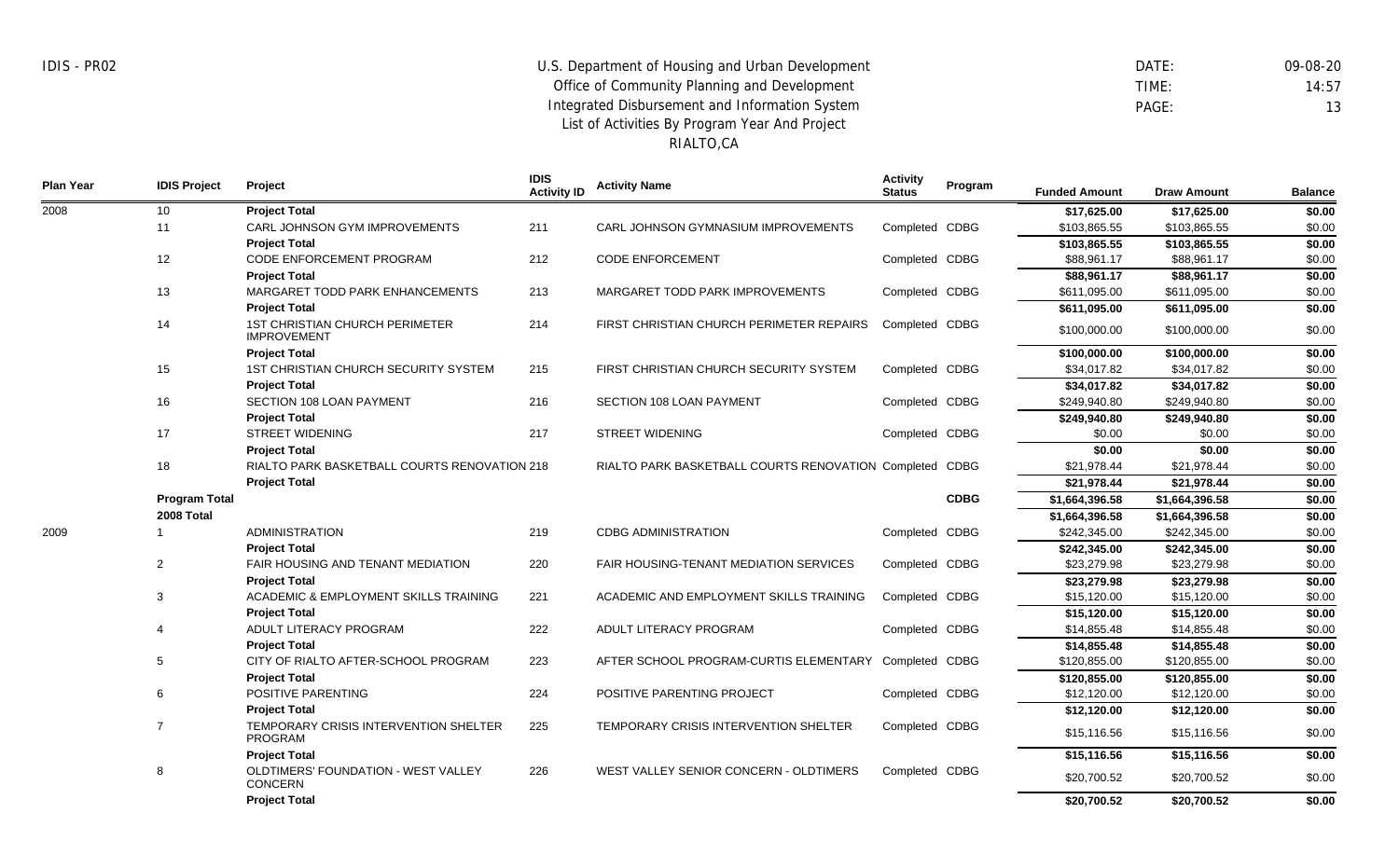DATE: 09-08-20 TIME: 14:57 PAGE: 14

**Plan Year IDIS Project Project IDIS Activity ID Activity Name Activity Status Program** Metrics **Funded Amount Draw Amount Balance** 2009 2010 9 10 11 12 **Program Total 2009 Total** 1 2 3 4 5 6 7 8 9 10 12 13 CODE ENFORCEMENT **Project Total** SECTION 108 LOAN PAYMENT **Project Total** BUS STOP SHELTER IMPROVEMENTS **Project Total** RIALTO PARK SNACK BAR RENOVATION **Project Total** ADMINISTRATION **Project Total** FAIR HOUSING AND TENANT MEDIATION **Project Total** ACADEMIC & EMPLOYMENT SKILLS TRAINING **Project Total** ADULT LITERACY PROGRAM **Project Total** POSITIVE PARENTING **Project Total** TEMPORARY CRISIS INTERVENTION SHELTER PROGRAM **Project Total** OLDTIMERS' FOUNDATION - WEST VALLEY CONCERN **Project Total** PRIDE PLATOON PROGRAM **Project Total** FIT 4 KIDS **Project Total** SECTION 108 LOAN PAYMENT **Project Total** SIDEWALK, CURB AND GUTTER REPLACEMENT **Project Total** RIALTO PARK IMPROVEMENTS **Project Total** 227 228 229 230 236 237 238 239 240 241 242 243 244 245 247 248 CODE ENFORCEMENT SECTION 108 LOAN PAYMENT BUS STOP SHELTER IMPROVEMENTS RIALTO PARK SNACK BAR RENOVATION CDBG ADMINISTRATION FAIR HOUSING AND TENANT MEDIATION **SERVICES** ACADEMIC AND EMPLOYMENT SKILLS TRAINING ADULT LITERACY PROGRAM POSITIVE PARENTING TEMPORARY CRISIS INTERVENTION SHELTER WEST VALLEY SENIOR CONCERN - OLDTIMERS PRIDE PLATOON PROGRAM FIT 4 KIDS SECTION 108 LOAN PAYMENT SIDEWALK, CURB AND GUTTER REPLACEMENT RIALTO PARK IMPROVEMENTS Canceled Completed CDBG Completed CDBG Completed CDBG Completed CDBG Completed CDBG Completed CDBG Completed CDBG Completed CDBG Completed CDBG Completed CDBG Completed CDBG Completed CDBG Completed CDBG Completed CDBG Completed CDBG CDBG **CDBG** \$0.00 \$0.00 \$0.00 **\$0.00 \$0.00 \$0.00** \$252,190.10 \$252,190.10 \$0.00 **\$252,190.10 \$252,190.10 \$0.00** \$200,000.00 \$200,000.00 \$0.00 **\$200,000.00 \$200,000.00 \$0.00** \$186,517.77 \$186,517.77 \$0.00 **\$186,517.77 \$186,517.77 \$0.00 \$1,103,100.41 \$1,103,100.41 \$0.00 \$1,103,100.41 \$1,103,100.41 \$0.00** \$199,626.84 \$199,626.84 \$0.00 **\$199,626.84 \$199,626.84 \$0.00** \$23,264.00 \$23,264.00 \$0.00 **\$23,264.00 \$23,264.00 \$0.00** \$16,000.00 \$16,000.00 \$0.00 **\$16,000.00 \$16,000.00 \$0.00** \$15,000.00 \$15,000.00 \$0.00 **\$15,000.00 \$15,000.00 \$0.00** \$12,438.18 \$12,438.18 \$0.00 **\$12,438.18 \$12,438.18 \$0.00** \$13,500.04 \$13,500.04 \$0.00 **\$13,500.04 \$13,500.04 \$0.00** \$21,000.00 \$21,000.00 \$0.00 **\$21,000.00 \$21,000.00 \$0.00** \$49,320.24 \$49,320.24 \$0.00 **\$49,320.24 \$49,320.24 \$0.00** \$64,824.12 \$64,824.12 \$0.00 **\$64,824.12 \$64,824.12 \$0.00** \$254,816.30 \$254,816.30 \$0.00 **\$254,816.30 \$254,816.30 \$0.00** \$174,520.38 \$174,520.38 \$0.00 **\$174,520.38 \$174,520.38 \$0.00** \$112,417.49 \$112,417.49 \$0.00 **\$112,417.49 \$112,417.49 \$0.00**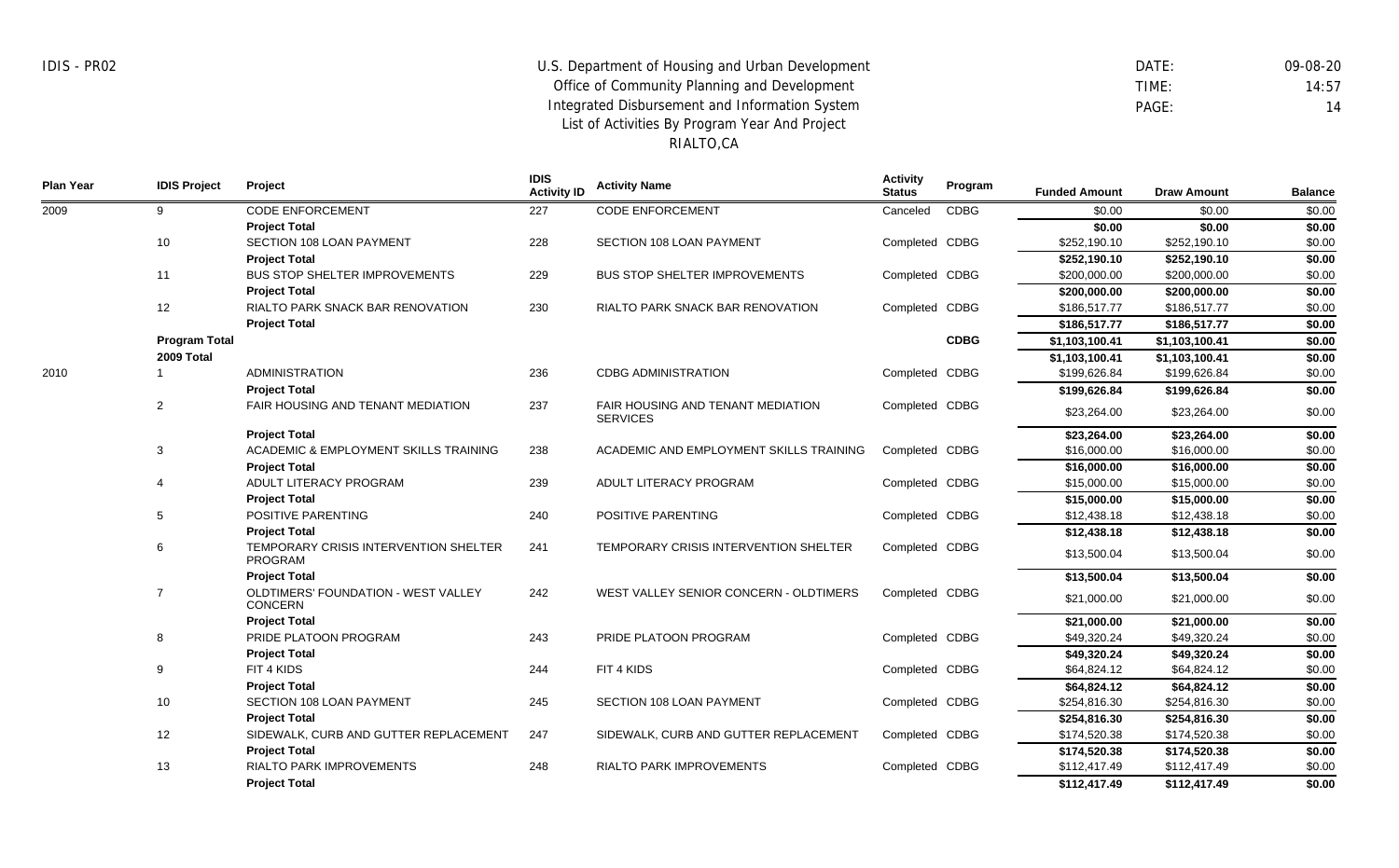RIALTO,CA

| DATF: | 09-08-20 |
|-------|----------|
| TIMF: | 14:57    |
| PAGE: | 15       |

| <b>Plan Year</b> | <b>IDIS Project</b>  | Project                                                           | <b>IDIS</b><br><b>Activity ID</b> | <b>Activity Name</b>                                     | <b>Activity</b><br><b>Status</b> | Program     | <b>Funded Amount</b> | <b>Draw Amount</b> | <b>Balance</b> |
|------------------|----------------------|-------------------------------------------------------------------|-----------------------------------|----------------------------------------------------------|----------------------------------|-------------|----------------------|--------------------|----------------|
| 2010             | 14                   | FIRST CHRISTIAN CHURCH KITCHEN EAST WALL<br><b>REHABILITATION</b> | 249                               | FIRST CHRISTIAN CHURCH KITCHEN EAST WALL<br><b>REHAB</b> | Completed CDBG                   |             | \$20,000.00          | \$20,000.00        | \$0.00         |
|                  |                      | <b>Project Total</b>                                              |                                   |                                                          |                                  |             | \$20,000.00          | \$20,000.00        | \$0.00         |
|                  | 15                   | PARAMEDIC AMBULANCE                                               | 250                               | PARAMEDIC AMBULANCE                                      | Completed CDBG                   |             | \$188,283.62         | \$188,283.62       | \$0.00         |
|                  |                      | <b>Project Total</b>                                              |                                   |                                                          |                                  |             | \$188,283.62         | \$188,283.62       | \$0.00         |
|                  | <b>Program Total</b> |                                                                   |                                   |                                                          |                                  | <b>CDBG</b> | \$1,165,011.21       | \$1,165,011.21     | \$0.00         |
|                  | 2010 Total           |                                                                   |                                   |                                                          |                                  |             | \$1,165,011.21       | \$1,165,011.21     | \$0.00         |
| 2011             |                      | <b>CDBG</b> Administration                                        | 252                               | <b>CDBG Administration</b>                               | Completed CDBG                   |             | \$157,137.11         | \$157,137.11       | \$0.00         |
|                  |                      | <b>Project Total</b>                                              |                                   |                                                          |                                  |             | \$157,137.11         | \$157,137.11       | \$0.00         |
|                  | $\overline{2}$       | Fair Housing and Tenant Mediation Services                        | 253                               | Fair Housing and Tenant Mediation Services               | Completed CDBG                   |             | \$21,544.00          | \$21,544.00        | \$0.00         |
|                  |                      | <b>Project Total</b>                                              |                                   |                                                          |                                  |             | \$21,544.00          | \$21,544.00        | \$0.00         |
|                  | 3                    | Academic & Employment Skills Training                             | 254                               | Academic & Employment Skills Training                    | Completed CDBG                   |             | \$10,920.00          | \$10,920.00        | \$0.00         |
|                  |                      | <b>Project Total</b>                                              |                                   |                                                          |                                  |             | \$10,920.00          | \$10,920.00        | \$0.00         |
|                  | $\overline{4}$       | Adult Literacy Program                                            | 255                               | Adult Literacy Program                                   | Completed CDBG                   |             | \$11,112.00          | \$11,112.00        | \$0.00         |
|                  |                      | <b>Project Total</b>                                              |                                   |                                                          |                                  |             | \$11,112.00          | \$11,112.00        | \$0.00         |
|                  | 5                    | <b>Positive Parenting</b>                                         | 256                               | <b>Positive Parenting</b>                                | Completed CDBG                   |             | \$12,618.73          | \$12,618.73        | \$0.00         |
|                  |                      | <b>Project Total</b>                                              |                                   |                                                          |                                  |             | \$12,618.73          | \$12,618.73        | \$0.00         |
|                  | 6                    | Vision of Hope Basic Needs Program                                | 257                               | Vision of Hope Basic Needs Program                       | Canceled                         | CDBG        | \$0.00               | \$0.00             | \$0.00         |
|                  |                      | <b>Project Total</b>                                              |                                   |                                                          |                                  |             | \$0.00               | \$0.00             | \$0.00         |
|                  | $\overline{7}$       | Oldtimer Foundation-West Valley Senior Concern                    | 258                               | West Valley Senior Concern                               | Completed CDBG                   |             | \$19,447.00          | \$19,447.00        | \$0.00         |
|                  |                      | <b>Project Total</b>                                              |                                   |                                                          |                                  |             | \$19,447.00          | \$19,447.00        | \$0.00         |
|                  | 8                    | Rialto - Pride Platoon Program                                    | 259                               | Pride Platoon Program                                    | Completed CDBG                   |             | \$53,212.95          | \$53,212.95        | \$0.00         |
|                  |                      | <b>Project Total</b>                                              |                                   |                                                          |                                  |             | \$53,212.95          | \$53,212.95        | \$0.00         |
|                  | 9                    | Rialto - Fit 4 Kids                                               | 260                               | Fit 4 Kids                                               | Completed CDBG                   |             | \$43,587.32          | \$43,587.32        | \$0.00         |
|                  |                      | <b>Project Total</b>                                              |                                   |                                                          |                                  |             | \$43,587.32          | \$43,587.32        | \$0.00         |
|                  | 10                   | Section 108 Loan Repayment                                        | 261                               | Section 108 Loan Repayment                               | Completed CDBG                   |             | \$256,815.10         | \$256,815.10       | \$0.00         |
|                  |                      | <b>Project Total</b>                                              |                                   |                                                          |                                  |             | \$256,815.10         | \$256,815.10       | \$0.00         |
|                  | 11                   | Community Center Rehab - Phase II                                 | 262                               | Community Center Rehab - Phase II                        | Completed CDBG                   |             | \$271,069.64         | \$271,069.64       | \$0.00         |
|                  |                      | <b>Project Total</b>                                              |                                   |                                                          |                                  |             | \$271.069.64         | \$271,069.64       | \$0.00         |
|                  | 12                   | Sidewalk, Curb, Gutter, and ADA Ramps                             | 263                               | Sidewalk, Curb, Gutter, & ADA Ramps                      | Completed CDBG                   |             | \$196,985.74         | \$196,985.74       | \$0.00         |
|                  |                      | <b>Project Total</b>                                              |                                   |                                                          |                                  |             | \$196,985.74         | \$196,985.74       | \$0.00         |
|                  | 13                   | Margaret Todd Park Outdoor Basketball Courts                      | 264                               | Margaret Todd Park-Outdoor Basketball Courts             | Canceled                         | <b>CDBG</b> | \$0.00               | \$0.00             | \$0.00         |
|                  |                      | <b>Project Total</b>                                              |                                   |                                                          |                                  |             | \$0.00               | \$0.00             | \$0.00         |
|                  | <b>Program Total</b> |                                                                   |                                   |                                                          |                                  | <b>CDBG</b> | \$1,054,449.59       | \$1,054,449.59     | \$0.00         |
|                  | 2011 Total           |                                                                   |                                   |                                                          |                                  |             | \$1,054,449.59       | \$1,054,449.59     | \$0.00         |
| 2012             |                      | Administration                                                    | 265                               | <b>CDBG ADMINISTRATION</b>                               | Completed                        | CDBG        | \$143,574.91         | \$143,574.91       | \$0.00         |
|                  |                      | <b>Project Total</b>                                              |                                   |                                                          |                                  |             | \$143,574.91         | \$143,574.91       | \$0.00         |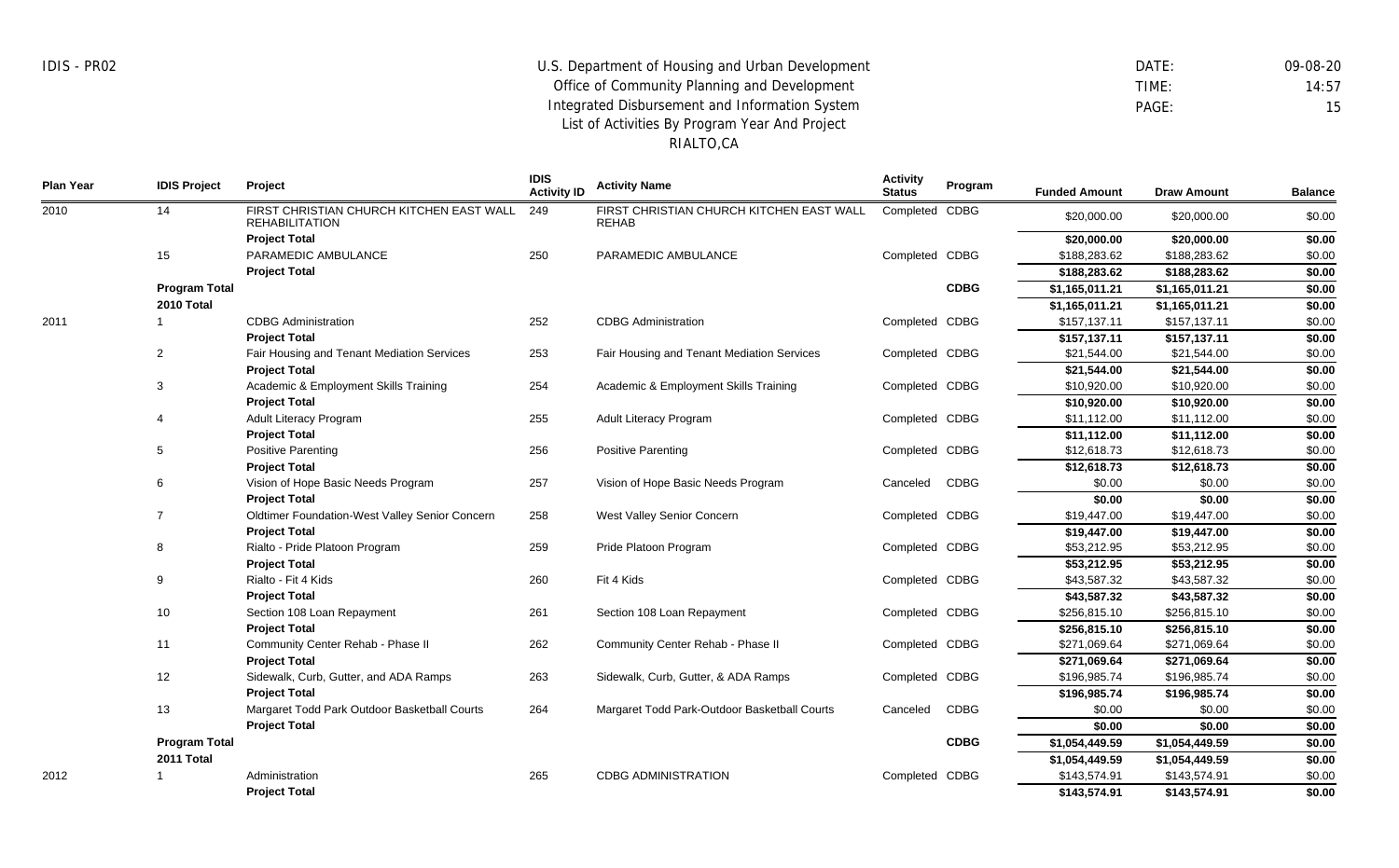**Project Total**

## U.S. Department of Housing and Urban Development Office of Community Planning and Development Integrated Disbursement and Information System List of Activities By Program Year And Project RIALTO,CA

 DATE: 09-08-20 TIME: 14:57 PAGE: 16

**\$17,808.01 \$17,808.01 \$0.00**

**Plan Year IDIS Project Project IDIS Activity Name Activity Name Activity Activity Activity Activity Activity Activity Activity Activity Activity Activity Activity Activity Activity Activity Activity Activity Activity Ac Program Funded Amount Draw Amount Balance** 2012 2013 2 3 6 7 8 9 10 11 12 13 14 15 16 **Program Total 2012 Total** 1 2 3 Fair Housing Services/Landlord Tenant **Project Total** Adademic/Employment Skills Training **Project Total** Adult Literacy Program **Project Total** Positive Parenting **Project Total** Quail Ridge After School Center **Project Total** Oldtimer's Foundation-West Valley senior Concern **Project Total** City of Rialto Police Department: Pride Platoon Program **Project Total** City of Rialto:Fit 4 Kids **Project Total** Section 108 Loan Repayment **Project Total** City of Rialto: Bud Bender Park Renovation Phase I (Design) **Project Total** City of Rialto: Community Center Room 101 Renovation **Project Total** City of Rialto: ADA Improvement to Public Facility-Police Dept. **Project Total** Sidewalk, Curb, Gutter and ADA Ramps **Project Total** CDBG Administration **Project Total** Fair Housing and Landlord/Tenant Mediation **Project Total** Young Adults Academic and Job Training 266 267 268 269 270 271 272 273 274 275 276 277 278 279 280 281 Fair Housing and Tenant Mediation Services Academic & Employment Skills Training Adult Literacy Program Positive Parenting Quail Ridge After School Center Oldtimer's Foundation-West Valley Senior Concern City of Rialto Police Department; Pride Platoon Program Completed CDBG City of Rialto: Fit 4 Kids Section 108 Loan Repayment City of Rialto: Bud Bender Park Renovation Phase I (Design) City of Rialto: Community Center Room 101 Renovation Completed CDBG City of Rialto: ADA Improvement to Public Facility-Police Completed CDBG Dept. Sidewalk, Curb, Gutter and ADA Ramps CDBG Administration Fair Housing and Landlord/Tenant Mediation Young Adults Academic and Job Training Completed CDBG Completed CDBG Completed CDBG Completed CDBG Completed CDBG Completed CDBG Completed CDBG Completed CDBG Completed CDBG Completed CDBG Completed CDBG Completed CDBG Completed CDBG **CDBG** \$18,887.00 \$18,887.00 \$0.00 **\$18,887.00 \$18,887.00 \$0.00** \$14,192.92 \$14,192.92 \$0.00 **\$14,192.92 \$14,192.92 \$0.00** \$10,000.00 \$10,000.00 \$0.00 **\$10,000.00 \$10,000.00 \$0.00** \$10,000.00 \$10,000.00 \$0.00 **\$10,000.00 \$10,000.00 \$0.00** \$10,000.00 \$10,000.00 \$0.00 **\$10,000.00 \$10,000.00 \$0.00** \$21,000.00 \$21,000.00 \$0.00 **\$21,000.00 \$21,000.00 \$0.00** \$44,793.67 \$44,793.67 \$0.00 **\$44,793.67 \$44,793.67 \$0.00** \$41,265.75 \$41,265.75 \$0.00 **\$41,265.75 \$41,265.75 \$0.00** \$258,219.50 \$258,219.50 \$0.00 **\$258,219.50 \$258,219.50 \$0.00** \$229,525.00 \$229,525.00 \$0.00 **\$229,525.00 \$229,525.00 \$0.00** \$225,000.00 \$225,000.00 \$0.00 **\$225,000.00 \$225,000.00 \$0.00** \$29,999.99 \$29,999.99 \$0.00 **\$29,999.99 \$29,999.99 \$0.00** \$171,325.00 \$171,325.00 \$0.00 **\$171,325.00 \$171,325.00 \$0.00 \$1,227,783.74 \$1,227,783.74 \$0.00 \$1,227,783.74 \$1,227,783.74 \$0.00** \$132,487.75 \$132,487.75 \$0.00 **\$132,487.75 \$132,487.75 \$0.00** \$17,943.00 \$17,943.00 \$0.00 **\$17,943.00 \$17,943.00 \$0.00** \$17,808.01 \$17,808.01 \$0.00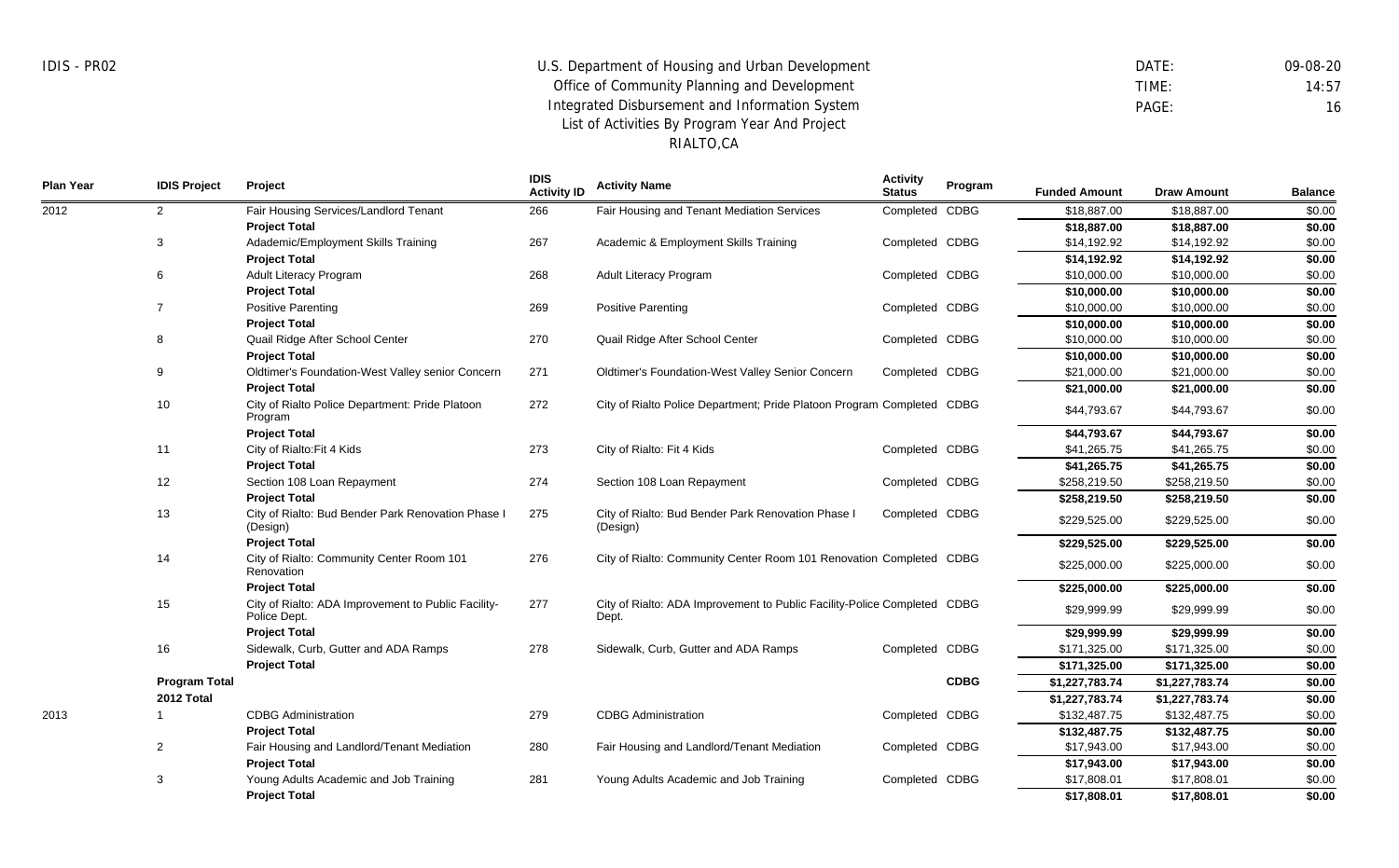8

Fit 4 Kids

## U.S. Department of Housing and Urban Development Office of Community Planning and Development Integrated Disbursement and Information System List of Activities By Program Year And Project RIALTO,CA

 DATE: 09-08-20 TIME: 14:57 PAGE: 17

\$46,483.67 \$46,483.67 \$0.00

**Plan Year IDIS Project Project IDIS Activity ID Activity Name Activity Status Program** Metrics **Funded Amount Draw Amount Balance** 2013 2014 4 5 6 7 8 9 10 11 12 13 **Program Total 2013 Total** 1 2 3 4 5 6 7 Adult Literacy Services **Project Total** Positive Parenting Project **Project Total** Quail Ridge After School Center **Project Total** Rialto Police Dept.: Pride Platoon Program **Project Total** Rialto Recreation Dept.: Fit 4 Kids **Project Total** Section 108 Loan Repayment **Project Total** Sidewalk, Curb, Gutter and ADA Ramps **Project Total** Tennis/Volleyball Court Project **Project Total** Rialto Park Outdoor Exercise Equipment Project **Project Total** Bud Bender Park Section 108 **Project Total** CDBG Administration **Project Total** Fair Housing and LTM Services **Project Total** Young Adults Academic and Job Training **Project Total** Adult Literacy Services **Project Total** Positive Parenting Project **Project Total** Quail Ridge After School Center **Project Total** PRIDE Platoon Program **Project Total** 282 283 284 285 286 287 288 289 290 372 291 292 293 294 295 296 297 Adult Literacy Services Positive Parenting Project Quail Ridge After School Center Rialto Police Dept.: Pride Platoon Program Rialto Recreation Dept.: Fit 4 Kids Section 108 Loan Repayment Sidewalk, Curb, Gutter and ADA Ramps Tennis/Volleyball Court Project Rialto Park Outdoor Exercise Equipment Project Bud Bender Park - Section 108 CDBG Administration Fair Housing and LTM Services Young Adult Academic and Job Training Adult Literacy Services Positive Parenting Project Quail Ridge After School Center PRIDE Platoon Program Completed CDBG Completed CDBG Completed CDBG Completed CDBG Completed CDBG Completed CDBG Completed CDBG Canceled Completed CDBG Open Completed CDBG Completed CDBG Completed CDBG Completed CDBG Completed CDBG Completed CDBG Completed CDBG CDBG CDBG **CDBG** \$5,937.00 \$5,937.00 \$0.00 **\$5,937.00 \$5,937.00 \$0.00** \$12,596.48 \$12,596.48 \$0.00 **\$12,596.48 \$12,596.48 \$0.00** \$11,873.00 \$11,873.00 \$0.00 **\$11,873.00 \$11,873.00 \$0.00** \$53,610.36 \$53,610.36 \$0.00 **\$53,610.36 \$53,610.36 \$0.00**  $$35,299.66$   $$35,299.66$   $$0.00$ **\$35,299.66 \$35,299.66 \$0.00** \$260,861.80 \$260,861.80 \$0.00 **\$260,861.80 \$260,861.80 \$0.00** \$76,474.20 \$76,474.20 \$0.00 **\$76,474.20 \$76,474.20 \$0.00** \$0.00 \$0.00 \$0.00 **\$0.00 \$0.00 \$0.00** \$41,365.75 \$41,365.75 \$0.00 **\$41,365.75 \$41,365.75 \$0.00** \$2,000,000.00 \$2,000,000.00 \$0.00 **\$2,000,000.00 \$2,000,000.00 \$0.00 \$2,666,257.01 \$2,666,257.01 \$0.00 \$2,666,257.01 \$2,666,257.01 \$0.00** \$186,447.68 \$186,447.68 \$0.00 **\$186,447.68 \$186,447.68 \$0.00** \$17,000.00 \$17,000.00 \$0.00 **\$17,000.00 \$17,000.00 \$0.00** \$28,650.84 \$28,650.84 \$0.00 **\$28,650.84 \$28,650.84 \$0.00** \$5,000.00 \$5,000.00 \$0.00 **\$5,000.00 \$5,000.00 \$0.00** \$12,348.75 \$12,348.75 \$0.00 **\$12,348.75 \$12,348.75 \$0.00** \$10,349.00 \$10,349.00 \$0.00 **\$10,349.00 \$10,349.00 \$0.00** \$55,473.92 \$55,473.92 \$0.00 **\$55,473.92 \$55,473.92 \$0.00**

Completed CDBG

298

Fit 4 Kids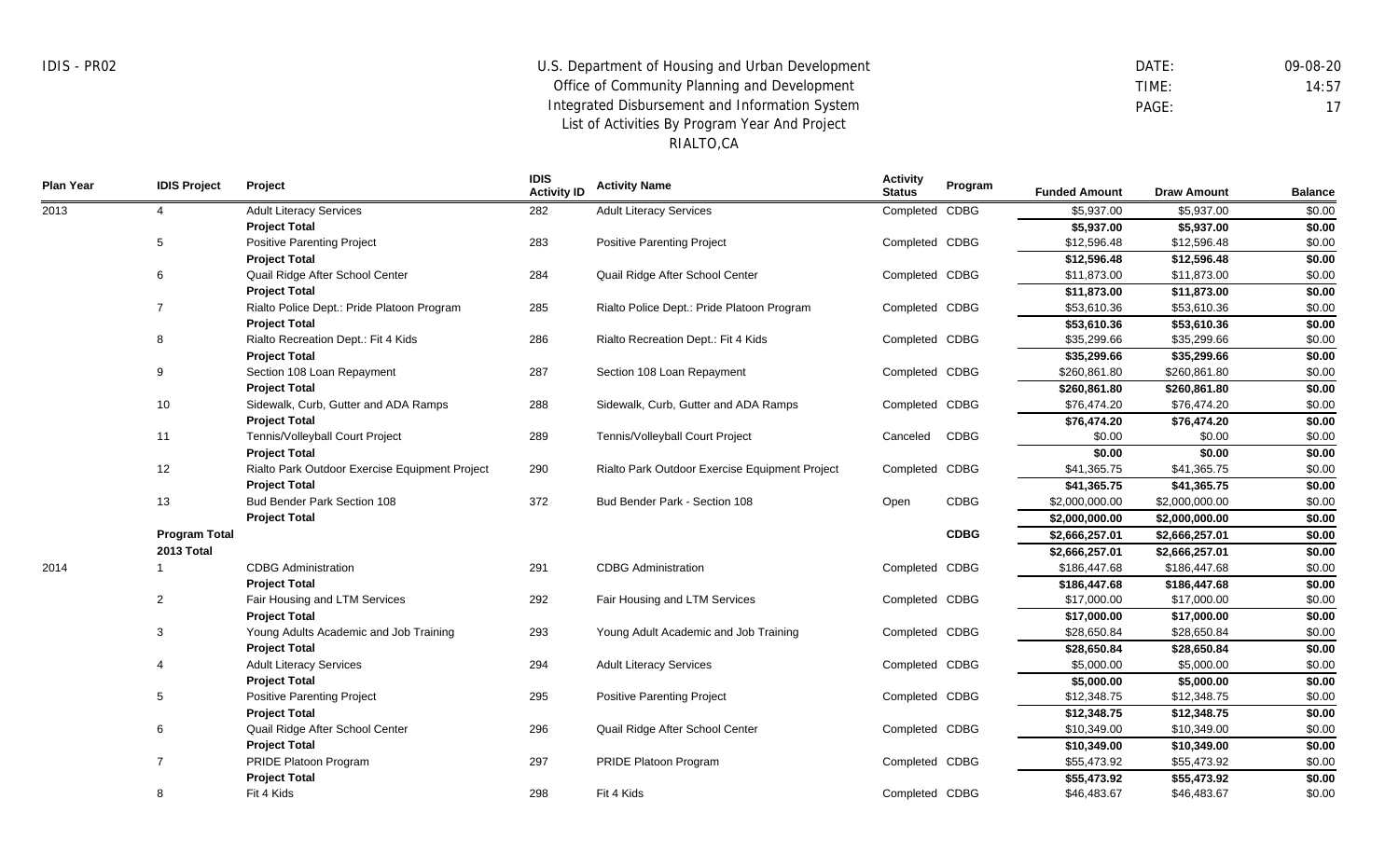DATE: 09-08-20 TIME: 14:57 PAGE: 18

**Plan Year IDIS Project Project IDIS Activity ID Activity Name Activity Status Program** Metrics **Funded Amount Draw Amount Balance** 2014 2015 8 9 10 11 12 13 **Program Total 2014 Total** 1 2 3 4 5 **Project Total** Section 108 Loan Repayment **Project Total** Maple Avenue-Sidewalk, Curb, and ADA Ramps **Project Total** Community Center Exterior Painting Project **Project Total** Kristina CC and Musem Exterior Paint **Project Total** Senior Housing Weatherization Rehabilitation Project **Project Total** Community Facilities and Infrastructure Improvements 316 **Project Total** Public Services for low-income residents **Project Total** Housing Preservation **Project Total** Fair Housing Services **Project Total** Section 108 Loan Repayment 299 300 301 302 303 304 305 317 320 321 308 309 310 311 312 313 314 318 319 307 315 Section 108 Loan Repayment Maple Avenue - Sidewalk, Curb, and ADA Ramps (2014) Community Center Exterior Painting Project (2014) Kristina CC and Museum Exterior Paint (2014) Senior Housing Weatherization Rehabilitation Project (2014) Senior Housing Weatherization Rehabilitation Project (2014) Senior Housing Weatherization Rehabilitation Project (2014) Sidewalk Curb and Gutter - 2015/16 Community Center Fence Project Rialto Community Resource Center Improvements City of Rialto: Bud Bender Park Improvements Young Adults Academic and Job Training We Salute Positive Parenting Program Quail Ridge (Bella Terra) After School Center Pride Platoon Boot Camp Program Fit 4 Kids Rialto Child Assistance Senior Housing Weatherization Rehab Program Mobile Home Repair Program Fair Housing and Landord Tenant Mediation Section 108 Loan Repayment Completed CDBG Completed CDBG Completed CDBG Completed CDBG Completed Canceled Canceled Completed Completed CDBG Open Completed CDBG Completed CDBG Completed CDBG Completed CDBG Completed CDBG Completed CDBG Completed CDBG Completed CDBG Completed CDBG Completed CDBG Completed CDBG Completed CDBG CDBG CDBG CDBG **CDBG** CDBG CDBG **\$46,483.67 \$46,483.67 \$0.00** \$262,657.50 \$262,657.50 \$0.00 **\$262,657.50 \$262,657.50 \$0.00** \$167,127.33 \$167,127.33 \$0.00 **\$167,127.33 \$167,127.33 \$0.00** \$123,626.34 \$123,626.34 \$0.00 **\$123,626.34 \$123,626.34 \$0.00** \$161,000.00 \$161,000.00 \$0.00 **\$161,000.00 \$161,000.00 \$0.00** \$65,000.00 \$65,000.00 \$0.00 \$0.00 \$0.00 \$0.00 \$0.00 \$0.00 \$0.00 **\$65,000.00 \$65,000.00 \$0.00 \$1,141,165.03 \$1,141,165.03 \$0.00 \$1,141,165.03 \$1,141,165.03 \$0.00** \$107,108.00 \$107,108.00 \$0.00 \$278,697.21 \$278,697.21 \$0.00 \$200,000,00 \$150,943.26 \$49,056.74 \$85,000.00 \$85,000.00 \$0.00 **\$670,805.21 \$621,748.47 \$49,056.74** \$19,182.17 \$19,182.17 \$0.00 \$8,882.25 \$8,882.25 \$0.00 \$10,760.00 \$10,760.00 \$0.00 \$10,000.00 \$10,000.00 \$0.00 \$57,338.68 \$57,338.68 \$0.00 \$43,842.21 \$43,842.21 \$0.00 \$4,458.07 \$4,458.07 \$0.00 **\$154,463.38 \$154,463.38 \$0.00** \$44,165.43 \$44,165.43 \$0.00  $$60,000,00$   $$60,000,00$   $$0,00$ **\$104,165.43 \$104,165.43 \$0.00** \$17,000.00 \$17,000.00 \$0.00 **\$17,000.00 \$17,000.00 \$0.00** \$186,216.80 \$186,216.80 \$0.00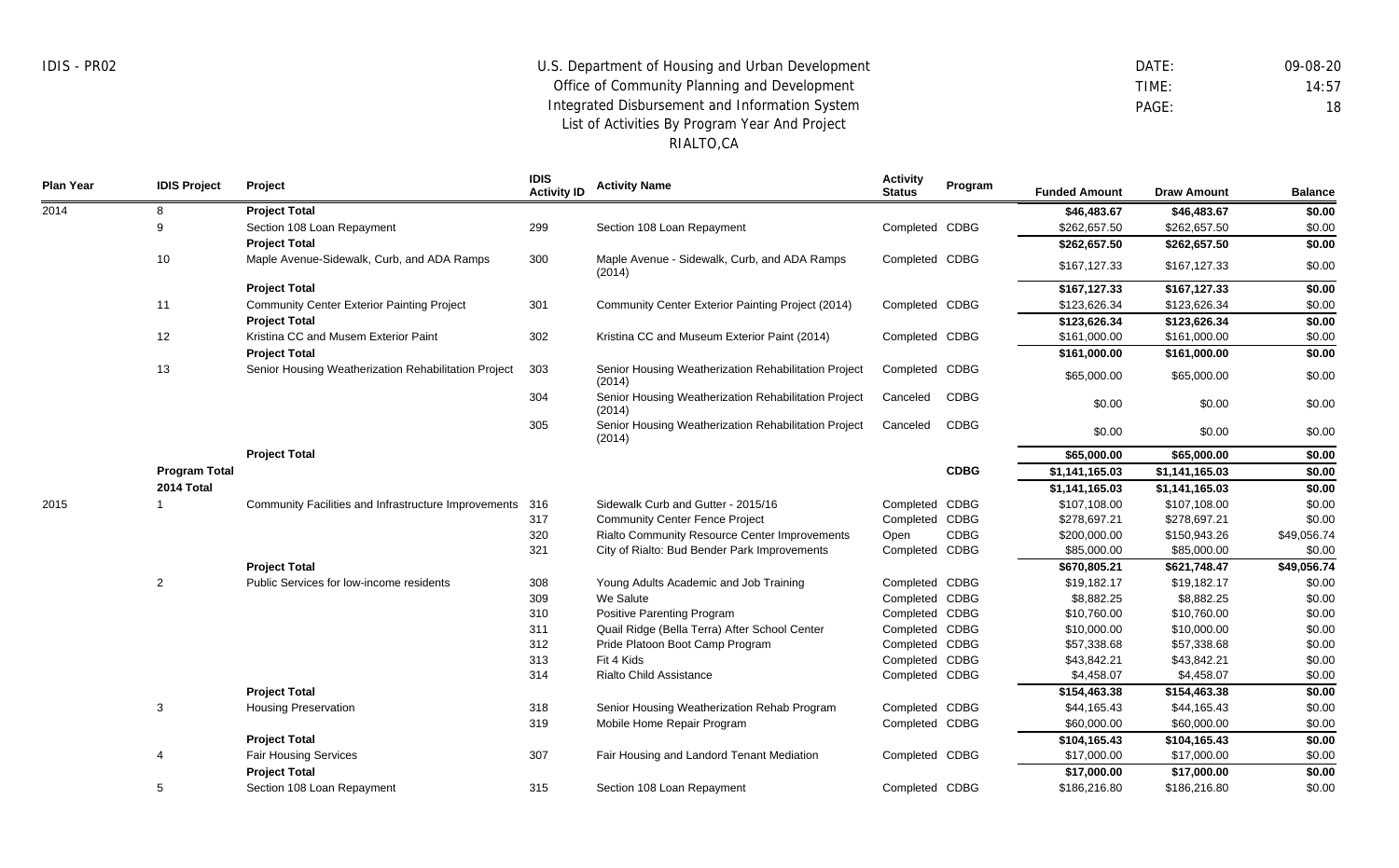DATE: 09-08-20 TIME: 14:57 PAGE: 19

\$10,354.35 \$10,354.35 \$0.00

**Plan Year IDIS Project Project IDIS Activity ID Activity Name Activity Status Program** Metrics **Funded Amount Draw Amount Balance** 2015 2016 2017 5 6 **Program Total 2015 Total** 1 2 4 5 7 **Program Total 2016 Total** 1 2 **Project Total** CDBG Administration **Project Total** Community Facilities and Infrastructure Improvements **Project Total** CDBG Administration **Project Total** Public Services for Low-Income Residents **Project Total** Section 108 Loan Repayment **Project Total** Housing Preservation **Project Total** Community Facilities and Infrastructure Improvements **Project Total** Public Services for low-income residents 306 333 334 322 323 324 325 326 327 328 329 330 331 335 332 347 348 351 352 353 354 367 339 340 341 CDBG Administration Rialto Park ADA Compliance Improvements Sidewalk, Curb, Gutter and ADA Ramps CDBG Administration Fair Housing and Tenant Mediation Services We Salute Rialto Residents Veterans Assistance for the Homeless and Disabled Bella Park After School Center Positive Parenting Project Rialto Child Assistance Program Young Adults Academics & Job Training Fit 4 Kids Pride Platoon Booth Camp Section 108 Loan Repayment Mobile Home Rehab Program 2017-2018 Curb, Gutter Sidewalk Project Bud Bender Monument Sign Project Sports Lighting at Frisbie Park Sports Lighting at Bud Bender Park ADA Improvements Project Community Center Sports Lighting at Bud Bender Park Community Center ADA Improvements Project Fit 4 Kids Pride Platoon Bella Park & Renaissance Afterschool Center Completed CDBG Completed CDBG Completed CDBG Completed CDBG Completed CDBG Completed CDBG Completed CDBG Completed CDBG Completed CDBG Completed CDBG Completed CDBG Completed CDBG Completed CDBG Completed CDBG Completed CDBG Open Completed Canceled Canceled Open Canceled Canceled Completed CDBG Completed CDBG Completed CDBG **CDBG CDBG** CDBG CDBG CDBG CDBG CDBG CDBG CDBG **\$186,216.80 \$186,216.80 \$0.00** \$159,301.23 \$159,301.23 \$0.00 **\$159,301.23 \$159,301.23 \$0.00 \$1,291,952.05 \$1,242,895.31 \$49,056.74 \$1,291,952.05 \$1,242,895.31 \$49,056.74** \$130,000,00 \$130,000,00 \$0.00 \$106,839.00 \$106,839.00 \$0.00 **\$236,839.00 \$236,839.00 \$0.00** \$156,523.73 \$156,523.73 \$0.00 \$24,972.69 \$24,972.69 \$0.00 **\$181,496.42 \$181,496.42 \$0.00** \$10,000.00 \$10,000.00 \$0.00  $$9.996.51$   $$9.996.51$   $$0.00$ \$7,626.27 \$7,626.27 \$0.00 \$7,605.62 \$7,605.62 \$0.00 \$5,000.00 \$5,000.00 \$0.00 \$24,242.82 \$24,242.82 \$0.00 \$46,770.03 \$46,770.03 \$0.00 \$27,409.18 \$27,409.18 \$0.00 **\$138,650.43 \$138,650.43 \$0.00** \$206,118.90 \$206,118.90 \$0.00 **\$206,118.90 \$206,118.90 \$0.00** \$42,770.00 \$42,770.00 \$0.00 **\$42,770.00 \$42,770.00 \$0.00 \$805,874.75 \$805,874.75 \$0.00 \$805,874.75 \$805,874.75 \$0.00** \$153,780.00 \$104,306.96 \$49,473.04 \$18,181.00 \$18,181.00 \$0.00 \$0.00 \$0.00 \$0.00 \$0.00 \$0.00 \$0.00 \$215,111.00 \$92,417.07 \$122,693.93 \$0.00 \$0.00 \$0.00 \$0.00 \$0.00 \$0.00 **\$387,072.00 \$214,905.03 \$172,166.97** \$37,284.36 \$37,284.36 \$0.00 \$30,000.00 \$30,000.00 \$0.00 \$12,710.00 \$12,710.00 \$0.00

Completed CDBG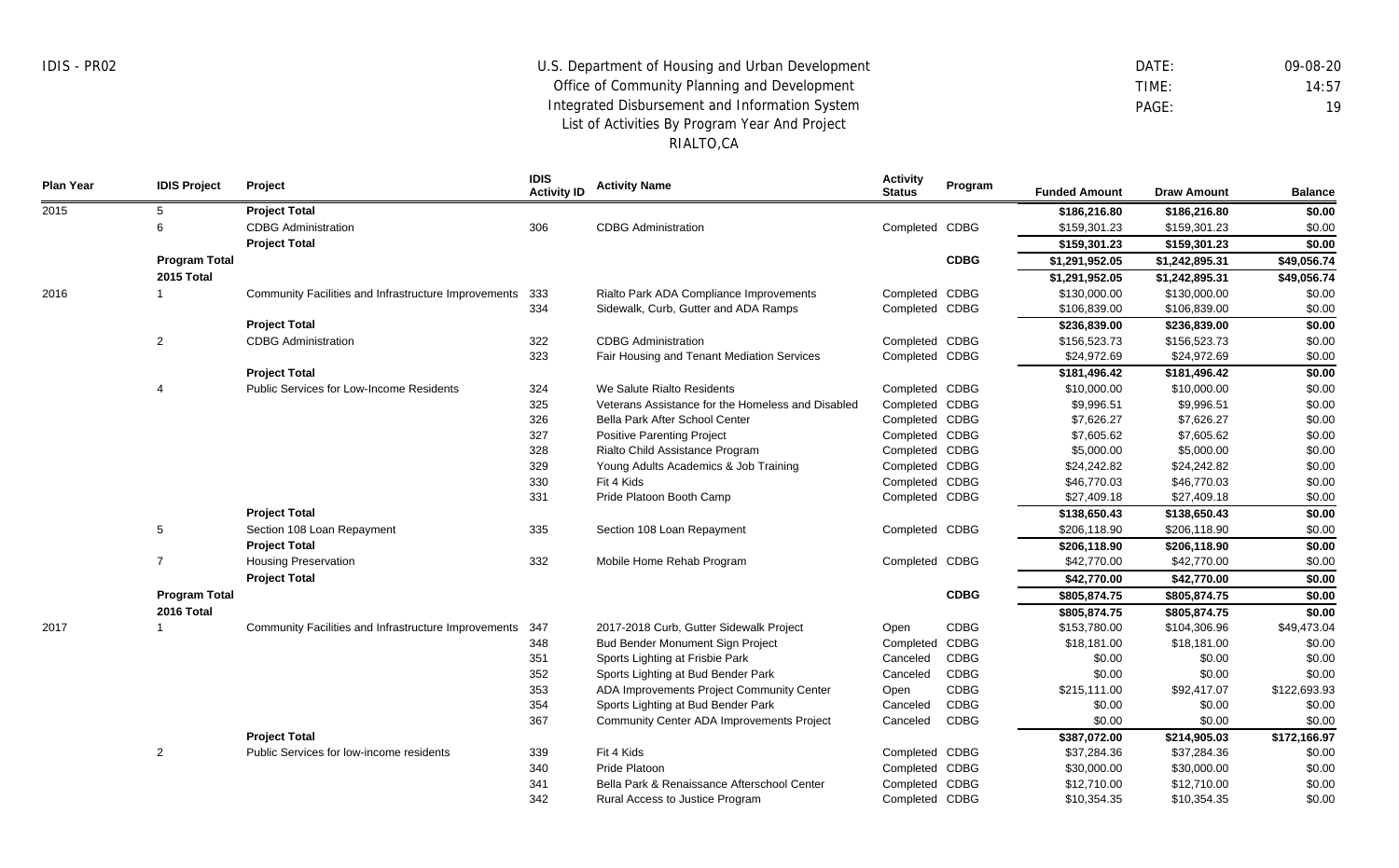DATE: 09-08-20 TIME: 14:57 PAGE: 20

| <b>Plan Year</b> | <b>IDIS Project</b>  | Project                                                  | <b>IDIS</b><br><b>Activity ID</b> | <b>Activity Name</b>                                        | <b>Activity</b><br><b>Status</b> | Program     | <b>Funded Amount</b> | <b>Draw Amount</b> | <b>Balance</b> |
|------------------|----------------------|----------------------------------------------------------|-----------------------------------|-------------------------------------------------------------|----------------------------------|-------------|----------------------|--------------------|----------------|
| 2017             | $\overline{2}$       | Public Services for low-income residents                 | 343                               | Young Adults Academic and Job Training Program              | Completed CDBG                   |             | \$30,710.00          | \$30,710.00        | \$0.00         |
|                  |                      |                                                          | 344                               | Rialto Child Assitance Program                              | Completed CDBG                   |             | \$5,710.00           | \$5,710.00         | \$0.00         |
|                  |                      |                                                          | 345                               | Veterans Assistance for Homeless & the Disabled             | Completed CDBG                   |             | \$10,710.00          | \$10,710.00        | \$0.00         |
|                  |                      |                                                          | 346                               | <b>Senior Services Division</b>                             | Completed CDBG                   |             | \$12,710.00          | \$12,710.00        | \$0.00         |
|                  |                      | <b>Project Total</b>                                     |                                   |                                                             |                                  |             | \$150,188.71         | \$150,188.71       | \$0.00         |
|                  | 3                    | <b>Housing Preservation</b>                              | 350                               | Mobile Home Repair Program                                  | Open                             | <b>CDBG</b> | \$60,000.00          | \$24,938.49        | \$35,061.51    |
|                  |                      | <b>Project Total</b>                                     |                                   |                                                             |                                  |             | \$60,000.00          | \$24,938.49        | \$35,061.51    |
|                  | 4                    | <b>Fair Housing Services</b>                             | 337                               | Fair Housing & Tenant Mediation Services                    | Completed CDBG                   |             | \$24,999.70          | \$24,999.70        | \$0.00         |
|                  |                      | <b>Project Total</b>                                     |                                   |                                                             |                                  |             | \$24,999.70          | \$24,999.70        | \$0.00         |
|                  | 5                    | Section 108 Loan Repayment                               | 338                               | Section 108 Loan Repayment                                  | Completed CDBG                   |             | \$216,479.10         | \$216,479.10       | \$0.00         |
|                  |                      | <b>Project Total</b>                                     |                                   |                                                             |                                  |             | \$216,479.10         | \$216,479.10       | \$0.00         |
|                  | 6                    | <b>CDBG</b> Administration                               | 336                               | <b>CDBG Administration</b>                                  | Completed CDBG                   |             | \$141,758.57         | \$141,758.57       | \$0.00         |
|                  |                      | <b>Project Total</b>                                     |                                   |                                                             |                                  |             | \$141,758.57         | \$141,758.57       | \$0.00         |
|                  | <b>Program Total</b> |                                                          |                                   |                                                             |                                  | <b>CDBG</b> | \$980,498.08         | \$773,269.60       | \$207,228.48   |
|                  | 2017 Total           |                                                          |                                   |                                                             |                                  |             | \$980,498.08         | \$773,269.60       | \$207,228.48   |
| 2018             | 2                    | Community Facilities and Infrastructure Improvements     | 368                               | Bud Bender Park Ball Field Fence Project                    | Open                             | <b>CDBG</b> | \$96,638.00          | \$23,523.77        | \$73,114.23    |
|                  |                      |                                                          | 369                               | Community Center Building & Tenant Improvements             | Open                             | CDBG        | \$410,215.00         | \$0.00             | \$410,215.00   |
|                  |                      |                                                          | 370                               | Rialto Park ADA Compliance Improvements                     | Open                             | <b>CDBG</b> | \$233,842.00         | \$153,666.98       | \$80,175.02    |
|                  |                      |                                                          | 371                               | Community Center Basketball Resurfacing Project             | Open                             | <b>CDBG</b> | \$264,686.00         | \$29,712.06        | \$234,973.94   |
|                  |                      | <b>Project Total</b>                                     |                                   |                                                             |                                  |             | \$1,005,381.00       | \$206,902.81       | \$798,478.19   |
|                  | 3                    | Public Services for low-income residents                 | 359                               | Fit 4 Kids                                                  | Completed CDBG                   |             | \$31,150.64          | \$31,150.64        | \$0.00         |
|                  |                      |                                                          | 360                               | <b>Rialto Senior Services Division</b>                      | Completed CDBG                   |             | \$18,175.00          | \$18,175.00        | \$0.00         |
|                  |                      |                                                          | 361                               | Pride Platoon Boot Camp                                     | Completed CDBG                   |             | \$32,330.00          | \$32,330.00        | \$0.00         |
|                  |                      |                                                          | 362                               | Homeless Prevention & Rapid Rehousing                       | Completed CDBG                   |             | \$10,772.00          | \$10,772.00        | \$0.00         |
|                  |                      |                                                          | 363                               | Rural Access to Justice Program                             | Completed CDBG                   |             | \$11,540.00          | \$11,540.00        | \$0.00         |
|                  |                      |                                                          | 364                               | Young Adults Academic & Job Training Program                | Completed CDBG                   |             | \$38,475.00          | \$38,475.00        | \$0.00         |
|                  |                      |                                                          | 365                               | Rialto Child Assistance Program                             | Completed CDBG                   |             | \$5,390.00           | \$5,390.00         | \$0.00         |
|                  |                      |                                                          | 366                               | Veterans Assistance Program                                 | Completed CDBG                   |             | \$11,540.00          | \$11,540.00        | \$0.00         |
|                  |                      | <b>Project Total</b>                                     |                                   |                                                             |                                  |             | \$159,372.64         | \$159,372.64       | \$0.00         |
|                  | $\overline{4}$       | <b>Fair Housing Services</b>                             | 357                               | Fair Housing Program Services                               | Completed CDBG                   |             | \$29,480.00          | \$29,480.00        | \$0.00         |
|                  |                      | <b>Project Total</b>                                     |                                   |                                                             |                                  |             | \$29,480.00          | \$29,480.00        | \$0.00         |
|                  | 5                    | Section 108 Loan Repayment                               | 358                               | Section 108 Loan Repayment                                  | Completed CDBG                   |             | \$471,516.80         | \$471,516.80       | \$0.00         |
|                  |                      | <b>Project Total</b>                                     |                                   |                                                             |                                  |             | \$471,516.80         | \$471,516.80       | \$0.00         |
|                  | 6                    | <b>CDBG</b> Administration                               | 356                               | <b>CDBG Program Administration</b>                          | Completed CDBG                   |             | \$138,507.61         | \$138,507.61       | \$0.00         |
|                  |                      | <b>Project Total</b>                                     |                                   |                                                             |                                  |             | \$138,507.61         | \$138,507.61       | \$0.00         |
|                  | <b>Program Total</b> |                                                          |                                   |                                                             |                                  | <b>CDBG</b> | \$1,804,258.05       | \$1,005,779.86     | \$798,478.19   |
|                  | 2018 Total           |                                                          |                                   |                                                             |                                  |             | \$1,804,258.05       | \$1,005,779.86     | \$798,478.19   |
| 2019             | $\mathbf{1}$         | Community Facilities and Infrastructure Improvements 384 |                                   | <b>Community Center Buildings &amp; Tenant Improvements</b> | Open                             | <b>CDBG</b> | \$490.749.00         | \$0.00             | \$490.749.00   |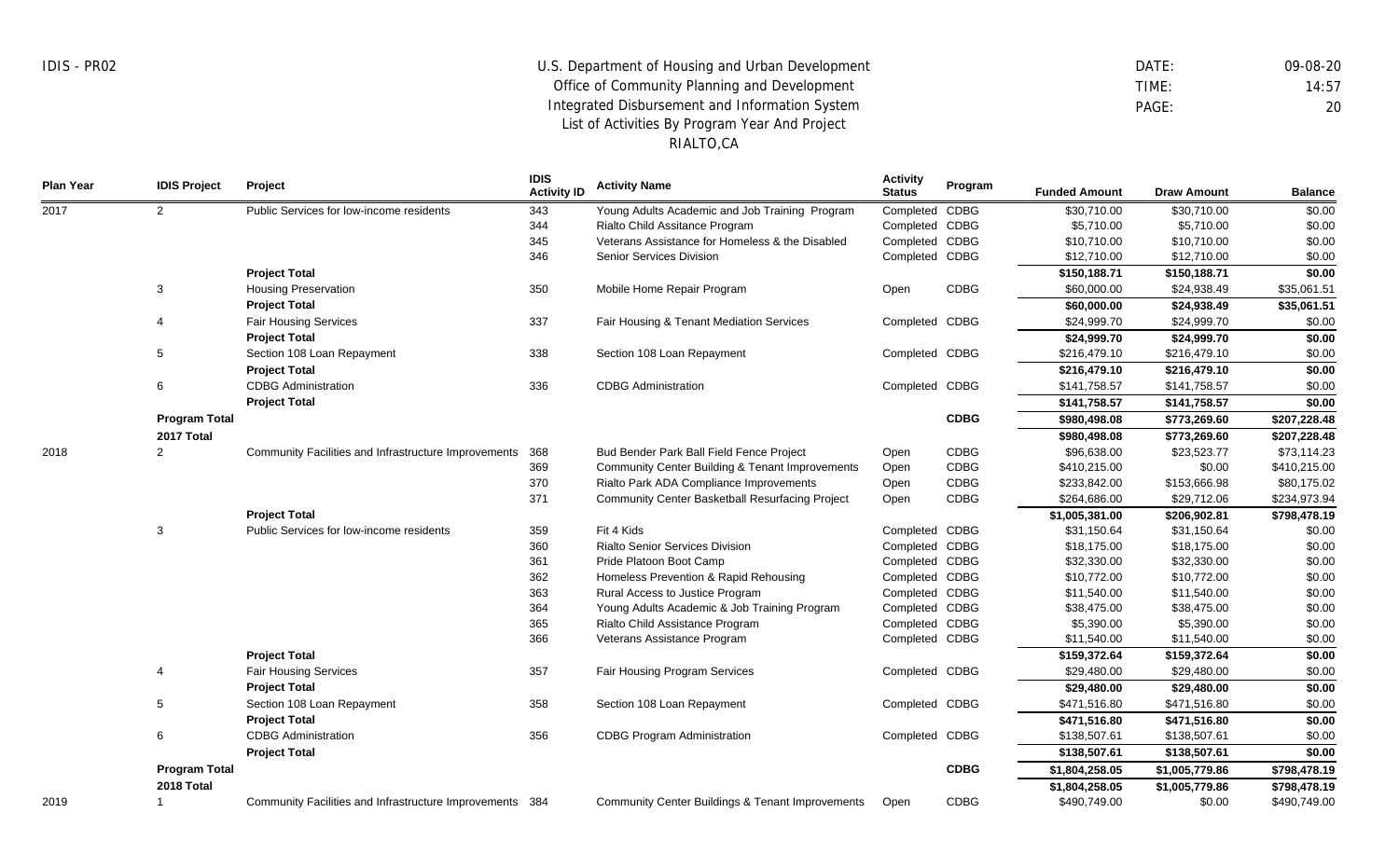DATE: 09-08-20 TIME: 14:57 PAGE: 21

| <b>Plan Year</b>           | <b>IDIS Project</b>  | Project                                  | <b>IDIS</b><br><b>Activity ID</b> | <b>Activity Name</b>                                       | <b>Activity</b><br><b>Status</b> | Program     | <b>Funded Amount</b> | <b>Draw Amount</b> | <b>Balance</b> |
|----------------------------|----------------------|------------------------------------------|-----------------------------------|------------------------------------------------------------|----------------------------------|-------------|----------------------|--------------------|----------------|
| 2019                       |                      | <b>Project Total</b>                     |                                   |                                                            |                                  |             | \$490,749.00         | \$0.00             | \$490,749.00   |
|                            |                      | Public Services for low-income residents | 375                               | Fit 4 Kids Program                                         | Open                             | <b>CDBG</b> | \$54,057.00          | \$15,275.10        | \$38,781.90    |
|                            |                      |                                          | 376                               | <b>Rialto Senior Services Division</b>                     | Open                             | <b>CDBG</b> | \$17,916.00          | \$17,916.00        | \$0.00         |
|                            |                      |                                          | 377                               | Pride Platoon Boot Camp                                    | Open                             | <b>CDBG</b> | \$29,572.00          | \$19,128.12        | \$10,443.88    |
|                            |                      |                                          | 378                               | Big Brothers/Big Sisters School Based Mentoring<br>Program | Open                             | CDBG        | \$9,858.00           | \$3,177.06         | \$6,680.94     |
|                            |                      |                                          | 379                               | Rural Access to Justice Program                            | Open                             | <b>CDBG</b> | \$11,376.00          | \$4,585.52         | \$6,790.48     |
|                            |                      |                                          | 380                               | Academic and Job Training Program                          | Open                             | <b>CDBG</b> | \$40,417.00          | \$25,601.06        | \$14,815.94    |
|                            |                      |                                          | 381                               | Rialto Child Assitance Program                             | Open                             | <b>CDBG</b> | \$4,929.00           | \$3,348.16         | \$1,580.84     |
|                            |                      |                                          | 382                               | Veterans Assistance Program                                | Open                             | <b>CDBG</b> | \$11,376.00          | \$9,191.56         | \$2,184.44     |
|                            |                      | <b>Project Total</b>                     |                                   |                                                            |                                  |             | \$179,501.00         | \$98,222.58        | \$81,278.42    |
|                            | 3                    | <b>Fair Housing Services</b>             | 374                               | Fair Housing Program                                       | Open                             | CDBG        | \$29,061.00          | \$20,951.93        | \$8,109.07     |
|                            |                      | <b>Project Total</b>                     |                                   |                                                            |                                  |             | \$29,061.00          | \$20,951.93        | \$8,109.07     |
|                            |                      | <b>Housing Preservation</b>              | 383                               | Mobile Home Repair Program                                 | Open                             | CDBG        | \$46,967.00          | \$0.00             | \$46,967.00    |
|                            |                      | <b>Project Total</b>                     |                                   |                                                            |                                  |             | \$46,967.00          | \$0.00             | \$46,967.00    |
|                            | 5                    | Section 108 Loan Repayment               | 385                               | Section 108 Loan Repayment                                 | Open                             | <b>CDBG</b> | \$428,120.00         | \$284,093.47       | \$144,026.53   |
|                            |                      | <b>Project Total</b>                     |                                   |                                                            |                                  |             | \$428,120.00         | \$284,093.47       | \$144,026.53   |
|                            | 6                    | <b>CDBG Administration</b>               | 373                               | <b>CDBG Program Administration</b>                         | Open                             | <b>CDBG</b> | \$210,274.00         | \$98,670.83        | \$111,603.17   |
|                            |                      | <b>Project Total</b>                     |                                   |                                                            |                                  |             | \$210,274.00         | \$98,670.83        | \$111,603.17   |
|                            | <b>Program Total</b> |                                          |                                   |                                                            |                                  | <b>CDBG</b> | \$1,384,672.00       | \$501,938.81       | \$882,733.19   |
|                            | 2019 Total           |                                          |                                   |                                                            |                                  |             | \$1,384,672.00       | \$501,938.81       | \$882,733.19   |
| <b>Program Grand Total</b> |                      |                                          |                                   |                                                            |                                  | <b>CDBG</b> | \$30,596,690.84      | \$28,659,194.24    | \$1,937,496.60 |
| <b>Grand Total</b>         |                      |                                          |                                   |                                                            |                                  |             | \$30,596,690.84      | \$28,659,194.24    | \$1,937,496.60 |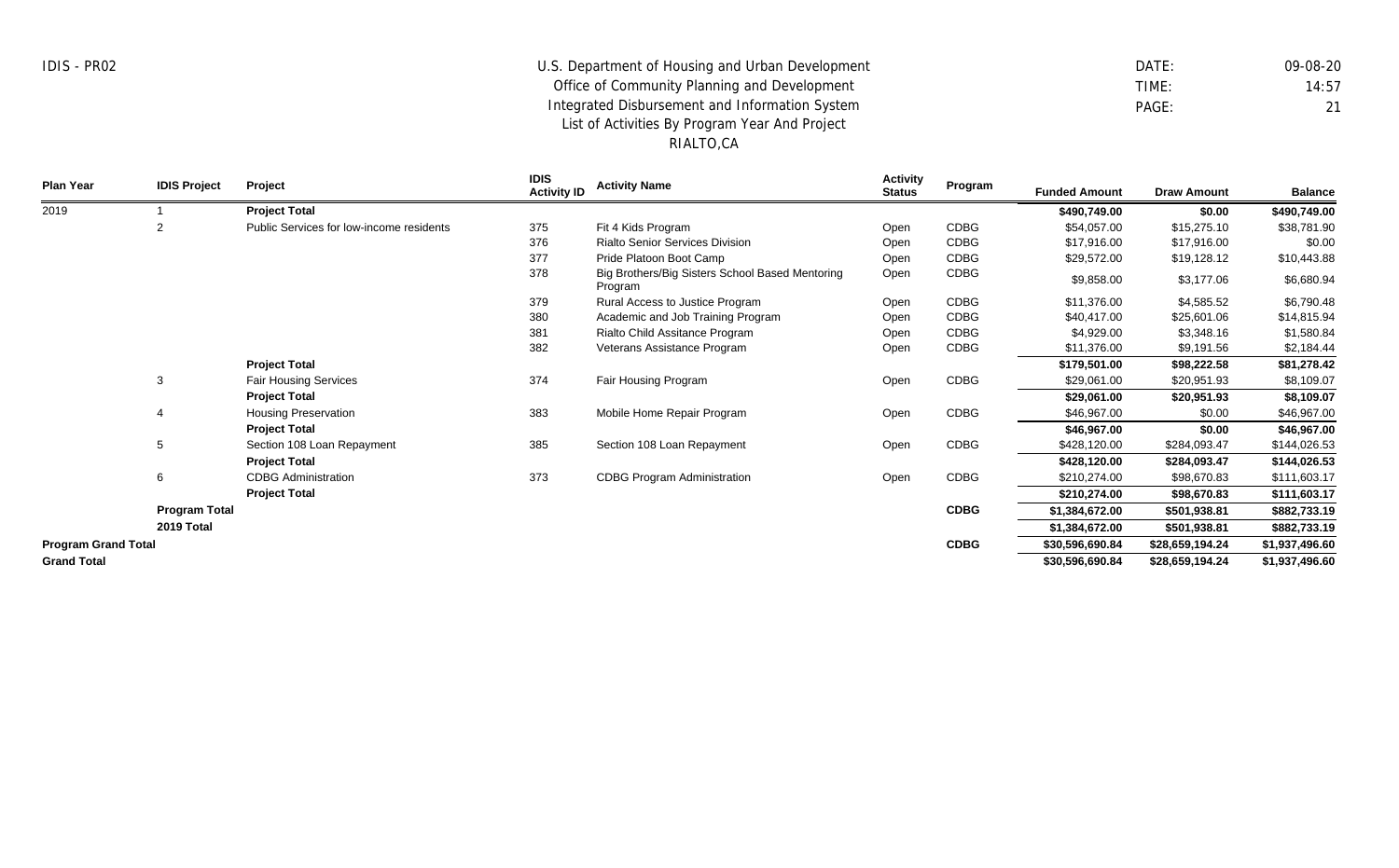

**IDIS Report – PR 03**

**CDBG Activity Summary Report**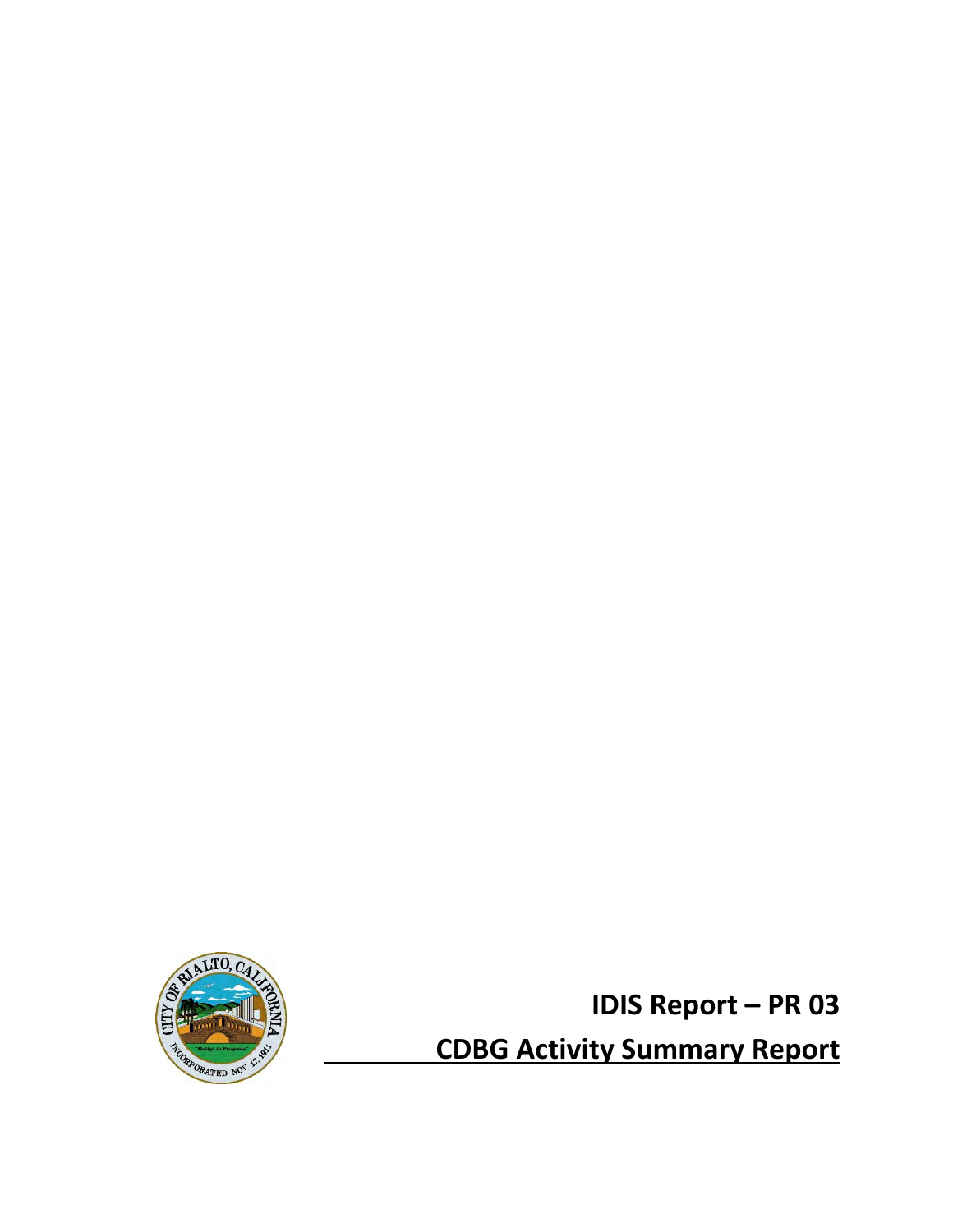| ×                                                     | U.S. Department of Housing and Urban Development<br>Office of Community Planning and Development<br>Integrated Disbursement and Information System<br>CDBG Activity Summary Report (GPR) for Program Year 2019<br>RIALTO | Page: 1                                | Date: 08-Sep-2020<br>Time: 14:58                                                                   |                     |     |
|-------------------------------------------------------|--------------------------------------------------------------------------------------------------------------------------------------------------------------------------------------------------------------------------|----------------------------------------|----------------------------------------------------------------------------------------------------|---------------------|-----|
| <b>PGM Year:</b><br>Project:<br><b>IDIS Activity:</b> | 2015<br>0001 - Community Facilities and Infrastructure Improvements<br>320 - Rialto Community Resource Center Improvements                                                                                               |                                        |                                                                                                    |                     |     |
| Status:<br>Location:                                  | Open<br>141 S Riverside Ave Rialto, CA 92376-6413                                                                                                                                                                        | Objective:<br>Outcome:<br>Matrix Code: | Create suitable living environments<br>Availability/accessibility<br>Neighborhood Facilities (03E) | National Objective: | LMC |

**Initial Funding Date:** 04/13/2016

#### **Description:**

CDBG funds will be used to make necessary rehabilitation improvements to the Community Resource Center. Improvements will primarily be focused on ADA improvements to the restrooms, entry doors, path of travel, and flooring to facilitate wheelchair access. **Financing**

|              | Fund Tvpe | Grant Year | Grant       | Funded Amount | Drawn In Program Year | Drawn Thru Program Year |
|--------------|-----------|------------|-------------|---------------|-----------------------|-------------------------|
|              | EN        | Pre-2015   |             | \$200,000,00  | \$0.00                | \$0.00                  |
| <b>CDBG</b>  |           | 2014       | B14MC060571 |               | \$333.97              | \$150,943.26            |
| <b>Total</b> | Total     |            |             | \$200,000.00  | \$333.97              | \$150,943.26            |

### **Proposed Accomplishments**

Public Facilities : 14,305

#### **Actual Accomplishments**

|                                                          | Owner |          | Renter |          | <b>Total</b> |          | Person |          |
|----------------------------------------------------------|-------|----------|--------|----------|--------------|----------|--------|----------|
| Number assisted:                                         | Total | Hispanic | Total  | Hispanic | Total        | Hispanic | Total  | Hispanic |
| White:                                                   |       |          |        | 0        |              |          |        |          |
| <b>Black/African American:</b>                           |       | υ        |        | $\Omega$ |              |          | ∩      |          |
| Asian:                                                   |       |          |        | 0        |              |          |        |          |
| American Indian/Alaskan Native:                          |       |          |        | 0        |              |          |        |          |
| Native Hawaiian/Other Pacific Islander:                  |       |          |        | 0        |              |          |        |          |
| American Indian/Alaskan Native & White:                  |       |          |        | 0        |              |          |        |          |
| Asian White:                                             |       |          |        |          |              |          |        |          |
| Black/African American & White:                          |       |          |        | 0        |              |          |        |          |
| American Indian/Alaskan Native & Black/African American: |       |          |        |          |              |          |        |          |
| Other multi-racial:                                      |       |          |        |          |              |          |        |          |
| Asian/Pacific Islander:                                  |       | 0        |        | $\Omega$ |              |          | 0      |          |
| Hispanic:                                                |       | 0        | 0      | $\Omega$ |              |          |        |          |
| Total:                                                   | O     | 0        | 0      | 0        |              |          | 0      |          |
|                                                          |       |          |        |          |              |          |        |          |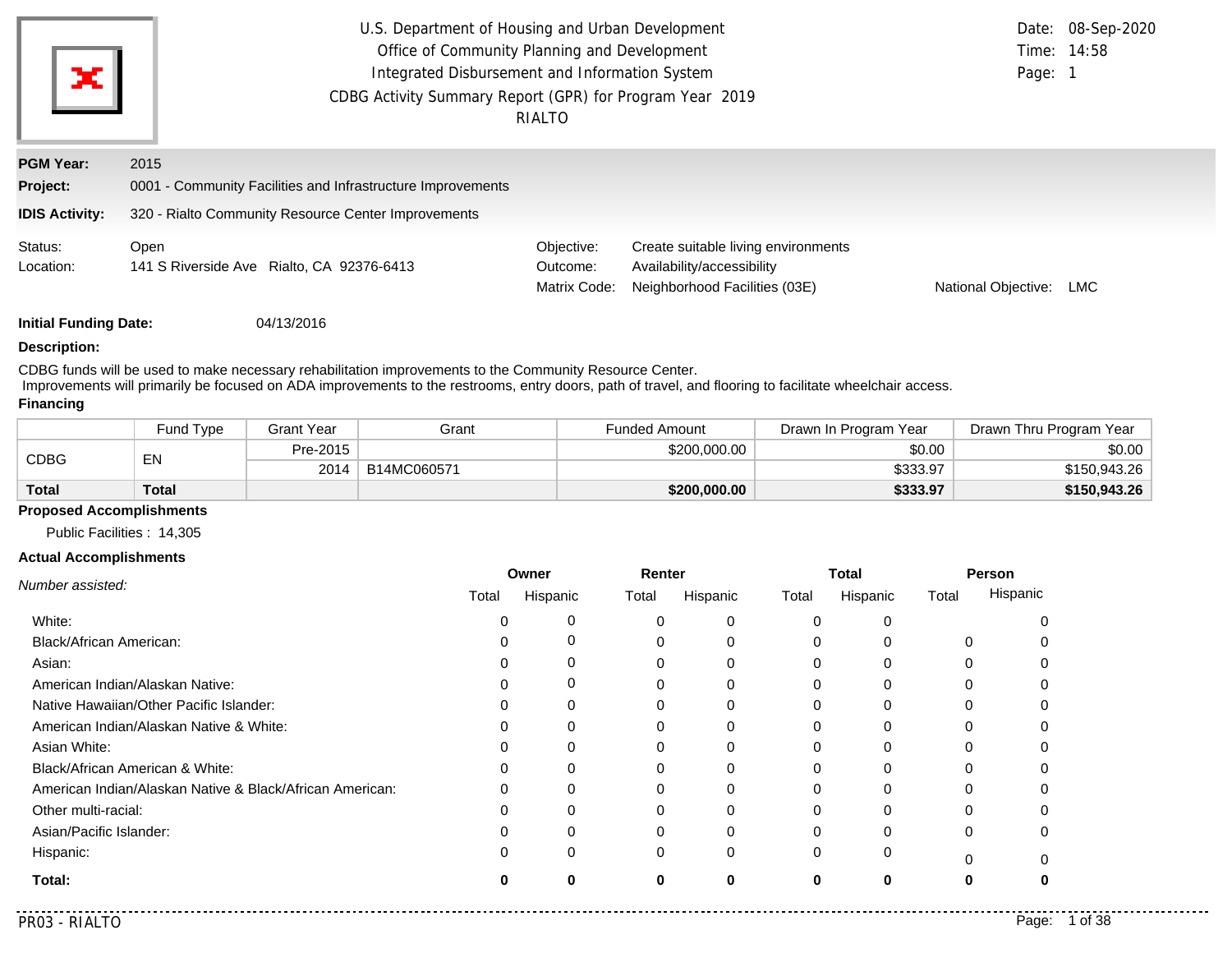| U.S. Department of Housing and Urban Development         |             | Date: 08-Sep-2020 |
|----------------------------------------------------------|-------------|-------------------|
| Office of Community Planning and Development             | Time: 14:58 |                   |
| Integrated Disbursement and Information System           | Page: 2     |                   |
| CDBG Activity Summary Report (GPR) for Program Year 2019 |             |                   |
| RIALTO                                                   |             |                   |
|                                                          |             |                   |

Female-headed Households: 0 0 0

*Income Category:*

|                      | Owner | Renter | <b>Total</b> | <b>Person</b> |
|----------------------|-------|--------|--------------|---------------|
| <b>Extremely Low</b> | 0     | 0      | O            | O             |
| Low Mod              | 0     |        |              | 0             |
| Moderate             | 0     | 0      | O            | 0             |
| Non Low Moderate     | 0     | 0      | O            | 0             |
| Total                | 0     | 0      | O            | 0             |
| Percent Low/Mod      |       |        |              |               |

#### **Annual Accomplishments**

| Years | <b>Accomplishment Narrative</b>                                                                                                                                                                                                                                                          | # Benefitting |
|-------|------------------------------------------------------------------------------------------------------------------------------------------------------------------------------------------------------------------------------------------------------------------------------------------|---------------|
| 2015  | Public Works Department has completed phase 1 (interior ADA and other improvements) of the project. Phase 2 (exterior ADA Improvements)<br>have commenced and are expected to be completed by Spring 2016. The interior improvements were completed by Public Works Department<br>staff. |               |
| 2016  | Project was awarded contract in August 2017. Construction is scheduled to commence quarter 2 of the 2017-2018 program year.                                                                                                                                                              |               |
| 2017  | Construction Completed. Completed review of Labor Compliance and DBRA requirements to be completed in 1st quarter of 18/19 program<br>year. Public Works team looking to utilize remaining budget for the materials and installation of ADA approved electric door for main entrance.    |               |
| 2018  | Public Works team looking to utilize remaining budget for the materials and installation of the security system to the newly installed ADA<br>compliant door. Project is expected to be completed prior to the end of the 2019 calendar year.                                            |               |
| 2019  | Project Construction and security system installation is completed. Labor compliance also completed within Program Year 2019-2020. (Project<br>open as of now and will be closed when 4th quarter drawdown is completed).                                                                |               |

. . . . . . . . . . . . .

. . . . . . . . . . .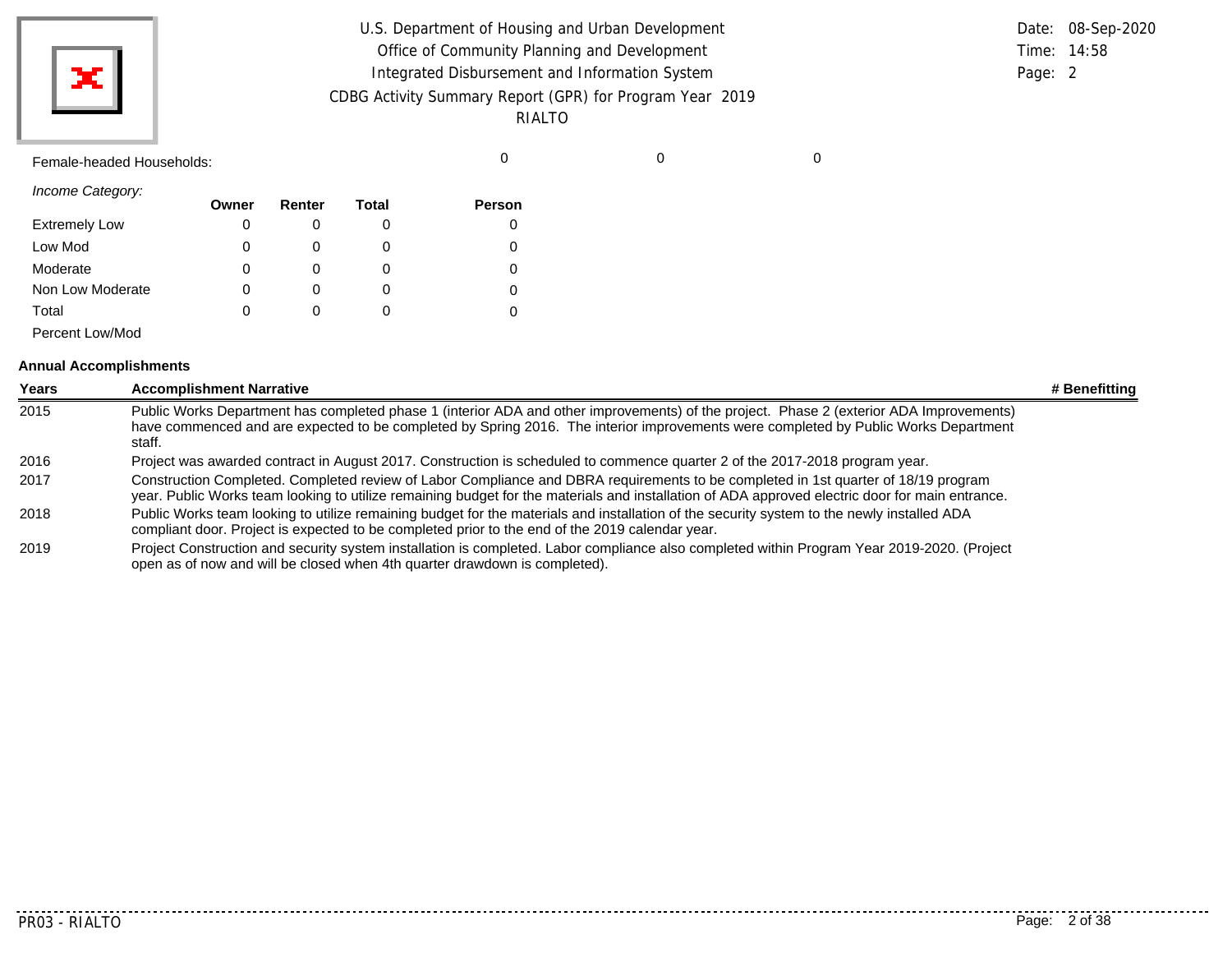| ж                            | U.S. Department of Housing and Urban Development<br>Office of Community Planning and Development<br>Integrated Disbursement and Information System<br>CDBG Activity Summary Report (GPR) for Program Year 2019<br>RIALTO | Page: 3                                | Date: 08-Sep-2020<br>Time: 14:58                                         |                     |     |
|------------------------------|--------------------------------------------------------------------------------------------------------------------------------------------------------------------------------------------------------------------------|----------------------------------------|--------------------------------------------------------------------------|---------------------|-----|
| <b>PGM Year:</b><br>Project: | 2017<br>0001 - Community Facilities and Infrastructure Improvements                                                                                                                                                      |                                        |                                                                          |                     |     |
| <b>IDIS Activity:</b>        | 347 - 2017-2018 Curb, Gutter Sidewalk Project                                                                                                                                                                            |                                        |                                                                          |                     |     |
| Status:<br>Location:         | Open<br>335 W Rialto Ave Rialto, CA 92376-5842                                                                                                                                                                           | Objective:<br>Outcome:<br>Matrix Code: | Create suitable living environments<br>Sustainability<br>Sidewalks (03L) | National Objective: | LMA |

**Initial Funding Date:** 08/24/2018

#### **Description:**

The proposed project will install approximately 4,568 square feet of sidewalk, 270 linear feet of curbs and gutters, and 21 ADA compliant access curb ramps in the City of Rialto. Proposed project aims to improve the City's local transportation infrastructure, public safety, property values, and storm-water runoff control.

#### **Financing**

|              | Fund Type | Grant Year | Grant       | <b>Funded Amount</b> | Drawn In Program Year | Drawn Thru Program Year |
|--------------|-----------|------------|-------------|----------------------|-----------------------|-------------------------|
| CDBG         | EN        | 2017       | B17MC060571 | \$153,780.00         | \$101,847.36          | \$104,306.96            |
| <b>Total</b> | Total     |            |             | \$153,780.00         | \$101,847.36          | \$104,306.96            |

#### **Proposed Accomplishments**

People (General) : 2,000 Total Population in Service Area: 6,325 Census Tract Percent Low / Mod: 66.48

#### **Annual Accomplishments**

| Years | <b>Accomplishment Narrative</b>                                                                                                                                                                                                   | # Benefitting |
|-------|-----------------------------------------------------------------------------------------------------------------------------------------------------------------------------------------------------------------------------------|---------------|
| 2017  | 2017 Public works Team is working on plans and specs with engineers. Delay due to difficult curb placements. Project is planned to be bid out<br>in quarter 2 of 2018-2019 program year.                                          |               |
| 2018  | Construction contract was awarded to C-Works in quarter 4 of PY 2018-2019. Project construction is currently underway with expected<br>completion in PY 2019-2020.                                                                |               |
| 2019  | Project construction completed within Program Year 2019-2020. Labor Compliance review also completed within 2019-2020 program year.<br>(Project still open until 4th quarter draw down is completed and will then be closed out). |               |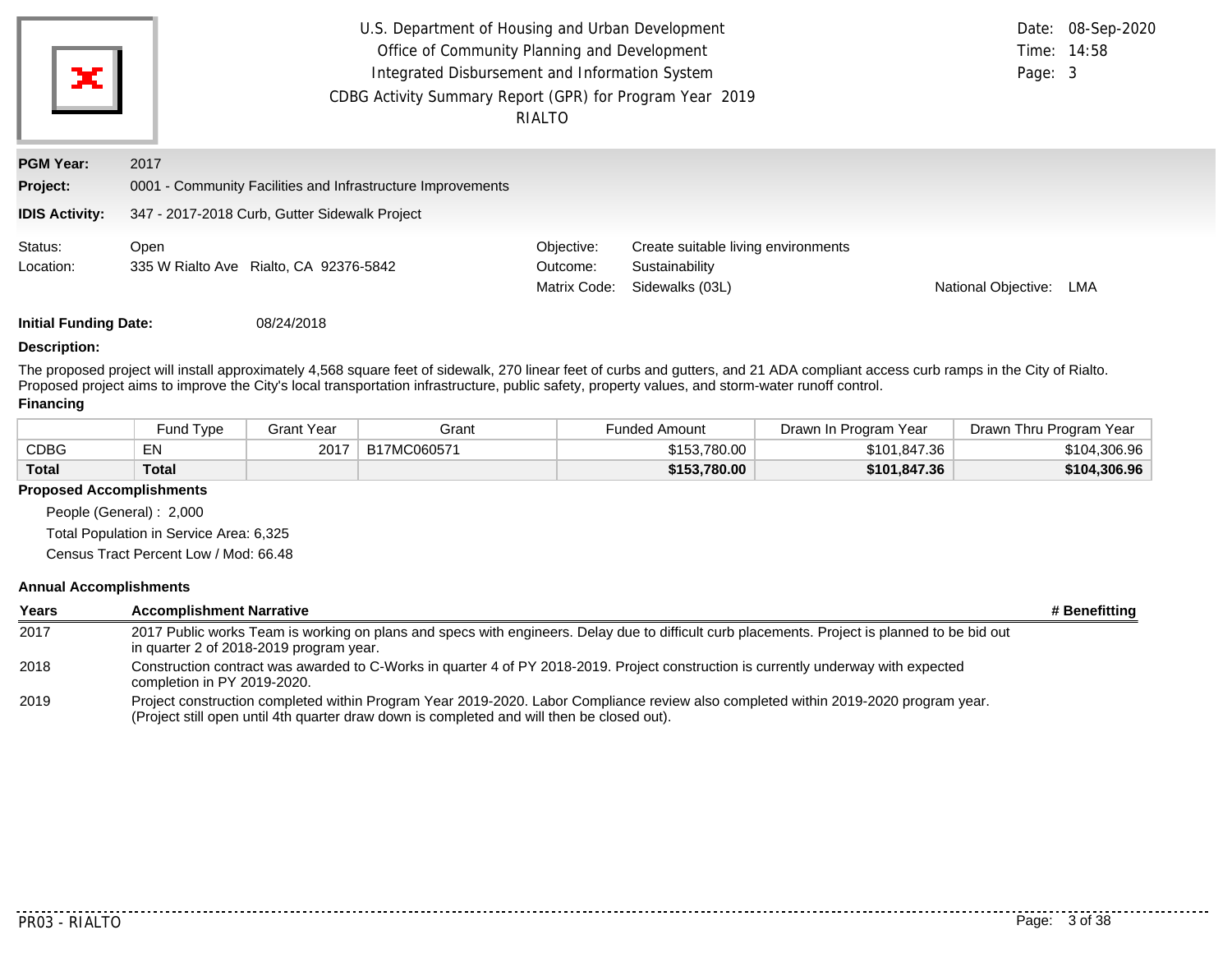| ×                            | U.S. Department of Housing and Urban Development<br>Office of Community Planning and Development<br>Integrated Disbursement and Information System<br>CDBG Activity Summary Report (GPR) for Program Year 2019<br>RIALTO | Page: 4                                | Date: 08-Sep-2020<br>Time: 14:58                                                              |                     |     |
|------------------------------|--------------------------------------------------------------------------------------------------------------------------------------------------------------------------------------------------------------------------|----------------------------------------|-----------------------------------------------------------------------------------------------|---------------------|-----|
| <b>PGM Year:</b><br>Project: | 2017<br>0003 - Housing Preservation                                                                                                                                                                                      |                                        |                                                                                               |                     |     |
| <b>IDIS Activity:</b>        | 350 - Mobile Home Repair Program                                                                                                                                                                                         |                                        |                                                                                               |                     |     |
| Status:<br>Location:         | Open<br>150 S Palm Ave Rialto, CA 92376-6406                                                                                                                                                                             | Objective:<br>Outcome:<br>Matrix Code: | Create suitable living environments<br>Sustainability<br>Rehab: Single-Unit Residential (14A) | National Objective: | LMH |

**Initial Funding Date:** 08/24/2018

#### **Description:**

The Mobile Home Repair program will assist homeowners with a grant at a maximum amount of \$5,000.00 per applicant.

Types of repairs include interiorexterior improvements and correcting code violations as well as health and safety issues as determined by the California Health and Safety Code. **Financing**

|              | <b>Fund Type</b> | Grant Year | Grant       | Funded Amount | Drawn In Program Year | Drawn Thru Program Year |
|--------------|------------------|------------|-------------|---------------|-----------------------|-------------------------|
| <b>CDBG</b>  | EN               | 2017       | B17MC060571 | \$60,000.00   | \$4.850.00            | \$24,938.49             |
| <b>Total</b> | <b>Total</b>     |            |             | \$60,000.00   | \$4,850.00            | \$24,938.49             |

### **Proposed Accomplishments**

Housing Units : 10

#### **Actual Accomplishments**

| Number assisted:                                         | Owner |          | Renter |          | Total |               | Person       |          |
|----------------------------------------------------------|-------|----------|--------|----------|-------|---------------|--------------|----------|
|                                                          | Total | Hispanic | Total  | Hispanic | Total | Hispanic      | Total        | Hispanic |
| White:                                                   |       | 2        |        |          |       | $\mathcal{P}$ | $\left($     |          |
| Black/African American:                                  |       | 0        |        |          |       |               |              |          |
| Asian:                                                   |       |          |        |          |       |               |              |          |
| American Indian/Alaskan Native:                          |       | 0        |        |          |       |               | O            |          |
| Native Hawaiian/Other Pacific Islander:                  |       | O        |        |          |       |               | $\mathbf{C}$ |          |
| American Indian/Alaskan Native & White:                  |       |          |        |          |       |               |              |          |
| Asian White:                                             |       |          |        |          |       |               |              |          |
| Black/African American & White:                          |       | O        |        |          |       |               | $\mathbf{C}$ |          |
| American Indian/Alaskan Native & Black/African American: |       | 0        |        |          |       |               |              |          |
| Other multi-racial:                                      |       |          |        |          |       |               |              |          |
| Asian/Pacific Islander:                                  |       | ი        |        |          |       |               | 0            |          |
| Hispanic:                                                |       | 0        | 0      | 0        | 0     | O             |              |          |
| Total:                                                   |       | 2        |        | $\bf{0}$ | 5     | $\mathbf{2}$  | 0            |          |
| Female-headed Households:                                | b     |          |        |          | 5     |               |              |          |

. . . . . . . . . . . . .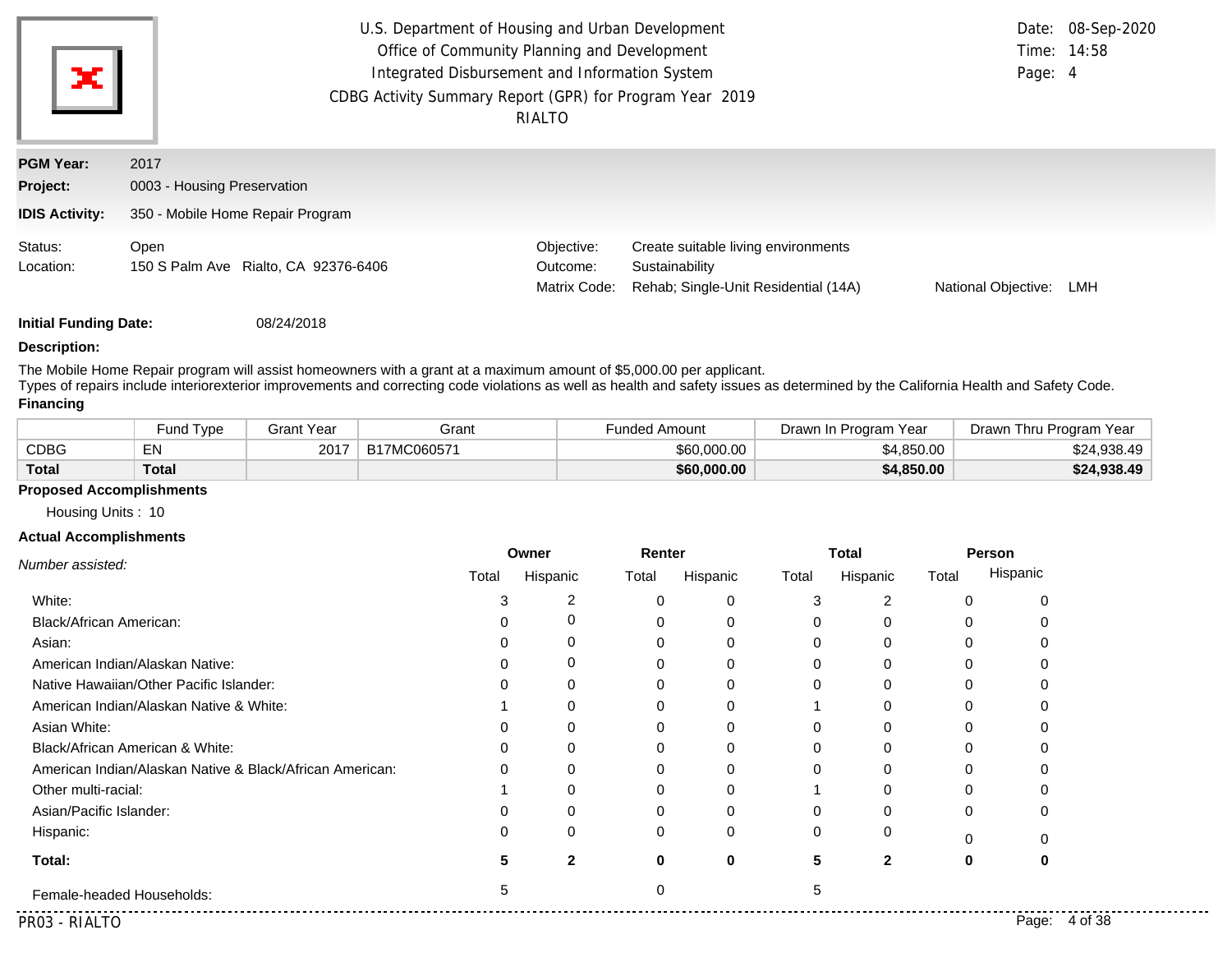

| U.S. Department of Housing and Urban Development         |         | Date: 08-Sep-2020 |
|----------------------------------------------------------|---------|-------------------|
| Office of Community Planning and Development             |         | Time: 14:58       |
| Integrated Disbursement and Information System           | Page: 5 |                   |
| CDBG Activity Summary Report (GPR) for Program Year 2019 |         |                   |
| RIALTO                                                   |         |                   |

## *Income Category:*

|                      | Owner  | Renter | Total  | <b>Person</b> |
|----------------------|--------|--------|--------|---------------|
| <b>Extremely Low</b> | 3      |        | 3      |               |
| Low Mod              |        |        |        |               |
| Moderate             |        |        |        |               |
| Non Low Moderate     |        |        |        |               |
| Total                | 5      |        | 5      |               |
| Percent Low/Mod      | 100.0% |        | 100.0% |               |

### **Annual Accomplishments**

| Years | <b>Accomplishment Narrative</b>                                                                                                                                                                                             | # Benefitting |
|-------|-----------------------------------------------------------------------------------------------------------------------------------------------------------------------------------------------------------------------------|---------------|
| 2017  | 2017 Program Staff member retired. Consultant brought in to continue spending of previous years funds then will expend 17/18 funds. (1<br>application out to bid, 1 in pre-bid phase, 2 applications under pending review). |               |
| 2018  | During the 2018-2019 program year, the Mobile Home Repair Program completed the rehabilitations of 5 housing units within the City of Rialto.                                                                               |               |
| 2019  | During 2019-2020 program year, first quarter, the City completed one mobile home, and received 2 applications which were under review.                                                                                      |               |

. . . . . . . . . . . .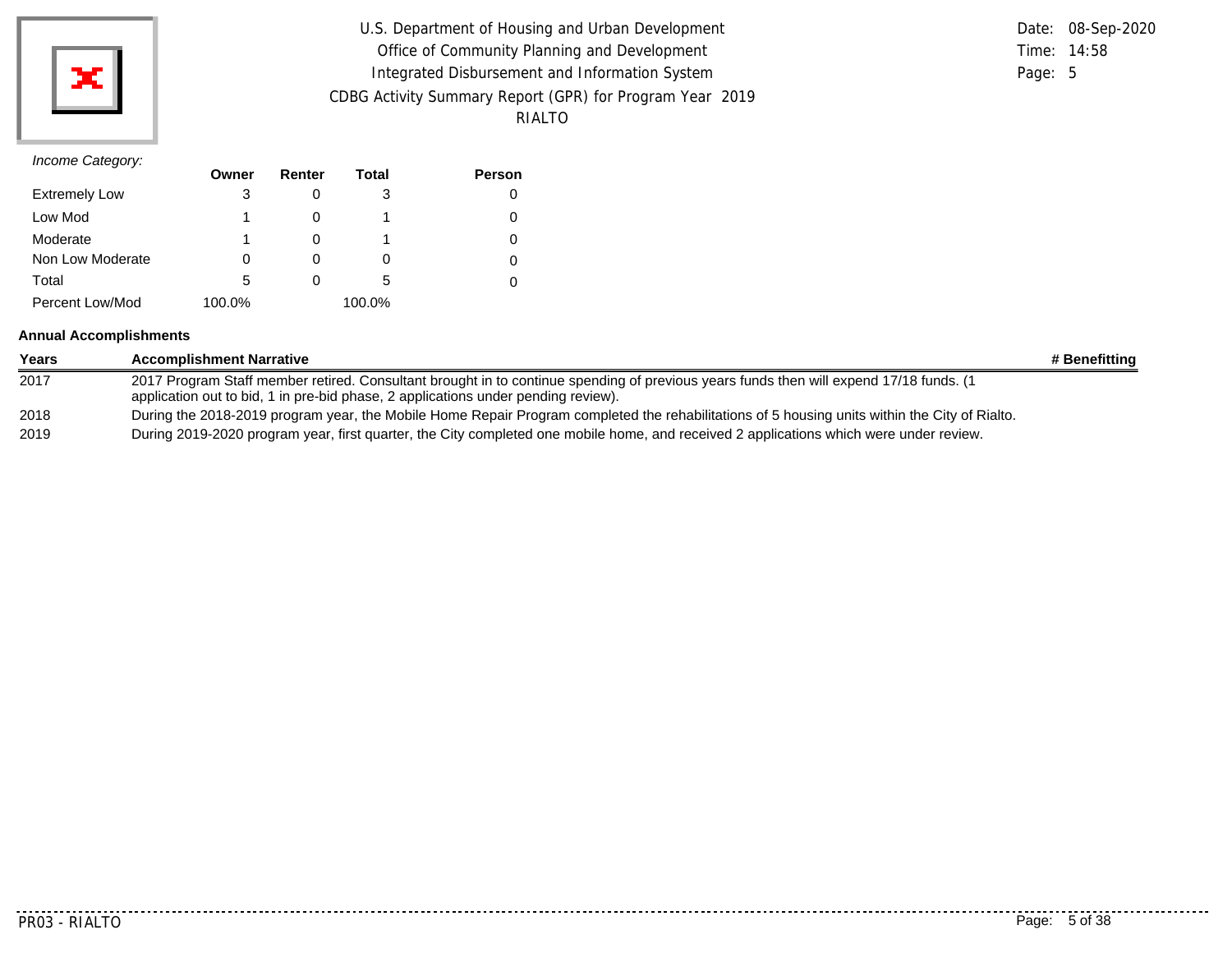| ×                                   | U.S. Department of Housing and Urban Development<br>Office of Community Planning and Development<br>Integrated Disbursement and Information System<br>CDBG Activity Summary Report (GPR) for Program Year 2019<br>RIALTO |                                        |                                                                                                           |                     |     |  |  |
|-------------------------------------|--------------------------------------------------------------------------------------------------------------------------------------------------------------------------------------------------------------------------|----------------------------------------|-----------------------------------------------------------------------------------------------------------|---------------------|-----|--|--|
| <b>PGM Year:</b><br><b>Project:</b> | 2017<br>0001 - Community Facilities and Infrastructure Improvements                                                                                                                                                      |                                        |                                                                                                           |                     |     |  |  |
| <b>IDIS Activity:</b>               | 353 - ADA Improvements Project Community Center                                                                                                                                                                          |                                        |                                                                                                           |                     |     |  |  |
| Status:<br>Location:                | Open<br>214 N Palm Ave Rialto, CA 92376-5826                                                                                                                                                                             | Objective:<br>Outcome:<br>Matrix Code: | Create suitable living environments<br>Availability/accessibility<br>Parks, Recreational Facilities (03F) | National Objective: | LMA |  |  |
|                                     | <b>Initial Funding Date:</b><br>03/11/2019                                                                                                                                                                               |                                        |                                                                                                           |                     |     |  |  |

## **Description:**

Rehabilitate the Community Center BuildingsWings 200, 300, 400, and 500 located at 214 N. Palm Avenue.

The project will include contractor mobilization, materials, and the following construction items: constructing ADA accessible doors at buildingwing entrances.

#### **Financing**

|              | <b>Fund Type</b> | <b>Grant Year</b> | Grant       | Funded Amount | Drawn In Program Year | Drawn Thru Program Year |
|--------------|------------------|-------------------|-------------|---------------|-----------------------|-------------------------|
| <b>CDBG</b>  | EN               | 2015              | B15MC060571 | \$197,014.04  | \$76,904.57           | \$92,417.07             |
|              |                  | 2016              | B16MC060571 | \$18,096.96   | \$0.00                | \$0.00                  |
| <b>Total</b> | Total            |                   |             | \$215,111.00  | \$76,904.57           | \$92,417.07             |

#### **Proposed Accomplishments**

Public Facilities : 1

Total Population in Service Area: 2,980

Census Tract Percent Low / Mod: 73.66

#### **Annual Accomplishments**

| Years | <b>Accomplishment Narrative</b>                                                                                                                                                                                                                                                                                                                                    | # Benefitting |
|-------|--------------------------------------------------------------------------------------------------------------------------------------------------------------------------------------------------------------------------------------------------------------------------------------------------------------------------------------------------------------------|---------------|
| 2017  | 2017 Public Works is working with engineers to complete plans and specs. Project is anticipated to go out to bid in quarter 2 of PY 2018-2019.                                                                                                                                                                                                                     |               |
| 2018  | Project design phase was put into final plan checking during quarter 4 of PY 2018-2019. The City will combine this project with the City's Bud<br>Bender Park Ball field Fence Project and its Community Center Basketball Resurfacing Project for better bid pricing. Project is expected to be<br>completed in PY 2019-2020.                                     |               |
| 2019  | 1st Qtr Project is set to go out to bid in November of 2019 in conjunction with the Bud Bender Fence and Community Center Basketball<br>resurface project. Awaiting award of project.                                                                                                                                                                              |               |
|       | 2nd Qtr Project went out for the solicitation of bids for construction and is awaiting the award of a construction contract.                                                                                                                                                                                                                                       |               |
|       | 3rd Qtr Project was awarded and construction commenced in March of 2020. Anticipated construction completion is set for set for possibly end<br>of June 2020. However due to COVID-19 construction set backs in regards to scheduling, social distancing and City facility closures did occur<br>causing construction to continue into the following program year. |               |
|       | 4th Qtr Project construction has continued with partnership of the City staff during community facility closures. Construction completion is<br>anticipated to be completed in quarter 2 of the 2020-21 program year.                                                                                                                                              |               |

. . . . . .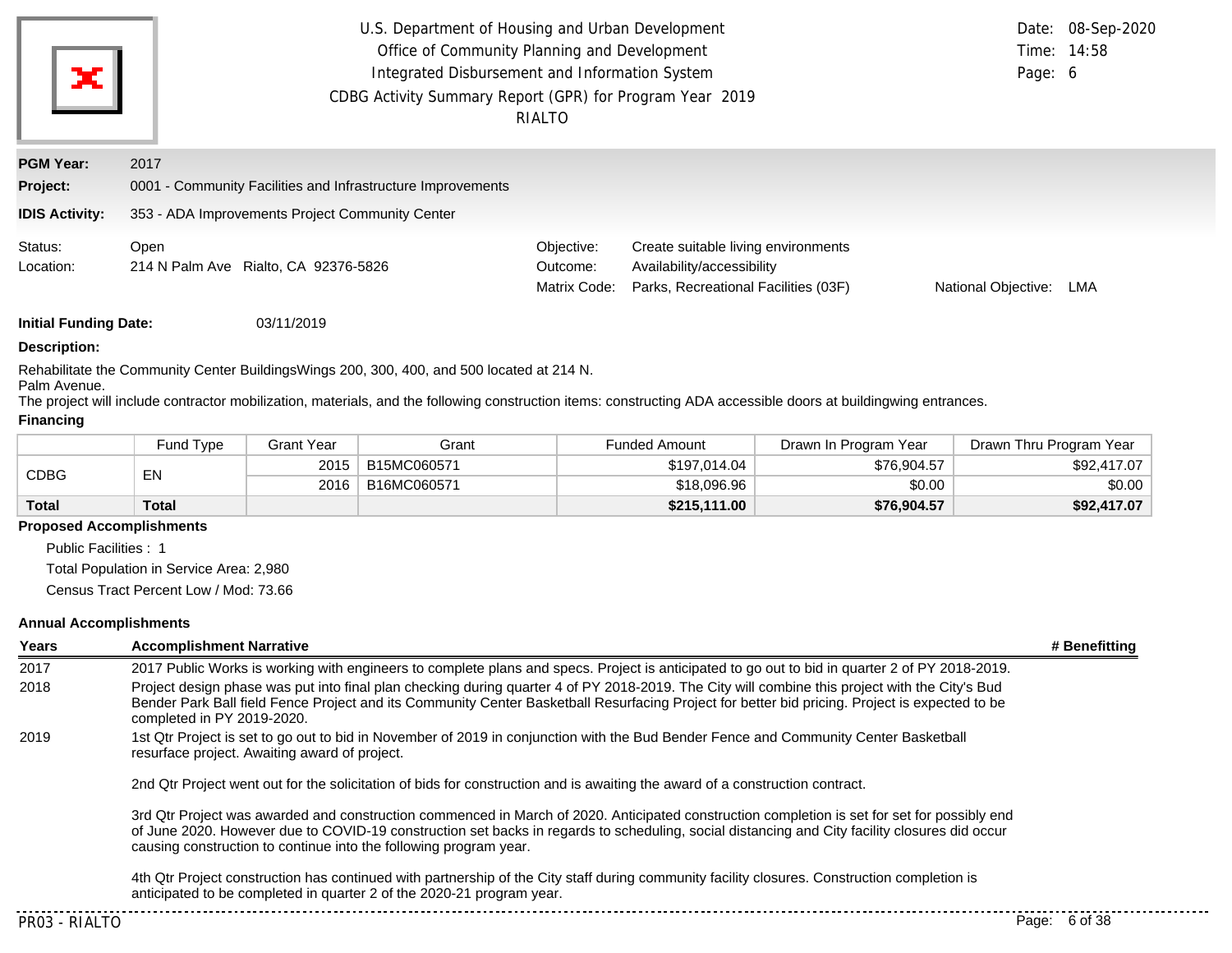| Ж                     | U.S. Department of Housing and Urban Development<br>Office of Community Planning and Development<br>Integrated Disbursement and Information System<br>CDBG Activity Summary Report (GPR) for Program Year 2019<br>RIALTO |                                        |                                                                                               |                     |     |
|-----------------------|--------------------------------------------------------------------------------------------------------------------------------------------------------------------------------------------------------------------------|----------------------------------------|-----------------------------------------------------------------------------------------------|---------------------|-----|
| <b>PGM Year:</b>      | 2018                                                                                                                                                                                                                     |                                        |                                                                                               |                     |     |
| <b>Project:</b>       | 0002 - Community Facilities and Infrastructure Improvements                                                                                                                                                              |                                        |                                                                                               |                     |     |
| <b>IDIS Activity:</b> | 368 - Bud Bender Park Ball Field Fence Project                                                                                                                                                                           |                                        |                                                                                               |                     |     |
| Status:<br>Location:  | Open<br>235 N Lilac Ave Rialto, CA 92376-5752                                                                                                                                                                            | Objective:<br>Outcome:<br>Matrix Code: | Create suitable living environments<br>Sustainability<br>Parks, Recreational Facilities (03F) | National Objective: | LMA |

**Initial Funding Date:** 03/11/2019

#### **Description:**

To address the safety of players and spectators this project proposes to extend the current installed poles and continue the chain link fencing (at a height of 35ft.) from the baseline to the foul ball pole in the outfield.

Also proposed is for safety netting to be installed from new chain link fence to the concession stand area along the first base line.

This will protect the concession stand customers from any potential incoming hazards.

The project benefits the community and its baseball program by providing a safe environment.

### **Financing**

|              | <b>Fund Type</b> | <b>Grant Year</b> | Grant       | Funded Amount | Drawn In Program Year | Drawn Thru Program Year |
|--------------|------------------|-------------------|-------------|---------------|-----------------------|-------------------------|
| CDBG         | EN               | 2016              | B16MC060571 | \$96,638.00   | \$22,154.27           | \$23,523.77             |
| <b>Total</b> | Total            |                   |             | \$96,638.00   | \$22.154.27           | \$23,523.77             |

## **Proposed Accomplishments**

Public Facilities : 1

Total Population in Service Area: 5,695

Census Tract Percent Low / Mod: 77.35

#### **Annual Accomplishments**

| Years | <b>Accomplishment Narrative</b>                                                                                                                                                                                                                                                                                                                                    | # Benefitting |
|-------|--------------------------------------------------------------------------------------------------------------------------------------------------------------------------------------------------------------------------------------------------------------------------------------------------------------------------------------------------------------------|---------------|
| 2018  | The project went out to bid in quarter 4 of the 2018-2019 program year. The project did not yield sufficient bids. Project will be placed out to bid<br>in combination with the City's Community Center Improvements and Community Center Basketball Resurfacing Projects to obtain better bid<br>pricing. Project is expected to be completed in PY 2019-2020.    |               |
| 2019  | 1st Qtr Project is set to go out to bid in November of 2019 in conjunction with the Community Center ADA Improvements and Community Center<br>Basketball resurface projects. Awaiting award of project.                                                                                                                                                            |               |
|       | 2nd Qtr Project went out for the solicitation of bids for construction and is awaiting the award of a construction contract.                                                                                                                                                                                                                                       |               |
|       | 3rd Qtr Project was awarded and construction commenced in March of 2020. Anticipated construction completion is set for set for possibly end<br>of June 2020. However due to COVID-19 construction set backs in regards to scheduling, social distancing and City facility closures did occur<br>causing construction to continue into the following program year. |               |
|       | 4th Qtr Project construction has continued with partnership of the City staff during community facility closures. Construction completion is<br>anticipated to be completed in quarter 2 of the 2020-21 program year.                                                                                                                                              |               |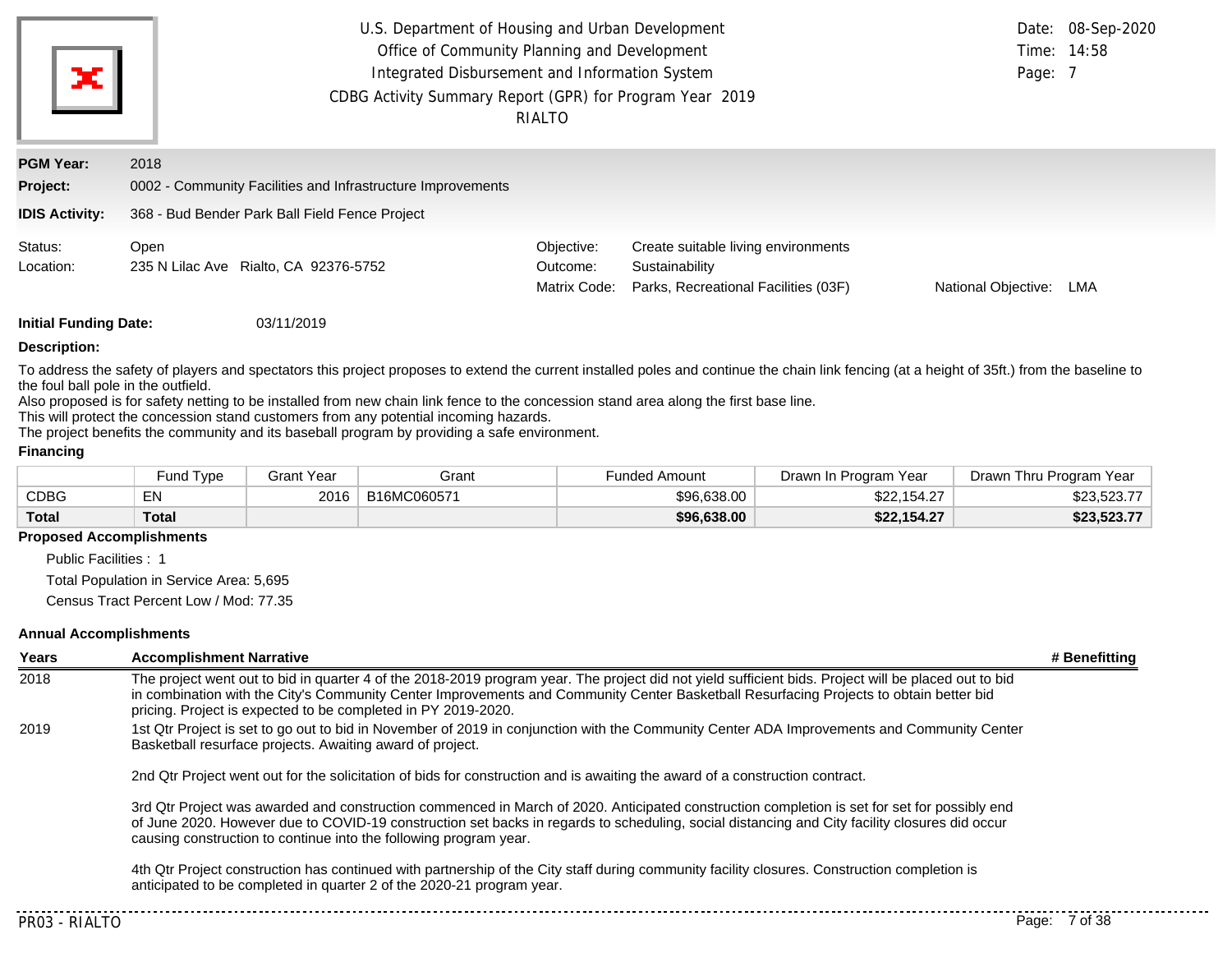| U.S. Department of Housing and Urban Development<br>Office of Community Planning and Development<br>ж<br>Integrated Disbursement and Information System<br>CDBG Activity Summary Report (GPR) for Program Year 2019<br>RIALTO |                                                                                                                              |                                        |                                                                                                           |                     | Date: 08-Sep-2020<br>Time: 14:58<br>Page: 8 |  |  |
|-------------------------------------------------------------------------------------------------------------------------------------------------------------------------------------------------------------------------------|------------------------------------------------------------------------------------------------------------------------------|----------------------------------------|-----------------------------------------------------------------------------------------------------------|---------------------|---------------------------------------------|--|--|
| <b>PGM Year:</b><br>Project:<br><b>IDIS Activity:</b>                                                                                                                                                                         | 2018<br>0002 - Community Facilities and Infrastructure Improvements<br>369 - Community Center Building & Tenant Improvements |                                        |                                                                                                           |                     |                                             |  |  |
| Status:<br>Location:                                                                                                                                                                                                          | Open<br>214 N Palm Ave Rialto, CA 92376-5826                                                                                 | Objective:<br>Outcome:<br>Matrix Code: | Create suitable living environments<br>Availability/accessibility<br>Parks, Recreational Facilities (03F) | National Objective: | LMA                                         |  |  |
|                                                                                                                                                                                                                               | <b>Initial Funding Date:</b><br>03/11/2019                                                                                   |                                        |                                                                                                           |                     |                                             |  |  |

#### **Description:**

The Public Works Department proposes to renovate the Community Center BuildingsWings 200-500 and Gymnasium Restrooms located at 214 N.

Palm Avenue to provide upgraded facilities which meet Americans with Disabilities Act (ADA) compliance standards.

Community patrons in wheelchairs currently using the facility find it very difficult and unsafe and at times impossible to enter and exit buildings.

These improvements will make the site ADA compliant and therefore make the space usable by community patrons of any age group and ADA identified patrons.

#### **Financing**

|              | Fund Type | Grant Year | Grant       | <b>Funded Amount</b> | Drawn In Program Year | Drawn Thru Program Year |
|--------------|-----------|------------|-------------|----------------------|-----------------------|-------------------------|
| CDBG         | EN        | 2016       | B16MC060571 | \$3,199.29           | \$0.00                | \$0.00                  |
|              |           | 2017       | B17MC060571 | \$349,106.27         | \$0.00                | \$0.00                  |
|              |           | 2018       | B18MC060571 | \$57,909.44          | \$0.00                | \$0.00                  |
| <b>Total</b> | Total     |            |             | \$410,215.00         | \$0.00                | \$0.00                  |

#### **Proposed Accomplishments**

Public Facilities : 1 Total Population in Service Area: 9,275 Census Tract Percent Low / Mod: 71.21

#### **Annual Accomplishments**

| Years | <b>Accomplishment Narrative</b>                                                                                                                                                                                                                                                                                                | # Benefitting |
|-------|--------------------------------------------------------------------------------------------------------------------------------------------------------------------------------------------------------------------------------------------------------------------------------------------------------------------------------|---------------|
| 2018  | Project design phase was put into final plan checking during quarter 4 of PY 2018-2019. The City will combine this project with the City's Bud<br>Bender Park Ball field Fence Project and its Community Center Basketball Resurfacing Project for better bid pricing. Project is expected to be<br>completed in PY 2019-2020. |               |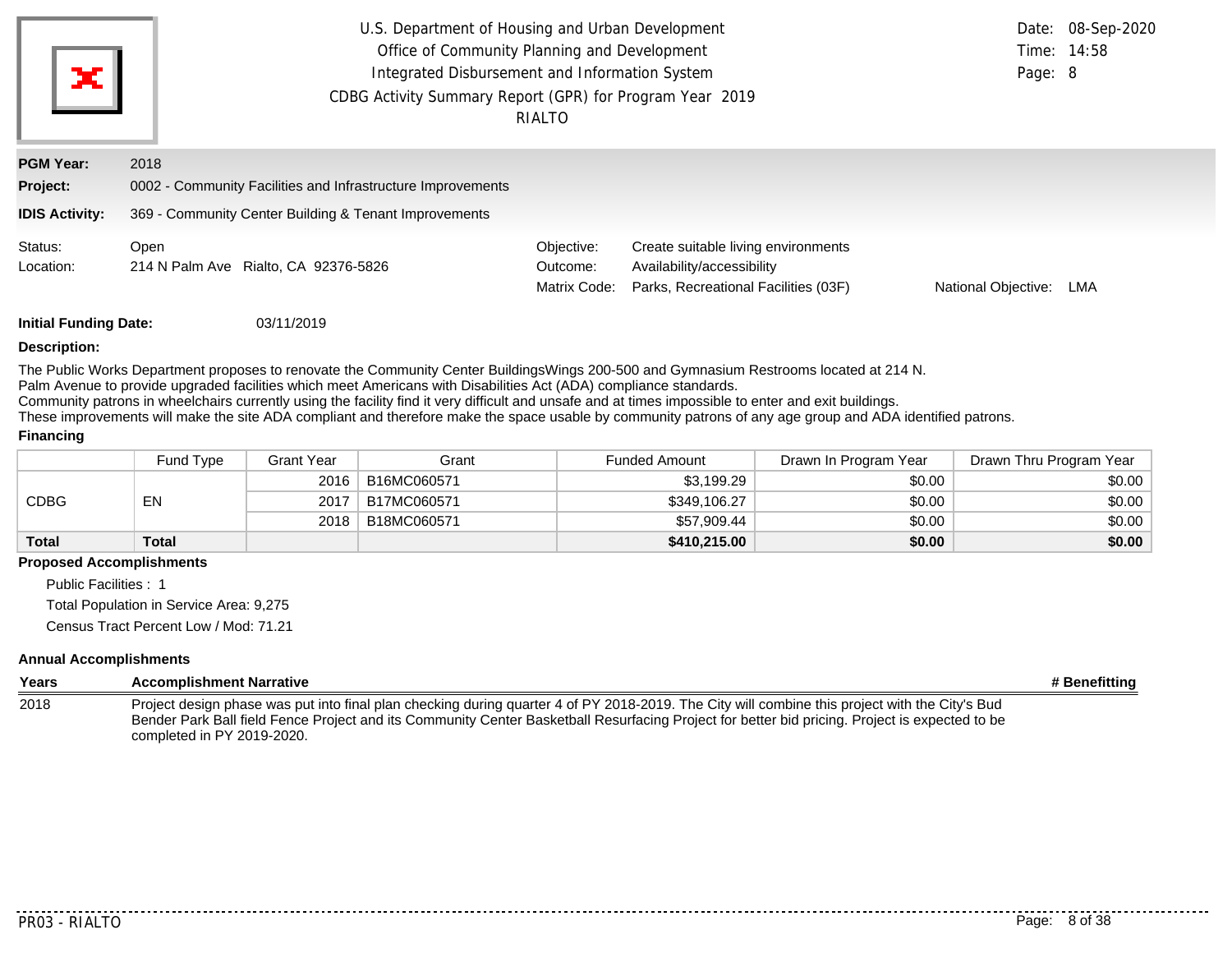|                 | U.S. Department of Housing and Urban Development         |         | Date: 08-Sep-2020 |
|-----------------|----------------------------------------------------------|---------|-------------------|
| $\vert x \vert$ | Office of Community Planning and Development             |         | Time: 14:58       |
|                 | Integrated Disbursement and Information System           | Page: 9 |                   |
|                 | CDBG Activity Summary Report (GPR) for Program Year 2019 |         |                   |
|                 | RIALTO                                                   |         |                   |
|                 |                                                          |         |                   |

#### **Years Accomplishment Narrative # Benefitting**

2019 1st Qtr Project is set to go out to bid in November of 2019 in conjunction with the Bud Bender Fence and Community Center Basketball resurface project. Awaiting award of project.

2nd Qtr Project went out for the solicitation of bids for construction and is awaiting the award of a construction contract.

3rd Qtr Project was awarded and construction commenced in March of 2020. Anticipated construction completion is set for set for possibly end of June 2020. However due to COVID-19 construction set backs in regards to scheduling, social distancing and City facility closures did occur causing construction to continue into the following program year.

4th Qtr Project construction has continued with partnership of the City staff during community facility closures. Construction completion is anticipated to be completed in quarter 2 of the 2020-21 program year.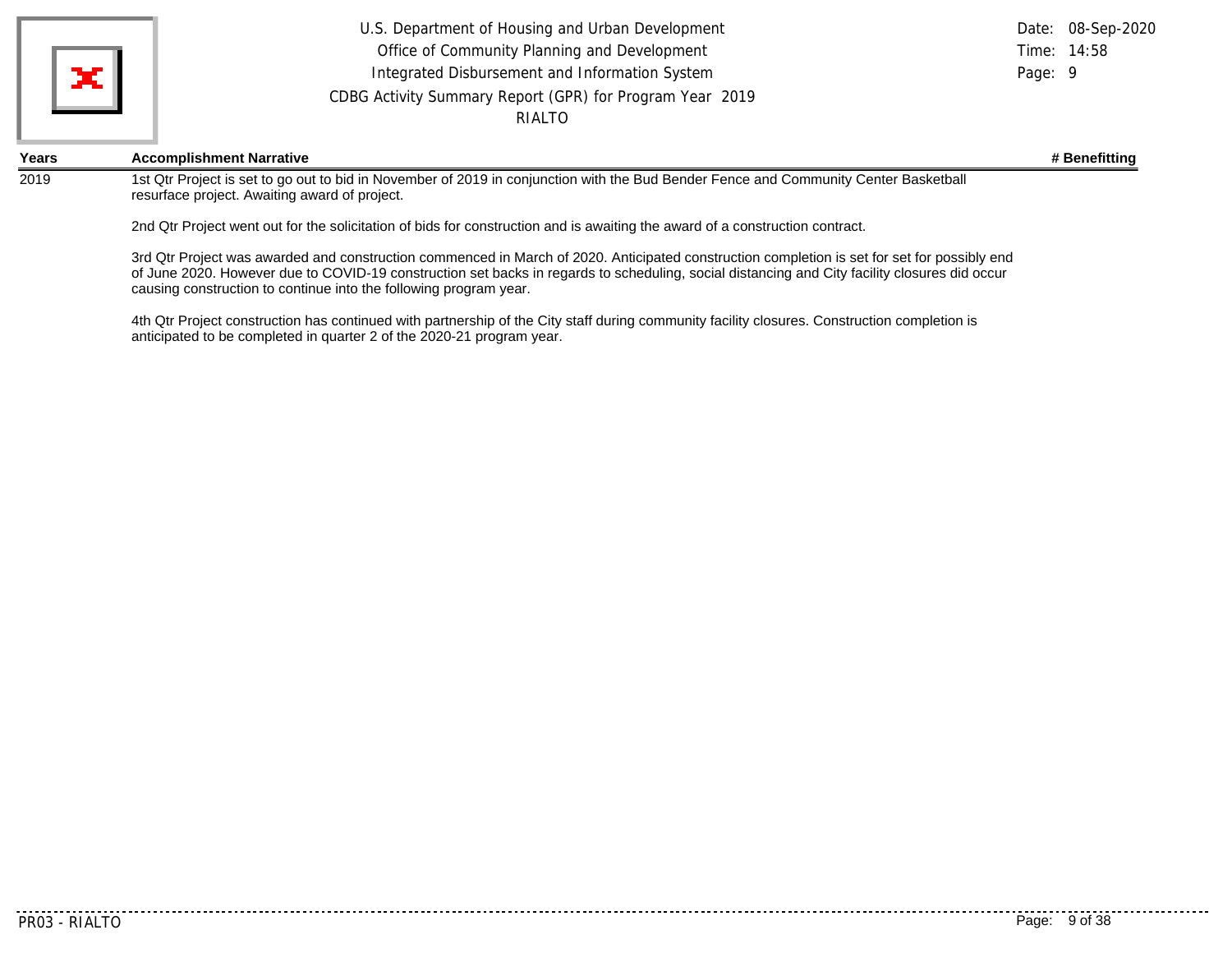| ×                            | Page: 10                                                            | Date: 08-Sep-2020<br>Time: 14:58       |                                                                                                           |                     |     |
|------------------------------|---------------------------------------------------------------------|----------------------------------------|-----------------------------------------------------------------------------------------------------------|---------------------|-----|
|                              |                                                                     | RIALTO                                 |                                                                                                           |                     |     |
| <b>PGM Year:</b><br>Project: | 2018<br>0002 - Community Facilities and Infrastructure Improvements |                                        |                                                                                                           |                     |     |
| <b>IDIS Activity:</b>        | 370 - Rialto Park ADA Compliance Improvements                       |                                        |                                                                                                           |                     |     |
| Status:<br>Location:         | Open<br>130 E San Bernardino Avenue Rialto, CA 92376                | Objective:<br>Outcome:<br>Matrix Code: | Create suitable living environments<br>Availability/accessibility<br>Parks, Recreational Facilities (03F) | National Objective: | LMA |

**Initial Funding Date:** 03/11/2019

#### **Description:**

The City of Rialto proposes to replace an existing announcers booth located inside Rialto City Park on John Silva Field to meet current City compliance standards and codes. The codes include but are not limited to the Building Code and Americans with Disability Act (ADA) requirements.

The proposed scope of the project will include the use and hiring of a contractor, the purchase of a prefabricated building, and the construction of an ADA approved access ramp. This request is for additional funds in order to complete the project.

#### **Financing**

|              | <b>Fund Type</b> | Grant Year | Grant       | <b>Funded Amount</b> | Drawn In Program Year | Drawn Thru Program Year |
|--------------|------------------|------------|-------------|----------------------|-----------------------|-------------------------|
| CDBG         | EN               | Pre-2015   |             | \$160,238.09         | \$0.00                | \$0.00                  |
|              |                  | 2014       | B14MC060571 |                      | \$0.00                | \$153,666.98            |
|              |                  | 2015       | B15MC060571 | \$73,603.91          | \$0.00                | \$0.00                  |
| <b>Total</b> | <b>Total</b>     |            |             | \$233,842.00         | \$0.00                | \$153,666.98            |

#### **Proposed Accomplishments**

Public Facilities : 3,000 Total Population in Service Area: 7,800 Census Tract Percent Low / Mod: 68.72

### **Annual Accomplishments**

| Years | <b>Accomplishment Narrative</b>                                                                                                              | # Benefitting |
|-------|----------------------------------------------------------------------------------------------------------------------------------------------|---------------|
| 2018  | Construction is completed on this project. Labor compliance has been reviewed and completed. City is keeping the activity open so as to make |               |
|       | sure all expenditures are captured in upcoming drawdown that will occur after quarter 2 of 2019-2020 PY.                                     |               |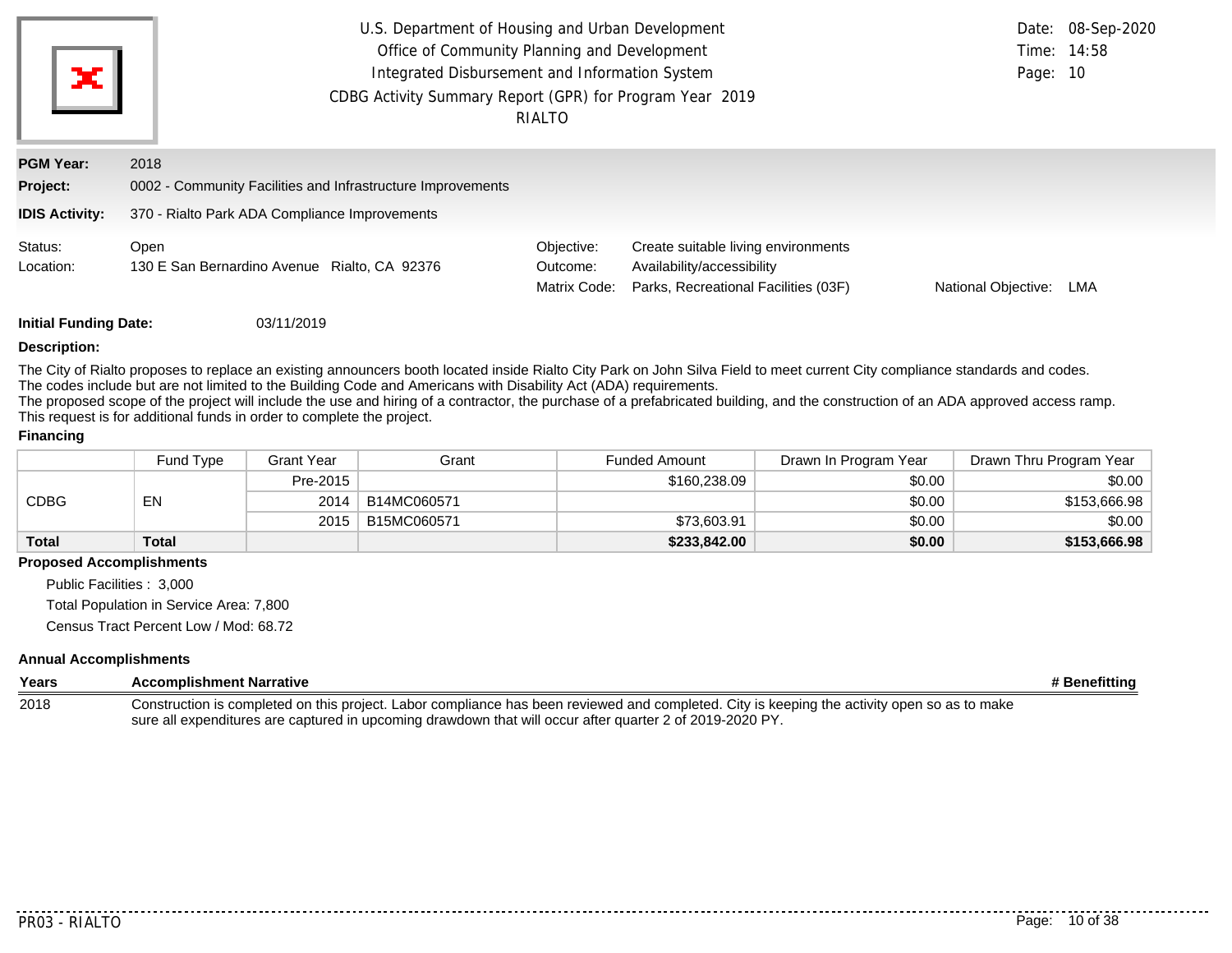| ×                                                     | Page: 11                                                                                                                     | Date: 08-Sep-2020<br>Time: 14:58       |                                                                                                           |                     |     |
|-------------------------------------------------------|------------------------------------------------------------------------------------------------------------------------------|----------------------------------------|-----------------------------------------------------------------------------------------------------------|---------------------|-----|
| <b>PGM Year:</b><br>Project:<br><b>IDIS Activity:</b> | 2018<br>0002 - Community Facilities and Infrastructure Improvements<br>371 - Community Center Basketball Resurfacing Project |                                        |                                                                                                           |                     |     |
| Status:<br>Location:                                  | Open<br>214 N Palm Ave Rialto, CA 92376-5826                                                                                 | Objective:<br>Outcome:<br>Matrix Code: | Create suitable living environments<br>Availability/accessibility<br>Parks, Recreational Facilities (03F) | National Objective: | LMA |

**Initial Funding Date:** 03/11/2019

### **Description:**

Proposed improvements for the Johnson Center Outdoor Court Rehabilitation Project include the resurfacing of the courts, replacing backboards and nets as necessary, adding seating, and providing shade structures.

#### **Financing**

|              | Fund Type    | Grant Year | Grant       | <b>Funded Amount</b> | Drawn In Program Year | Drawn Thru Program Year |
|--------------|--------------|------------|-------------|----------------------|-----------------------|-------------------------|
| CDBG         |              | 2016       | B16MC060571 | \$165,000.00         | \$5,824.16            | \$29,712.06             |
|              | EN           | 2017       | B17MC060571 | \$12,174.65          | \$0.00                | \$0.00                  |
|              |              | 2018       | B18MC060571 | \$87,511.35          | \$0.00                | \$0.00                  |
| <b>Total</b> | <b>Total</b> |            |             | \$264,686.00         | \$5,824.16            | \$29,712.06             |

### **Proposed Accomplishments**

Public Facilities : 3,000

Total Population in Service Area: 10,705

Census Tract Percent Low / Mod: 68.47

### **Annual Accomplishments**

| Years | <b>Accomplishment Narrative</b>                                                                                                                                                                                                                                                                                                                                    | # Benefitting |
|-------|--------------------------------------------------------------------------------------------------------------------------------------------------------------------------------------------------------------------------------------------------------------------------------------------------------------------------------------------------------------------|---------------|
| 2018  | Project design phase was put into final plan checking during quarter 4 of PY 2018-2019. The City will combine this project with the City's Bud<br>Bender Park Ball field Fence Project and its Community Center Building and Tenant Improvements Project for better bid pricing. Project is<br>expected to be completed in PY 2019-2020.                           |               |
| 2019  | 1st Qtr Project is set to go out to bid in November of 2019 in conjunction with the Bud Bender Fence and Community Center ADA Improvements<br>projects. Awaiting award of project.                                                                                                                                                                                 |               |
|       | 2nd Qtr Project went out for the solicitation of bids for construction and is awaiting the award of a construction contract.                                                                                                                                                                                                                                       |               |
|       | 3rd Qtr Project was awarded and construction commenced in March of 2020. Anticipated construction completion is set for set for possibly end<br>of June 2020. However due to COVID-19 construction set backs in regards to scheduling, social distancing and City facility closures did occur<br>causing construction to continue into the following program year. |               |
|       | 4th Qtr Project construction has continued with partnership of the City staff during community facility closures. Construction completion is<br>anticipated to be completed in quarter 2 of the 2020-21 program year.                                                                                                                                              |               |
|       |                                                                                                                                                                                                                                                                                                                                                                    |               |

. **. . . . . .** .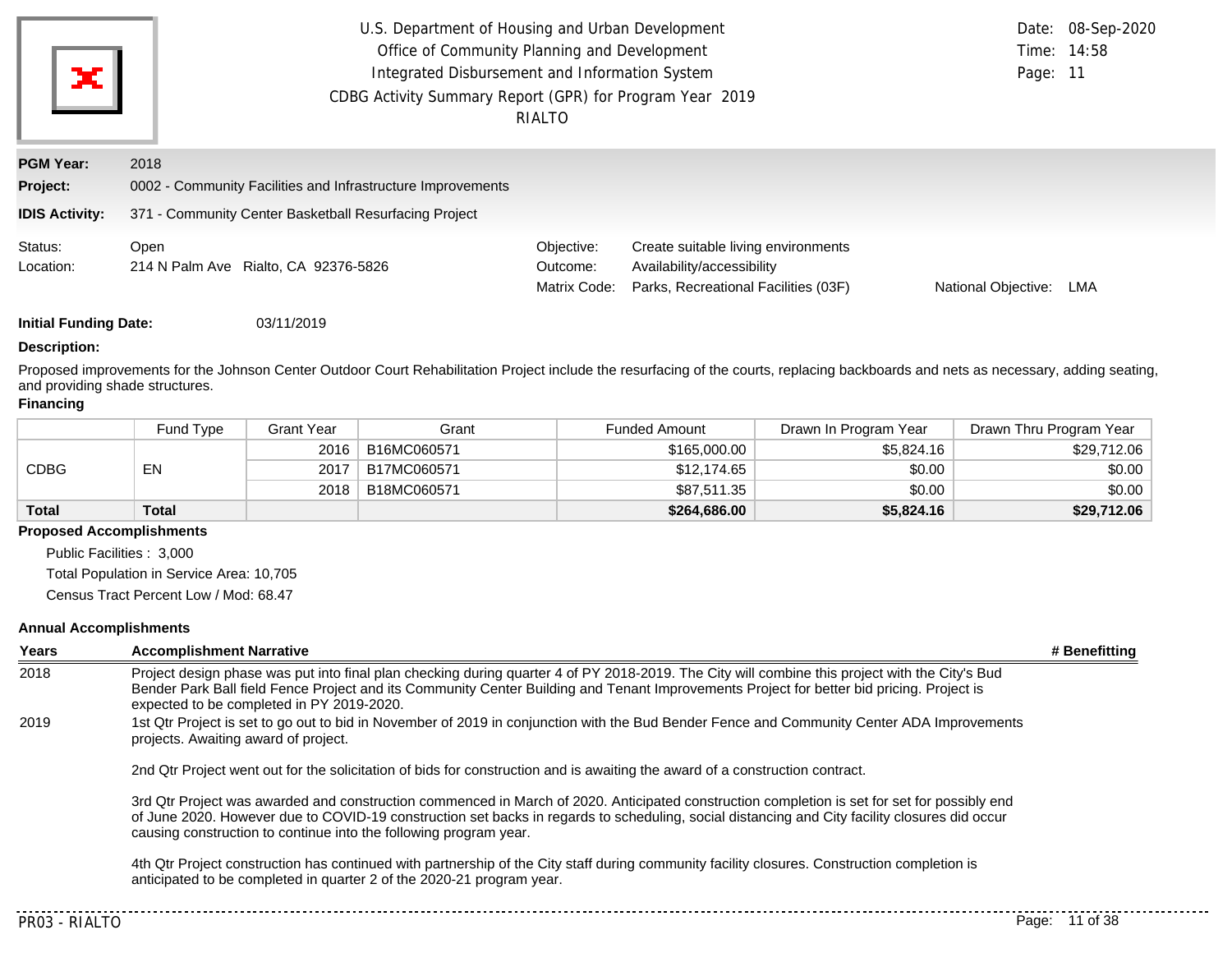| $\mathbf{x}$                 | U.S. Department of Housing and Urban Development<br>Office of Community Planning and Development<br>Integrated Disbursement and Information System<br>CDBG Activity Summary Report (GPR) for Program Year 2019 | Page: 12                               | Date: 08-Sep-2020<br>Time: 14:58                                                              |                     |     |
|------------------------------|----------------------------------------------------------------------------------------------------------------------------------------------------------------------------------------------------------------|----------------------------------------|-----------------------------------------------------------------------------------------------|---------------------|-----|
| <b>PGM Year:</b><br>Project: | 2013<br>0013 - Bud Bender Park Section 108                                                                                                                                                                     |                                        |                                                                                               |                     |     |
| <b>IDIS Activity:</b>        | 372 - Bud Bender Park - Section 108                                                                                                                                                                            |                                        |                                                                                               |                     |     |
| Status:<br>Location:         | Open<br>235 N Lilac Ave Rialto, CA 92376-5752                                                                                                                                                                  | Objective:<br>Outcome:<br>Matrix Code: | Create suitable living environments<br>Sustainability<br>Parks, Recreational Facilities (03F) | National Objective: | LMA |

**Initial Funding Date:** 03/15/2019

#### **Description:**

This project provides funds for the Bud Bender Park Renovation which includes demolition and renovation work at the park to include baseball fields, ADA restroom facilities and parking areas, playground equipment, picnic shelter and walking trails.

Construction includes: grading, irrigation improvements, formingpouring concrete, installation of lighting, bleacher & bench upgrades and signage.

In addition to the CDBG funds, the City will be utilizing Section 108 Loan Guarantee Funds totaling \$2,000,000 for the construction of the project.

### **Financing**

|             | Fund Type | <b>Grant Year</b> | Grant       | Funded Amount  | Drawn In Program Year | Drawn Thru Program Year |  |
|-------------|-----------|-------------------|-------------|----------------|-----------------------|-------------------------|--|
| <b>CDBG</b> | SL        | 2013              | B13MC060571 | \$2,000,000,00 | \$0.00                | \$2,000,000,00          |  |
| Total       | Total     |                   |             | \$2,000,000,00 | \$0.00                | \$2,000,000.00          |  |

#### **Proposed Accomplishments**

Public Facilities : 14,305 Total Population in Service Area: 14,305 Census Tract Percent Low / Mod: 71.58

#### **Annual Accomplishments**

No data returned for this view. This might be because the applied filter excludes all data.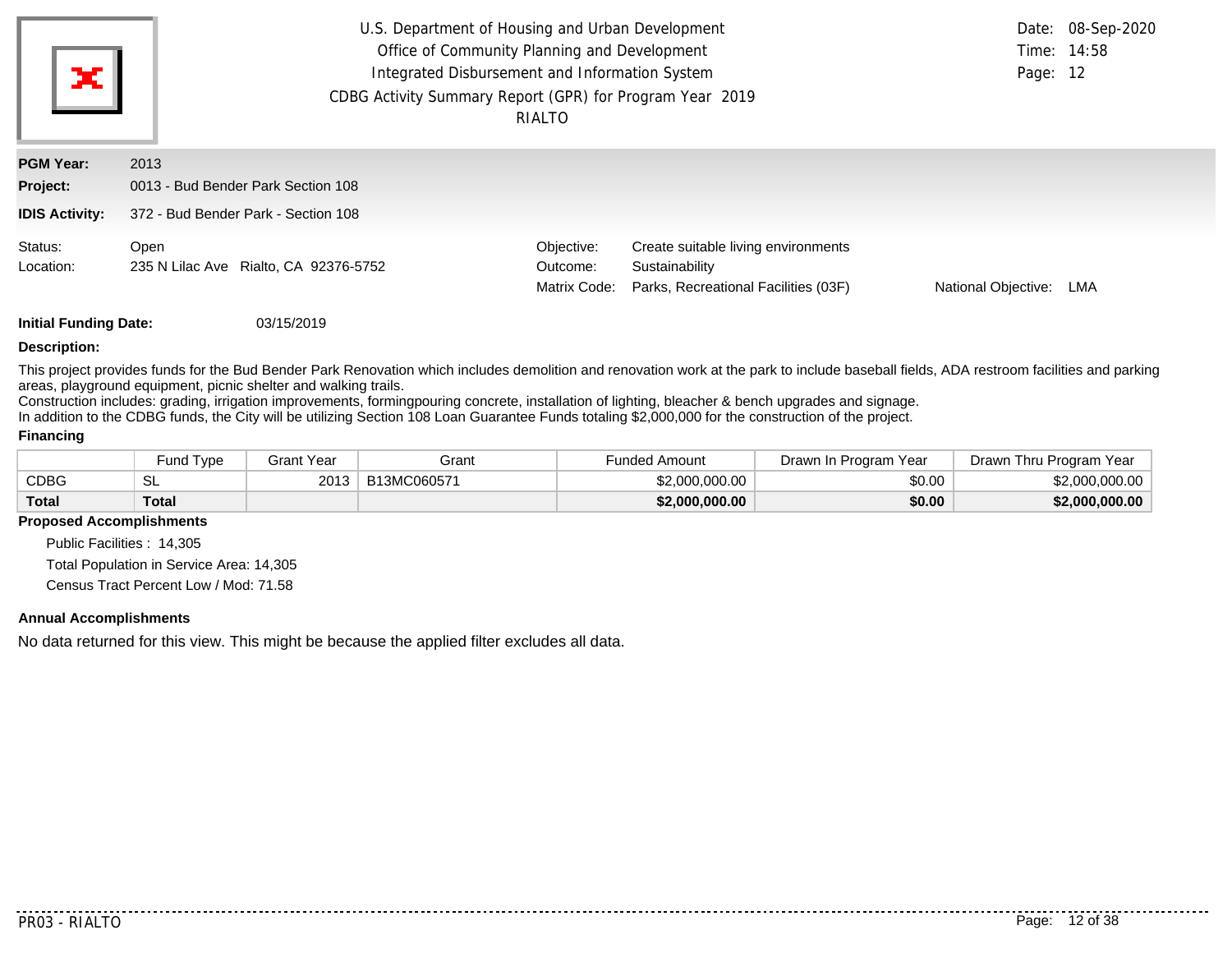| ж                            | U.S. Department of Housing and Urban Development<br>Office of Community Planning and Development<br>Integrated Disbursement and Information System<br>CDBG Activity Summary Report (GPR) for Program Year 2019<br>RIALTO |                                        |                                      |                            |  |
|------------------------------|--------------------------------------------------------------------------------------------------------------------------------------------------------------------------------------------------------------------------|----------------------------------------|--------------------------------------|----------------------------|--|
| <b>PGM Year:</b><br>Project: | 2019<br>0006 - CDBG Administration                                                                                                                                                                                       |                                        |                                      |                            |  |
| <b>IDIS Activity:</b>        | 373 - CDBG Program Administration                                                                                                                                                                                        |                                        |                                      |                            |  |
| Status:<br>Location:         | Open                                                                                                                                                                                                                     | Objective:<br>Outcome:<br>Matrix Code: | General Program Administration (21A) | <b>National Objective:</b> |  |

### **Description:**

Project to provide for the overall administration of the CDBG Program, to include:preparation and submission of required contracts with HUD, submission of all reporting requirements, provision of individual project oversight, monitoring of all project implementation and ongoing completion, and fiscal management and oversight. Program Administration is performed by a combination of City Staff and a Professional Consultant.

## **Financing**

|              | Fund Type    | Grant Year | Grant       | <b>Funded Amount</b> | Drawn In Program Year | Drawn Thru Program Year |  |
|--------------|--------------|------------|-------------|----------------------|-----------------------|-------------------------|--|
| <b>CDBG</b>  | <b>- 1</b>   | 2019       | B19MC060571 | \$210,274.00         | \$98,670.83           | \$98,670.83             |  |
| <b>Total</b> | <b>Total</b> |            |             | \$210,274.00         | \$98,670.83           | \$98,670.83             |  |

### **Proposed Accomplishments**

### **Actual Accomplishments**

|                                                          |       | Owner       |       | Renter      |             | <b>Total</b> |       | Person   |
|----------------------------------------------------------|-------|-------------|-------|-------------|-------------|--------------|-------|----------|
| Number assisted:                                         | Total | Hispanic    | Total | Hispanic    | Total       | Hispanic     | Total | Hispanic |
| White:                                                   |       |             |       |             | 0           | 0            |       |          |
| Black/African American:                                  |       |             |       |             | 0           | 0            |       |          |
| Asian:                                                   |       |             |       |             | 0           | 0            |       |          |
| American Indian/Alaskan Native:                          |       |             |       |             | 0           | 0            |       |          |
| Native Hawaiian/Other Pacific Islander:                  |       |             |       |             | 0           | 0            |       |          |
| American Indian/Alaskan Native & White:                  |       |             |       |             | 0           | 0            |       |          |
| Asian White:                                             |       |             |       |             | 0           | 0            |       |          |
| Black/African American & White:                          |       |             |       |             | 0           | 0            |       |          |
| American Indian/Alaskan Native & Black/African American: |       |             |       |             | 0           | 0            |       |          |
| Other multi-racial:                                      |       |             |       |             | 0           | 0            |       |          |
| Asian/Pacific Islander:                                  |       |             |       |             | 0           | 0            |       |          |
| Hispanic:                                                |       |             |       |             | $\Omega$    | 0            |       |          |
| Total:                                                   | 0     | $\mathbf 0$ | 0     | $\mathbf 0$ | $\mathbf 0$ | $\bf{0}$     | 0     | 0        |
| Female-headed Households:                                |       |             |       |             | 0           |              |       |          |

. . . . . . .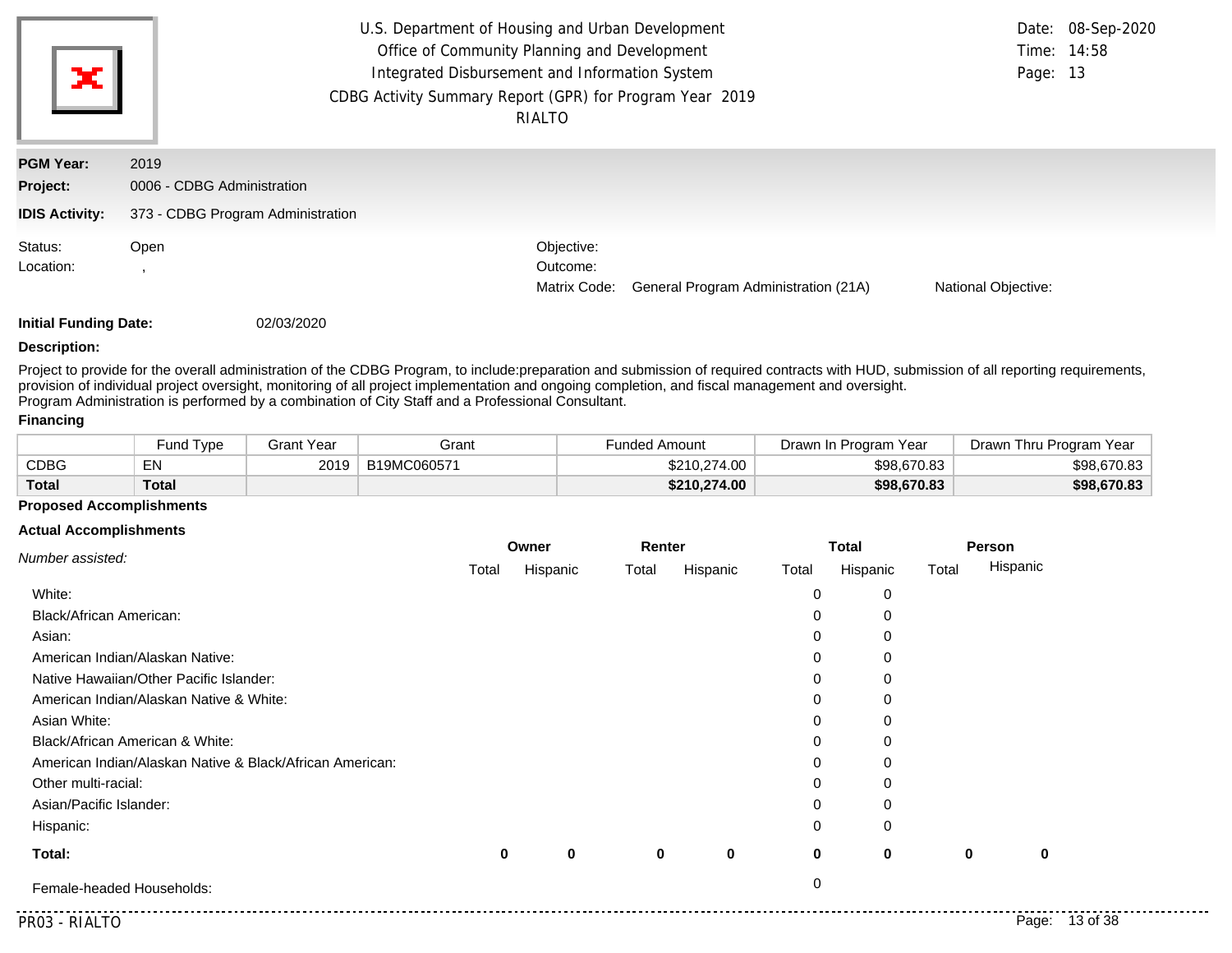

U.S. Department of Housing and Urban Development Office of Community Planning and Development Integrated Disbursement and Information System CDBG Activity Summary Report (GPR) for Program Year 2019 RIALTO

Time: 14:58 Page: 14 Date: 08-Sep-2020

#### *Income Category:*

|                      | Owner | Renter | <b>Total</b> | Person |
|----------------------|-------|--------|--------------|--------|
| <b>Extremely Low</b> |       |        | 0            |        |
| Low Mod              |       |        | 0            |        |
| Moderate             |       |        | 0            |        |
| Non Low Moderate     |       |        | 0            |        |
| Total                | 0     | 0      | $\Omega$     | 0      |
| Percent Low/Mod      |       |        |              |        |

### **Annual Accomplishments**

No data returned for this view. This might be because the applied filter excludes all data.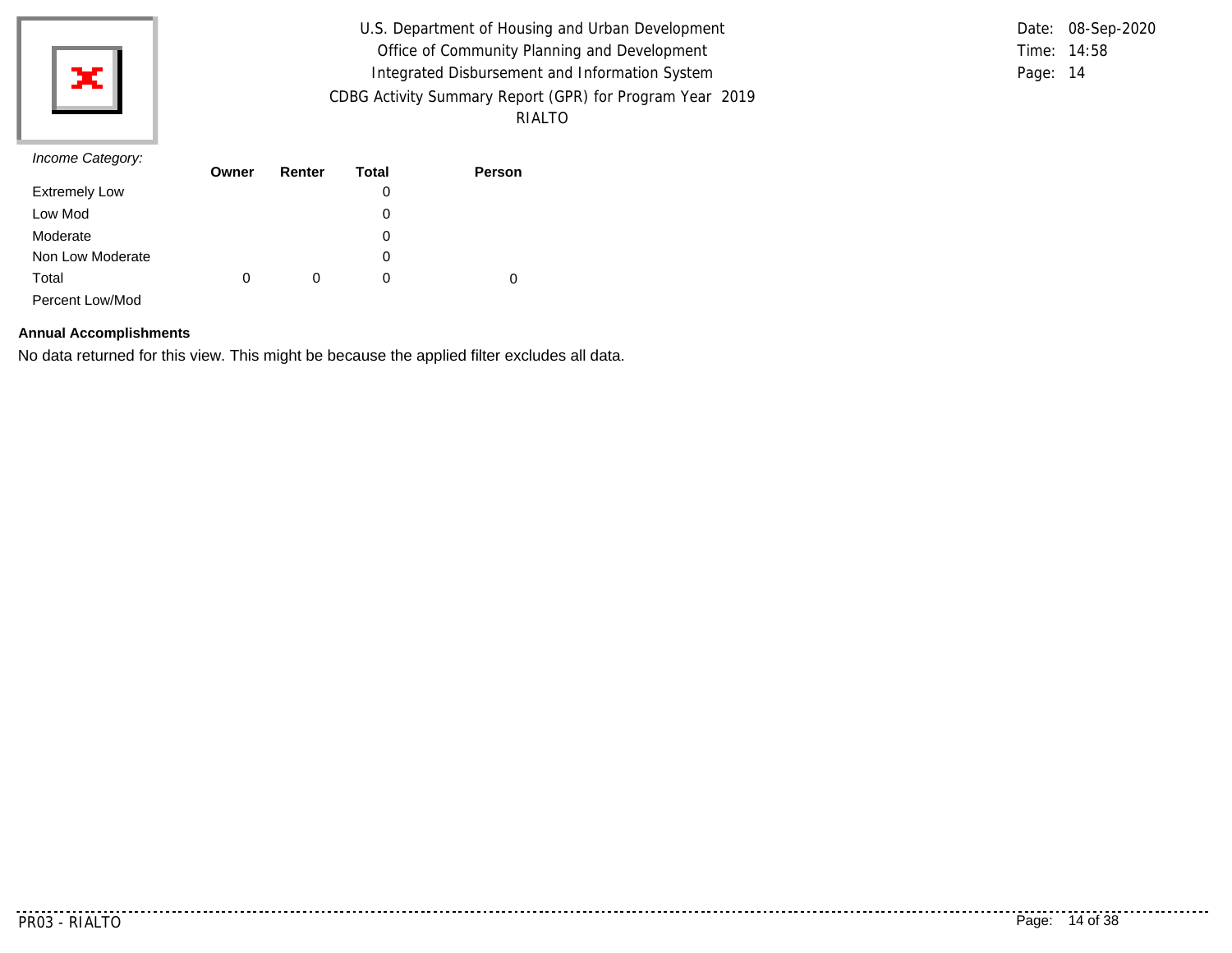| U.S. Department of Housing and Urban Development<br>Office of Community Planning and Development<br>Ж<br>Integrated Disbursement and Information System<br>CDBG Activity Summary Report (GPR) for Program Year 2019<br>RIALTO |                              |  |              |                                                             |                     |  |
|-------------------------------------------------------------------------------------------------------------------------------------------------------------------------------------------------------------------------------|------------------------------|--|--------------|-------------------------------------------------------------|---------------------|--|
| <b>PGM Year:</b>                                                                                                                                                                                                              | 2019                         |  |              |                                                             |                     |  |
| Project:                                                                                                                                                                                                                      | 0003 - Fair Housing Services |  |              |                                                             |                     |  |
| <b>IDIS Activity:</b>                                                                                                                                                                                                         | 374 - Fair Housing Program   |  |              |                                                             |                     |  |
| Status:                                                                                                                                                                                                                       | Open                         |  | Objective:   |                                                             |                     |  |
| Location:                                                                                                                                                                                                                     |                              |  | Outcome:     |                                                             |                     |  |
|                                                                                                                                                                                                                               |                              |  | Matrix Code: | Fair Housing Activities (subject to<br>20% Admin Cap) (21D) | National Objective: |  |

### **Description:**

This project will provide fair housing education, outreach enforcement, landlordtenant counseling and mediation services for the residents of the City of Rialto. Rialto residents will be provided the services at the Inland Fair Housing and Mediation Board office located in the City of San Bernardino along with workshops held in the City and neighboring jurisdictions where Rialto residents are welcome to attend.

## **Financing**

|              | Fund Type    | Grant Year | Grant       | <b>Funded Amount</b> | Drawn In Program Year | Drawn Thru Program Year |
|--------------|--------------|------------|-------------|----------------------|-----------------------|-------------------------|
| <b>CDBG</b>  | E٨           | 2019       | B19MC060571 | \$29,061,00          | \$20.951.93           | \$20.951.93             |
| <b>Total</b> | <b>Total</b> |            |             | \$29,061.00          | \$20,951.93           | \$20,951.93             |

### **Proposed Accomplishments**

#### **Actual Accomplishments**

|                                                          |       | Owner       |       | Renter      |             | <b>Total</b> |       | Person   |
|----------------------------------------------------------|-------|-------------|-------|-------------|-------------|--------------|-------|----------|
| Number assisted:                                         | Total | Hispanic    | Total | Hispanic    | Total       | Hispanic     | Total | Hispanic |
| White:                                                   |       |             |       |             | 0           | 0            |       |          |
| Black/African American:                                  |       |             |       |             | 0           | 0            |       |          |
| Asian:                                                   |       |             |       |             | 0           | 0            |       |          |
| American Indian/Alaskan Native:                          |       |             |       |             | 0           | 0            |       |          |
| Native Hawaiian/Other Pacific Islander:                  |       |             |       |             | 0           | 0            |       |          |
| American Indian/Alaskan Native & White:                  |       |             |       |             | 0           | 0            |       |          |
| Asian White:                                             |       |             |       |             | 0           | 0            |       |          |
| Black/African American & White:                          |       |             |       |             | 0           | 0            |       |          |
| American Indian/Alaskan Native & Black/African American: |       |             |       |             | 0           | 0            |       |          |
| Other multi-racial:                                      |       |             |       |             | 0           | 0            |       |          |
| Asian/Pacific Islander:                                  |       |             |       |             | 0           | 0            |       |          |
| Hispanic:                                                |       |             |       |             | $\Omega$    | 0            |       |          |
| Total:                                                   | 0     | $\mathbf 0$ | 0     | $\mathbf 0$ | $\mathbf 0$ | $\bf{0}$     | 0     | 0        |
| Female-headed Households:                                |       |             |       |             | 0           |              |       |          |

. . . . . . .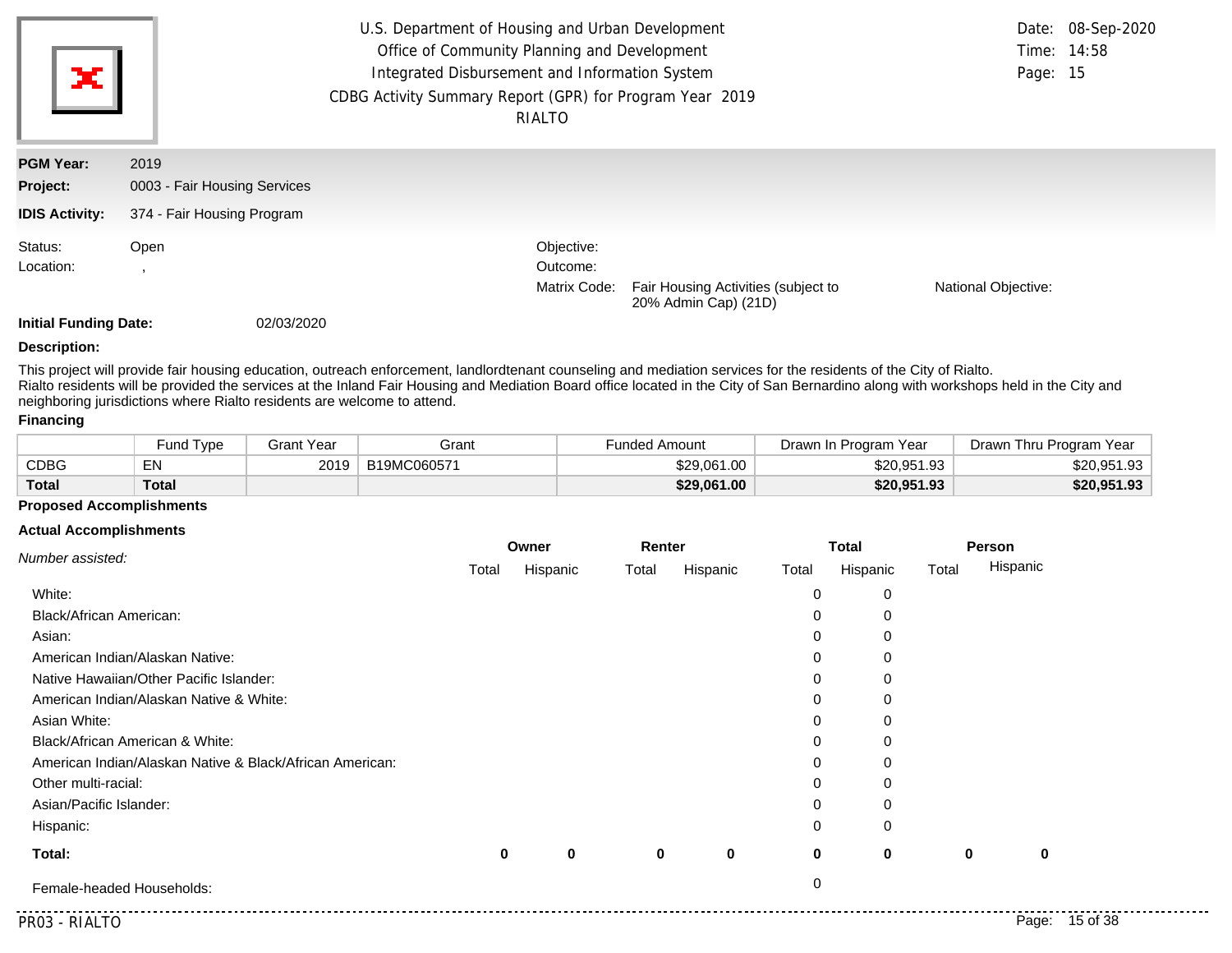

U.S. Department of Housing and Urban Development Office of Community Planning and Development Integrated Disbursement and Information System CDBG Activity Summary Report (GPR) for Program Year 2019 RIALTO

Time: 14:58 Page: 16 Date: 08-Sep-2020

#### *Income Category:*

|                      | Owner | Renter | <b>Total</b> | Person |
|----------------------|-------|--------|--------------|--------|
| <b>Extremely Low</b> |       |        | 0            |        |
| Low Mod              |       |        | 0            |        |
| Moderate             |       |        | 0            |        |
| Non Low Moderate     |       |        | 0            |        |
| Total                | 0     | 0      | $\Omega$     | 0      |
| Percent Low/Mod      |       |        |              |        |

### **Annual Accomplishments**

No data returned for this view. This might be because the applied filter excludes all data.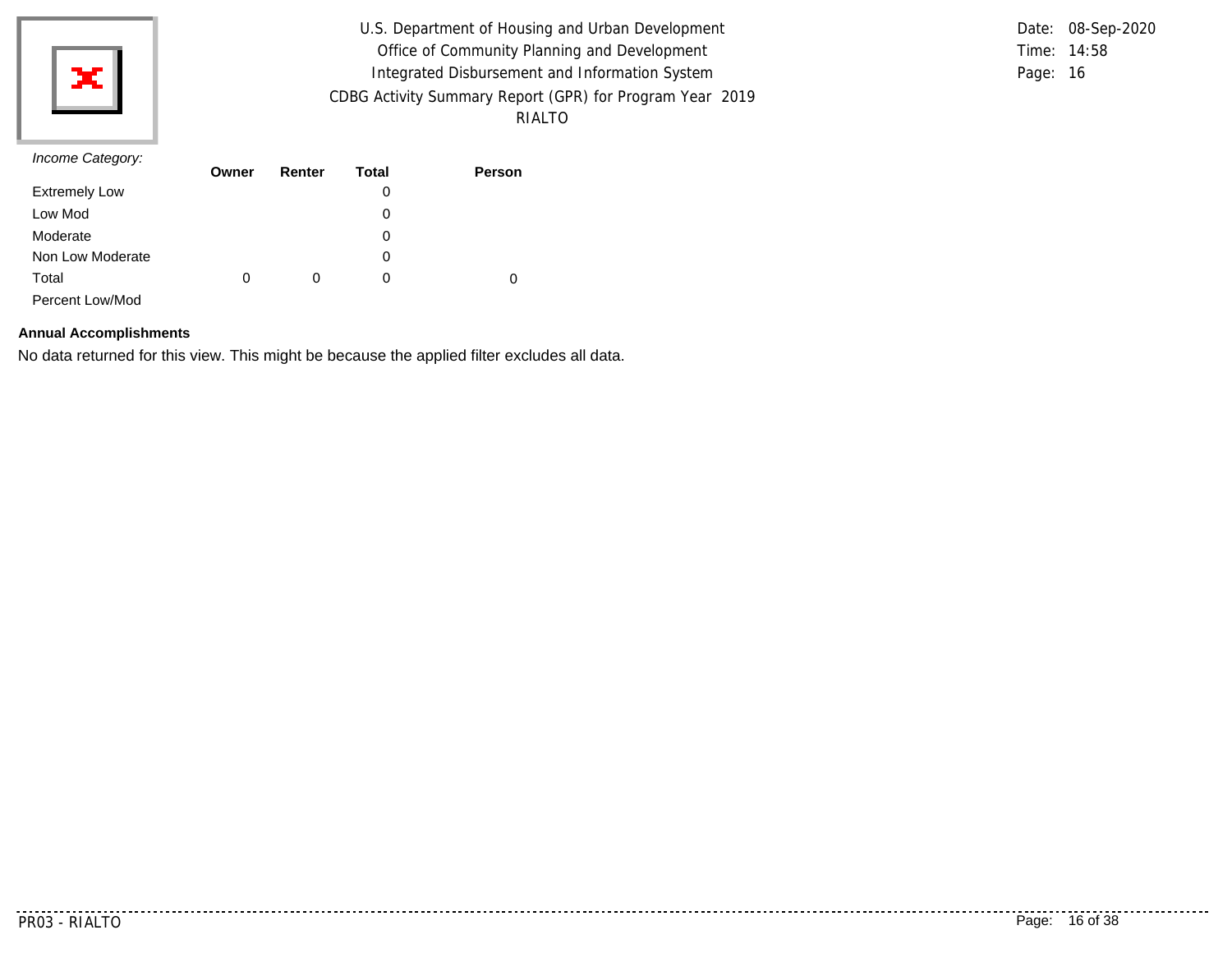| ×                            | U.S. Department of Housing and Urban Development<br>Office of Community Planning and Development<br>Integrated Disbursement and Information System<br>CDBG Activity Summary Report (GPR) for Program Year 2019 | RIALTO                                 |                                                                                           | Page: 17            | Date: 08-Sep-2020<br>Time: 14:58 |
|------------------------------|----------------------------------------------------------------------------------------------------------------------------------------------------------------------------------------------------------------|----------------------------------------|-------------------------------------------------------------------------------------------|---------------------|----------------------------------|
| <b>PGM Year:</b><br>Project: | 2019<br>0002 - Public Services for low-income residents                                                                                                                                                        |                                        |                                                                                           |                     |                                  |
| <b>IDIS Activity:</b>        | 375 - Fit 4 Kids Program                                                                                                                                                                                       |                                        |                                                                                           |                     |                                  |
| Status:<br>Location:         | Open<br>1243 S Riverside Ave Rialto, CA 92376-7505                                                                                                                                                             | Objective:<br>Outcome:<br>Matrix Code: | Create suitable living environments<br>Availability/accessibility<br>Youth Services (05D) | National Objective: | LMC                              |

#### **Description:**

Children in the Fit-4-Kids program will receive the physical, educational, and psychological tools they will need to help them overcome the challenges of obesity.

Children participate in team sports, individual sportsactivities, cardiovascular, strength and full body fitness training.

In addition, they receive critical education in the areas of health, nutrition, and fitness.

Finally, parents and caregivers will be provided with important information on how they can best support their children in their endeavors to overcome the challenges of obesity, leading an active lifestyle and their relation to physical and emotional problems faced daily.

The target age group for the program is 6-15 years of age, (Juniors: 6-10, Seniors: 11-15) for children residing in Rialto.

Program will expand from the Community Center to include 2 additional schools within the Rialto School District to participate at their respective locations.

#### **Financing**

|              | Fund Type    | Grant Year | Grant       | <b>Funded Amount</b> | Drawn In Program Year | Drawn Thru Program Year |  |
|--------------|--------------|------------|-------------|----------------------|-----------------------|-------------------------|--|
| CDBG         | ᇊ<br>ᇊ       | 2019       | B19MC060571 | \$54,057.00          | \$15,275.10           | \$15,275.10             |  |
| <b>Total</b> | <b>Total</b> |            |             | \$54,057.00          | \$15,275.10           | \$15,275.10             |  |

#### **Proposed Accomplishments**

People (General) : 150

#### **Actual Accomplishments**

|                                                          | Owner    |          | Renter |          | <b>Total</b> |          | Person |          |
|----------------------------------------------------------|----------|----------|--------|----------|--------------|----------|--------|----------|
| Number assisted:                                         | Total    | Hispanic | Total  | Hispanic | Total        | Hispanic | Total  | Hispanic |
| White:                                                   | $\Omega$ |          | 0      | 0        | 0            | 0        | 14     | 10       |
| Black/African American:                                  | 0        |          | 0      | 0        | 0            | 0        | 6      |          |
| Asian:                                                   |          |          | 0      |          | 0            |          |        |          |
| American Indian/Alaskan Native:                          |          |          | 0      | 0        | 0            |          |        |          |
| Native Hawaiian/Other Pacific Islander:                  |          | 0        | 0      | 0        | 0            |          | C      |          |
| American Indian/Alaskan Native & White:                  | 0        | 0        | 0      | 0        | 0            |          | 0      |          |
| Asian White:                                             |          |          |        |          | 0            |          |        |          |
| Black/African American & White:                          |          |          | o      |          | 0            |          |        |          |
| American Indian/Alaskan Native & Black/African American: | $\Omega$ | $\Omega$ | 0      |          | 0            |          |        |          |
| Other multi-racial:                                      | $\Omega$ | $\Omega$ | 0      | 0        | $\Omega$     | $\Omega$ | 16     | 14       |
| Asian/Pacific Islander:                                  |          |          |        | 0        | 0            |          |        |          |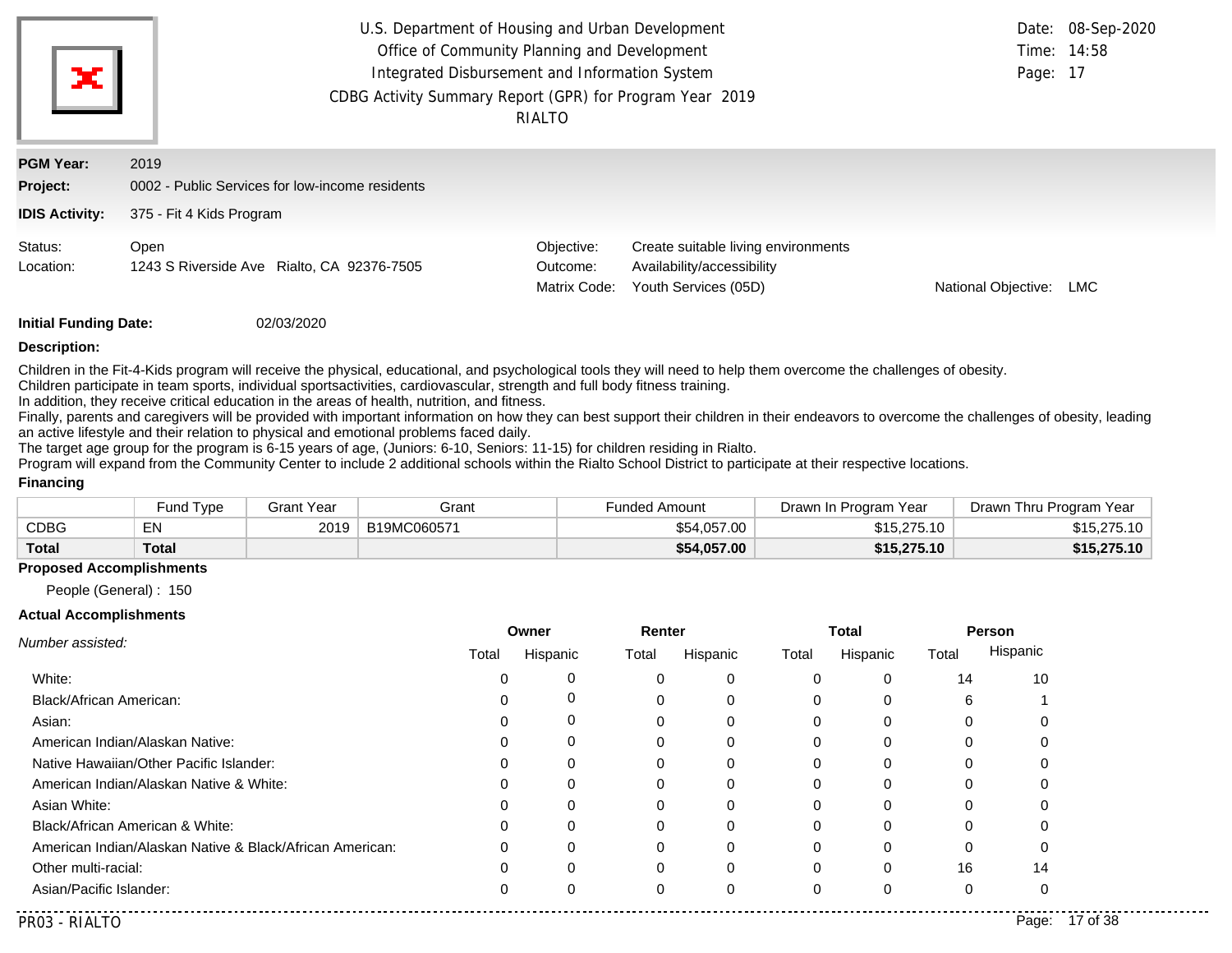|                           | U.S. Department of Housing and Urban Development |             |              |                                                          |        |   |             |   |   |    |          | Date: 08-Sep-2020 |
|---------------------------|--------------------------------------------------|-------------|--------------|----------------------------------------------------------|--------|---|-------------|---|---|----|----------|-------------------|
|                           | Office of Community Planning and Development     |             |              |                                                          |        |   |             |   |   |    |          | Time: 14:58       |
| х                         |                                                  |             |              | Integrated Disbursement and Information System           |        |   |             |   |   |    | Page: 18 |                   |
|                           |                                                  |             |              | CDBG Activity Summary Report (GPR) for Program Year 2019 |        |   |             |   |   |    |          |                   |
|                           |                                                  |             |              |                                                          | RIALTO |   |             |   |   |    |          |                   |
| Hispanic:                 |                                                  |             |              | 0                                                        | 0      | 0 | 0           | 0 | 0 | 0  | 0        |                   |
| Total:                    |                                                  |             |              | $\bf{0}$                                                 | 0      | 0 | $\mathbf 0$ | 0 | 0 | 36 | 25       |                   |
| Female-headed Households: |                                                  |             |              | 0                                                        |        | 0 |             | 0 |   |    |          |                   |
| Income Category:          | Owner                                            | Renter      | <b>Total</b> | Person                                                   |        |   |             |   |   |    |          |                   |
| <b>Extremely Low</b>      | 0                                                | 0           | 0            | 18                                                       |        |   |             |   |   |    |          |                   |
| Low Mod                   | 0                                                | 0           | 0            | 10                                                       |        |   |             |   |   |    |          |                   |
| Moderate                  | $\mathbf 0$                                      | 0           | 0            | 8                                                        |        |   |             |   |   |    |          |                   |
| Non Low Moderate          | 0                                                | $\mathbf 0$ | 0            | 0                                                        |        |   |             |   |   |    |          |                   |
| Total                     | $\mathbf 0$                                      | $\mathbf 0$ | 0            | 36                                                       |        |   |             |   |   |    |          |                   |
| Percent Low/Mod           |                                                  |             |              | 100.0%                                                   |        |   |             |   |   |    |          |                   |

# **Annual Accomplishments**

| Years | <b>Accomplishment Narrative</b>                                                                                                                                                                                                                                                                                                                                                                                                                                                                                                                                                                                | # Benefitting |
|-------|----------------------------------------------------------------------------------------------------------------------------------------------------------------------------------------------------------------------------------------------------------------------------------------------------------------------------------------------------------------------------------------------------------------------------------------------------------------------------------------------------------------------------------------------------------------------------------------------------------------|---------------|
| 2019  | 1st Qtr the Fit 4 Kids Program had 22 unduplicated clients and 360 client contacts.<br>2nd Qtr the Fit 4 Kids Program had 2 unduplicated clients and 99 client contacts.<br>3rd Qtr the Fit 4 Kids Program had 12 unduplicated clients and 94 client contacts. (Impacted by COVID-19, Community Center/Fitness &<br>Aquatic/School closures. Program operates from these various facilities)<br>4th Qtr the Fit 4 Kids Program had 0 unduplicated clients and 0 client contacts. (Impacted by COVID-19, Community Center/Fitness &<br>Aquatic/School closures. Program operates from these various facilities) |               |

Total quarter accomplishments for the Fit 4 Kids Program assisted 36 unduplicated and had 553 client contacts.

. . . . . . . . . . . .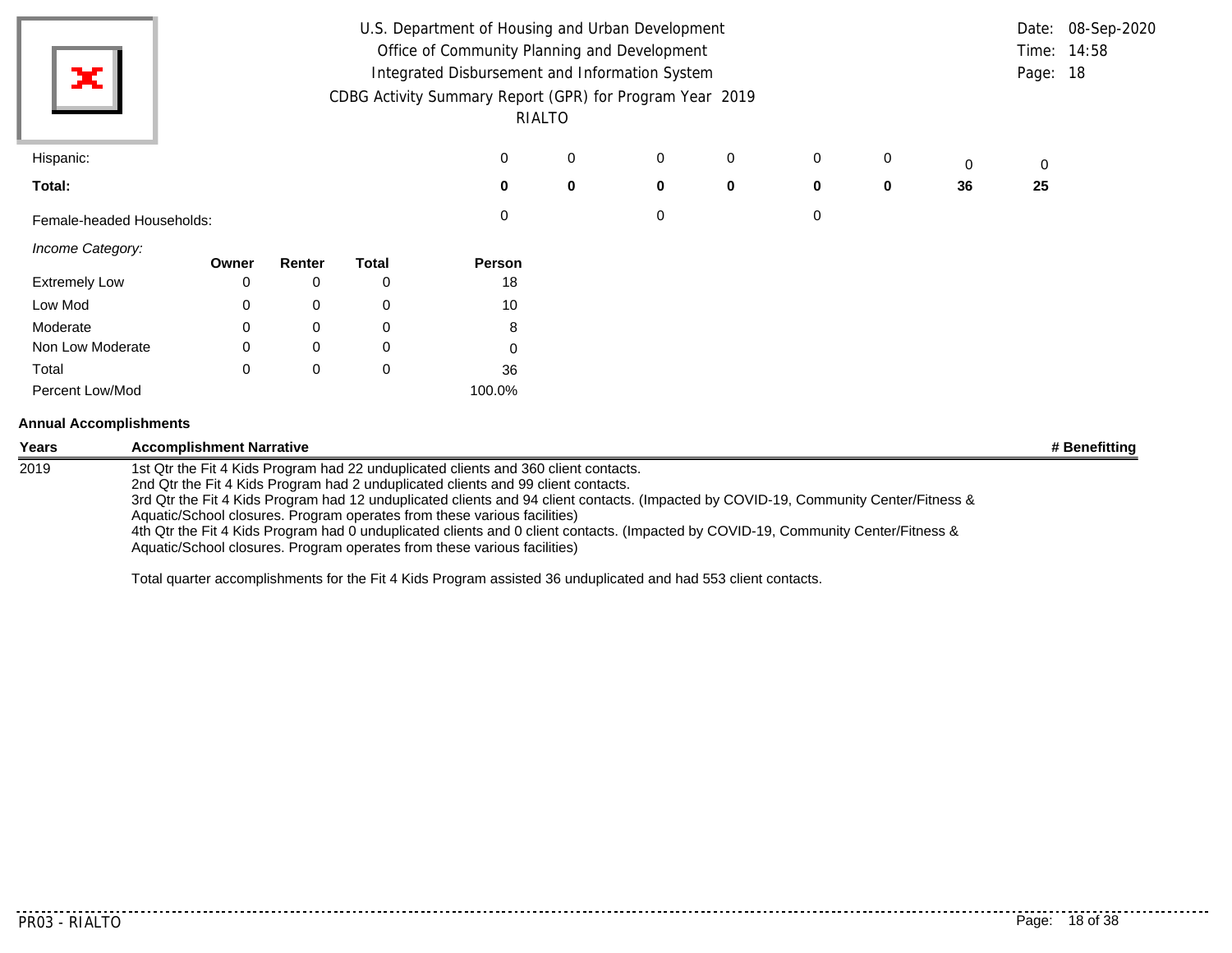| ×                                                            | U.S. Department of Housing and Urban Development<br>Office of Community Planning and Development<br>Integrated Disbursement and Information System<br>CDBG Activity Summary Report (GPR) for Program Year 2019 | RIALTO                                 |                                                                                            | Page: 19            | Date: 08-Sep-2020<br>Time: 14:58 |
|--------------------------------------------------------------|----------------------------------------------------------------------------------------------------------------------------------------------------------------------------------------------------------------|----------------------------------------|--------------------------------------------------------------------------------------------|---------------------|----------------------------------|
| <b>PGM Year:</b><br><b>Project:</b><br><b>IDIS Activity:</b> | 2019<br>0002 - Public Services for low-income residents<br>376 - Rialto Senior Services Division                                                                                                               |                                        |                                                                                            |                     |                                  |
| Status:<br>Location:                                         | Open<br>1411 S Riverside Ave Rialto, CA 92376-7703                                                                                                                                                             | Objective:<br>Outcome:<br>Matrix Code: | Create suitable living environments<br>Availability/accessibility<br>Senior Services (05A) | National Objective: | <b>LMC</b>                       |

#### **Description:**

The Senior Services Division provides a broad range of services Monday through Friday at the Grace Vargas Senior Center that include recreational, educational, social integration, intergenerational and special event administration activities, to the senior citizen community of Rialto.

Seniors are provided a nutritious lunch in a setting where they are kept up to date on the changing health policies and programs available to them, as well as be informed on new scams that target the vulnerable population.

### **Financing**

|              | <b>Fund Type</b> | 3rant Year | Grant       | Funded Amount | Drawn In Program Year | Drawn Thru Program Year |
|--------------|------------------|------------|-------------|---------------|-----------------------|-------------------------|
| CDBG         | EN               | 2019       | B19MC060571 | \$17.916.00   | \$17,916,00           | \$17,916.00             |
| <b>Total</b> | <b>Total</b>     |            |             | \$17,916.00   | \$17,916,00           | \$17,916.00             |

### **Proposed Accomplishments**

People (General) : 100

#### **Actual Accomplishments**

|                                                          |       | Owner    | Renter   |          |          | <b>Total</b> | Person |          |
|----------------------------------------------------------|-------|----------|----------|----------|----------|--------------|--------|----------|
| Number assisted:                                         | Total | Hispanic | Total    | Hispanic | Total    | Hispanic     | Total  | Hispanic |
| White:                                                   |       | 0        |          |          | 0        | 0            | 23     |          |
| Black/African American:                                  |       | O)       |          |          |          |              | 2      |          |
| Asian:                                                   |       | 0        |          |          |          |              |        |          |
| American Indian/Alaskan Native:                          |       | 0        |          |          | 0        | 0            | 0      |          |
| Native Hawaiian/Other Pacific Islander:                  |       | 0        |          |          |          | O            |        |          |
| American Indian/Alaskan Native & White:                  |       | 0        |          |          | 0        |              |        |          |
| Asian White:                                             |       | 0        |          |          |          | 0            | 0      |          |
| Black/African American & White:                          |       |          |          |          |          |              |        |          |
| American Indian/Alaskan Native & Black/African American: |       | 0        |          |          | 0        | 0            | 0      |          |
| Other multi-racial:                                      |       |          |          |          | 0        | $\Omega$     | 18     | 17       |
| Asian/Pacific Islander:                                  |       |          |          |          |          |              | 0      |          |
| Hispanic:                                                |       | 0        | $\Omega$ | $\Omega$ | $\Omega$ | 0            | 0      |          |
| Total:                                                   |       | ŋ        |          |          | 0        | 0            | 47     | 20       |

. . . . . . . . . . . . .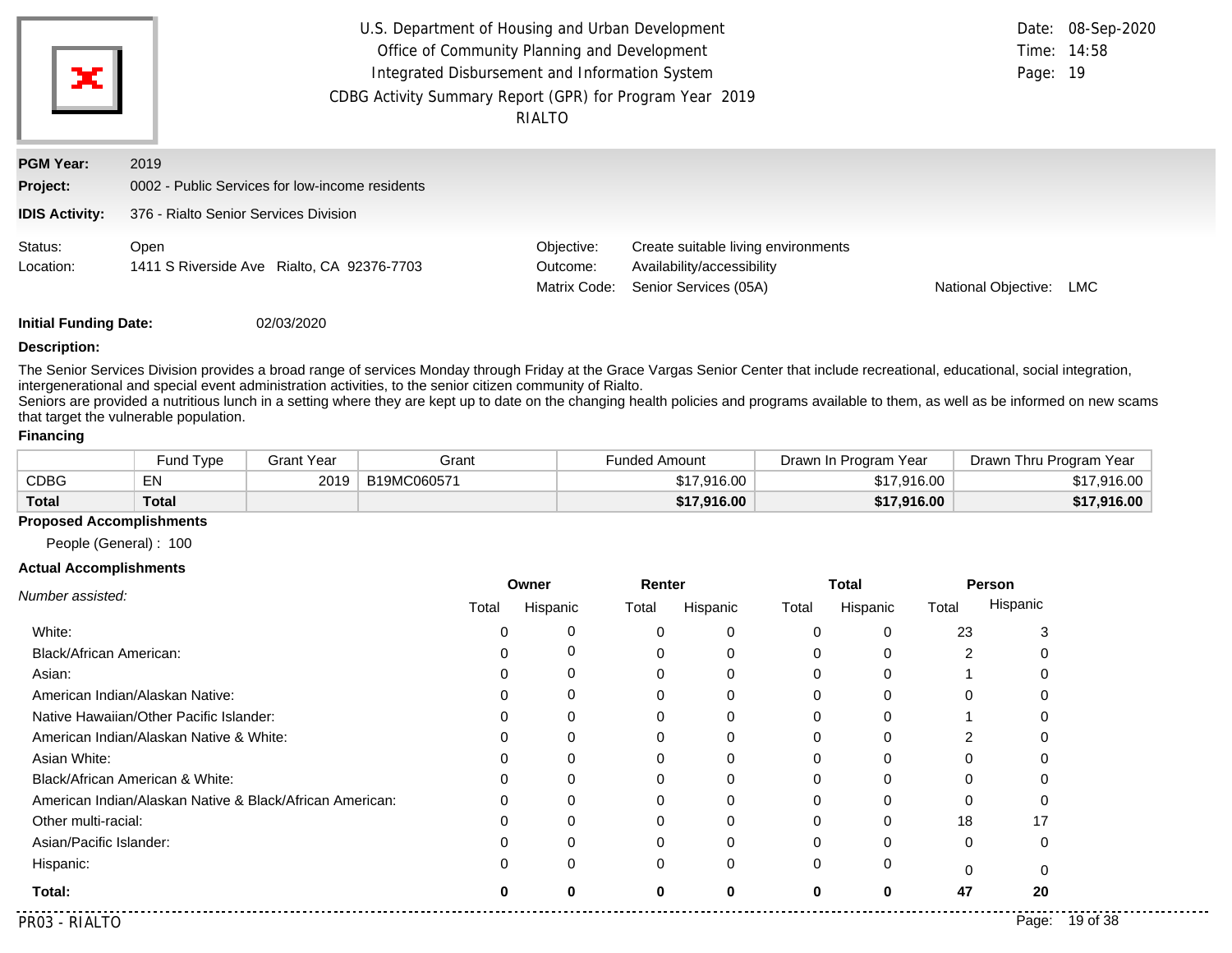| U.S. Department of Housing and Urban Development         |          | Date: 08-Sep-2020 |
|----------------------------------------------------------|----------|-------------------|
| Office of Community Planning and Development             |          | Time: 14:58       |
| Integrated Disbursement and Information System           | Page: 20 |                   |
| CDBG Activity Summary Report (GPR) for Program Year 2019 |          |                   |
| RIALTO                                                   |          |                   |

# Female-headed Households: 0 0 0

X

*Income Category:* Low Mod Moderate Extremely Low Non Low Moderate Total Percent Low/Mod **Owner** 0 0 0 0 0 **Renter** 0 0 0 0 0 **Total** 0 0 0 0 0 **Person** 0 47 0 0 47 100.0%

#### **Annual Accomplishments**

| Years | <b>Accomplishment Narrative</b>                                                                                                                                                                  | # Benefitting |
|-------|--------------------------------------------------------------------------------------------------------------------------------------------------------------------------------------------------|---------------|
| 2019  | 1st Qtr the Rialto Senior Services Program had 0 unduplicated clients and 0 client contacts.<br>2nd Qtr the Rialto Senior Services Program had 45 unduplicated clients and 45 client contacts.   |               |
|       | 3rd Qtr the Rialto Senior Services Program had 2 unduplicated clients and 2 client contacts. (Impacted by COVID-19, Grace Vargas Senior<br>Center closures. Program operates from this facility) |               |
|       | 4th Qtr the Rialto Senior Services Program had 0 unduplicated clients and 0 client contacts. (Impacted by COVID-19, Grace Vargas Senior<br>Center closures. Program operates from this facility) |               |

Total quarter accomplishments for the Rialto Senior Services Division Program assisted 47 unduplicated and had 47 client contacts.

. . . . . . . . . . .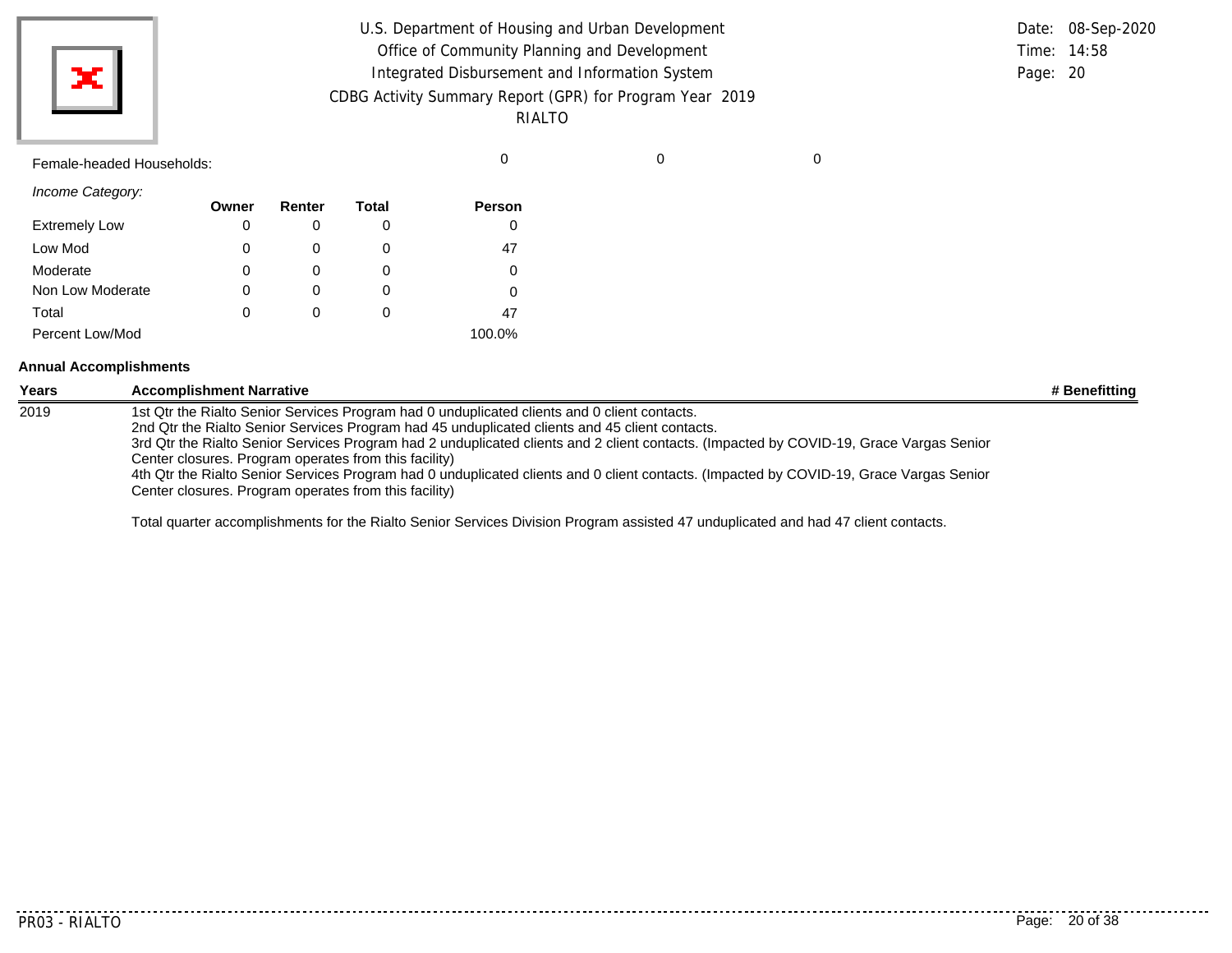| ×                            | U.S. Department of Housing and Urban Development<br>Office of Community Planning and Development<br>Integrated Disbursement and Information System<br>CDBG Activity Summary Report (GPR) for Program Year 2019 | RIALTO                                 |                                                                                           | Page: 21                   | Date: 08-Sep-2020<br>Time: 14:58 |
|------------------------------|----------------------------------------------------------------------------------------------------------------------------------------------------------------------------------------------------------------|----------------------------------------|-------------------------------------------------------------------------------------------|----------------------------|----------------------------------|
| <b>PGM Year:</b><br>Project: | 2019<br>0002 - Public Services for low-income residents                                                                                                                                                        |                                        |                                                                                           |                            |                                  |
| <b>IDIS Activity:</b>        | 377 - Pride Platoon Boot Camp                                                                                                                                                                                  |                                        |                                                                                           |                            |                                  |
| Status:<br>Location:         | Open<br>128 N Willow Ave Rialto, CA 92376-5830                                                                                                                                                                 | Objective:<br>Outcome:<br>Matrix Code: | Create suitable living environments<br>Availability/accessibility<br>Youth Services (05D) | <b>National Objective:</b> | LMC.                             |

#### **Description:**

Program is designed to redirect the attitudes of at-risk youth from a negative criminal element, to positive attributions such as respect, integrity, discipline, and enthusiasm about their school work, impact on the community, and overall well being.

The 14 - week program offers treatment, prevention, and disciplinary components to alter negative behavior for high school aged youth (14 -17 years of age) with anti-social behavior such as truancy, incorrigibility, minor law violation who are referred to the program through the courts, probation, schools, parents or other references.

Juveniles are partnered with positive influences of law enforcement officers from Rialto Police Department who stress qualities such as pride, discipline and enthusiasm. **Financing**

|              | Fund Type    | Grant Year | Grant       | <b>Funded Amount</b> | Drawn In Program Year | Drawn Thru Program Year |
|--------------|--------------|------------|-------------|----------------------|-----------------------|-------------------------|
| <b>CDBG</b>  | EN           | 2019       | B19MC060571 | \$29.572.00          | \$19.128.12           | \$19,128.12             |
| <b>Total</b> | <b>Total</b> |            |             | \$29,572.00          | \$19,128.12           | \$19,128.12             |

### **Proposed Accomplishments**

People (General) : 40

#### **Actual Accomplishments**

|                                                          |       | Owner    | Renter   |          |          | Total    | Person |          |
|----------------------------------------------------------|-------|----------|----------|----------|----------|----------|--------|----------|
| Number assisted:                                         | Total | Hispanic | Total    | Hispanic | Total    | Hispanic | Total  | Hispanic |
| White:                                                   |       | 0        |          | 0        | $\Omega$ | 0        | 20     | 20       |
| Black/African American:                                  |       | 0        | 0        | 0        | $\Omega$ | 0        | 2      |          |
| Asian:                                                   |       | 0        | 0        | $\Omega$ | $\Omega$ | $\Omega$ |        |          |
| American Indian/Alaskan Native:                          |       | 0        | 0        | 0        | $\Omega$ | $\Omega$ | 2      |          |
| Native Hawaiian/Other Pacific Islander:                  |       | $\Omega$ |          |          | $\Omega$ | $\Omega$ |        |          |
| American Indian/Alaskan Native & White:                  |       | 0        | 0        | 0        | $\Omega$ | $\Omega$ |        |          |
| Asian White:                                             |       | $\Omega$ |          |          | $\Omega$ | O        |        |          |
| Black/African American & White:                          |       | 0        | 0        | $\Omega$ | $\Omega$ | $\Omega$ | 2      |          |
| American Indian/Alaskan Native & Black/African American: |       | 0        |          |          | $\Omega$ | $\Omega$ | 0      |          |
| Other multi-racial:                                      |       | $\Omega$ | $\Omega$ | $\Omega$ | $\Omega$ | $\Omega$ | 16     | 16       |
| Asian/Pacific Islander:                                  |       | 0        | 0        | 0        | $\Omega$ | $\Omega$ | 0      |          |
| Hispanic:                                                |       | 0        | 0        | 0        | 0        | 0        | 0      |          |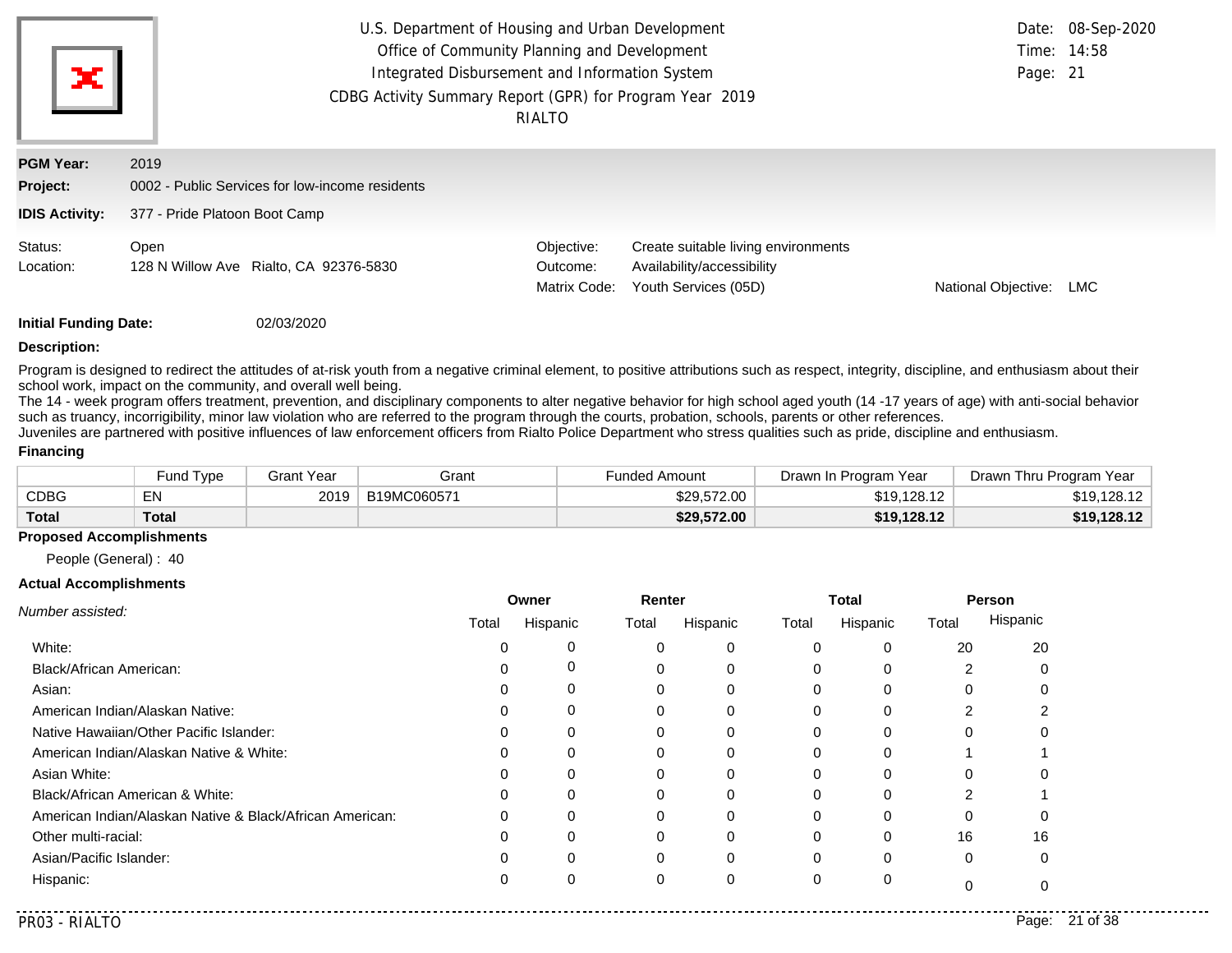| х                             |                                 |        |              | U.S. Department of Housing and Urban Development<br>Office of Community Planning and Development<br>Integrated Disbursement and Information System<br>CDBG Activity Summary Report (GPR) for Program Year 2019                                                                                                                                                                                                                                                                                                        | RIALTO |   |             |             |   |    | Page: 22 | Date: 08-Sep-2020<br>Time: 14:58 |
|-------------------------------|---------------------------------|--------|--------------|-----------------------------------------------------------------------------------------------------------------------------------------------------------------------------------------------------------------------------------------------------------------------------------------------------------------------------------------------------------------------------------------------------------------------------------------------------------------------------------------------------------------------|--------|---|-------------|-------------|---|----|----------|----------------------------------|
| Total:                        |                                 |        |              |                                                                                                                                                                                                                                                                                                                                                                                                                                                                                                                       | 0      | 0 | $\mathbf 0$ | 0           | 0 | 43 | 40       |                                  |
| Female-headed Households:     |                                 |        |              | 0                                                                                                                                                                                                                                                                                                                                                                                                                                                                                                                     |        | 0 |             | $\mathbf 0$ |   |    |          |                                  |
| Income Category:              | Owner                           | Renter | <b>Total</b> | Person                                                                                                                                                                                                                                                                                                                                                                                                                                                                                                                |        |   |             |             |   |    |          |                                  |
| <b>Extremely Low</b>          |                                 | 0      | 0            | 17                                                                                                                                                                                                                                                                                                                                                                                                                                                                                                                    |        |   |             |             |   |    |          |                                  |
| Low Mod                       | 0                               | 0      | 0            | 9                                                                                                                                                                                                                                                                                                                                                                                                                                                                                                                     |        |   |             |             |   |    |          |                                  |
| Moderate                      |                                 | 0      | 0            | 9                                                                                                                                                                                                                                                                                                                                                                                                                                                                                                                     |        |   |             |             |   |    |          |                                  |
| Non Low Moderate              |                                 | 0      | 0            | 8                                                                                                                                                                                                                                                                                                                                                                                                                                                                                                                     |        |   |             |             |   |    |          |                                  |
| Total                         |                                 | 0      | 0            | 43                                                                                                                                                                                                                                                                                                                                                                                                                                                                                                                    |        |   |             |             |   |    |          |                                  |
| Percent Low/Mod               |                                 |        |              | 81.4%                                                                                                                                                                                                                                                                                                                                                                                                                                                                                                                 |        |   |             |             |   |    |          |                                  |
| <b>Annual Accomplishments</b> |                                 |        |              |                                                                                                                                                                                                                                                                                                                                                                                                                                                                                                                       |        |   |             |             |   |    |          |                                  |
| <b>Years</b>                  | <b>Accomplishment Narrative</b> |        |              |                                                                                                                                                                                                                                                                                                                                                                                                                                                                                                                       |        |   |             |             |   |    |          | # Benefitting                    |
| 2019                          |                                 |        |              | 1st Qtr the Pride Platoon Program had 0 unduplicated clients and had 0 client contacts.<br>2nd Qtr the Pride Platoon Program had 0 unduplicated clients and had 105 client contacts.<br>3rd Qtr the Pride Platoon Program had 43 unduplicated clients and had 0 client contacts.<br>4th Qtr the Pride Platoon Program had 0 unduplicated clients and had 0 client contacts. (Impacted by COVID-19, City Facility Closures and<br>Social distancing protocols in place. Program operates from various City facilities) |        |   |             |             |   |    |          |                                  |

Total quarter accomplishments for the Pride Platoon Program assisted 43 unduplicated and had 105 client contacts.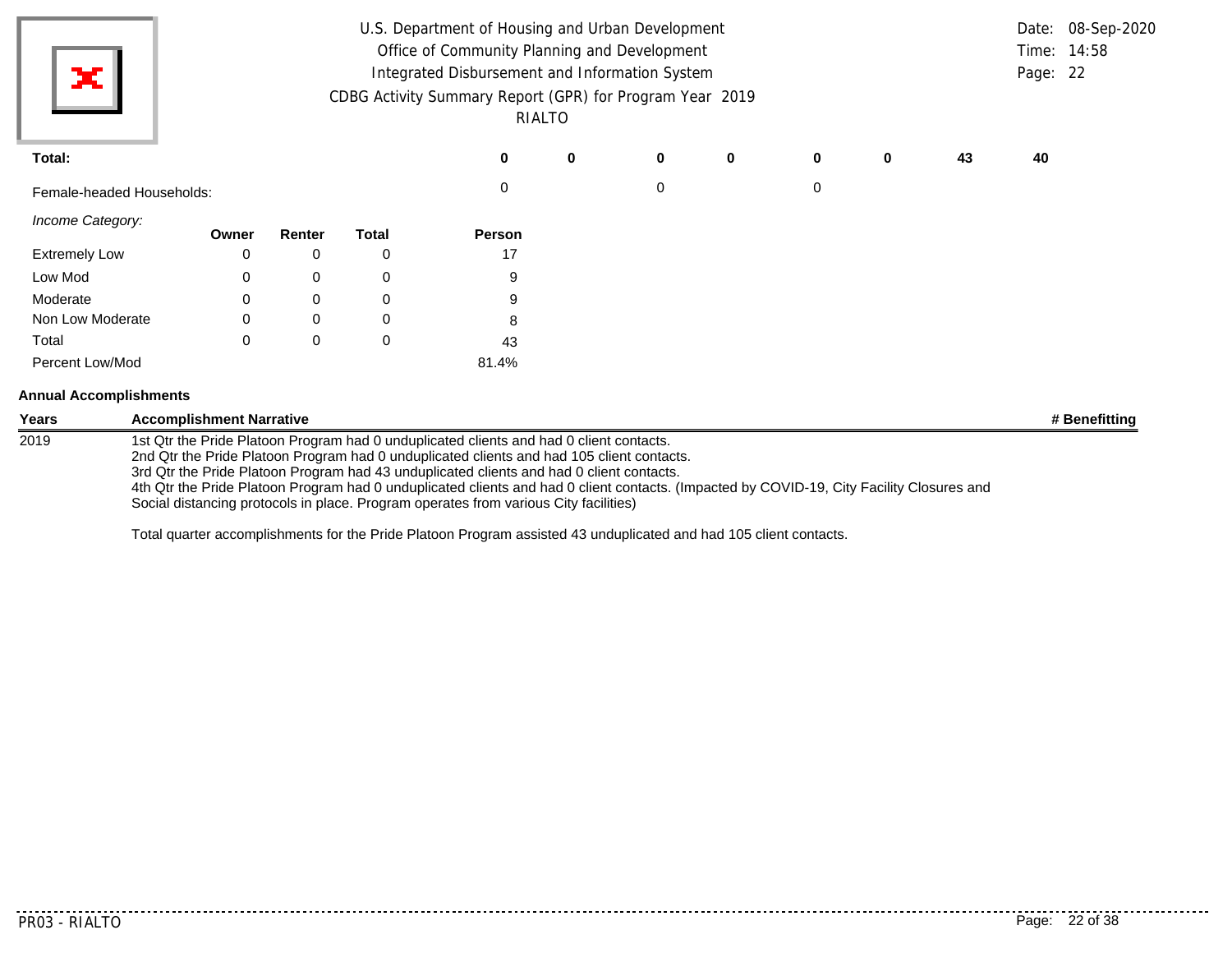| ж                            | U.S. Department of Housing and Urban Development<br>Office of Community Planning and Development<br>Integrated Disbursement and Information System<br>CDBG Activity Summary Report (GPR) for Program Year 2019<br>RIALTO |                                                               |                                        |                                                                                           |                     |     |  |  |
|------------------------------|--------------------------------------------------------------------------------------------------------------------------------------------------------------------------------------------------------------------------|---------------------------------------------------------------|----------------------------------------|-------------------------------------------------------------------------------------------|---------------------|-----|--|--|
| <b>PGM Year:</b><br>Project: | 2019                                                                                                                                                                                                                     | 0002 - Public Services for low-income residents               |                                        |                                                                                           |                     |     |  |  |
| <b>IDIS Activity:</b>        |                                                                                                                                                                                                                          | 378 - Big Brothers/Big Sisters School Based Mentoring Program |                                        |                                                                                           |                     |     |  |  |
| Status:<br>Location:         | Open                                                                                                                                                                                                                     | 2155 Chicago Ave Riverside, CA 92507-2204                     | Objective:<br>Outcome:<br>Matrix Code: | Create suitable living environments<br>Availability/accessibility<br>Youth Services (05D) | National Objective: | LMC |  |  |
| Initial Eunding Date:        |                                                                                                                                                                                                                          | USVG/SU/CU                                                    |                                        |                                                                                           |                     |     |  |  |

#### **Description:**

The High School Bigs Program is a free after-school program that empowers school aged youth also known as "Littles" and develops future leaders also known as "Bigs" (high school aged volunteers) as their mentors.

The program matches "Bigs" (mentors) with "Littles" to meet weekly for 36 weeks during the school year.

Two-hour sessions are held where the focus is homework, reading together, and participating in inspiring and relationship building activities, including 12 weeks of STEM curriculum. The goal of the program is to promote healthy youth development by providing emotional, academic, and social support through one-to-one mentoring.

### **Financing**

|              | Fund Type | Grant Year | Grant       | <b>Funded Amount</b> | Drawn In Program Year | Drawn Thru Program Year |
|--------------|-----------|------------|-------------|----------------------|-----------------------|-------------------------|
| <b>CDBG</b>  | EN        | 2019       | B19MC060571 | \$9,858.00           | ,177.06<br>ຕາ<br>,,,, | 177.06<br>ພບ.           |
| <b>Total</b> | Total     |            |             | \$9,858.00           | \$3,177.06            | \$3,177.06              |

### **Proposed Accomplishments**

People (General) : 44

#### **Actual Accomplishments**

|                                                          |       | Owner    | Renter |          |          | <b>Total</b> | Person      |          |
|----------------------------------------------------------|-------|----------|--------|----------|----------|--------------|-------------|----------|
| Number assisted:                                         | Total | Hispanic | Total  | Hispanic | Total    | Hispanic     | Total       | Hispanic |
| White:                                                   |       |          | 0      | 0        | $\Omega$ | $\Omega$     | 8           |          |
| Black/African American:                                  |       | O        | 0      | 0        | 0        | 0            |             |          |
| Asian:                                                   |       | 0        | 0      | 0        | 0        | $\Omega$     |             |          |
| American Indian/Alaskan Native:                          |       | 0        | 0      | 0        | $\Omega$ | 0            | 0           |          |
| Native Hawaiian/Other Pacific Islander:                  |       |          |        | 0        |          |              |             |          |
| American Indian/Alaskan Native & White:                  |       | 0        | 0      | 0        | $\Omega$ | $\Omega$     | $\Omega$    |          |
| Asian White:                                             |       |          |        | 0        | 0        | 0            |             |          |
| Black/African American & White:                          |       | $\Omega$ | 0      | 0        | $\Omega$ | $\Omega$     | $\Omega$    |          |
| American Indian/Alaskan Native & Black/African American: |       | 0        | 0      | 0        |          |              |             |          |
| Other multi-racial:                                      |       | ი        | 0      | 0        | $\Omega$ | $\Omega$     | $\Omega$    |          |
| Asian/Pacific Islander:                                  |       | 0        | 0      | 0        | 0        |              | $\mathbf 0$ |          |
| Hispanic:                                                |       | 0        | 0      | 0        | 0        | 0            | O           |          |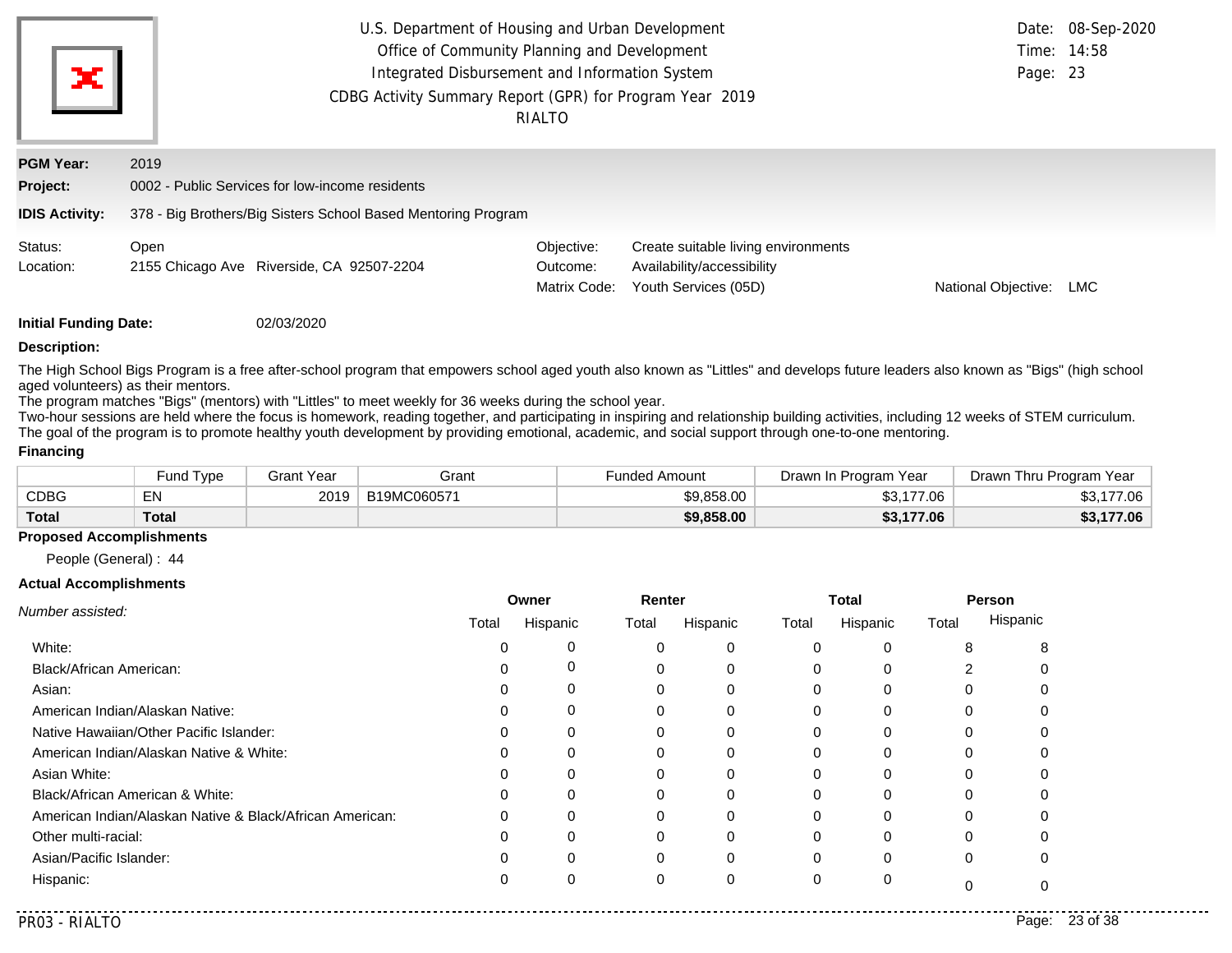| х                             |                                 |       |        |                                                                                                                          | U.S. Department of Housing and Urban Development<br>Office of Community Planning and Development<br>Integrated Disbursement and Information System<br>CDBG Activity Summary Report (GPR) for Program Year 2019                                                                                                                                                                                                                                                                                       | RIALTO |   |   |          |   |    | Page: 24 | Date: 08-Sep-2020<br>Time: 14:58 |
|-------------------------------|---------------------------------|-------|--------|--------------------------------------------------------------------------------------------------------------------------|------------------------------------------------------------------------------------------------------------------------------------------------------------------------------------------------------------------------------------------------------------------------------------------------------------------------------------------------------------------------------------------------------------------------------------------------------------------------------------------------------|--------|---|---|----------|---|----|----------|----------------------------------|
| Total:                        |                                 |       |        |                                                                                                                          | 0                                                                                                                                                                                                                                                                                                                                                                                                                                                                                                    | 0      | 0 | 0 | $\bf{0}$ | 0 | 10 | 8        |                                  |
| Female-headed Households:     |                                 |       |        |                                                                                                                          | 0                                                                                                                                                                                                                                                                                                                                                                                                                                                                                                    |        | 0 |   | 0        |   |    |          |                                  |
| Income Category:              |                                 | Owner | Renter | <b>Total</b>                                                                                                             | Person                                                                                                                                                                                                                                                                                                                                                                                                                                                                                               |        |   |   |          |   |    |          |                                  |
| <b>Extremely Low</b>          |                                 | 0     | 0      | 0                                                                                                                        | 8                                                                                                                                                                                                                                                                                                                                                                                                                                                                                                    |        |   |   |          |   |    |          |                                  |
| Low Mod                       |                                 | O     | 0      | 0                                                                                                                        | 2                                                                                                                                                                                                                                                                                                                                                                                                                                                                                                    |        |   |   |          |   |    |          |                                  |
| Moderate                      |                                 | 0     | 0      | 0                                                                                                                        |                                                                                                                                                                                                                                                                                                                                                                                                                                                                                                      |        |   |   |          |   |    |          |                                  |
| Non Low Moderate              |                                 |       | 0      | 0                                                                                                                        |                                                                                                                                                                                                                                                                                                                                                                                                                                                                                                      |        |   |   |          |   |    |          |                                  |
| Total                         |                                 | 0     | 0      | 0                                                                                                                        | 10                                                                                                                                                                                                                                                                                                                                                                                                                                                                                                   |        |   |   |          |   |    |          |                                  |
| Percent Low/Mod               |                                 |       |        |                                                                                                                          | 100.0%                                                                                                                                                                                                                                                                                                                                                                                                                                                                                               |        |   |   |          |   |    |          |                                  |
| <b>Annual Accomplishments</b> |                                 |       |        |                                                                                                                          |                                                                                                                                                                                                                                                                                                                                                                                                                                                                                                      |        |   |   |          |   |    |          |                                  |
| Years                         | <b>Accomplishment Narrative</b> |       |        |                                                                                                                          |                                                                                                                                                                                                                                                                                                                                                                                                                                                                                                      |        |   |   |          |   |    |          | # Benefitting                    |
| 2019                          |                                 |       |        | in person mentoring went to virtual sessions in Q3 and Q4)<br>in person mentoring went to virtual sessions in Q3 and Q4) | 1st Qtr the School Based Mentoring Program had 1 unduplicated clients and had 1 client contacts.<br>2nd Qtr the School Based Mentoring Program had 9 unduplicated clients and had 9 client contacts.<br>3rd Qtr the School Based Mentoring Program had 0 unduplicated clients and had 0 client contacts. (Impacted by COVID-19, School closures; all<br>4th Qtr the School Based Mentoring Program had 0 unduplicated clients and had 0 client contacts. (Impacted by COVID-19, School closures; all |        |   |   |          |   |    |          |                                  |

Total quarter accomplishments for the School Based Mentoring Program assisted 10 unduplicated and had 10 client contacts.

...........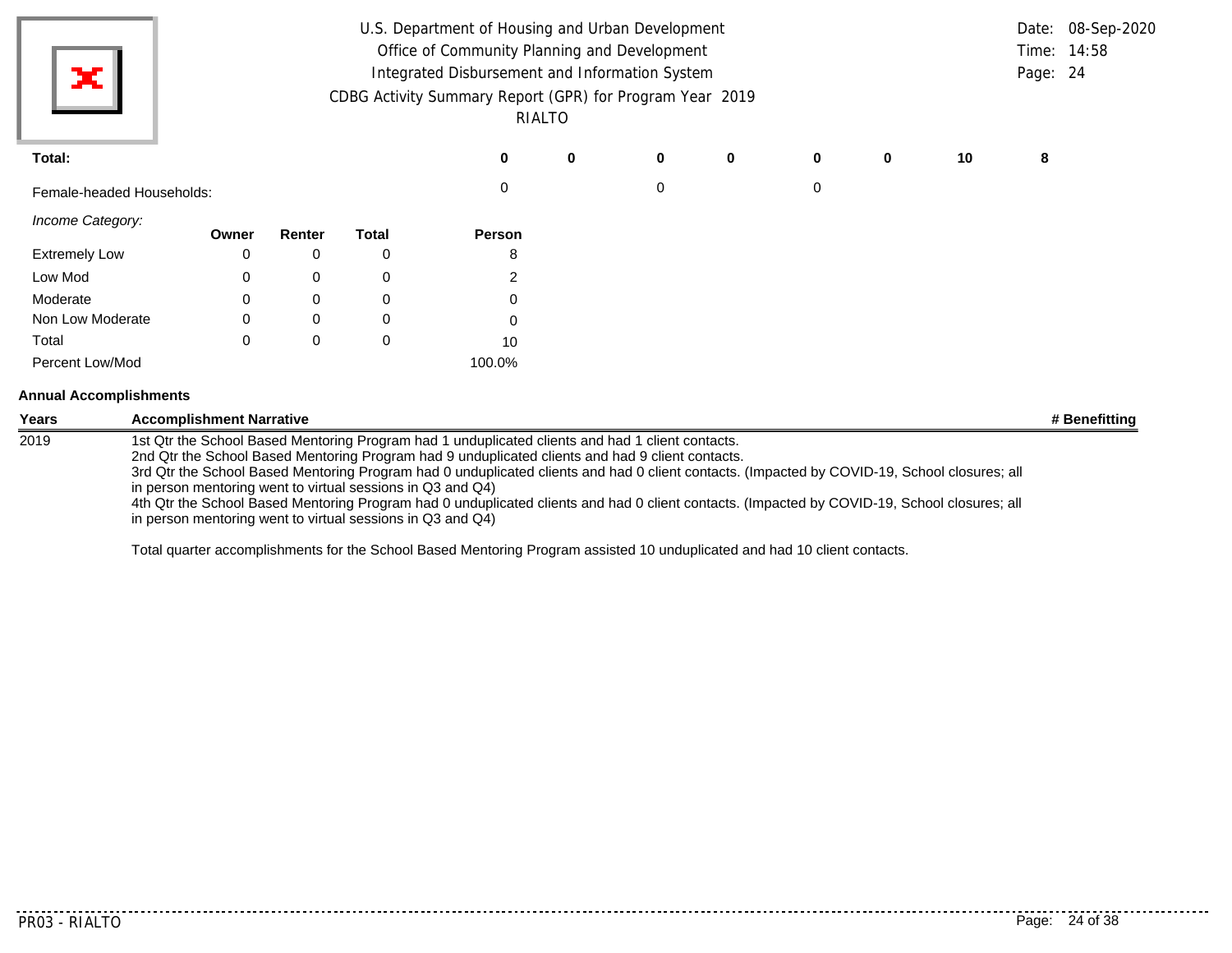| ×                                                     |                                                                                                  | U.S. Department of Housing and Urban Development<br>Date: 08-Sep-2020<br>Office of Community Planning and Development<br>Time: 14:58<br>Integrated Disbursement and Information System<br>Page: 25<br>CDBG Activity Summary Report (GPR) for Program Year 2019<br>RIALTO |                                                                              |                     |     |  |  |  |  |
|-------------------------------------------------------|--------------------------------------------------------------------------------------------------|--------------------------------------------------------------------------------------------------------------------------------------------------------------------------------------------------------------------------------------------------------------------------|------------------------------------------------------------------------------|---------------------|-----|--|--|--|--|
| <b>PGM Year:</b><br>Project:<br><b>IDIS Activity:</b> | 2019<br>0002 - Public Services for low-income residents<br>379 - Rural Access to Justice Program |                                                                                                                                                                                                                                                                          |                                                                              |                     |     |  |  |  |  |
| Status:<br>Location:                                  | Open<br>141 S Riverside Ave Rialto, CA 92376-6413                                                | Objective:<br>Outcome:<br>Matrix Code:                                                                                                                                                                                                                                   | Create suitable living environments<br>Affordability<br>Legal Services (05C) | National Objective: | LMC |  |  |  |  |

#### **Description:**

The program will be used to support free legal services for active duty military, veterans and their families, the disabled, homeless, and at-risk of homelessness, elderly, minor and adult victims of abuse, the illiterate and those clients with limited English proficiency.

Clients are served out of agencies San Bernardino office as well as every 3rd Thursday of each month at the Rialto Resource Center, located at 141 S. Riverside Avenue in Rialto.

Services improve the lives of Rialto residents by allowing access to free legal services to address housing, disability, domestic violence, child custody and visitation, guardianship, conservatorship, and consumer issues.

This program empowers Rialto residents and their families improve their health and safety through peaceful and lawful resolution of disputes, which challenge and improve daily life. **Financing**

|              | Fund Type | <b>Grant Year</b> | Grant       | <b>Funded Amount</b> | Drawn In Program Year | Drawn Thru Program Year |
|--------------|-----------|-------------------|-------------|----------------------|-----------------------|-------------------------|
| <b>CDBG</b>  | EN        | 2019              | B19MC060571 | \$11.376.00          | \$4,585.52            | \$4,585.52              |
| <b>Total</b> | Total     |                   |             | \$11.376.00          | \$4,585.52            | \$4,585.52              |

#### **Proposed Accomplishments**

People (General) : 97

#### **Actual Accomplishments**

|                                                          |          | Owner    | Renter |          |          | <b>Total</b> | <b>Person</b> |          |
|----------------------------------------------------------|----------|----------|--------|----------|----------|--------------|---------------|----------|
| Number assisted:                                         | Total    | Hispanic | Total  | Hispanic | Total    | Hispanic     | Total         | Hispanic |
| White:                                                   | 0        | 0        |        |          | 0        | 0            | 24            | 6        |
| Black/African American:                                  | 0        | 0        |        |          | 0        | 0            | 49            |          |
| Asian:                                                   |          |          |        |          | 0        |              | 3             |          |
| American Indian/Alaskan Native:                          |          | 0        |        |          | O        | C            | 4             |          |
| Native Hawaiian/Other Pacific Islander:                  | C        | $\Omega$ |        |          | 0        | C            | 3             |          |
| American Indian/Alaskan Native & White:                  | 0        | 0        |        |          | 0        | 0            | 0             |          |
| Asian White:                                             | 0        | 0        |        |          | 0        |              | 0             |          |
| Black/African American & White:                          | C        |          |        |          | 0        |              | 0             |          |
| American Indian/Alaskan Native & Black/African American: | $\Omega$ | 0        |        |          | 0        | 0            |               |          |
| Other multi-racial:                                      | $\Omega$ | $\Omega$ |        | $\Omega$ | $\Omega$ | $\Omega$     | 109           | 109      |
| Asian/Pacific Islander:                                  | $\Omega$ | 0        |        |          | 0        | 0            | 0             |          |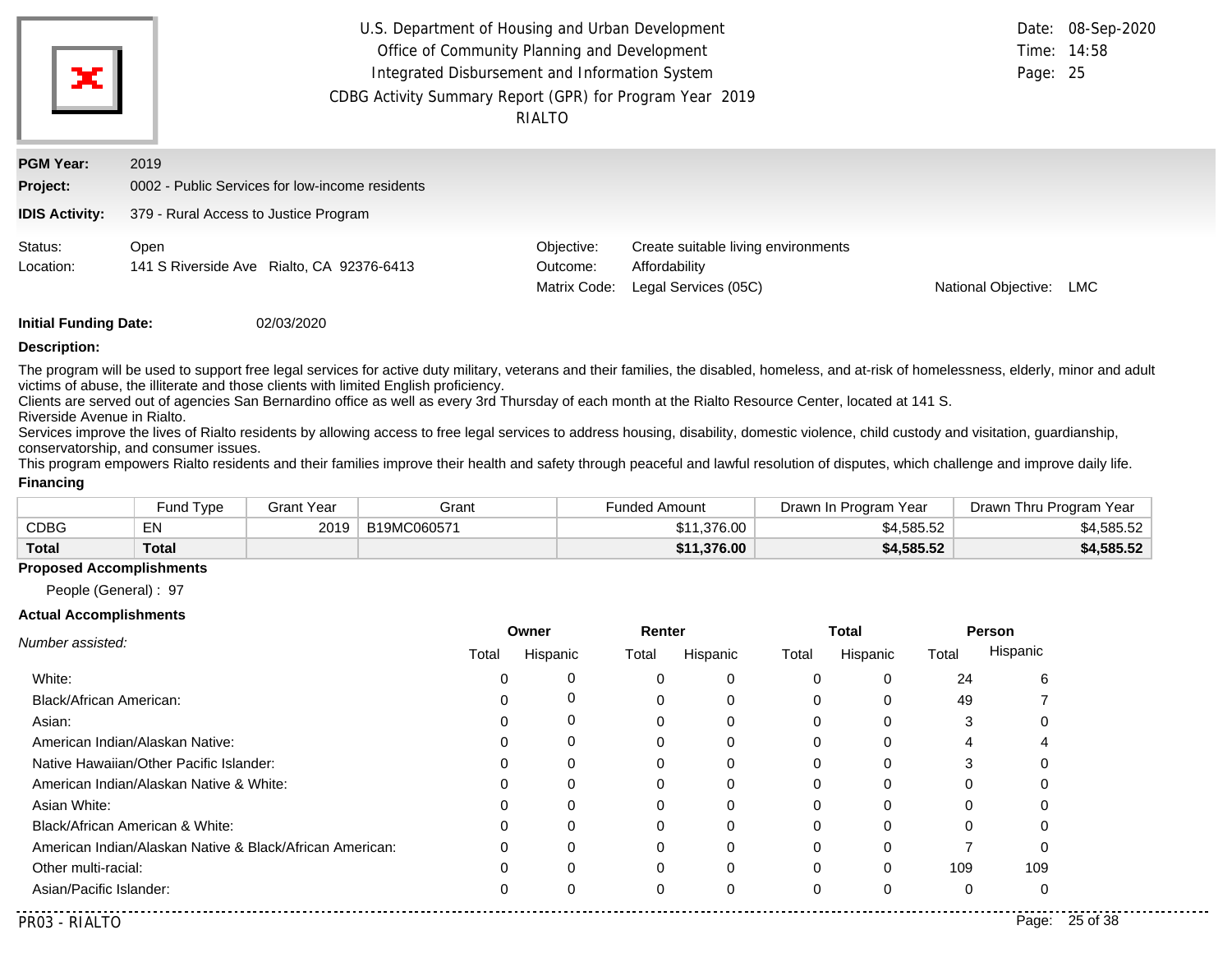| ×                             | U.S. Department of Housing and Urban Development<br>Office of Community Planning and Development<br>Integrated Disbursement and Information System<br>CDBG Activity Summary Report (GPR) for Program Year 2019<br>RIALTO |             |              |          |          |   |             |          |   |     |     |  |
|-------------------------------|--------------------------------------------------------------------------------------------------------------------------------------------------------------------------------------------------------------------------|-------------|--------------|----------|----------|---|-------------|----------|---|-----|-----|--|
| Hispanic:                     |                                                                                                                                                                                                                          |             |              | 0        | 0        | 0 | 0           | 0        | 0 | 0   | 0   |  |
| Total:                        |                                                                                                                                                                                                                          |             |              | $\bf{0}$ | $\bf{0}$ | 0 | $\mathbf 0$ | $\bf{0}$ | 0 | 199 | 126 |  |
| Female-headed Households:     |                                                                                                                                                                                                                          |             |              | $\Omega$ |          | 0 |             | 0        |   |     |     |  |
| Income Category:              | Owner                                                                                                                                                                                                                    | Renter      | <b>Total</b> | Person   |          |   |             |          |   |     |     |  |
| <b>Extremely Low</b>          | 0                                                                                                                                                                                                                        | 0           | 0            | 75       |          |   |             |          |   |     |     |  |
| Low Mod                       | 0                                                                                                                                                                                                                        | 0           | 0            | 66       |          |   |             |          |   |     |     |  |
| Moderate                      | 0                                                                                                                                                                                                                        | 0           | 0            | 46       |          |   |             |          |   |     |     |  |
| Non Low Moderate              |                                                                                                                                                                                                                          | 0           | 0            | 12       |          |   |             |          |   |     |     |  |
| Total                         | $\mathbf 0$                                                                                                                                                                                                              | $\mathbf 0$ | $\mathbf 0$  | 199      |          |   |             |          |   |     |     |  |
| Percent Low/Mod               |                                                                                                                                                                                                                          |             |              | 94.0%    |          |   |             |          |   |     |     |  |
| <b>Annual Accomplishments</b> |                                                                                                                                                                                                                          |             |              |          |          |   |             |          |   |     |     |  |

| <b>Years</b> | <b>Accomplishment Narrative</b>                                                                                                                                                                                                                                                                                                                                                                                                                                                                                                                                                                                 | # Benefitting |
|--------------|-----------------------------------------------------------------------------------------------------------------------------------------------------------------------------------------------------------------------------------------------------------------------------------------------------------------------------------------------------------------------------------------------------------------------------------------------------------------------------------------------------------------------------------------------------------------------------------------------------------------|---------------|
| 2019         | 1st Qtr the Rural Access to Justice Program had 96 unduplicated clients and had 96 client contacts.<br>2nd Qtr the Rural Access to Justice Program had 56 unduplicated clients and had 56 client contacts.<br>3rd Qtr the Rural Access to Justice Program had 39 unduplicated clients and had 39 client contacts.(Impacted by COVID-19, Agency facility/City<br>Resource Center closed; agency utilized telephone & enhanced electronic connections to serve)<br>4th Qtr the Rural Access to Justice Program had 8 unduplicated clients and had 61 client contacts. (Impacted by COVID-19, Agency facility/City |               |
|              | Resource Center closed; agency utilized telephone & enhanced electronic connections to serve)                                                                                                                                                                                                                                                                                                                                                                                                                                                                                                                   |               |

Total quarter accomplishments for the Rural Access to Justice Program assisted 199 unduplicated and had 252 client contacts.

...........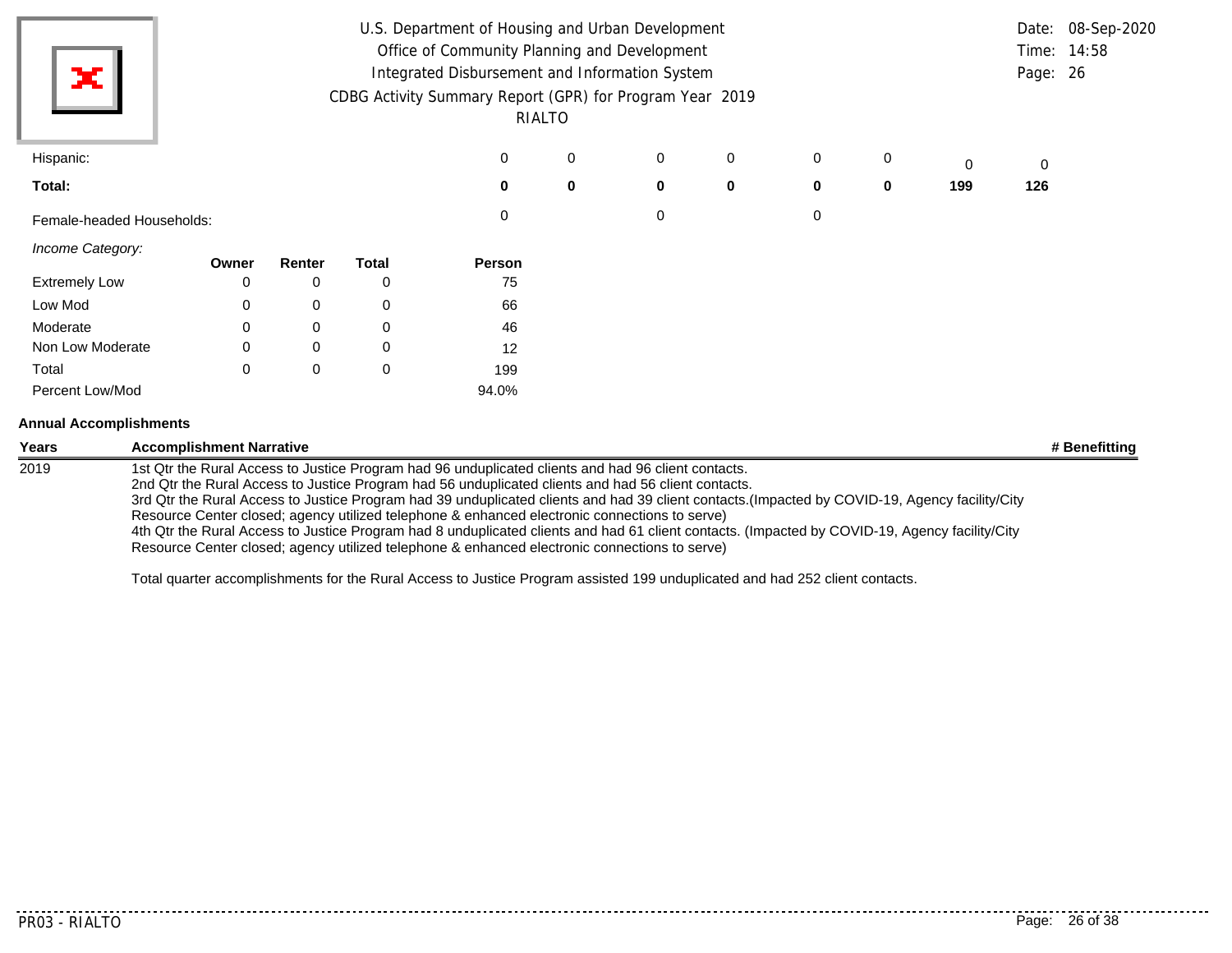| ×                                             |                                                                                              | U.S. Department of Housing and Urban Development<br>Office of Community Planning and Development<br>Integrated Disbursement and Information System<br>CDBG Activity Summary Report (GPR) for Program Year 2019<br>RIALTO |                                                                                          |                     |     |  |  |  |  |
|-----------------------------------------------|----------------------------------------------------------------------------------------------|--------------------------------------------------------------------------------------------------------------------------------------------------------------------------------------------------------------------------|------------------------------------------------------------------------------------------|---------------------|-----|--|--|--|--|
| <b>PGM Year:</b><br>Project:                  | 2019<br>0002 - Public Services for low-income residents                                      |                                                                                                                                                                                                                          |                                                                                          |                     |     |  |  |  |  |
| <b>IDIS Activity:</b><br>Status:<br>Location: | 380 - Academic and Job Training Program<br>Open<br>141 S Riverside Ave Rialto, CA 92376-6413 | Objective:<br>Outcome:<br>Matrix Code:                                                                                                                                                                                   | Create economic opportunities<br>Availability/accessibility<br>Employment Training (05H) | National Objective: | LMC |  |  |  |  |

#### **Description:**

The goal of the program is to increase the academic and occupational learning of Rialto's population by reducing the barriers that make it difficult for many low-income youth from becoming responsible, self-reliant adults.

Participating in the program allows access to a wide range of training elements such as: Academic Enhancement Skills, Occupational Skills Training, Leadership Development Opportunities, Supportive Services, Case Management, Paid and Unpaid work Opportunities, Adult Mentoring, Health and Life Skills Training, Civic Engagement and Volunteerism. The overall benefit of this program is a more mature young adult focused on becoming a more productive citizen.

#### **Financing**

|              | <b>Fund Type</b> | Grant Year | Grant       | Funded Amount | Drawn In Program Year | Drawn Thru Program Year |
|--------------|------------------|------------|-------------|---------------|-----------------------|-------------------------|
| CDBG         | EN               | 2019       | B19MC060571 | \$40,417.00   | \$25,601.06           | \$25,601.06             |
| <b>Total</b> | <b>Total</b>     |            |             | \$40,417.00   | \$25,601.06           | \$25,601.06             |

### **Proposed Accomplishments**

People (General) : 26

#### **Actual Accomplishments**

|                                                          |       | Owner    | Renter |          |          | <b>Total</b> | Person   |          |
|----------------------------------------------------------|-------|----------|--------|----------|----------|--------------|----------|----------|
| Number assisted:                                         | Total | Hispanic | Total  | Hispanic | Total    | Hispanic     | Total    | Hispanic |
| White:                                                   |       |          | 0      | 0        | $\Omega$ | $\Omega$     | 6        |          |
| Black/African American:                                  |       | 0        | 0      | 0        | 0        | 0            | 12       |          |
| Asian:                                                   |       | 0        | 0      | 0        | 0        | $\Omega$     |          |          |
| American Indian/Alaskan Native:                          |       | 0        | 0      | 0        | $\Omega$ | 0            | 0        |          |
| Native Hawaiian/Other Pacific Islander:                  |       | ი        |        | 0        |          | $\Omega$     |          |          |
| American Indian/Alaskan Native & White:                  |       | 0        | 0      | 0        | $\Omega$ | 0            | 2        |          |
| Asian White:                                             |       |          |        | 0        | 0        | $\Omega$     |          |          |
| Black/African American & White:                          |       | $\Omega$ | 0      | 0        | $\Omega$ | $\Omega$     | $\Omega$ |          |
| American Indian/Alaskan Native & Black/African American: |       | 0        | 0      | 0        |          | 0            |          |          |
| Other multi-racial:                                      |       | ი        | 0      | 0        | $\Omega$ | 0            | 11       | 10       |
| Asian/Pacific Islander:                                  |       | 0        | 0      | 0        | 0        |              | 0        |          |
| Hispanic:                                                |       | 0        | 0      | 0        | 0        | 0            | O        |          |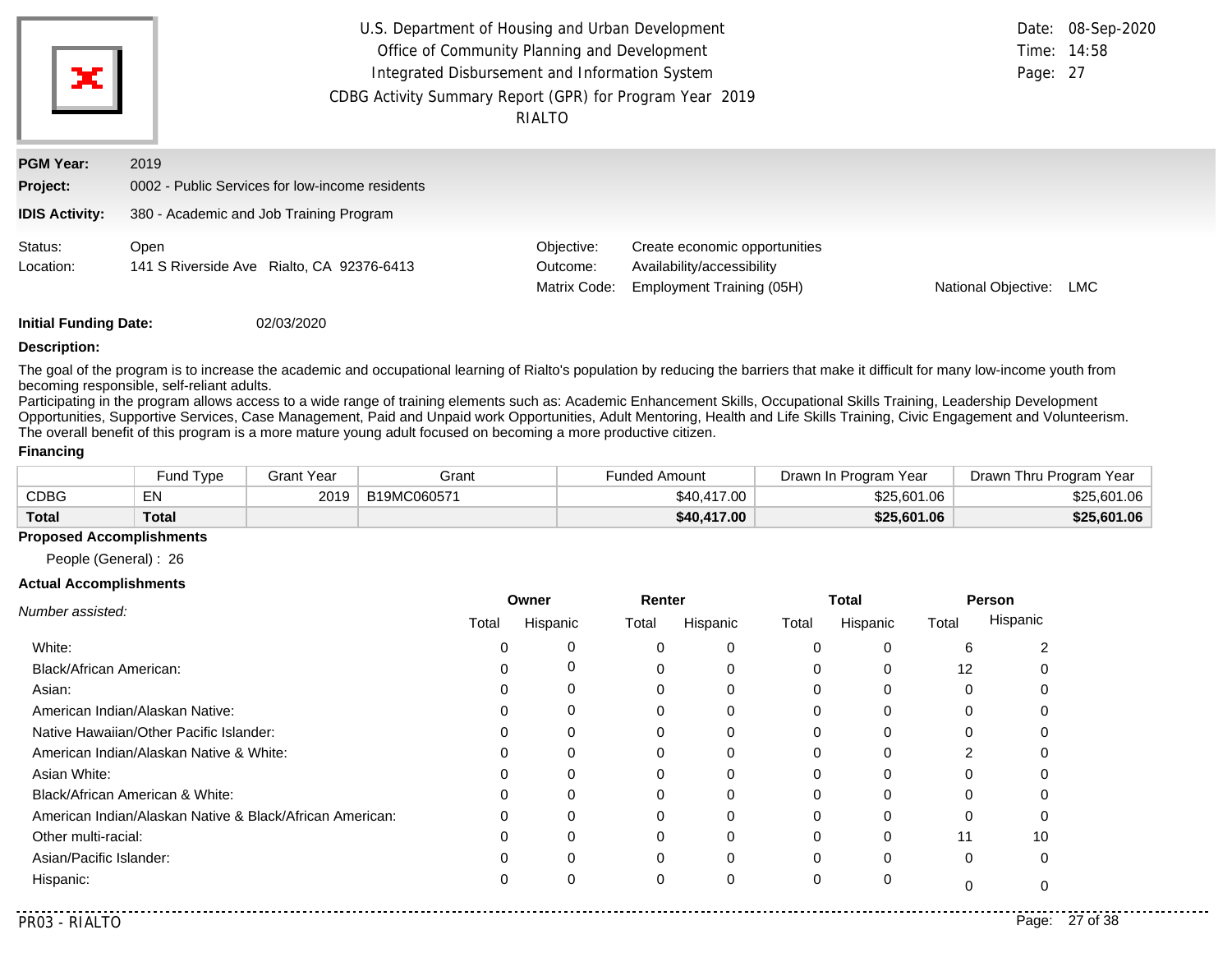| х                             | U.S. Department of Housing and Urban Development<br>Office of Community Planning and Development<br>Integrated Disbursement and Information System<br>CDBG Activity Summary Report (GPR) for Program Year 2019<br>RIALTO |       |          |                                                                                                              |                                                                                                                                                                                                                                                                                                                                                                                                                                                                                                |   |          |             |             |   |    | Page: 28 | Date: 08-Sep-2020<br>Time: 14:58 |
|-------------------------------|--------------------------------------------------------------------------------------------------------------------------------------------------------------------------------------------------------------------------|-------|----------|--------------------------------------------------------------------------------------------------------------|------------------------------------------------------------------------------------------------------------------------------------------------------------------------------------------------------------------------------------------------------------------------------------------------------------------------------------------------------------------------------------------------------------------------------------------------------------------------------------------------|---|----------|-------------|-------------|---|----|----------|----------------------------------|
| Total:                        |                                                                                                                                                                                                                          |       |          |                                                                                                              | $\bf{0}$                                                                                                                                                                                                                                                                                                                                                                                                                                                                                       | 0 | 0        | $\mathbf 0$ | $\mathbf 0$ | 0 | 31 | 12       |                                  |
| Female-headed Households:     |                                                                                                                                                                                                                          |       |          |                                                                                                              | $\Omega$                                                                                                                                                                                                                                                                                                                                                                                                                                                                                       |   | $\Omega$ |             | 0           |   |    |          |                                  |
| Income Category:              |                                                                                                                                                                                                                          | Owner | Renter   | <b>Total</b>                                                                                                 | Person                                                                                                                                                                                                                                                                                                                                                                                                                                                                                         |   |          |             |             |   |    |          |                                  |
| <b>Extremely Low</b>          |                                                                                                                                                                                                                          | 0     | 0        | 0                                                                                                            | 21                                                                                                                                                                                                                                                                                                                                                                                                                                                                                             |   |          |             |             |   |    |          |                                  |
| Low Mod                       |                                                                                                                                                                                                                          | 0     | 0        | 0                                                                                                            | 4                                                                                                                                                                                                                                                                                                                                                                                                                                                                                              |   |          |             |             |   |    |          |                                  |
| Moderate                      |                                                                                                                                                                                                                          | 0     | 0        | 0                                                                                                            | 4                                                                                                                                                                                                                                                                                                                                                                                                                                                                                              |   |          |             |             |   |    |          |                                  |
| Non Low Moderate              |                                                                                                                                                                                                                          | 0     | $\Omega$ | 0                                                                                                            | 2                                                                                                                                                                                                                                                                                                                                                                                                                                                                                              |   |          |             |             |   |    |          |                                  |
| Total                         |                                                                                                                                                                                                                          | 0     | 0        | 0                                                                                                            | 31                                                                                                                                                                                                                                                                                                                                                                                                                                                                                             |   |          |             |             |   |    |          |                                  |
| Percent Low/Mod               |                                                                                                                                                                                                                          |       |          |                                                                                                              | 93.5%                                                                                                                                                                                                                                                                                                                                                                                                                                                                                          |   |          |             |             |   |    |          |                                  |
| <b>Annual Accomplishments</b> |                                                                                                                                                                                                                          |       |          |                                                                                                              |                                                                                                                                                                                                                                                                                                                                                                                                                                                                                                |   |          |             |             |   |    |          |                                  |
| Years                         | <b>Accomplishment Narrative</b>                                                                                                                                                                                          |       |          |                                                                                                              |                                                                                                                                                                                                                                                                                                                                                                                                                                                                                                |   |          |             |             |   |    |          | # Benefitting                    |
| 2019                          |                                                                                                                                                                                                                          |       |          | Center closure. Program operates from this facility)<br>Center closure. Program operates from this facility) | 1st Qtr the Academic & Job Training Program had 6 unduplicated clients and had 6 client contacts.<br>2nd Qtr the Academic & Job Training Program had 11 unduplicated clients and had 11 client contacts.<br>3rd Qtr the Academic & Job Training Program had 13 unduplicated clients and had 13 client contacts. (Impacted by COVID-19, City Resource<br>4th Qtr the Academic & Job Training Program had 1 unduplicated clients and had 1 client contacts. (Impacted by COVID-19, City Resource |   |          |             |             |   |    |          |                                  |

Total quarter accomplishments for the Academic & Job Training Program assisted 31 unduplicated and had 31 client contacts.

. . . . . . . . .

. . . . . . . . . . . .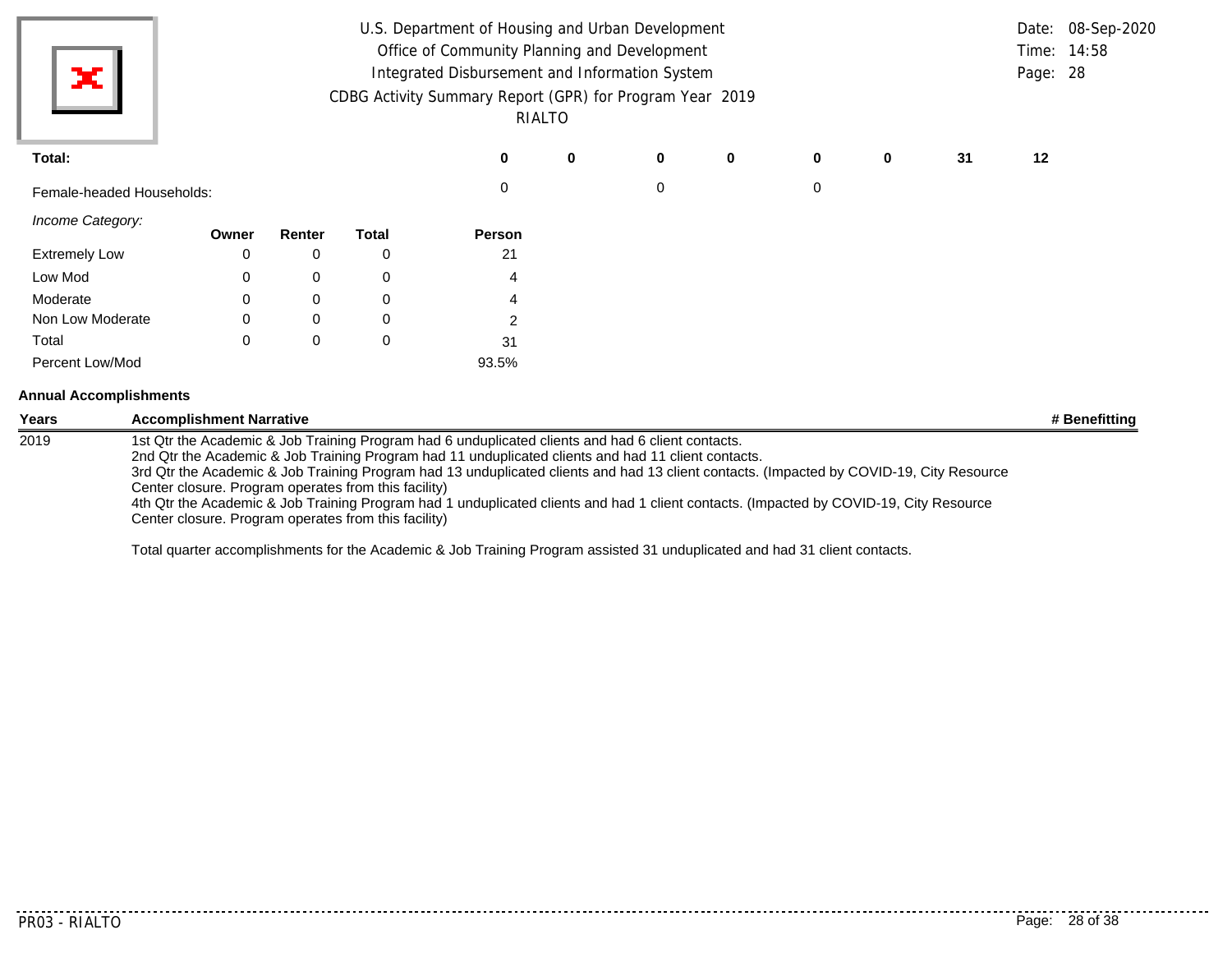| Ж                                                     | U.S. Department of Housing and Urban Development<br>Office of Community Planning and Development<br>Integrated Disbursement and Information System<br>CDBG Activity Summary Report (GPR) for Program Year 2019<br>RIALTO | Page: 29                               | Date: 08-Sep-2020<br>Time: 14:58                                         |                     |            |
|-------------------------------------------------------|--------------------------------------------------------------------------------------------------------------------------------------------------------------------------------------------------------------------------|----------------------------------------|--------------------------------------------------------------------------|---------------------|------------|
| <b>PGM Year:</b><br>Project:<br><b>IDIS Activity:</b> | 2019<br>0002 - Public Services for low-income residents<br>381 - Rialto Child Assitance Program                                                                                                                          |                                        |                                                                          |                     |            |
| Status:<br>Location:                                  | Open<br>214 N Palm Ave Rialto, CA 92376-5826                                                                                                                                                                             | Objective:<br>Outcome:<br>Matrix Code: | Create suitable living environments<br>Affordability<br>Food Banks (05W) | National Objective: | <b>LMC</b> |

### **Description:**

The Rialto Child Assistance Program provides emergencytemporary food baskets throughout the year for families in need with students enrolled in elementary, middle or high schools with the Rialto Unified School District (RUSD).

The program is a cooperative effort between Rialto Child Assistance and the Rialto Unified School District, with individual schools identifying the families in need. Food baskets are available to these families for pick up on Mondays and Thursdays.

#### **Financing**

|              | <b>Fund Type</b> | <b>Grant Year</b> | Grant       | Funded Amount | Drawn In Program Year | Drawn Thru Program Year |  |
|--------------|------------------|-------------------|-------------|---------------|-----------------------|-------------------------|--|
| <b>CDBG</b>  | EN               | 2019              | B19MC060571 | \$4.929.00    | \$3,348.16            | \$3.348.16              |  |
| <b>Total</b> | <b>Total</b>     |                   |             | \$4,929.00    | \$3,348.16            | \$3,348.16              |  |

### **Proposed Accomplishments**

People (General) : 50

#### **Actual Accomplishments**

|                                                          |       | Owner    | Renter   |          |          | Total    | Person   |          |
|----------------------------------------------------------|-------|----------|----------|----------|----------|----------|----------|----------|
| Number assisted:                                         | Total | Hispanic | Total    | Hispanic | Total    | Hispanic | Total    | Hispanic |
| White:                                                   |       | 0        |          |          | 0        | 0        | 35       | 35       |
| Black/African American:                                  |       | 0        |          |          | 0        | 0        | 2        |          |
| Asian:                                                   |       | 0        |          |          | 0        | 0        | 0        |          |
| American Indian/Alaskan Native:                          |       | 0        |          |          | 0        | 0        | $\Omega$ |          |
| Native Hawaiian/Other Pacific Islander:                  |       | ი        |          |          | 0        | 0        |          |          |
| American Indian/Alaskan Native & White:                  |       | 0        |          |          | 0        | 0        | 0        |          |
| Asian White:                                             |       | 0        |          |          | 0        | $\Omega$ | 0        |          |
| Black/African American & White:                          |       |          |          |          | 0        |          | 0        |          |
| American Indian/Alaskan Native & Black/African American: |       | 0        |          |          | 0        | 0        | 0        |          |
| Other multi-racial:                                      |       |          |          |          | 0        | $\Omega$ | 0        |          |
| Asian/Pacific Islander:                                  |       |          |          |          | 0        | 0        | 0        |          |
| Hispanic:                                                |       | $\Omega$ | $\Omega$ | 0        | 0        | 0        | $\Omega$ |          |
| Total:                                                   |       | ŋ        |          |          | $\bf{0}$ | 0        | 38       | 35       |

. . . . . . . . . . . .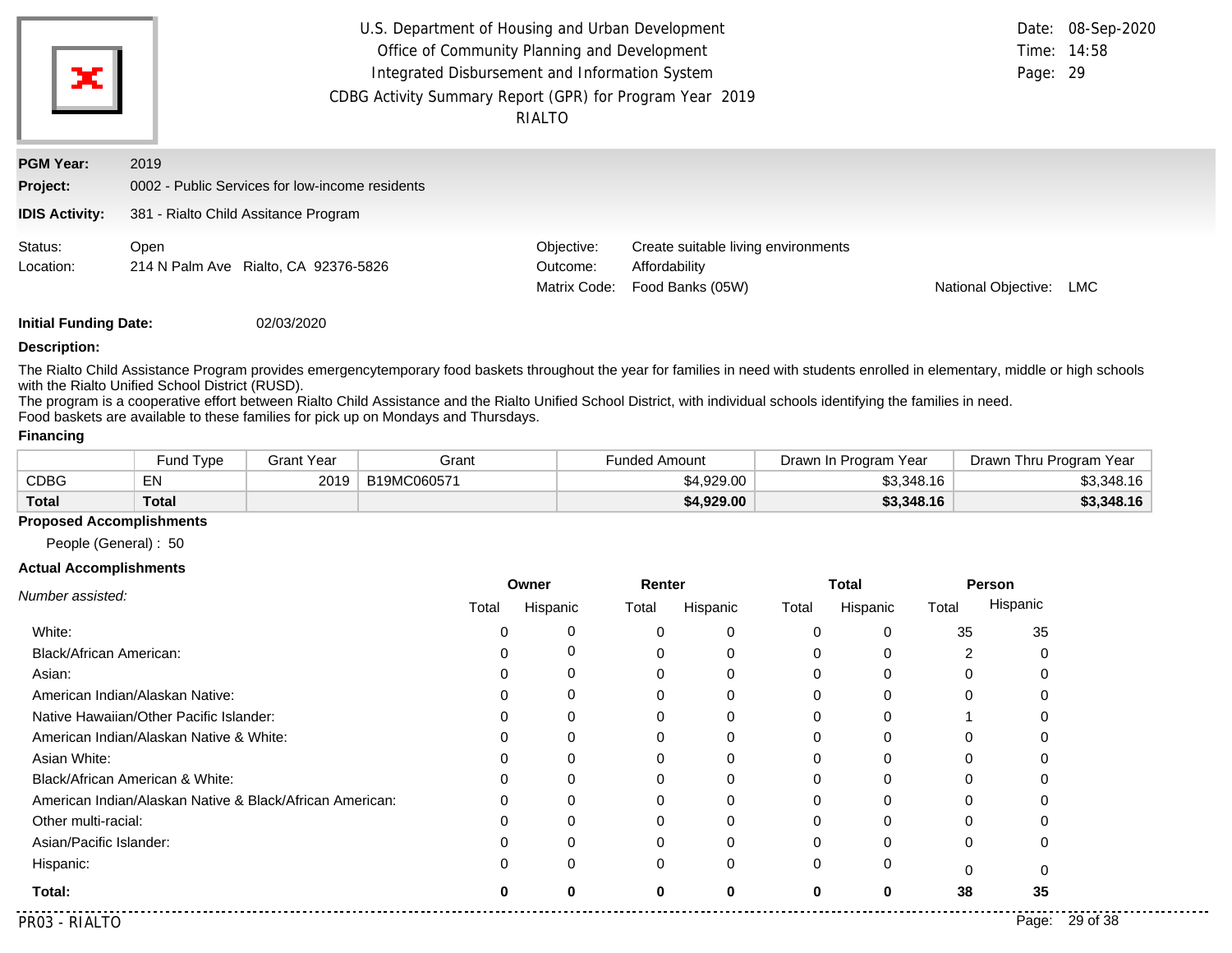| U.S. Department of Housing and Urban Development         |             | Date: 08-Sep-2020 |
|----------------------------------------------------------|-------------|-------------------|
| Office of Community Planning and Development             | Time: 14:58 |                   |
| Integrated Disbursement and Information System           | Page: 30    |                   |
| CDBG Activity Summary Report (GPR) for Program Year 2019 |             |                   |
| RIALTO                                                   |             |                   |
|                                                          |             |                   |

| Female-headed Households: |  |  |
|---------------------------|--|--|
|                           |  |  |

*Income Category:*

×

|                      | Owner | Renter | Total | <b>Person</b> |
|----------------------|-------|--------|-------|---------------|
| <b>Extremely Low</b> | 0     |        |       | 22            |
| Low Mod              | 0     |        | 0     | 12            |
| Moderate             | 0     |        |       | 4             |
| Non Low Moderate     | 0     | O)     | 0     |               |
| Total                | 0     | 0      | 0     | 38            |
| Percent Low/Mod      |       |        |       | 100.0%        |

### **Annual Accomplishments**

| <b>Years</b> | <b>Accomplishment Narrative</b>                                                                                                                                                                             | # Benefitting |
|--------------|-------------------------------------------------------------------------------------------------------------------------------------------------------------------------------------------------------------|---------------|
| 2019         | 1st Qtr the Rialto Child Assistance Program had 26 unduplicated clients and had 141 client contacts.<br>2nd Qtr the Rialto Child Assistance Program had 7 unduplicated clients and had 139 client contacts. |               |
|              | 3rd Qtr the Rialto Child Assistance Program had 5 unduplicated clients and had 102 client contacts. (Impacted by COVID-19, Community<br>Center closures. Program operates from this facility)               |               |
|              | 4th Qtr the Rialto Child Assistance Program had 0 unduplicated clients and had 45 client contacts. (Impacted by COVID-19, Community Center<br>closures. Program operates from this facility)                |               |

Total quarter accomplishments for the Rialto Child Assistance Program assisted 38 unduplicated and had 427 client contacts.

PR03 - RIALTO Page: 30 of 38

. . . . .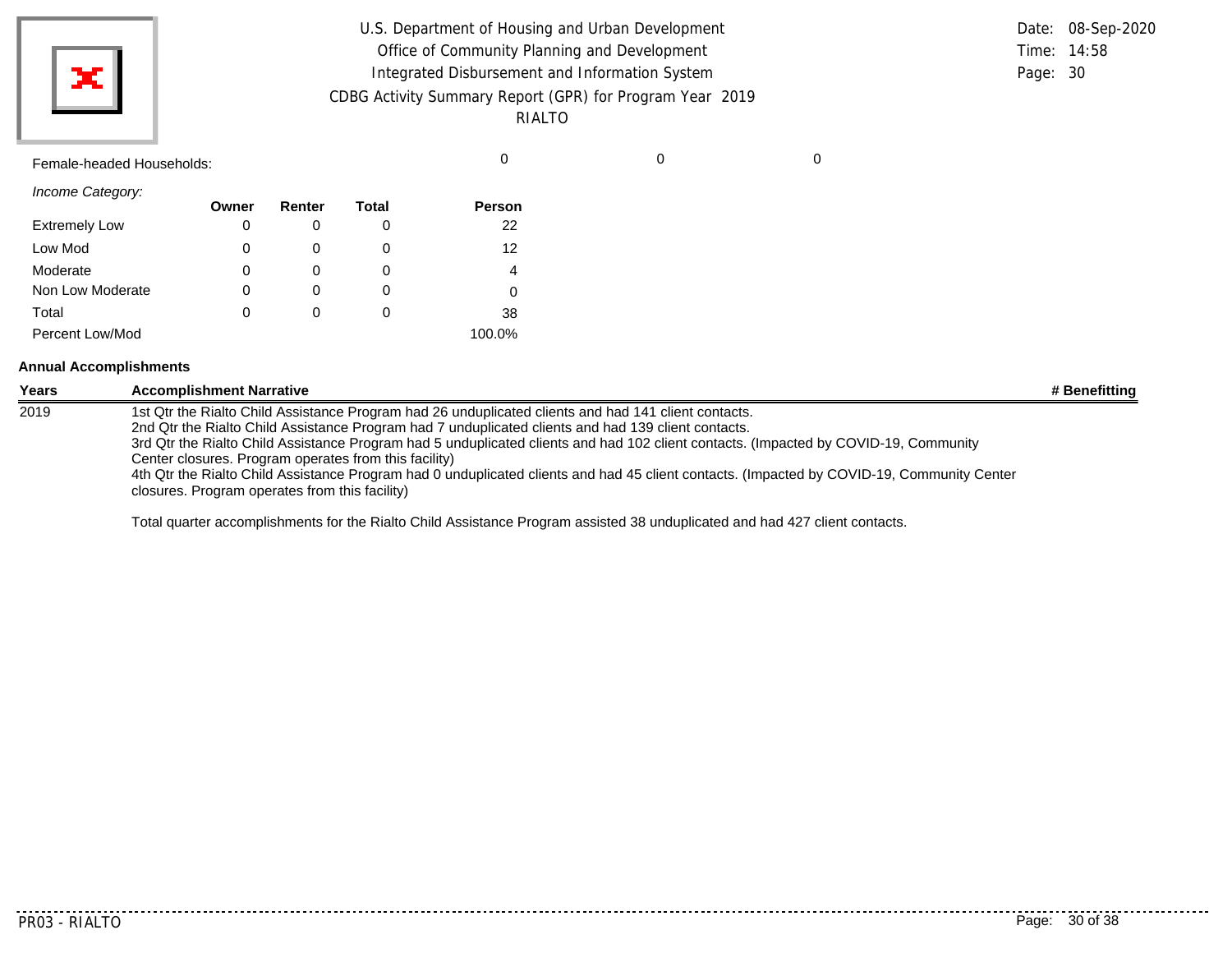| ×                            | U.S. Department of Housing and Urban Development<br>Office of Community Planning and Development<br>Integrated Disbursement and Information System<br>CDBG Activity Summary Report (GPR) for Program Year 2019 | RIALTO                                 |                                                                                                                                | Page: 31            | Date: 08-Sep-2020<br>Time: 14:58 |
|------------------------------|----------------------------------------------------------------------------------------------------------------------------------------------------------------------------------------------------------------|----------------------------------------|--------------------------------------------------------------------------------------------------------------------------------|---------------------|----------------------------------|
| <b>PGM Year:</b><br>Project: | 2019<br>0002 - Public Services for low-income residents                                                                                                                                                        |                                        |                                                                                                                                |                     |                                  |
| <b>IDIS Activity:</b>        | 382 - Veterans Assistance Program                                                                                                                                                                              |                                        |                                                                                                                                |                     |                                  |
| Status:<br>Location:         | Open<br>214 N Palm Ave Rialto, CA 92376-5826                                                                                                                                                                   | Objective:<br>Outcome:<br>Matrix Code: | Create suitable living environments<br>Availability/accessibility<br>Other Public Services Not Listed in<br>05A-05Y, 03T (05Z) | National Objective: | LMC                              |
| <b>Initial Funding Date:</b> | 02/03/2020                                                                                                                                                                                                     |                                        |                                                                                                                                |                     |                                  |

#### **Description:**

The Veterans Assistance program will provide alternative, temporary, and or permanent living arrangements, job assistance, assist with establishing veterans disability upgrade components for veterans benefit claims and activation of military benefits within the City of Rialto.

Individuals are provided with a case manager that assists in veterans education, counseling, and assists in obtaining health and financial resources that are available to them after providing their time and service to our nations military.

It is the goal of the program that by establishing roots in community that there is a decreased homeless veteran population, decreased rent burdens and expenses to related shelters, and most of all provide stability and reduce health care complications suffered by most veterans that have served in the United States Military.

#### **Financing**

|              | <b>Fund Type</b> | Grant Year | Grant       | <b>Funded Amount</b> | Drawn In Program Year | Drawn Thru Program Year |
|--------------|------------------|------------|-------------|----------------------|-----------------------|-------------------------|
| CDBG         | EN               | 2019       | B19MC060571 | \$11.376.00          | \$9,191.56            | \$9,191.56              |
| <b>Total</b> | <b>Total</b>     |            |             | \$11,376.00          | \$9,191.56            | \$9,191.56              |

#### **Proposed Accomplishments**

People (General) : 70

#### **Actual Accomplishments**

|                                                          |          | Owner    | Renter |          |          | Total    |       | <b>Person</b> |
|----------------------------------------------------------|----------|----------|--------|----------|----------|----------|-------|---------------|
| Number assisted:                                         | Total    | Hispanic | Total  | Hispanic | Total    | Hispanic | Total | Hispanic      |
| White:                                                   |          |          |        |          |          |          | 12    |               |
| Black/African American:                                  |          | 0        |        |          |          |          | :5    |               |
| Asian:                                                   |          |          |        |          |          |          |       |               |
| American Indian/Alaskan Native:                          |          | 0        |        |          |          |          | 0     | $\Omega$      |
| Native Hawaiian/Other Pacific Islander:                  | ∩        | 0        | 0      | 0        | $\Omega$ |          |       | 0             |
| American Indian/Alaskan Native & White:                  |          | 0        |        |          | C        |          |       | $\Omega$      |
| Asian White:                                             |          |          |        |          |          |          |       |               |
| Black/African American & White:                          |          | 0        |        |          |          |          | 0     | 0             |
| American Indian/Alaskan Native & Black/African American: | $\Omega$ | $\Omega$ |        |          |          |          |       | 0             |
| Other multi-racial:                                      | ∩        | $\Omega$ |        | $\Omega$ | $\Omega$ |          |       |               |
| Asian/Pacific Islander:                                  |          |          |        |          |          |          |       | C             |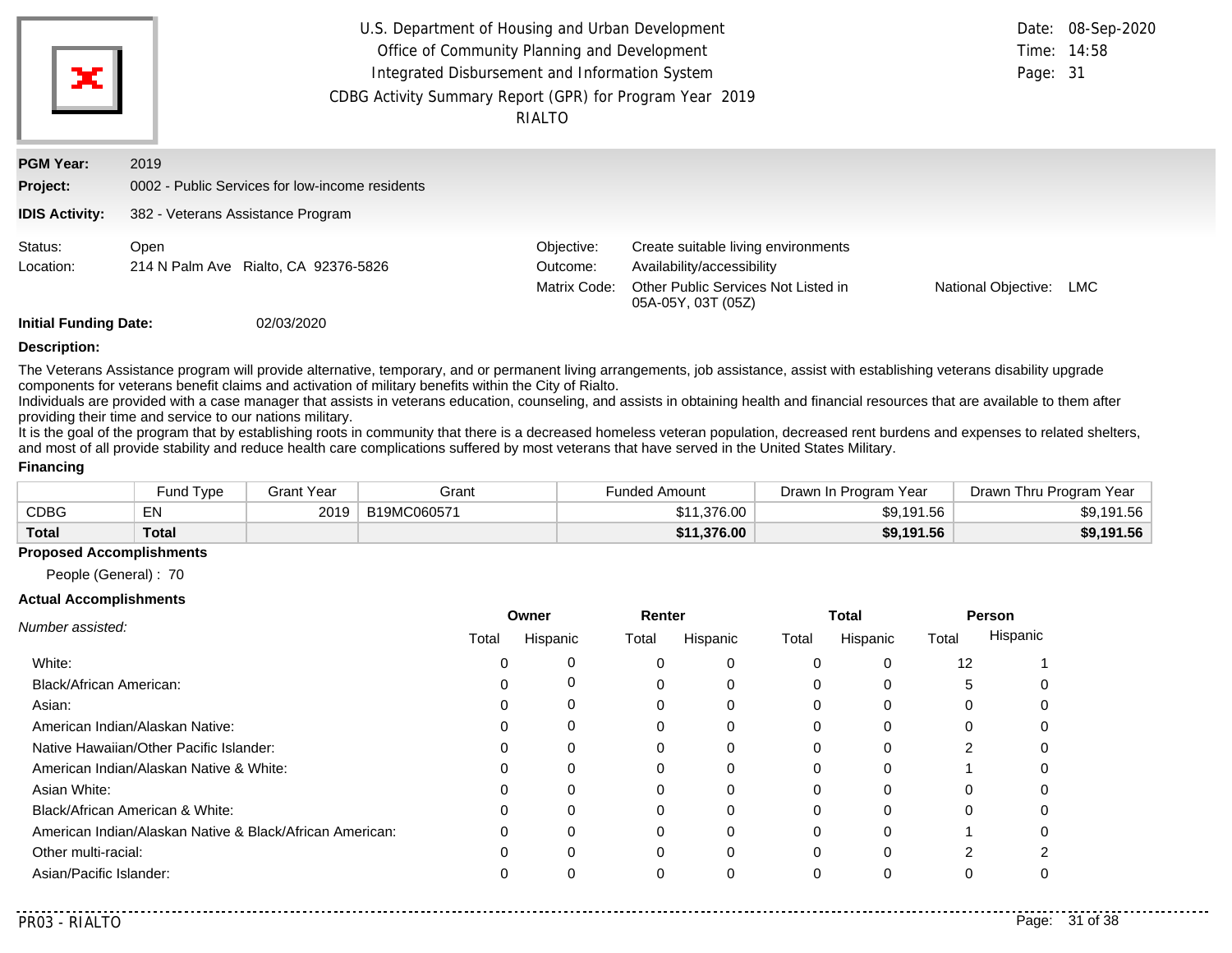| ×                         |             |             |              | U.S. Department of Housing and Urban Development<br>Office of Community Planning and Development<br>Integrated Disbursement and Information System<br>CDBG Activity Summary Report (GPR) for Program Year 2019 | RIALTO |   |             |   |          |    | Page: 32 | Date: 08-Sep-2020<br>Time: 14:58 |
|---------------------------|-------------|-------------|--------------|----------------------------------------------------------------------------------------------------------------------------------------------------------------------------------------------------------------|--------|---|-------------|---|----------|----|----------|----------------------------------|
| Hispanic:                 |             |             |              | 0                                                                                                                                                                                                              | 0      | 0 | 0           | 0 | 0        | 0  | 0        |                                  |
| Total:                    |             |             |              | $\bf{0}$                                                                                                                                                                                                       | 0      | 0 | $\mathbf 0$ | 0 | $\bf{0}$ | 23 | 3        |                                  |
| Female-headed Households: |             |             |              | 0                                                                                                                                                                                                              |        | 0 |             | 0 |          |    |          |                                  |
| Income Category:          | Owner       | Renter      | <b>Total</b> | Person                                                                                                                                                                                                         |        |   |             |   |          |    |          |                                  |
| <b>Extremely Low</b>      | 0           | 0           | 0            | 20                                                                                                                                                                                                             |        |   |             |   |          |    |          |                                  |
| Low Mod                   | $\mathbf 0$ | 0           | 0            | 0                                                                                                                                                                                                              |        |   |             |   |          |    |          |                                  |
| Moderate                  | $\mathbf 0$ | $\mathbf 0$ | 0            | 3                                                                                                                                                                                                              |        |   |             |   |          |    |          |                                  |
| Non Low Moderate          | 0           | $\mathbf 0$ | 0            | 0                                                                                                                                                                                                              |        |   |             |   |          |    |          |                                  |
| Total                     | $\mathbf 0$ | 0           | 0            | 23                                                                                                                                                                                                             |        |   |             |   |          |    |          |                                  |
| Percent Low/Mod           |             |             |              | 100.0%                                                                                                                                                                                                         |        |   |             |   |          |    |          |                                  |

# **Annual Accomplishments**

| Years | <b>Accomplishment Narrative</b>                                                                                                                                                                                                                                                                                                                                                                                                                                                                                                                                                         | # Benefitting |
|-------|-----------------------------------------------------------------------------------------------------------------------------------------------------------------------------------------------------------------------------------------------------------------------------------------------------------------------------------------------------------------------------------------------------------------------------------------------------------------------------------------------------------------------------------------------------------------------------------------|---------------|
| 2019  | 1st Qtr the Veterans Assistance Program had 11 unduplicated clients and had 14 client contacts.<br>2nd Qtr the Veterans Assistance Program had 6 unduplicated clients and had 43 client contacts.<br>3rd Qtr the Veterans Assistance Program had 6 unduplicated clients and had 8 client contacts. (Impacted by COVID-19, Community Center<br>closures. Program operates from this facility)<br>4th Qtr the Veterans Assistance Program had 0 unduplicated clients and had 0 client contacts. (Impacted by COVID-19, Community Center<br>closures. Program operates from this facility) |               |

Total quarter accomplishments for the Veterans Assistance Program assisted 23 unduplicated and had 65 client contacts.

<u>. . . . . . . . . . . .</u>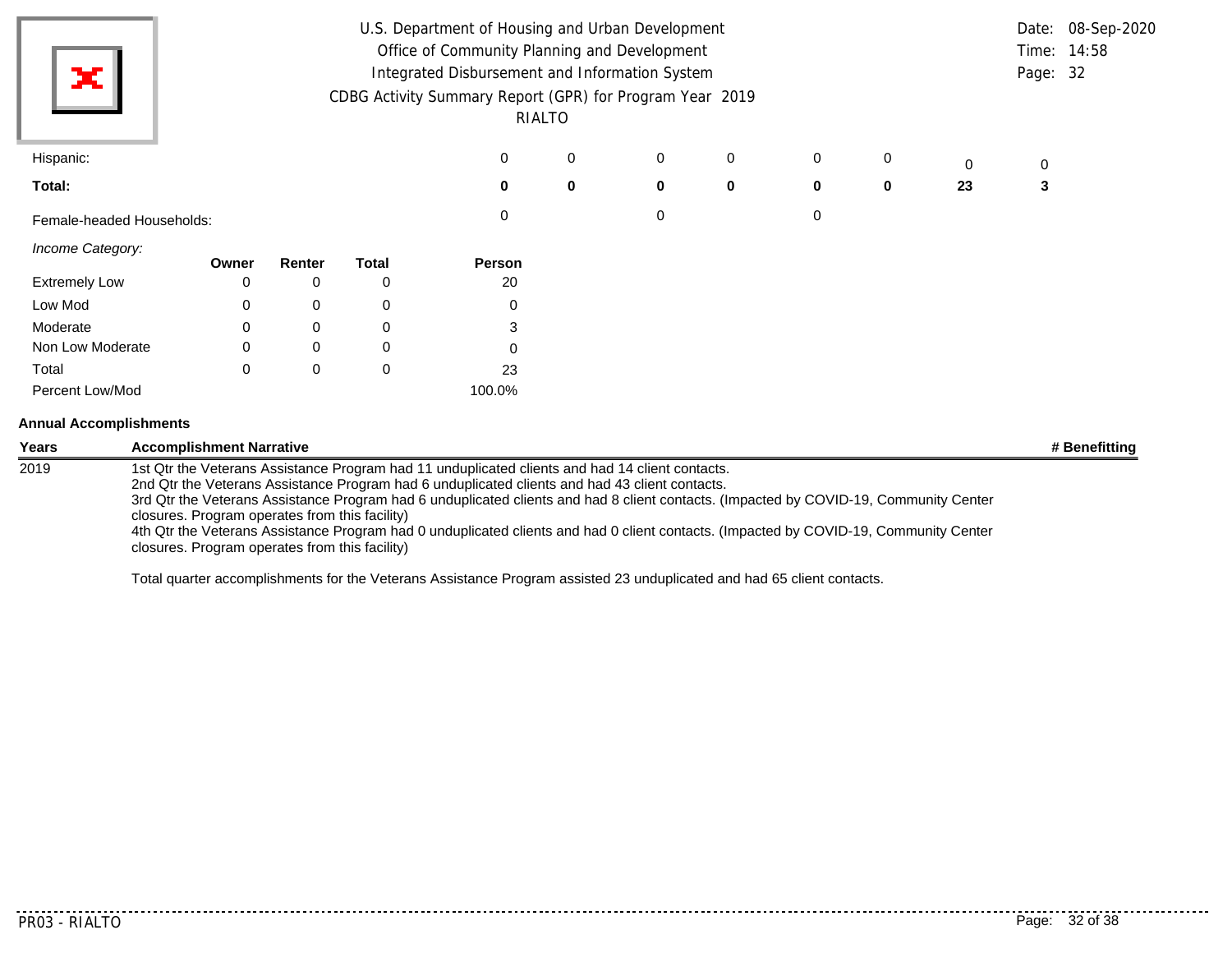| ×                            | U.S. Department of Housing and Urban Development<br>Office of Community Planning and Development<br>Integrated Disbursement and Information System<br>CDBG Activity Summary Report (GPR) for Program Year 2019 | RIALTO                                 |                                                                                            | Time: 14:58<br>Page: 33 | Date: 08-Sep-2020 |
|------------------------------|----------------------------------------------------------------------------------------------------------------------------------------------------------------------------------------------------------------|----------------------------------------|--------------------------------------------------------------------------------------------|-------------------------|-------------------|
| <b>PGM Year:</b><br>Project: | 2019<br>0004 - Housing Preservation                                                                                                                                                                            |                                        |                                                                                            |                         |                   |
| <b>IDIS Activity:</b>        | 383 - Mobile Home Repair Program                                                                                                                                                                               |                                        |                                                                                            |                         |                   |
| Status:<br>Location:         | Open<br>150 S Palm Ave Rialto, CA 92376-6406                                                                                                                                                                   | Objective:<br>Outcome:<br>Matrix Code: | Provide decent affordable housing<br>Affordability<br>Rehab; Single-Unit Residential (14A) | National Objective:     | LMH               |

### **Description:**

The Mobile Home Repair program will assist homeowners with a grant at a maximum amount of \$5,000.00 per applicant.

Types of repairs include interiorexterior improvements and correcting code violations as well as health and safety issues as determined by the California Health and Safety Code. **Financing**

|              | Fund Type | Grant Year | Grant       | Funded Amount | Program Year<br>Drawn In | Drawn Thru Program Year |
|--------------|-----------|------------|-------------|---------------|--------------------------|-------------------------|
| <b>CDBG</b>  | EN        | 2019       | B19MC060571 | \$46,967,00   | \$0.00                   | \$0.00                  |
| <b>Total</b> | Total     |            |             | \$46,967.00   | \$0.00                   | \$0.00                  |

### **Proposed Accomplishments**

Housing Units : 10

### **Actual Accomplishments**

| Number assisted:                                         |          | Owner    | Renter |          |       | Total    |       | Person   |
|----------------------------------------------------------|----------|----------|--------|----------|-------|----------|-------|----------|
|                                                          | Total    | Hispanic | Total  | Hispanic | Total | Hispanic | Total | Hispanic |
| White:                                                   |          | 0        | 0      | 0        |       |          |       |          |
| Black/African American:                                  |          | 0        |        | U        |       |          |       |          |
| Asian:                                                   |          |          |        |          |       |          |       |          |
| American Indian/Alaskan Native:                          |          |          | 0      | 0        |       |          |       |          |
| Native Hawaiian/Other Pacific Islander:                  |          | 0        | 0      | $\Omega$ |       |          |       |          |
| American Indian/Alaskan Native & White:                  |          | 0        |        | 0        |       |          |       |          |
| Asian White:                                             |          |          |        |          |       |          |       |          |
| Black/African American & White:                          | 0        |          |        | $\Omega$ |       |          |       |          |
| American Indian/Alaskan Native & Black/African American: | C        |          |        | U        |       |          |       |          |
| Other multi-racial:                                      |          |          |        |          |       |          |       |          |
| Asian/Pacific Islander:                                  |          |          | 0      | 0        |       |          | 0     |          |
| Hispanic:                                                |          | $\Omega$ | 0      | $\Omega$ | 0     | n        |       |          |
| Total:                                                   |          | 0        | 0      | 0        |       |          |       |          |
| Female-headed Households:                                | $\Omega$ |          | 0      |          |       |          |       |          |

. . . . . . . . . . . . .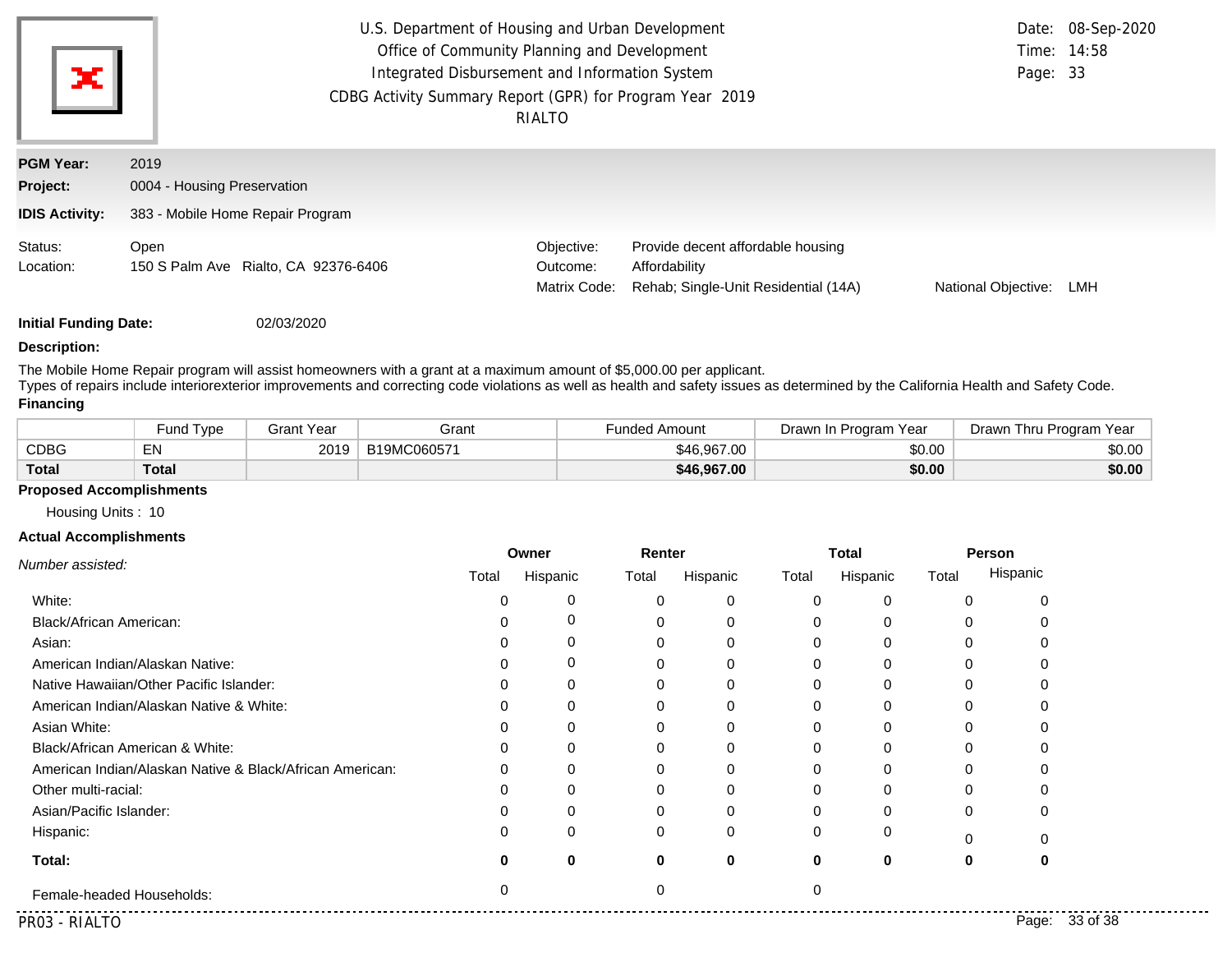| U.S. Department of Housing and Urban Development         |          | Date: 08-Sep-2020 |
|----------------------------------------------------------|----------|-------------------|
| Office of Community Planning and Development             |          | Time: 14:58       |
| Integrated Disbursement and Information System           | Page: 34 |                   |
| CDBG Activity Summary Report (GPR) for Program Year 2019 |          |                   |
| RIALTO                                                   |          |                   |

### *Income Category:*

|                      | Owner | Renter | Total | <b>Person</b> |
|----------------------|-------|--------|-------|---------------|
| <b>Extremely Low</b> | 0     |        |       |               |
| Low Mod              | 0     |        | O     |               |
| Moderate             | 0     | O)     | O     |               |
| Non Low Moderate     | 0     |        | O     |               |
| Total                | 0     |        |       |               |
| Percent Low/Mod      |       |        |       |               |

### **Annual Accomplishments**

| <b>Years</b> | <b>Accomplishment Narrative</b>                                                                                                                                                                                                                                                                                                                                                                                                                                                                    | # Benefitting |
|--------------|----------------------------------------------------------------------------------------------------------------------------------------------------------------------------------------------------------------------------------------------------------------------------------------------------------------------------------------------------------------------------------------------------------------------------------------------------------------------------------------------------|---------------|
| 2019         | 1st Qtr the Mobile Home Repair Program had 0 rehabs completed. The program is currently expending prior year dollars before utilizing 2019-<br>2020 funds.                                                                                                                                                                                                                                                                                                                                         |               |
|              | 2019-2019 2nd Qtr the Mobile Home Repair Program had 0 rehabs completed. The program is currently expending prior year dollars before utilizing 2019-<br>2020 funds.                                                                                                                                                                                                                                                                                                                               |               |
|              | 3rd Qtr the Mobile Home Repair Program had 0 rehabs completed. With the impacts of COVID-19, housing rehabilitation projects were heavily<br>affected as components of the projects included meeting with home owners and conducting housing inspections. All of which were difficult to<br>conduct while adhering to social distancing and protecting the safety of both homeowners and program staff. The program is currently<br>expending prior year dollars before utilizing 2019-2020 funds. |               |
|              | 4th Qtr the Mobile Home Repair Program had 0 rehabs completed. Continued impacts of COVID-19, still affect components of the projects<br>included meeting with home owners and conducting housing inspections. Program staff is providing adjusted steps to still conduct the program<br>while meeting requirements while protecting the safety of home owners and program staff. The program is currently expending prior year dollars                                                            |               |

before utilizing 2019-2020 funds.

. . . . . . . . . . . . . . . . . . . .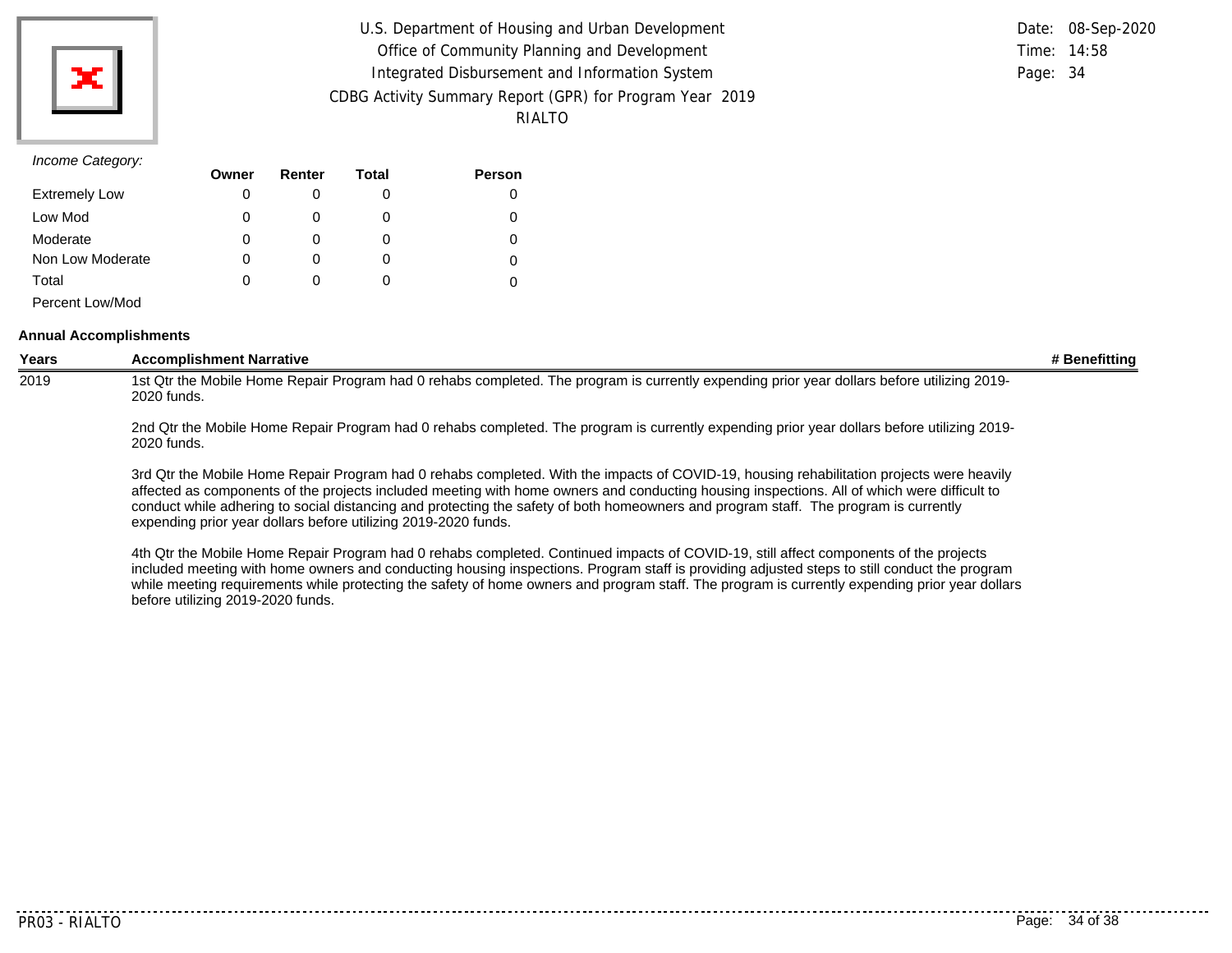| U.S. Department of Housing and Urban Development<br>Date: 08-Sep-2020<br>Office of Community Planning and Development<br>Time: 14:58<br>×<br>Integrated Disbursement and Information System<br>Page: 35<br>CDBG Activity Summary Report (GPR) for Program Year 2019<br>RIALTO |                                                                     |                                        |                                                                                                           |                     |     |  |
|-------------------------------------------------------------------------------------------------------------------------------------------------------------------------------------------------------------------------------------------------------------------------------|---------------------------------------------------------------------|----------------------------------------|-----------------------------------------------------------------------------------------------------------|---------------------|-----|--|
| <b>PGM Year:</b><br>Project:                                                                                                                                                                                                                                                  | 2019<br>0001 - Community Facilities and Infrastructure Improvements |                                        |                                                                                                           |                     |     |  |
| <b>IDIS Activity:</b>                                                                                                                                                                                                                                                         | 384 - Community Center Buildings & Tenant Improvements              |                                        |                                                                                                           |                     |     |  |
| Status:<br>Location:                                                                                                                                                                                                                                                          | Open<br>214 N Palm Ave Rialto, CA 92376-5826                        | Objective:<br>Outcome:<br>Matrix Code: | Create suitable living environments<br>Availability/accessibility<br>Parks, Recreational Facilities (03F) | National Objective: | LMA |  |
| <b>Initial Funding Date:</b>                                                                                                                                                                                                                                                  | 02/03/2020                                                          |                                        |                                                                                                           |                     |     |  |

#### **Description:**

The Public Works Department proposes to renovate the Community Center BuildingsWings 300,400, and 500 wings located at 214 N.

Palm Avenue to provide upgraded facilities which meet Americans with Disabilities Act (ADA) compliance standards.

Community patrons in wheelchairs currently using the facility find it very difficult and unsafe and at times impossible to enter and exit buildings.

These improvements will make the site ADA compliant and therefore make the space usable by community patrons of any age group and ADA identified patrons.

#### **Financing**

|              | Fund Tvpe | Grant Year | Grant      | <b>Funded Amount</b> | Drawn In Program Year | Drawn Thru Program Year |
|--------------|-----------|------------|------------|----------------------|-----------------------|-------------------------|
| <b>CDBG</b>  | EN        | 2019       | B19MC06057 | \$490,749.00         | \$0.00                | \$0.00                  |
| <b>Total</b> | Total     |            |            | \$490,749.00         | \$0.00                | \$0.00                  |

#### **Proposed Accomplishments**

Public Facilities : 2,000

Total Population in Service Area: 11,115

Census Tract Percent Low / Mod: 65.09

#### **Annual Accomplishments**

**Years Accomplishment Narrative # Benefitting** 2019 1st Qtr Project is set to go out to bid in November of 2019 in conjunction with the Bud Bender Fence and Community Center Basketball resurface project. Awaiting award of project.

2nd Qtr Project went out for the solicitation of bids for construction and is awaiting the award of a construction contract.

3rd Qtr Project was awarded and construction commenced in March of 2020. Anticipated construction completion is set for set for possibly end of June 2020. However due to COVID-19 construction set backs in regards to scheduling, social distancing and City facility closures did occur causing construction to continue into the following program year.

4th Qtr Project construction has continued with partnership of the City staff during community facility closures. Construction completion is anticipated to be completed in quarter 2 of the 2020-21 program year.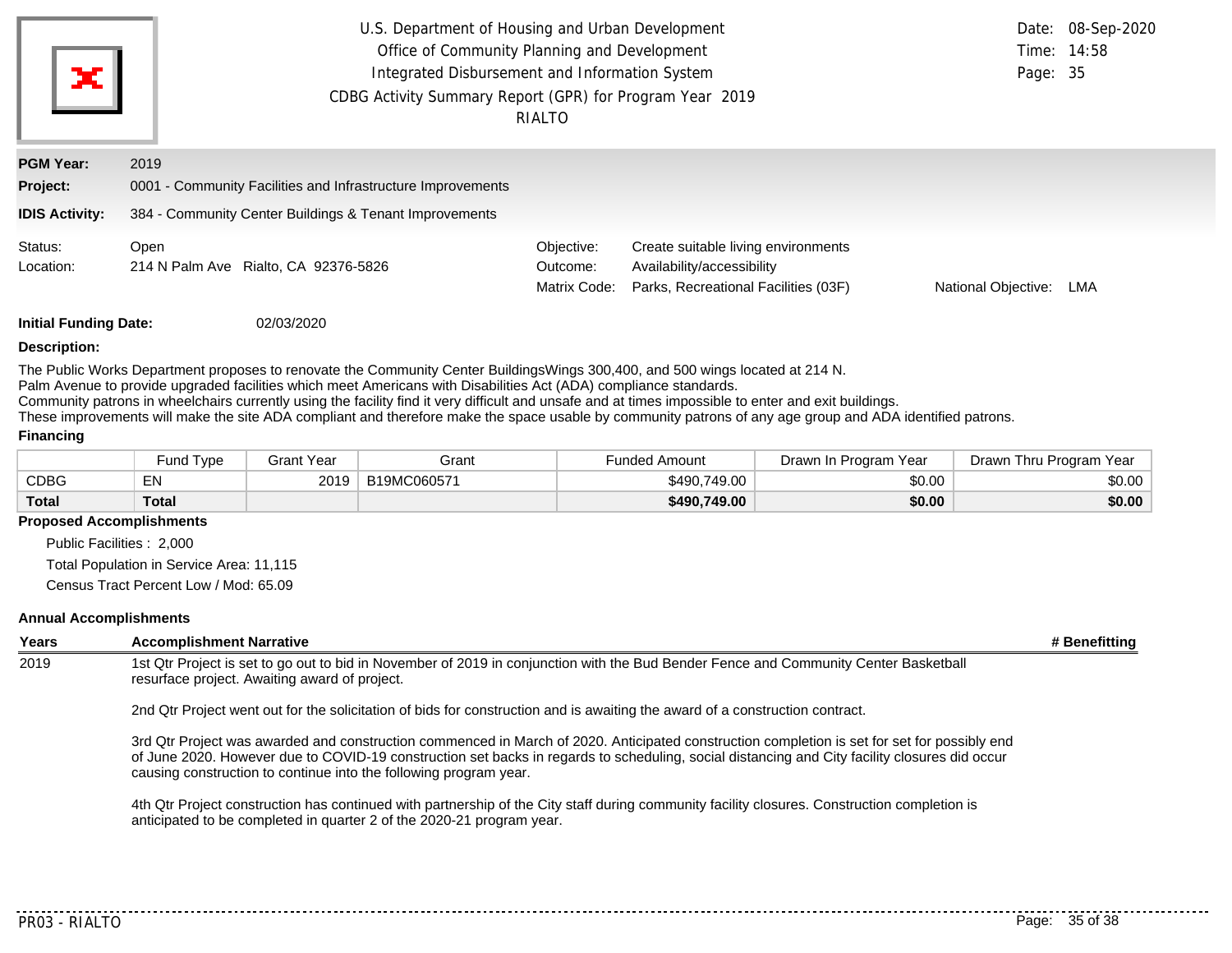| ×                     | U.S. Department of Housing and Urban Development<br>Date: 08-Sep-2020<br>Office of Community Planning and Development<br>Time: 14:58<br>Integrated Disbursement and Information System<br>Page: 36<br>CDBG Activity Summary Report (GPR) for Program Year 2019<br>RIALTO |              |                                                          |                     |  |  |  |
|-----------------------|--------------------------------------------------------------------------------------------------------------------------------------------------------------------------------------------------------------------------------------------------------------------------|--------------|----------------------------------------------------------|---------------------|--|--|--|
| <b>PGM Year:</b>      | 2019                                                                                                                                                                                                                                                                     |              |                                                          |                     |  |  |  |
| Project:              | 0005 - Section 108 Loan Repayment                                                                                                                                                                                                                                        |              |                                                          |                     |  |  |  |
| <b>IDIS Activity:</b> | 385 - Section 108 Loan Repayment                                                                                                                                                                                                                                         |              |                                                          |                     |  |  |  |
| Status:               | Open                                                                                                                                                                                                                                                                     | Objective:   |                                                          |                     |  |  |  |
| Location:             |                                                                                                                                                                                                                                                                          | Outcome:     |                                                          |                     |  |  |  |
|                       |                                                                                                                                                                                                                                                                          | Matrix Code: | Planned Repayment of Section 108<br>Loan Principal (19F) | National Objective: |  |  |  |

### **Description:**

Funds are used for annual loan repayments of the City's Section 108 Loan that was used in the construction of the Rialto Senior Center and the Bud Bender Park projects. **Financing**

|              | Fund Type | Grant Year | Grant       | Funded Amount | Drawn In Program Year | Drawn Thru Program Year |
|--------------|-----------|------------|-------------|---------------|-----------------------|-------------------------|
| CDBG         | EN        | 2018       | B18MC060571 | \$187,993.00  | \$187,993.00          | \$187,993.00            |
|              |           | 2019       | B19MC060571 | \$240,127,00  | \$96,100.47           | \$96,100.47             |
| <b>Total</b> | Total     |            |             | \$428,120.00  | \$284,093.47          | \$284,093.47            |

# **Proposed Accomplishments**

### **Actual Accomplishments**

| Number assisted:                                         |       | Owner    |       | Renter      |          | <b>Total</b> |       | Person   |  |
|----------------------------------------------------------|-------|----------|-------|-------------|----------|--------------|-------|----------|--|
|                                                          | Total | Hispanic | Total | Hispanic    | Total    | Hispanic     | Total | Hispanic |  |
| White:                                                   |       |          |       |             | 0        | 0            |       |          |  |
| Black/African American:                                  |       |          |       |             | 0        | 0            |       |          |  |
| Asian:                                                   |       |          |       |             | $\Omega$ | 0            |       |          |  |
| American Indian/Alaskan Native:                          |       |          |       |             | $\Omega$ | 0            |       |          |  |
| Native Hawaiian/Other Pacific Islander:                  |       |          |       |             | $\Omega$ | 0            |       |          |  |
| American Indian/Alaskan Native & White:                  |       |          |       |             | $\Omega$ | 0            |       |          |  |
| Asian White:                                             |       |          |       |             | $\Omega$ | 0            |       |          |  |
| Black/African American & White:                          |       |          |       |             | 0        | 0            |       |          |  |
| American Indian/Alaskan Native & Black/African American: |       |          |       |             | $\Omega$ | 0            |       |          |  |
| Other multi-racial:                                      |       |          |       |             | $\Omega$ | 0            |       |          |  |
| Asian/Pacific Islander:                                  |       |          |       |             | $\Omega$ | 0            |       |          |  |
| Hispanic:                                                |       |          |       |             | $\Omega$ | 0            |       |          |  |
| Total:                                                   | 0     | 0        | 0     | $\mathbf 0$ | $\bf{0}$ | 0            | 0     | 0        |  |
| Female-headed Households:                                |       |          |       |             | 0        |              |       |          |  |

 $- - - - - -$ 

. . . . .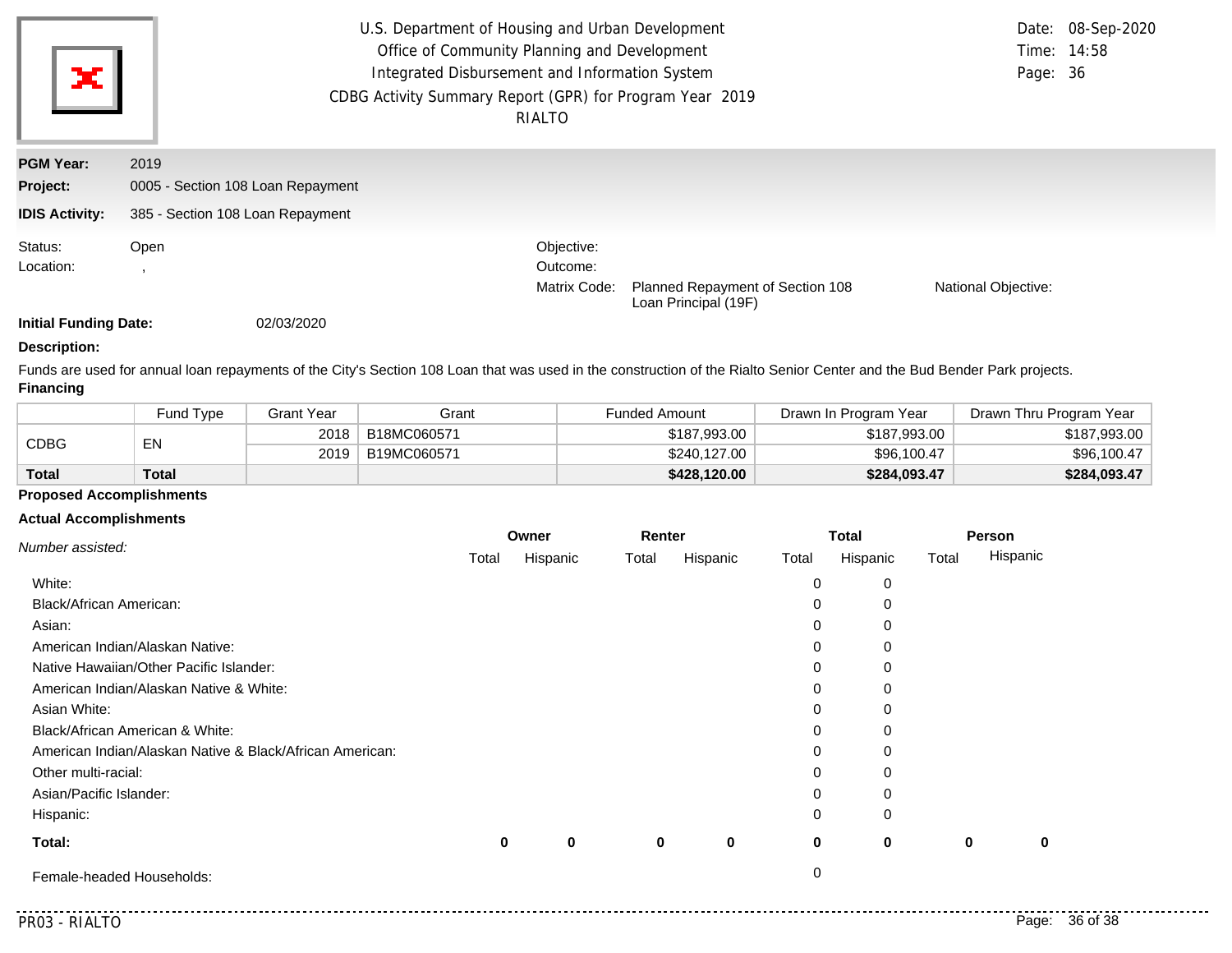

U.S. Department of Housing and Urban Development Office of Community Planning and Development Integrated Disbursement and Information System CDBG Activity Summary Report (GPR) for Program Year 2019 RIALTO

Time: 14:58 Page: 37 Date: 08-Sep-2020

### *Income Category:*

|                      | Owner | Renter | <b>Total</b> | <b>Person</b> |
|----------------------|-------|--------|--------------|---------------|
| <b>Extremely Low</b> |       |        | 0            |               |
| Low Mod              |       |        | 0            |               |
| Moderate             |       |        | 0            |               |
| Non Low Moderate     |       |        | 0            |               |
| Total                | 0     | O      | 0            | 0             |
| Percent Low/Mod      |       |        |              |               |

# **Annual Accomplishments**

No data returned for this view. This might be because the applied filter excludes all data.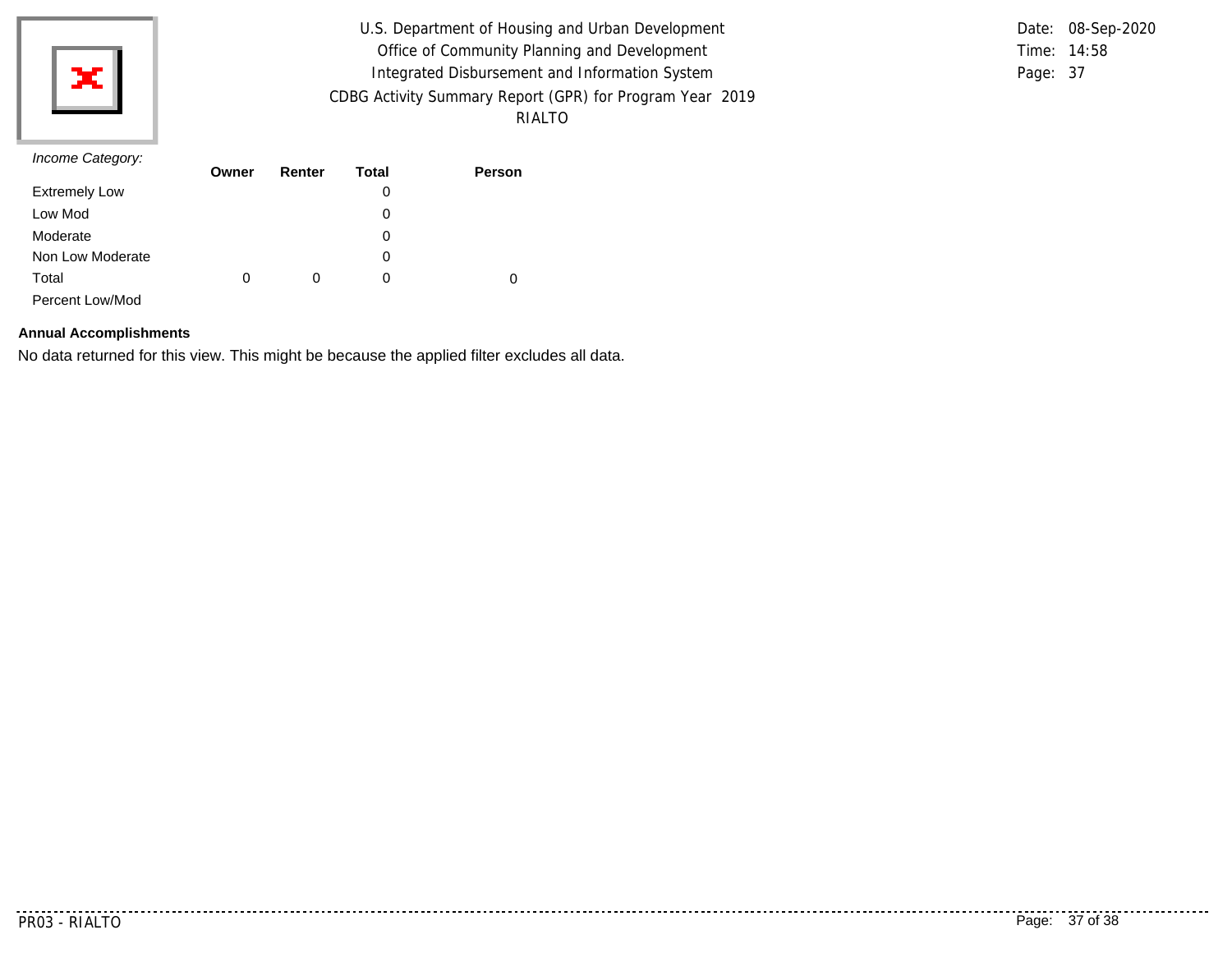

U.S. Department of Housing and Urban Development Office of Community Planning and Development Integrated Disbursement and Information System CDBG Activity Summary Report (GPR) for Program Year 2019 RIALTO

Time: 14:58 Page: 38 Date: 08-Sep-2020

| <b>Total Funded Amount:</b>         | \$5,018,944.00 |
|-------------------------------------|----------------|
| Total Drawn Thru Program Year:      | \$3,081,447.40 |
| <b>Total Drawn In Program Year:</b> | \$713,853.14   |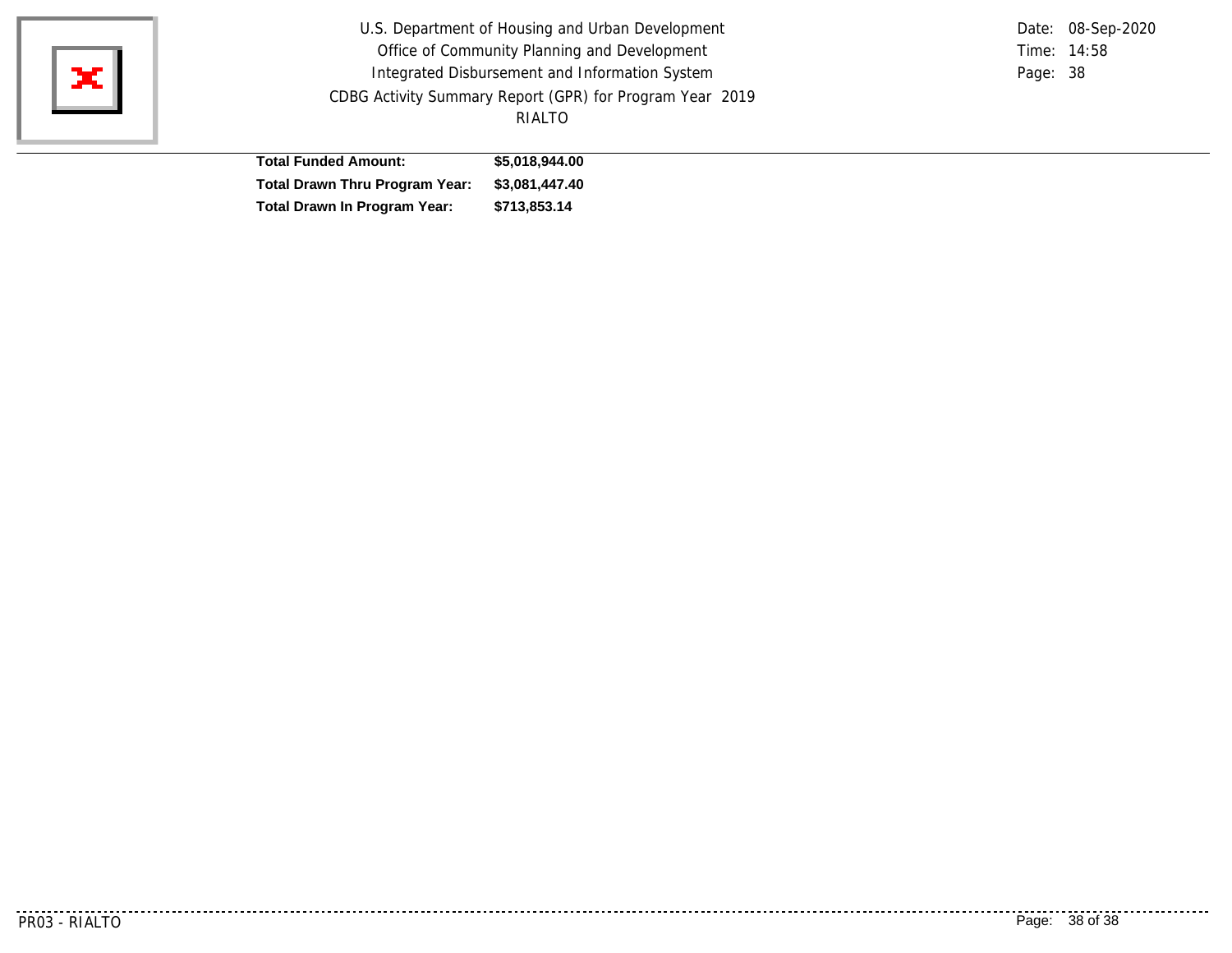

**IDIS Report – PR 06 Summary of Consolidated Plan Projects**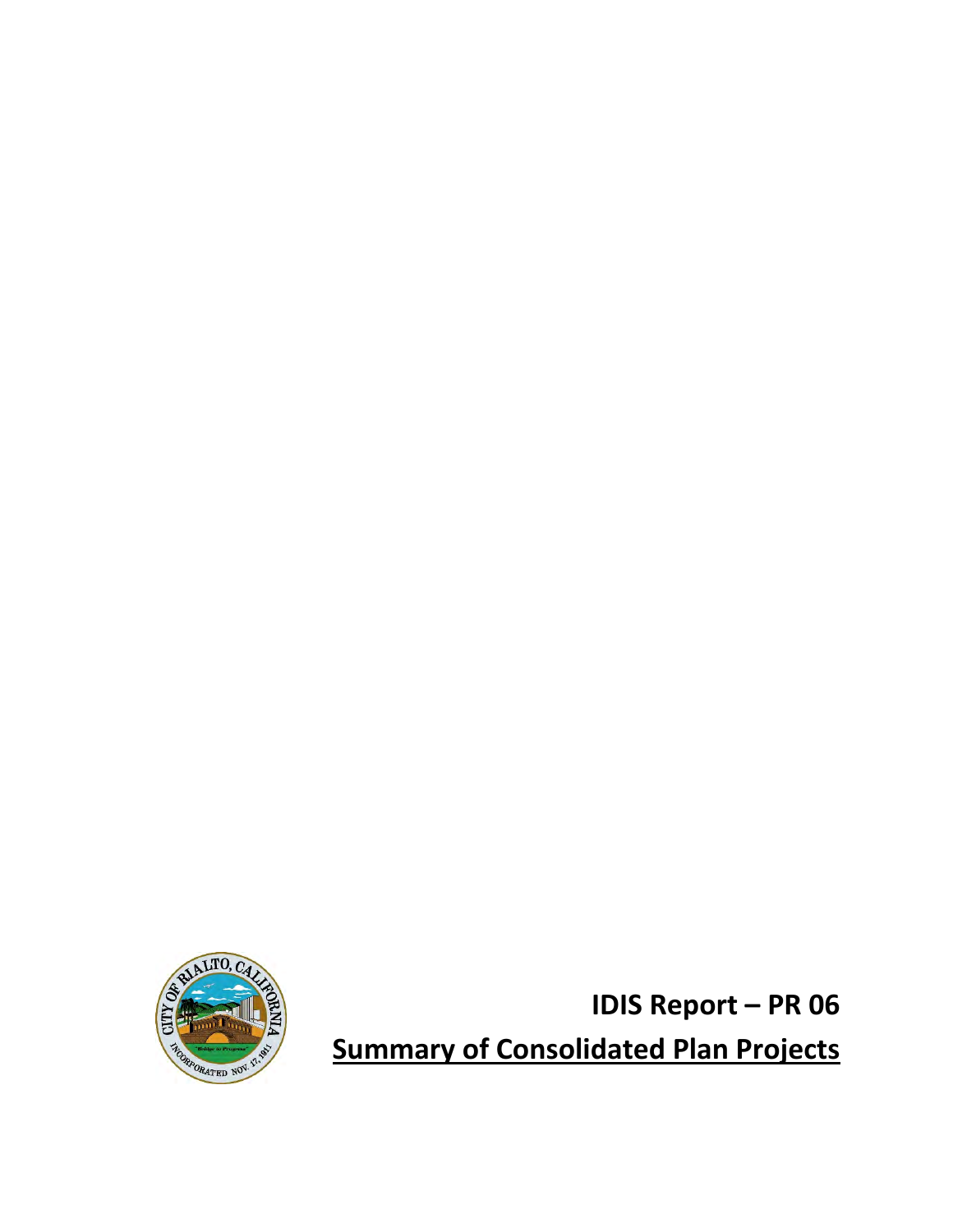#### U.S. DEPARTMENT OF HOUSING AND URBAN DEVELOPMENT OFFICE OF COMMUNITY PLANNING AND DEVELOPMENT PR06 - Summary of Consolidated Plan Projects for Report Year

| Plan IDIS      | Contribution Project Title and Description                                                           |                                                                                                                                                                                                                                                                                                                                                                                                                                                                                                                                                                                                                                                                                                                                                                                                                                                                                                                                                                                                                                                                                                                                                                                                                                                                                                                                                                                                                                                                                                                                                                                                                                                                                                                                                                                                                                                                                                                                                                                                                                                                                                                                                                                                                                                                                                        | Program | Estimate                  | Project Commited<br>Amount | <b>Amount Drawn</b><br>Thru Report Available to<br>Year | Amount<br>Draw            | Amount<br>Drawn in<br><b>Report Year</b> |
|----------------|------------------------------------------------------------------------------------------------------|--------------------------------------------------------------------------------------------------------------------------------------------------------------------------------------------------------------------------------------------------------------------------------------------------------------------------------------------------------------------------------------------------------------------------------------------------------------------------------------------------------------------------------------------------------------------------------------------------------------------------------------------------------------------------------------------------------------------------------------------------------------------------------------------------------------------------------------------------------------------------------------------------------------------------------------------------------------------------------------------------------------------------------------------------------------------------------------------------------------------------------------------------------------------------------------------------------------------------------------------------------------------------------------------------------------------------------------------------------------------------------------------------------------------------------------------------------------------------------------------------------------------------------------------------------------------------------------------------------------------------------------------------------------------------------------------------------------------------------------------------------------------------------------------------------------------------------------------------------------------------------------------------------------------------------------------------------------------------------------------------------------------------------------------------------------------------------------------------------------------------------------------------------------------------------------------------------------------------------------------------------------------------------------------------------|---------|---------------------------|----------------------------|---------------------------------------------------------|---------------------------|------------------------------------------|
| 20191          | Community Facilities and Infrastructure Improvements Improve public facilities and infrastructure to | benefit low-and moderate-income people by<br>completing the following activities:<br>Community Center Buildings & Tenant<br>Improvements: Renovate the Community Center<br>Buildings/Wing 300 located at 214 N. Palm<br>Avenue to provide upgraded facilities which<br>meet Americans with Disabilities Act (ADA)<br>compliance standards. Proposed budget =<br>\$490,749. Based on the service area, 2,000<br>-Âç¿¿low to moderate incomeâ¿Â<br>residents will be benefiting from the proposed<br>project.                                                                                                                                                                                                                                                                                                                                                                                                                                                                                                                                                                                                                                                                                                                                                                                                                                                                                                                                                                                                                                                                                                                                                                                                                                                                                                                                                                                                                                                                                                                                                                                                                                                                                                                                                                                            | CDBG    | \$490,749.00 \$490,749.00 |                            |                                                         | \$0.00 \$490,749.00       | \$0.00                                   |
| $\overline{2}$ | Public Services for low-income residents                                                             | Provide residents with appropriate services to<br>support the emotional and developmental well-<br>being of children and youth from low- and<br>moderate-income families by funding the<br>following activities:<br>Fit 4 Kids: Provide physical, educational, and<br>psychological tools needed to help youth<br>overcome the challenges of obesity. Proposed<br>budget $= $54,057$<br>School Based Mentoring Program: The program<br>matches A¢Â¿Â¿Big⿕ mentors with<br>¢¿¿Littlesâ¿Õ to meet weekly for 36<br>weeks during the school year. The goal of the<br>program is to promote healthy youth<br>development by providing emotional, academic,<br>and social support through one-to-one<br>mentoring. Proposed budget =\$9,858<br>Pride Platoon: Offers treatment, prevention, and<br>disciplinary components to alter negative<br>behavior for youth (14 -17 years of age) with<br>anti-social behavior who are referred to the<br>program through the courts, probation, schools,<br>parents or other references. Proposed budget =<br>\$29,572<br>Young Adults Academic and Job Training:<br>Provides range of job training elements including<br>academic enhancement skills, occupational<br>skills training, leadership development<br>opportunities and other similar skill sets to make<br>them employable. Proposed budget =\$40,417<br>Rural Access to Justice Program: Provides free<br>legal services for low- and moderate-income<br>duty active military, veterans and their families.<br>Proposed budget = \$11,376<br>Rialto Child Assistance: Provides<br>emergency/temporary food baskets to needy<br>families with children attending a Rialto Unified<br>School District school. Proposed budget =<br>\$4,929<br>Veterans Assistance Program: provide<br>alternative, temporary, and or permanent living<br>arrangements for homeless and disabled<br>veterans, and assist in veteranAcA ¿A ¿S<br>education, counseling, obtain health and<br>financial resources Proposed budget = \$11,376<br>Rialto Senior Services Division: The Senior<br>Services Division provides recreational,<br>educational, social integration, intergenerational<br>and special event administration activities, to the<br>senior citizen community of Rialto. Proposed<br>budget $= $17,916$ | CDBG    | \$179,501.00 \$179,501.00 |                            |                                                         | \$98,222.58 \$81,278.42   | \$98,222.58                              |
| 3              | <b>Fair Housing Services</b>                                                                         | Fulfill the HUD regulatory mandate to<br>affirmatively further fair housing choice through<br>the provision of fair housing education,<br>counseling, anti-discrimination and landlord-<br>tenant mediation services.                                                                                                                                                                                                                                                                                                                                                                                                                                                                                                                                                                                                                                                                                                                                                                                                                                                                                                                                                                                                                                                                                                                                                                                                                                                                                                                                                                                                                                                                                                                                                                                                                                                                                                                                                                                                                                                                                                                                                                                                                                                                                  | CDBG    | \$29,061.00 \$29,061.00   |                            | \$20,951.93                                             | \$8,109.07                | \$20,951.93                              |
| $\sqrt{4}$     | <b>Housing Preservation</b>                                                                          | Preserve the quality of existing owner-occupied CDBG<br>dwellings by rehabilitation including lead-based<br>paint education, inspection, testing and<br>abatement through the following activities.<br>Mobile Home Repair Program: Program will<br>assist mobile home owners with a maximum<br>rehabilitation of \$5,000.00 for eligible repairs                                                                                                                                                                                                                                                                                                                                                                                                                                                                                                                                                                                                                                                                                                                                                                                                                                                                                                                                                                                                                                                                                                                                                                                                                                                                                                                                                                                                                                                                                                                                                                                                                                                                                                                                                                                                                                                                                                                                                       |         | \$46,967.00 \$46,967.00   |                            | \$0.00                                                  | \$46,967.00               | \$0.00                                   |
| 5              | Section 108 Loan Repayment                                                                           | Section 108 Loan Repayment<br>(Rialto Senior Center & Bud Bender Park)                                                                                                                                                                                                                                                                                                                                                                                                                                                                                                                                                                                                                                                                                                                                                                                                                                                                                                                                                                                                                                                                                                                                                                                                                                                                                                                                                                                                                                                                                                                                                                                                                                                                                                                                                                                                                                                                                                                                                                                                                                                                                                                                                                                                                                 | CDBG    | \$428,120.00 \$428,120.00 |                            |                                                         | \$284,093.47 \$144,026.53 | \$284,093.47                             |
| 6              | <b>CDBG</b> Administration                                                                           | Administration services of the CDBG Program                                                                                                                                                                                                                                                                                                                                                                                                                                                                                                                                                                                                                                                                                                                                                                                                                                                                                                                                                                                                                                                                                                                                                                                                                                                                                                                                                                                                                                                                                                                                                                                                                                                                                                                                                                                                                                                                                                                                                                                                                                                                                                                                                                                                                                                            | CDBG    | \$210,274.00 \$210,274.00 |                            |                                                         | \$98,670.83 \$111,603.17  | \$98,670.83                              |

6 CDBG Administration

IDIS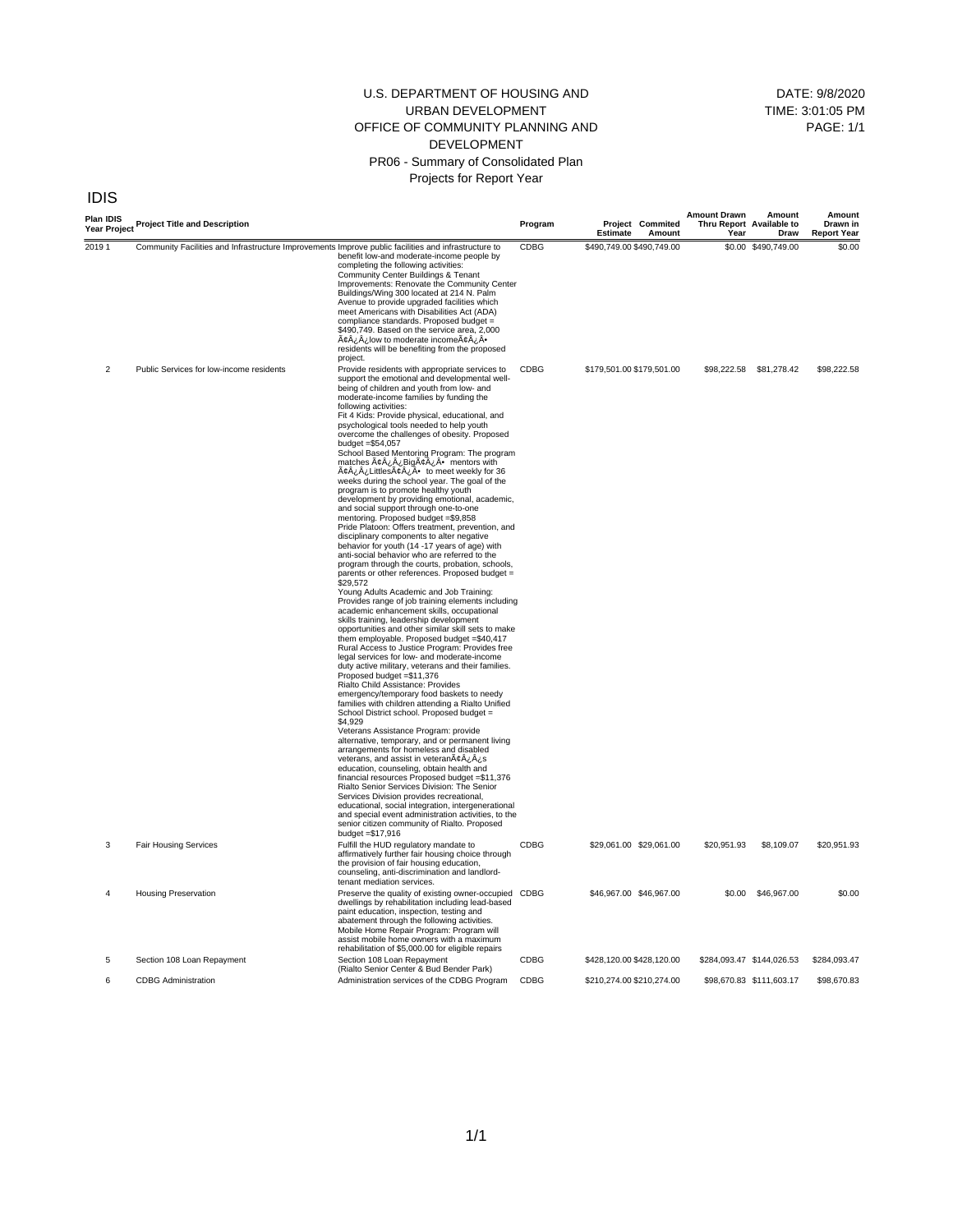

**IDIS Report – PR 09**

**Program Income by Fiscal Year & Program**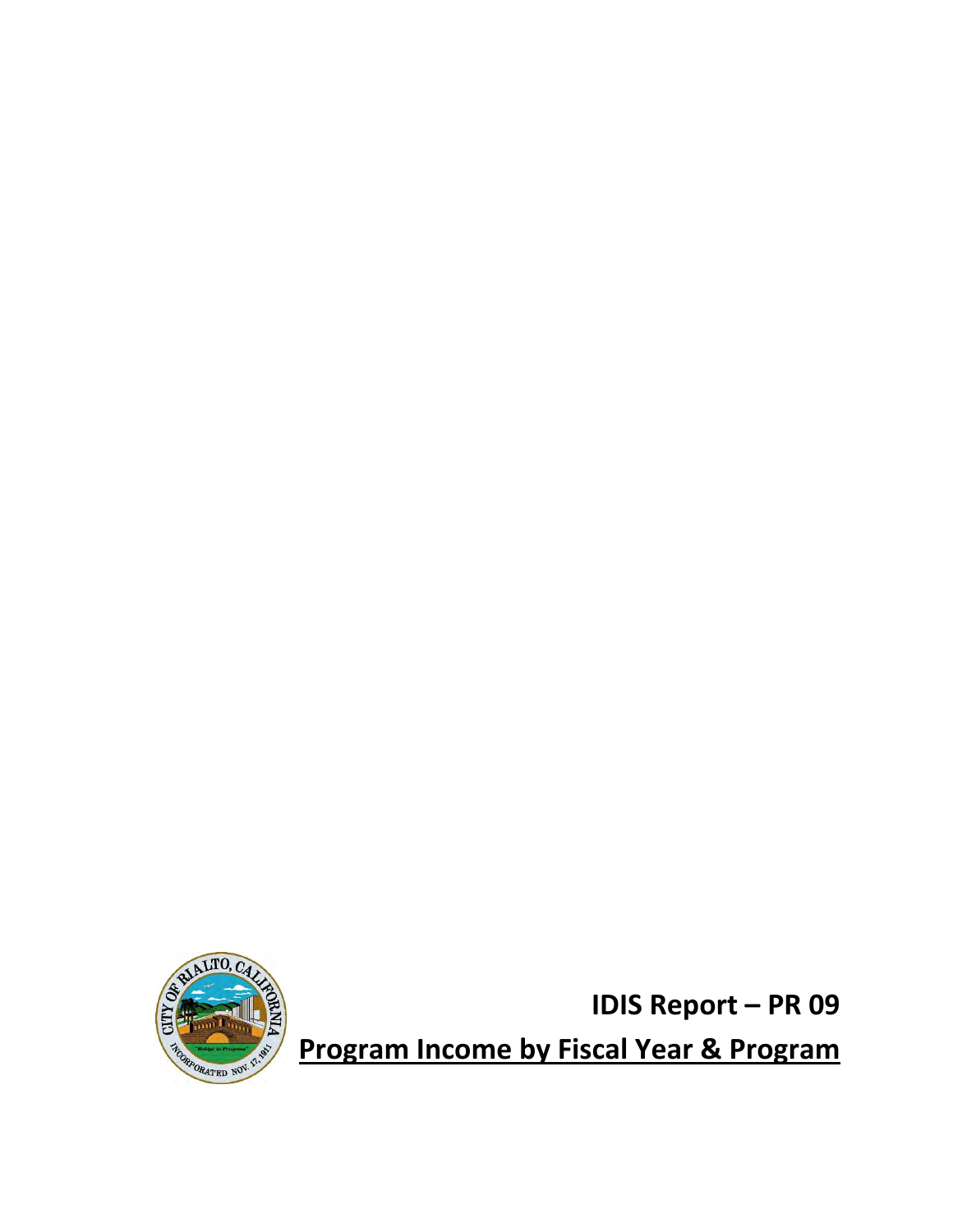| IDIS - PR09 | U.S. Department of Housing and Urban Development  | Date: | 09-08-20 |
|-------------|---------------------------------------------------|-------|----------|
|             | Office of Community Planning and Development      | Time: | 15:01    |
|             | Integrated Disbursement and Information System    | Page: |          |
|             | Program Income Details by Fiscal Year and Program |       |          |
|             | RIALTO.CA                                         |       |          |
|             |                                                   |       |          |

Report for Program:CDBG

\*Data Only Provided for Time Period Queried:07-01-2019 to 06-30-2020

| Program | ssociater            | und | mated                           |         | Voucher | Vouche | IDIS           | iDIS     | Matrix | Receipted<br>/Drawr |
|---------|----------------------|-----|---------------------------------|---------|---------|--------|----------------|----------|--------|---------------------|
| V≙ar    | `rant .<br>.r Number | vne | Income for Year<br>  ransactior | Voucher | ∵∽ateo  | Tvpe   | Proi<br>Ш<br>. | Actv. ID | Code   | Im.<br>.ounf        |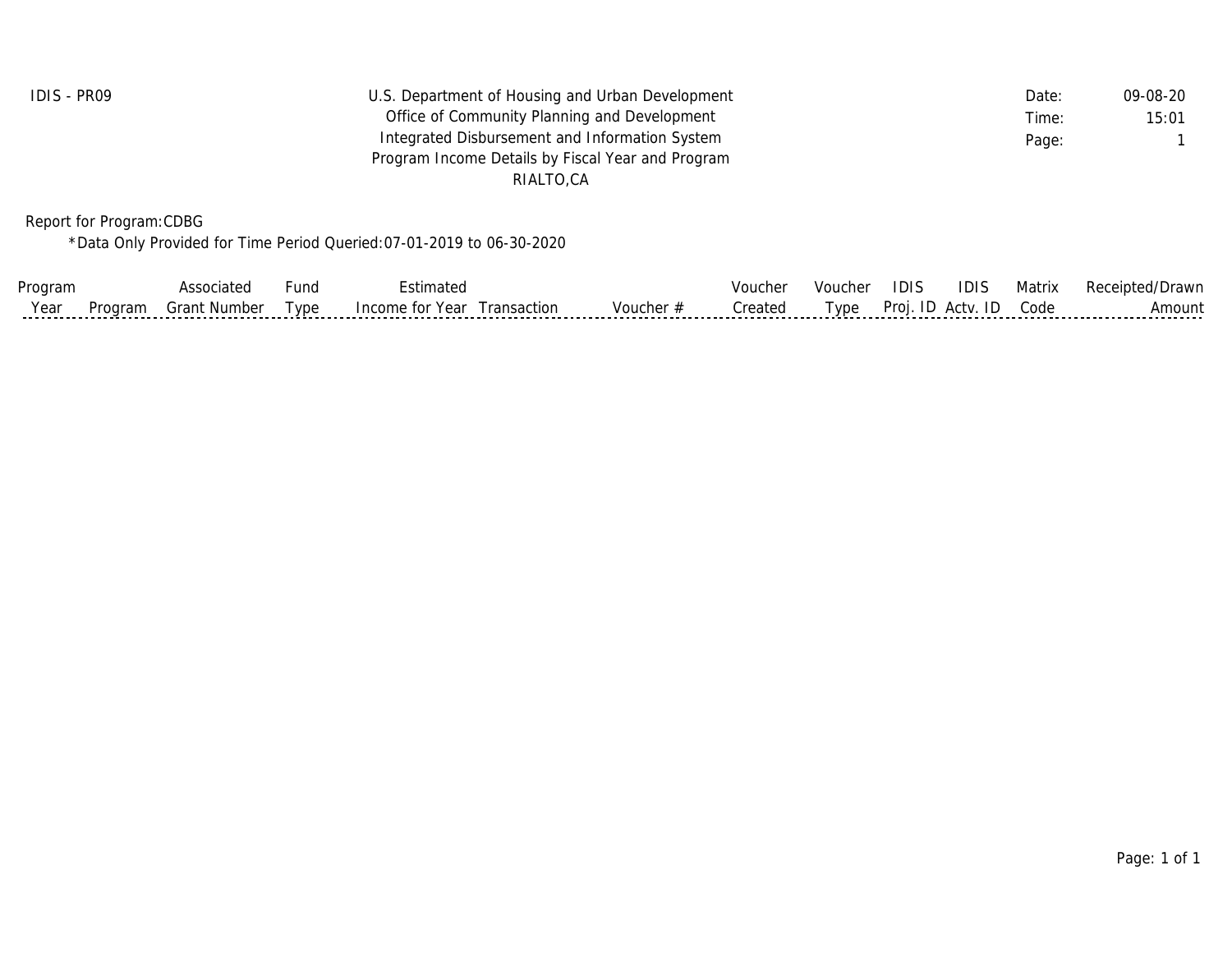

**IDIS Report – PR 23 Summary of Accomplishments**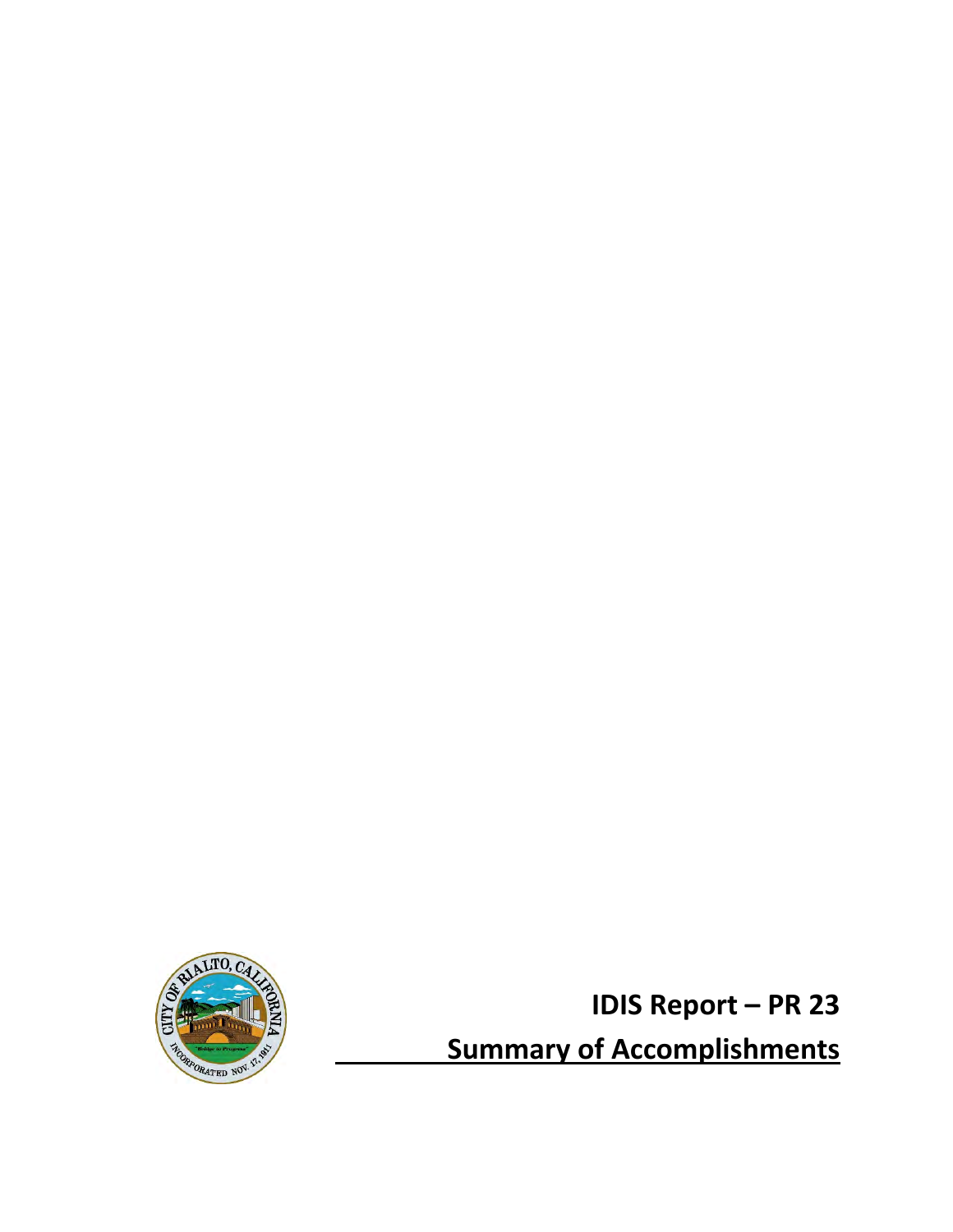

#### U.S. Department of Housing and Urban Development Office of Community Planning and Development Integrated Disbursement and Information System DATE: TIME: PAGE: 1 15:02 09-08-20 CDBG Summary of Accomplishments Program Year: 2019

# RIALTO

### **Count of CDBG Activities with Disbursements by Activity Group & Matrix Code**

| <b>Activity Group</b>                                            | <b>Activity Category</b>                                    | Open Count     | Open Activities<br>Disbursed | Completed<br>Count | Completed<br>Activities<br>Disbursed | Program Year<br>Count | <b>Total Activities</b><br>Disbursed |
|------------------------------------------------------------------|-------------------------------------------------------------|----------------|------------------------------|--------------------|--------------------------------------|-----------------------|--------------------------------------|
| Housing                                                          | Rehab; Single-Unit Residential (14A)                        | 2              | \$4,850.00                   | 0                  | \$0.00                               | 2                     | \$4,850.00                           |
|                                                                  | <b>Total Housing</b>                                        | $\overline{2}$ | \$4,850.00                   | $\Omega$           | \$0.00                               | 2                     | \$4,850.00                           |
| Public Facilities and Improvements Neighborhood Facilities (03E) |                                                             | \$333.97       | 0                            | \$0.00             |                                      | \$333.97              |                                      |
|                                                                  | Parks, Recreational Facilities (03F)                        |                | \$104,883.00                 | 0                  | \$0.00                               |                       | \$104,883.00                         |
|                                                                  | Sidewalks (03L)                                             |                | \$101,847.36                 | 0                  | \$0.00                               |                       | \$101,847.36                         |
|                                                                  | <b>Total Public Facilities and</b><br>Improvements          | 9              | \$207,064.33                 | $\circ$            | \$0.00                               | 9                     | \$207,064.33                         |
| <b>Public Services</b>                                           | Senior Services (05A)                                       |                | \$17,916.00                  | $\Omega$           | \$0.00                               |                       | \$17,916.00                          |
|                                                                  | Legal Services (05C)                                        |                | \$4,585.52                   | $\Omega$           | \$0.00                               |                       | \$4,585.52                           |
|                                                                  | Youth Services (05D)                                        |                | \$37,580.28                  | 0                  | \$0.00                               |                       | \$37,580.28                          |
|                                                                  | Employment Training (05H)                                   |                | \$25,601.06                  | $\Omega$           | \$0.00                               |                       | \$25,601.06                          |
|                                                                  | Food Banks (05W)                                            |                | \$3,348.16                   | 0                  | \$0.00                               |                       | \$3,348.16                           |
|                                                                  | Other Public Services Not Listed in<br>05A-05Y, 03T (05Z)   |                | \$9,191.56                   | 0                  | \$0.00                               |                       | \$9,191.56                           |
|                                                                  | <b>Total Public Services</b>                                | 8              | \$98,222.58                  | 0                  | \$0.00                               | 8                     | \$98,222.58                          |
| General Administration and                                       | General Program Administration (21A)                        |                | \$98,670.83                  | $\Omega$           | \$0.00                               |                       | \$98,670.83                          |
| Planning                                                         | Fair Housing Activities (subject to 20%<br>Admin Cap) (21D) |                | \$20,951.93                  | $\overline{0}$     | \$0.00                               |                       | \$20,951.93                          |
|                                                                  | <b>Total General Administration and</b><br>Planning         | 2              | \$119,622.76                 | $\circ$            | \$0.00                               | 2                     | \$119,622.76                         |
| Repayment of Section 108 Loans                                   | Planned Repayment of Section 108<br>Loan Principal (19F)    |                | \$284,093.47                 | $\mathbf{0}$       | \$0.00                               |                       | \$284,093.47                         |
|                                                                  | Total Repayment of Section 108<br>Loans                     |                | \$284,093.47                 | 0                  | \$0.00                               |                       | \$284,093.47                         |
| <b>Grand Total</b>                                               |                                                             | 22             | \$713,853.14                 | 0                  | \$0.00                               | 22                    | \$713,853.14                         |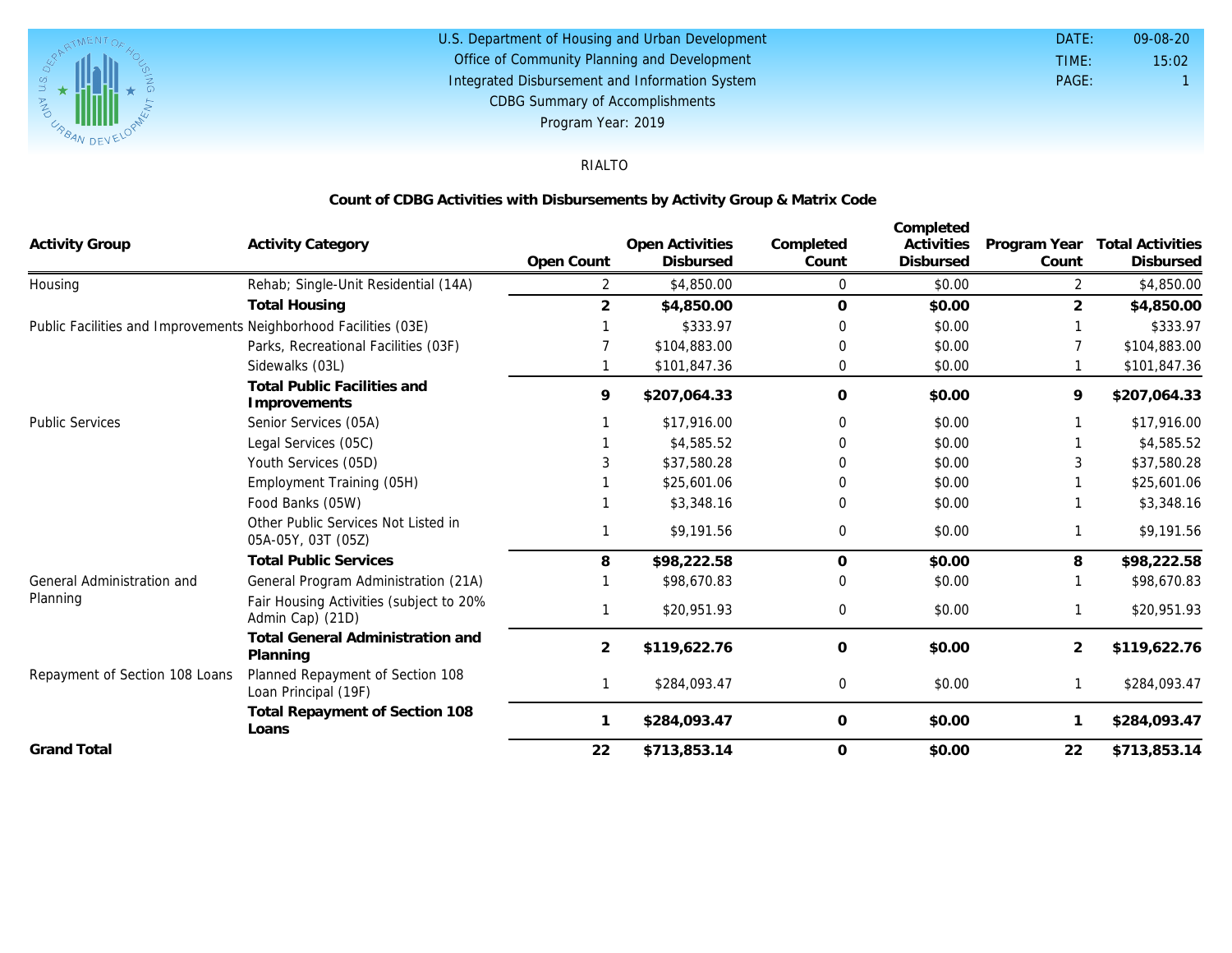

#### U.S. Department of Housing and Urban Development Office of Community Planning and Development Integrated Disbursement and Information System DATE: TIME: PAGE: 2 15:02 09-08-20 CDBG Summary of Accomplishments Program Year: 2019

### RIALTO

### **CDBG Sum of Actual Accomplishments by Activity Group and Accomplishment Type**

| <b>Activity Group</b>        | Matrix Code                                               | Accomplishment Type      |                            |              | Program Year |  |
|------------------------------|-----------------------------------------------------------|--------------------------|----------------------------|--------------|--------------|--|
|                              |                                                           |                          | Open Count Completed Count |              | Totals       |  |
| Housing                      | Rehab; Single-Unit Residential (14A)                      | Housing Units            | <sub>0</sub>               | 0            | b            |  |
|                              | <b>Total Housing</b>                                      |                          | 6                          | O            | 6            |  |
| <b>Public Facilities and</b> | Neighborhood Facilities (03E)                             | <b>Public Facilities</b> |                            |              | $\Omega$     |  |
| Improvements                 | Parks, Recreational Facilities (03F)                      | <b>Public Facilities</b> | 79,205                     | 0            | 79,205       |  |
|                              | Sidewalks (03L)                                           | Persons                  |                            | 0            | 18,975       |  |
|                              | Total Public Facilities and Improvements                  | 98,180                   | 0                          | 98,180       |              |  |
| <b>Public Services</b>       | Senior Services (05A)                                     | Persons                  | 47                         |              | 47           |  |
|                              | Legal Services (05C)                                      | Persons                  | 199                        |              | 199          |  |
|                              | Youth Services (05D)                                      | Persons                  | 89                         |              | 89           |  |
|                              | Employment Training (05H)                                 | Persons                  | 31                         |              | 31           |  |
|                              | Food Banks (05W)                                          | Persons                  | 38                         | 0            | 38           |  |
|                              | Other Public Services Not Listed in 05A-05Y, 03T<br>(05Z) | Persons                  | 23                         | $\Omega$     | 23           |  |
|                              | <b>Total Public Services</b>                              |                          | 427                        | 0            | 427          |  |
| <b>Grand Total</b>           |                                                           |                          | 98,613                     | $\mathbf{O}$ | 98,613       |  |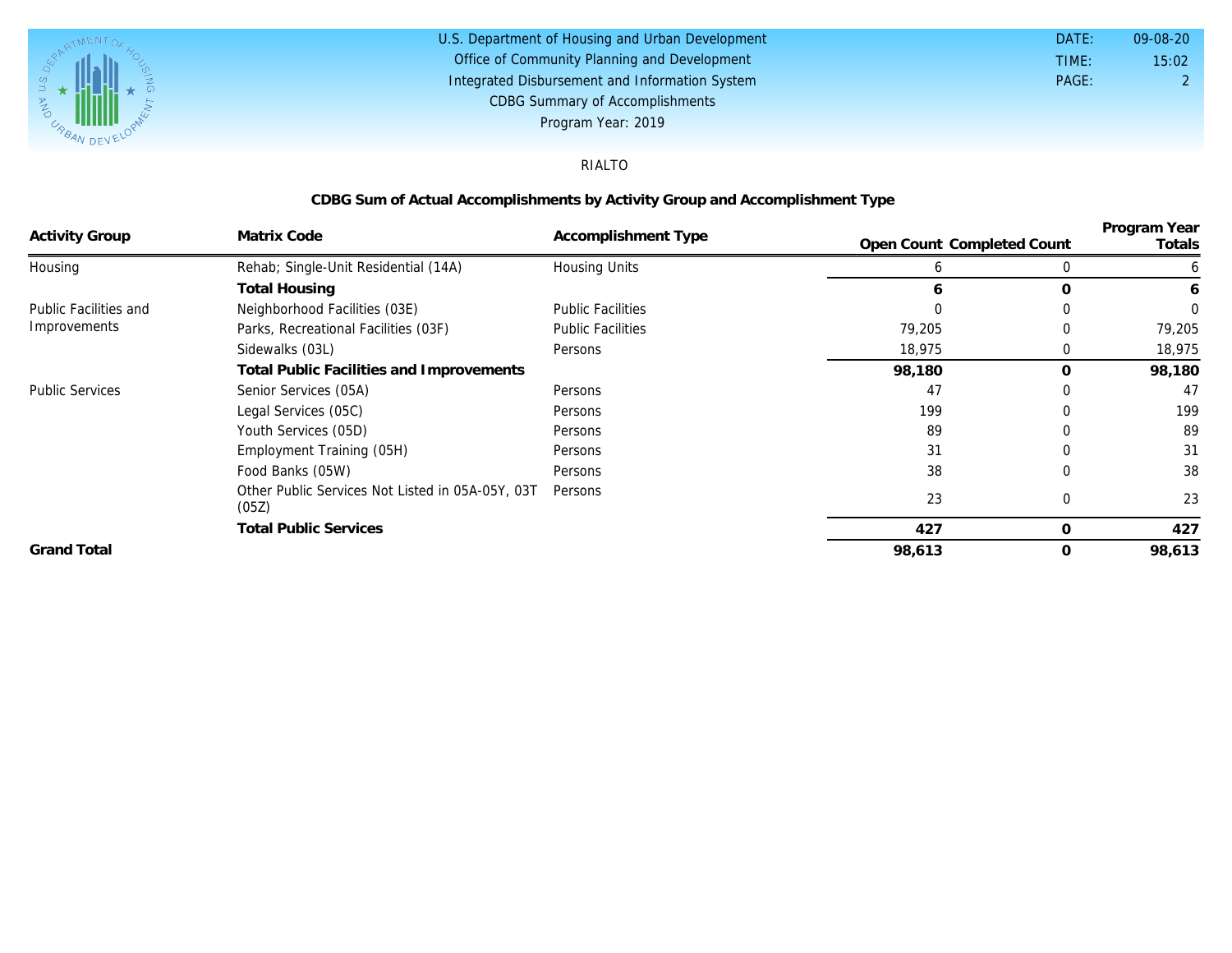

#### U.S. Department of Housing and Urban Development Office of Community Planning and Development Integrated Disbursement and Information System DATE: TIME: PAGE: 3 15:02 09-08-20 CDBG Summary of Accomplishments Program Year: 2019

### RIALTO

### **CDBG Beneficiaries by Racial / Ethnic Category**

| Housing-Non Housing | Race                                                 |                      | <b>Total Hispanic</b> |                          |            |
|---------------------|------------------------------------------------------|----------------------|-----------------------|--------------------------|------------|
|                     |                                                      | <b>Total Persons</b> |                       | Persons Total Households | Households |
| Housing             | White                                                | 0                    | 0                     |                          |            |
|                     | American Indian/Alaskan Native & White               |                      |                       |                          |            |
|                     | Other multi-racial                                   | 0                    | O                     |                          |            |
|                     | <b>Total Housing</b>                                 | $\mathbf 0$          | $\Omega$              | h                        |            |
| Non Housing         | White                                                | 142                  | 85                    |                          |            |
|                     | Black/African American                               | 80                   | 8                     |                          |            |
|                     | Asian                                                |                      |                       |                          |            |
|                     | American Indian/Alaskan Native                       |                      |                       |                          |            |
|                     | Native Hawaiian/Other Pacific Islander               |                      |                       |                          |            |
|                     | American Indian/Alaskan Native & White               |                      |                       |                          |            |
|                     | Black/African American & White                       |                      |                       |                          |            |
|                     | Amer. Indian/Alaskan Native & Black/African<br>Amer. | 8                    | 0                     | $\Omega$                 |            |
|                     | Other multi-racial                                   | 172                  | 168                   | 0                        | O          |
|                     | <b>Total Non Housing</b>                             | 427                  | 269                   | $\Omega$                 | O          |
| <b>Grand Total</b>  | White                                                | 142                  | 85                    |                          |            |
|                     | Black/African American                               | 80                   | 8                     |                          |            |
|                     | Asian                                                |                      |                       |                          |            |
|                     | American Indian/Alaskan Native                       |                      |                       |                          |            |
|                     | Native Hawaiian/Other Pacific Islander               |                      |                       |                          |            |
|                     | American Indian/Alaskan Native & White               |                      |                       |                          |            |
|                     | Black/African American & White                       |                      |                       |                          |            |
|                     | Amer. Indian/Alaskan Native & Black/African<br>Amer. | 8                    | $\Omega$              |                          |            |
|                     | Other multi-racial                                   | 172                  | 168                   |                          |            |
|                     | <b>Total Grand Total</b>                             | 427                  | 269                   | 6                        | 3          |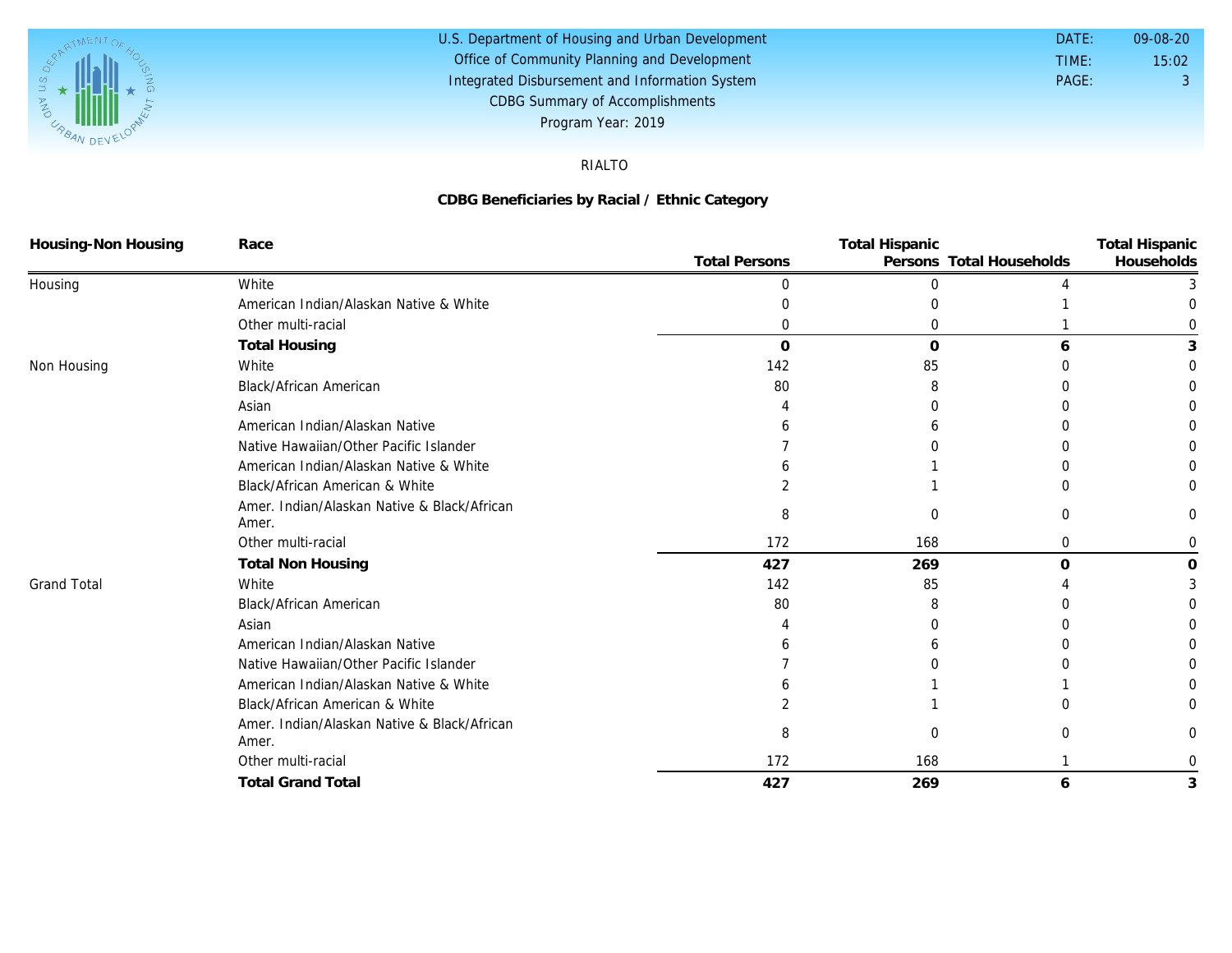

#### U.S. Department of Housing and Urban Development Office of Community Planning and Development Integrated Disbursement and Information System DATE: TIME: PAGE: 4 15:02 09-08-20 CDBG Summary of Accomplishments Program Year: 2019

### RIALTO

### **CDBG Beneficiaries by Income Category**

|             | Income Levels                        | Owner Occupied | Renter Occupied | Persons |
|-------------|--------------------------------------|----------------|-----------------|---------|
| Housing     | Extremely Low $\left(<=30\% \right)$ |                |                 |         |
|             | Low ( $>30\%$ and $\lt$ =50%)        |                |                 |         |
|             | Mod ( $>50\%$ and $\lt$ =80%)        |                |                 |         |
|             | Total Low-Mod                        |                |                 |         |
|             | Non Low-Mod $(>80\%)$                |                |                 |         |
|             | <b>Total Beneficiaries</b>           |                |                 |         |
| Non Housing | Extremely Low $\left(<=30\% \right)$ |                |                 | 181     |
|             | Low ( $>30\%$ and $\lt$ =50%)        |                |                 | 150     |
|             | Mod ( $>50\%$ and $\lt$ =80%)        |                |                 | 74      |
|             | Total Low-Mod                        |                |                 | 405     |
|             | Non Low-Mod $(>80\%)$                |                |                 | 22      |
|             | <b>Total Beneficiaries</b>           |                |                 | 427     |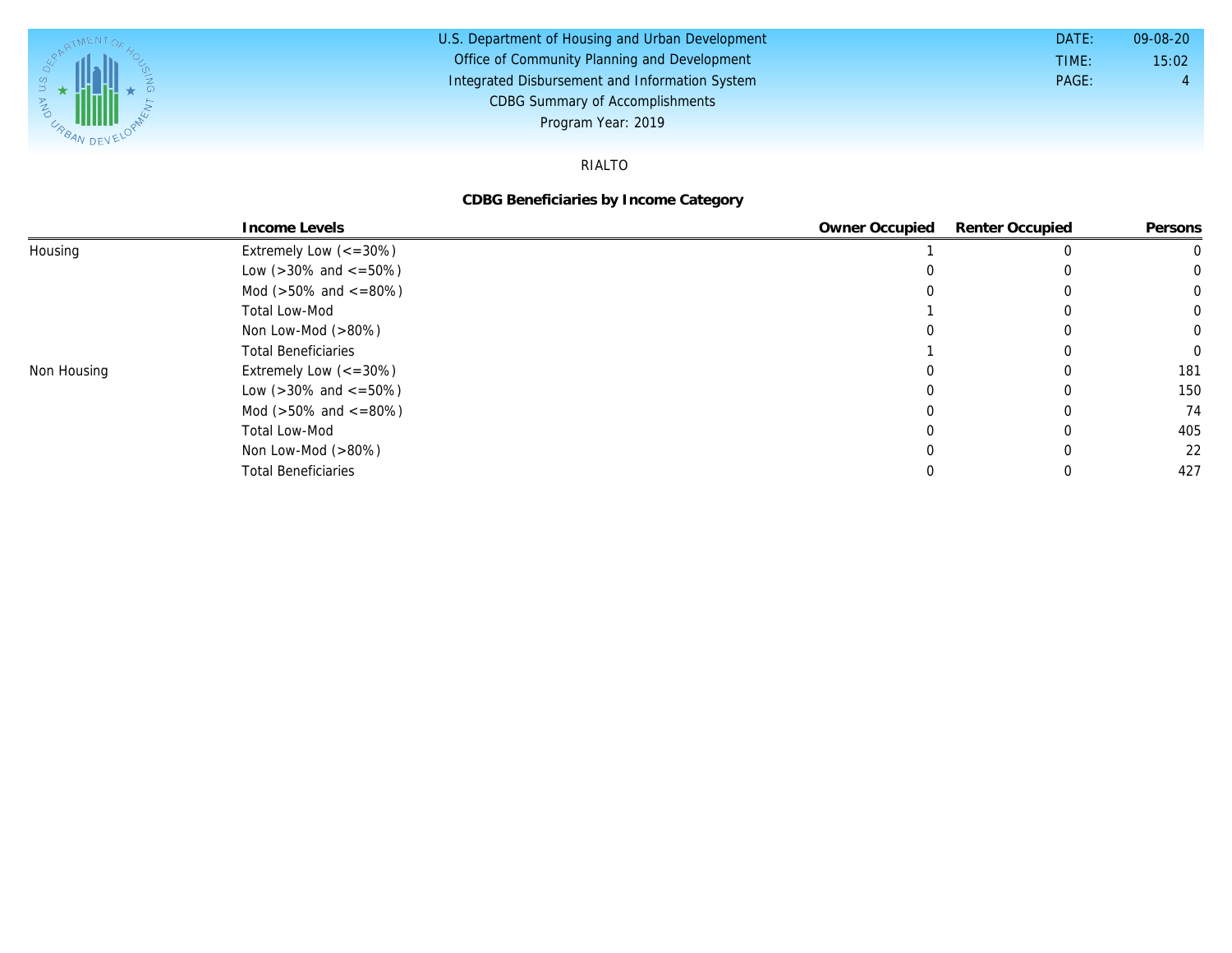

**IDIS Report – PR 26 CDBG Financial Summary Report**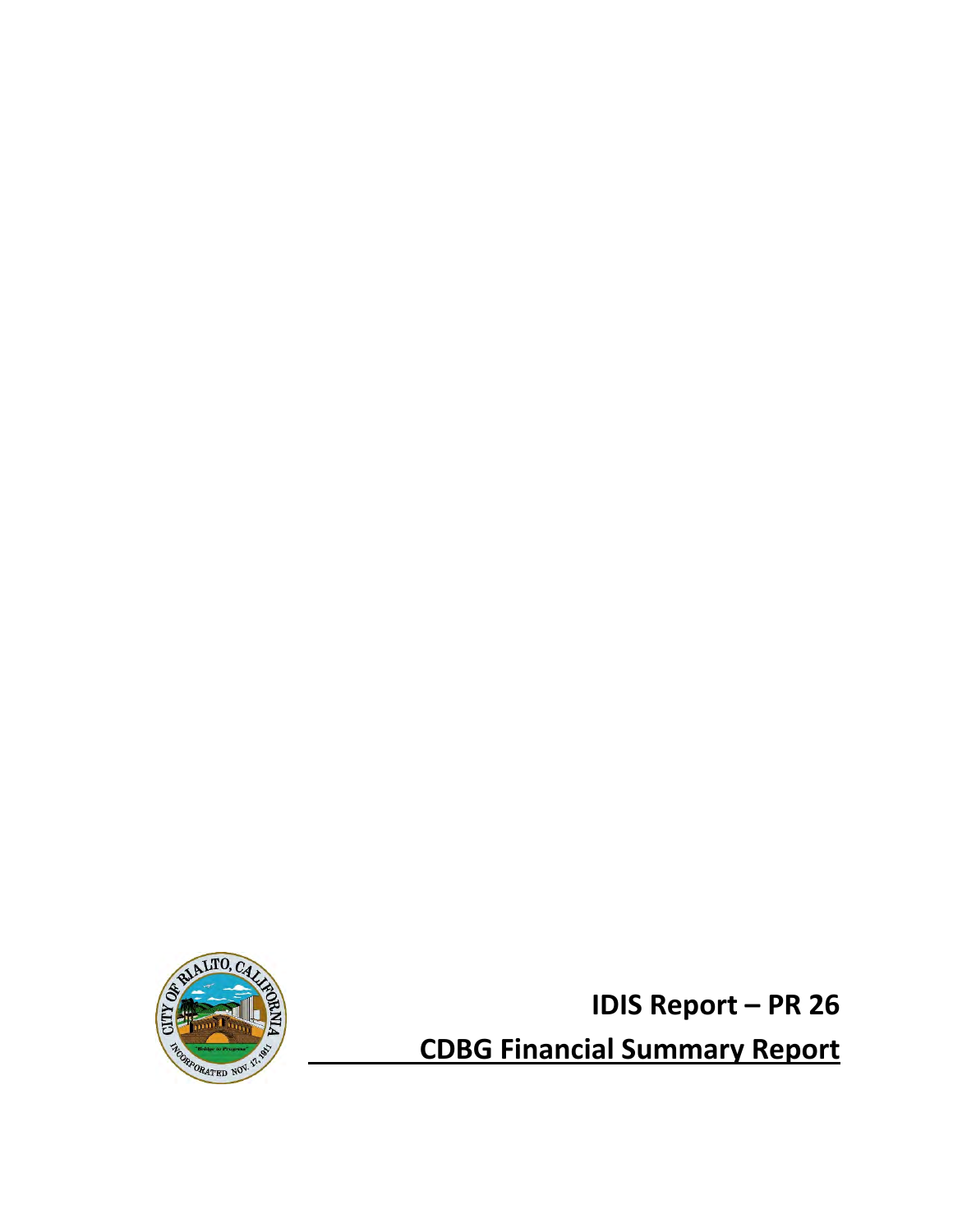|      | Office of Community Planning and Development     | DATE: | $09 - 08 - 20$ |
|------|--------------------------------------------------|-------|----------------|
| UPP. | U.S. Department of Housing and Urban Development | TIME: | 15:04          |
|      | Integrated Disbursement and Information System   | PAGE: |                |
|      | PR26 - CDBG Financial Summary Report             |       |                |
|      | Program Year 2019                                |       |                |
|      | RIALTO, CA                                       |       |                |
|      |                                                  |       |                |

| PART I: SUMMARY OF CDBG RESOURCES                                              |              |
|--------------------------------------------------------------------------------|--------------|
| 01 UNEXPENDED CDBG FUNDS AT END OF PREVIOUS PROGRAM YEAR                       | 0.00         |
| 02 ENTITLEMENT GRANT                                                           | 1,196,679.00 |
| 03 SURPLUS URBAN RENEWAL                                                       | 0.00         |
| 04 SECTION 108 GUARANTEED LOAN FUNDS                                           | 0.00         |
| 05 CURRENT YEAR PROGRAM INCOME                                                 | 0.00         |
| 05a CURRENT YEAR SECTION 108 PROGRAM INCOME (FOR SI TYPE)                      | 0.00         |
| 06 FUNDS RETURNED TO THE LINE-OF-CREDIT                                        | 36,988.04    |
| 06a FUNDS RETURNED TO THE LOCAL CDBG ACCOUNT                                   | 0.00         |
| 07 ADJUSTMENT TO COMPUTE TOTAL AVAILABLE                                       | 0.00         |
| 08 TOTAL AVAILABLE (SUM, LINES 01-07)                                          | 1,233,667.04 |
| PART II: SUMMARY OF CDBG EXPENDITURES                                          |              |
| 09 DISBURSEMENTS OTHER THAN SECTION 108 REPAYMENTS AND PLANNING/ADMINISTRATION | 310,136.91   |
| 10 ADJUSTMENT TO COMPUTE TOTAL AMOUNT SUBJECT TO LOW/MOD BENEFIT               | 0.00         |
| 11 AMOUNT SUBJECT TO LOW/MOD BENEFIT (LINE 09 + LINE 10)                       | 310,136.91   |
| 12 DISBURSED IN IDIS FOR PLANNING/ADMINISTRATION                               | 119,622.76   |
| 13 DISBURSED IN IDIS FOR SECTION 108 REPAYMENTS                                | 284,093.47   |
| 14 ADJUSTMENT TO COMPUTE TOTAL EXPENDITURES                                    | 0.00         |
| 15 TOTAL EXPENDITURES (SUM, LINES 11-14)                                       | 713,853.14   |
| 16 UNEXPENDED BALANCE (LINE 08 - LINE 15)                                      | 519,813.90   |
| PART III: LOWMOD BENEFIT THIS REPORTING PERIOD                                 |              |
| 17 EXPENDED FOR LOW/MOD HOUSING IN SPECIAL AREAS                               | 0.00         |
| 18 EXPENDED FOR LOW/MOD MULTI-UNIT HOUSING                                     | 0.00         |
| 19 DISBURSED FOR OTHER LOW/MOD ACTIVITIES                                      | 310,136.91   |
| 20 ADJUSTMENT TO COMPUTE TOTAL LOW/MOD CREDIT                                  | 0.00         |
| 21 TOTAL LOW/MOD CREDIT (SUM, LINES 17-20)                                     | 310,136.91   |
| 22 PERCENT LOW/MOD CREDIT (LINE 21/LINE 11)                                    | 100.00%      |
| LOW/MOD BENEFIT FOR MULTI-YEAR CERTIFICATIONS                                  |              |
| 23 PROGRAM YEARS(PY) COVERED IN CERTIFICATION                                  | PY: PY: PY:  |
| 24 CUMULATIVE NET EXPENDITURES SUBJECT TO LOW/MOD BENEFIT CALCULATION          | 0.00         |
| 25 CUMULATIVE EXPENDITURES BENEFITING LOW/MOD PERSONS                          | 0.00         |
| 26 PERCENT BENEFIT TO LOW/MOD PERSONS (LINE 25/LINE 24)                        | 0.00%        |
| PART IV: PUBLIC SERVICE (PS) CAP CALCULATIONS                                  |              |
| 27 DISBURSED IN IDIS FOR PUBLIC SERVICES                                       | 98,222.58    |
| 28 PS UNLIQUIDATED OBLIGATIONS AT END OF CURRENT PROGRAM YEAR                  | 0.00         |
| 29 PS UNLIQUIDATED OBLIGATIONS AT END OF PREVIOUS PROGRAM YEAR                 | 0.00         |
| 30 ADJUSTMENT TO COMPUTE TOTAL PS OBLIGATIONS                                  | 0.00         |
| 31 TOTAL PS OBLIGATIONS (LINE 27 + LINE 28 - LINE 29 + LINE 30)                | 98.222.58    |
| 32 ENTITLEMENT GRANT                                                           | 1,196,679.00 |
| 33 PRIOR YEAR PROGRAM INCOME                                                   | 0.00         |
| 34 ADJUSTMENT TO COMPUTE TOTAL SUBJECT TO PS CAP                               | 0.00         |
| 35 TOTAL SUBJECT TO PS CAP (SUM, LINES 32-34)                                  | 1,196,679.00 |
| 36 PERCENT FUNDS OBLIGATED FOR PS ACTIVITIES (LINE 31/LINE 35)                 | 8.21%        |
| PART V: PLANNING AND ADMINISTRATION (PA) CAP                                   |              |
| 37 DISBURSED IN IDIS FOR PLANNING/ADMINISTRATION                               | 119,622.76   |
| 38 PA UNLIQUIDATED OBLIGATIONS AT END OF CURRENT PROGRAM YEAR                  | 0.00         |
| 39 PA UNLIQUIDATED OBLIGATIONS AT END OF PREVIOUS PROGRAM YEAR                 | 0.00         |
| 40 ADJUSTMENT TO COMPUTE TOTAL PA OBLIGATIONS                                  | 0.00         |
| 41 TOTAL PA OBLIGATIONS (LINE 37 + LINE 38 - LINE 39 + LINE 40)                | 119,622.76   |
| 42 ENTITLEMENT GRANT                                                           | 1,196,679.00 |
| 43 CURRENT YEAR PROGRAM INCOME                                                 | 0.00         |
| 44 ADJUSTMENT TO COMPUTE TOTAL SUBJECT TO PA CAP                               | 0.00         |
|                                                                                | 1,196,679.00 |
| 45 TOTAL SUBJECT TO PA CAP (SUM, LINES 42-44)                                  |              |
| 46 PERCENT FUNDS OBLIGATED FOR PA ACTIVITIES (LINE 41/LINE 45)                 | 10.00%       |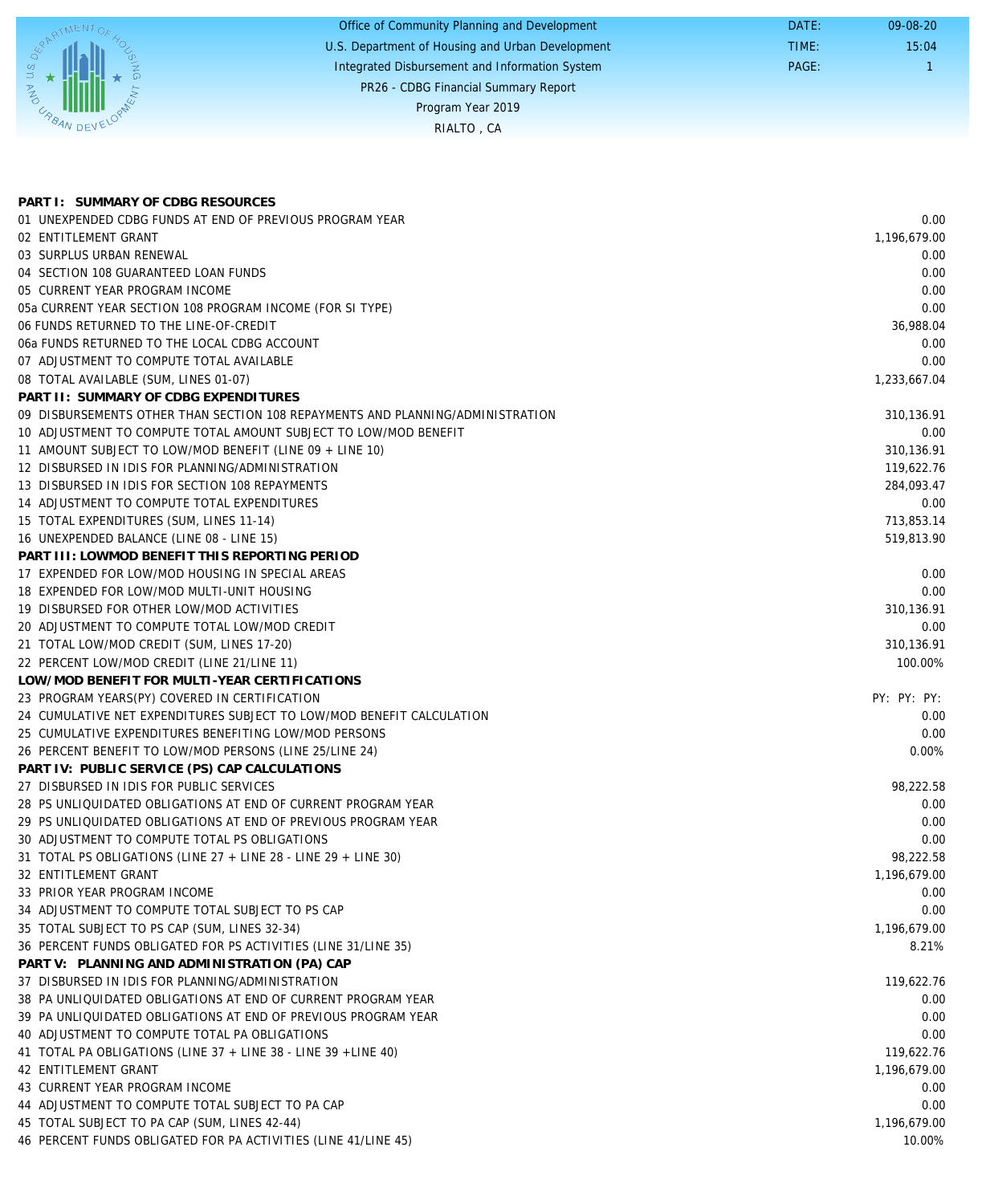

### U.S. Department of Housing and Urban Development Office of Community Planning and Development

Integrated Disbursement and Information System

PAGE: 2 15:04 09-08-20

 DATE: TIME:

PR26 - CDBG Financial Summary Report

Program Year 2019

RIALTO , CA

## **LINE 17 DETAIL: ACTIVITIES TO CONSIDER IN DETERMINING THE AMOUNT TO ENTER ON LINE 17**

Report returned no data.

#### **LINE 18 DETAIL: ACTIVITIES TO CONSIDER IN DETERMINING THE AMOUNT TO ENTER ON LINE 18** Report returned no data.

#### **LINE 19 DETAIL: ACTIVITIES INCLUDED IN THE COMPUTATION OF LINE 19**

| Plan Year | <b>IDIS Project</b> | <b>IDIS Activity</b> | Voucher<br>Number | <b>Activity Name</b>                                    | Matrix<br>Code  | National<br>Objective | Drawn Amount |
|-----------|---------------------|----------------------|-------------------|---------------------------------------------------------|-----------------|-----------------------|--------------|
|           |                     |                      |                   |                                                         |                 |                       |              |
| 2015      | $\mathbf{1}$        | 320                  | 6371900           | Rialto Community Resource Center Improvements           | 03E             | <b>LMC</b>            | \$333.97     |
|           |                     |                      |                   |                                                         | 03E             | Matrix Code           | \$333.97     |
| 2017      | $\mathbf{1}$        | 353                  | 6371465           | ADA Improvements Project Community Center               | 03F             | LMA                   | \$6,648.07   |
| 2017      | $\mathbf{1}$        | 353                  | 6371900           | ADA Improvements Project Community Center               | 03F             | LMA                   | \$22,998.64  |
| 2017      | $\mathbf{1}$        | 353                  | 6374281           | ADA Improvements Project Community Center               | 03F             | LMA                   | \$47,257.86  |
| 2018      | $\sqrt{2}$          | 368                  | 6358281           | Bud Bender Park Ball Field Fence Project                | 03F             | LMA                   | \$1,289.20   |
| 2018      | $\overline{2}$      | 368                  | 6371465           | Bud Bender Park Ball Field Fence Project                | 03F             | LMA                   | \$820.38     |
| 2018      | $\sqrt{2}$          | 368                  | 6374281           | Bud Bender Park Ball Field Fence Project                | 03F             | LMA                   | \$20,044.69  |
| 2018      | $\overline{2}$      | 371                  | 6358281           | Community Center Basketball Resurfacing Project         | 03F             | <b>LMA</b>            | \$1,657.70   |
| 2018      | $\overline{2}$      | 371                  | 6371465           | Community Center Basketball Resurfacing Project         | 03F             | LMA                   | \$1,749.68   |
| 2018      | $\sqrt{2}$          | 371                  | 6371900           | Community Center Basketball Resurfacing Project         | 03F             | LMA                   | \$1,054.84   |
| 2018      | $\overline{2}$      | 371                  | 6374281           | Community Center Basketball Resurfacing Project         | 03F             | LMA                   | \$1,361.94   |
|           |                     |                      |                   |                                                         | 03F             | Matrix Code           | \$104,883.00 |
| 2017      | $\mathbf{1}$        | 347                  | 6371465           | 2017-2018 Curb, Gutter Sidewalk Project                 | 03L             | <b>LMA</b>            | \$65,560.92  |
| 2017      | $\mathbf{1}$        | 347                  | 6371900           | 2017-2018 Curb, Gutter Sidewalk Project                 | 03L             | <b>LMA</b>            | \$36,286.44  |
|           |                     |                      |                   |                                                         | O3L             | Matrix Code           | \$101,847.36 |
| 2019      | $\overline{2}$      | 376                  | 6358281           | Rialto Senior Services Division                         | 05A             | <b>LMC</b>            | \$17,110.51  |
| 2019      | $\overline{2}$      | 376                  | 6371465           | Rialto Senior Services Division                         | 05A             | <b>LMC</b>            | \$805.49     |
|           |                     |                      |                   |                                                         | 05A             | Matrix Code           | \$17,916.00  |
| 2019      | $\overline{2}$      | 379                  | 6371465           | Rural Access to Justice Program                         | 05C             | <b>LMC</b>            | \$4,585.52   |
|           |                     |                      |                   |                                                         | 05C             | Matrix Code           | \$4,585.52   |
| 2019      | $\overline{2}$      | 375                  | 6358281           | Fit 4 Kids Program                                      | 05D             | <b>LMC</b>            | \$8,638.69   |
| 2019      | $\overline{2}$      | 375                  | 6371465           | Fit 4 Kids Program                                      | 05D             | <b>LMC</b>            | \$3,337.71   |
| 2019      | $\overline{2}$      | 375                  | 6371900           | Fit 4 Kids Program                                      | 05 <sub>D</sub> | <b>LMC</b>            | \$3,298.70   |
| 2019      | $\overline{2}$      | 377                  | 6358281           | Pride Platoon Boot Camp                                 | 05D             | <b>LMC</b>            | \$1,933.75   |
| 2019      | $\sqrt{2}$          | 377                  | 6371900           | Pride Platoon Boot Camp                                 | 05D             | <b>LMC</b>            | \$17,194.37  |
| 2019      | $\overline{2}$      | 378                  | 6371900           | Big Brothers/Big Sisters School Based Mentoring Program | 05D             | <b>LMC</b>            | \$3,177.06   |
|           |                     |                      |                   |                                                         | 05D             | Matrix Code           | \$37,580.28  |
| 2019      | $\overline{2}$      | 380                  | 6358281           | Academic and Job Training Program                       | 05H             | <b>LMC</b>            | \$6,613.75   |
| 2019      | $\sqrt{2}$          | 380                  | 6371465           | Academic and Job Training Program                       | 05H             | <b>LMC</b>            | \$9,859.36   |
| 2019      | $\overline{2}$      | 380                  | 6371900           | Academic and Job Training Program                       | 05H             | <b>LMC</b>            | \$9,127.95   |
|           |                     |                      |                   |                                                         | 05H             | Matrix Code           | \$25,601.06  |
| 2019      | $\overline{2}$      | 381                  | 6358281           | Rialto Child Assitance Program                          | 05W             | <b>LMC</b>            | \$297.38     |
| 2019      | $\sqrt{2}$          | 381                  | 6371465           | Rialto Child Assitance Program                          | 05W             | <b>LMC</b>            | \$743.21     |
| 2019      | $\sqrt{2}$          | 381                  | 6371900           | Rialto Child Assitance Program                          | 05W             | <b>LMC</b>            | \$2,307.57   |
|           |                     |                      |                   |                                                         | 05W             |                       |              |
|           |                     |                      |                   |                                                         |                 | Matrix Code           | \$3,348.16   |
| 2019      | $\sqrt{2}$          | 382                  | 6371900           | Veterans Assistance Program                             | 05Z             | <b>LMC</b>            | \$8,896.56   |
| 2019      | $\overline{2}$      | 382                  | 6374281           | Veterans Assistance Program                             | 05Z             | <b>LMC</b>            | \$295.00     |
|           |                     |                      |                   |                                                         | 05Z             | Matrix Code           | \$9,191.56   |
| 2017      | 3                   | 350                  | 6358281           | Mobile Home Repair Program                              | 14A             | LMH                   | \$4,850.00   |
|           |                     |                      |                   |                                                         | 14A             | Matrix Code           | \$4,850.00   |
| Total     |                     |                      |                   |                                                         |                 |                       | \$310,136.91 |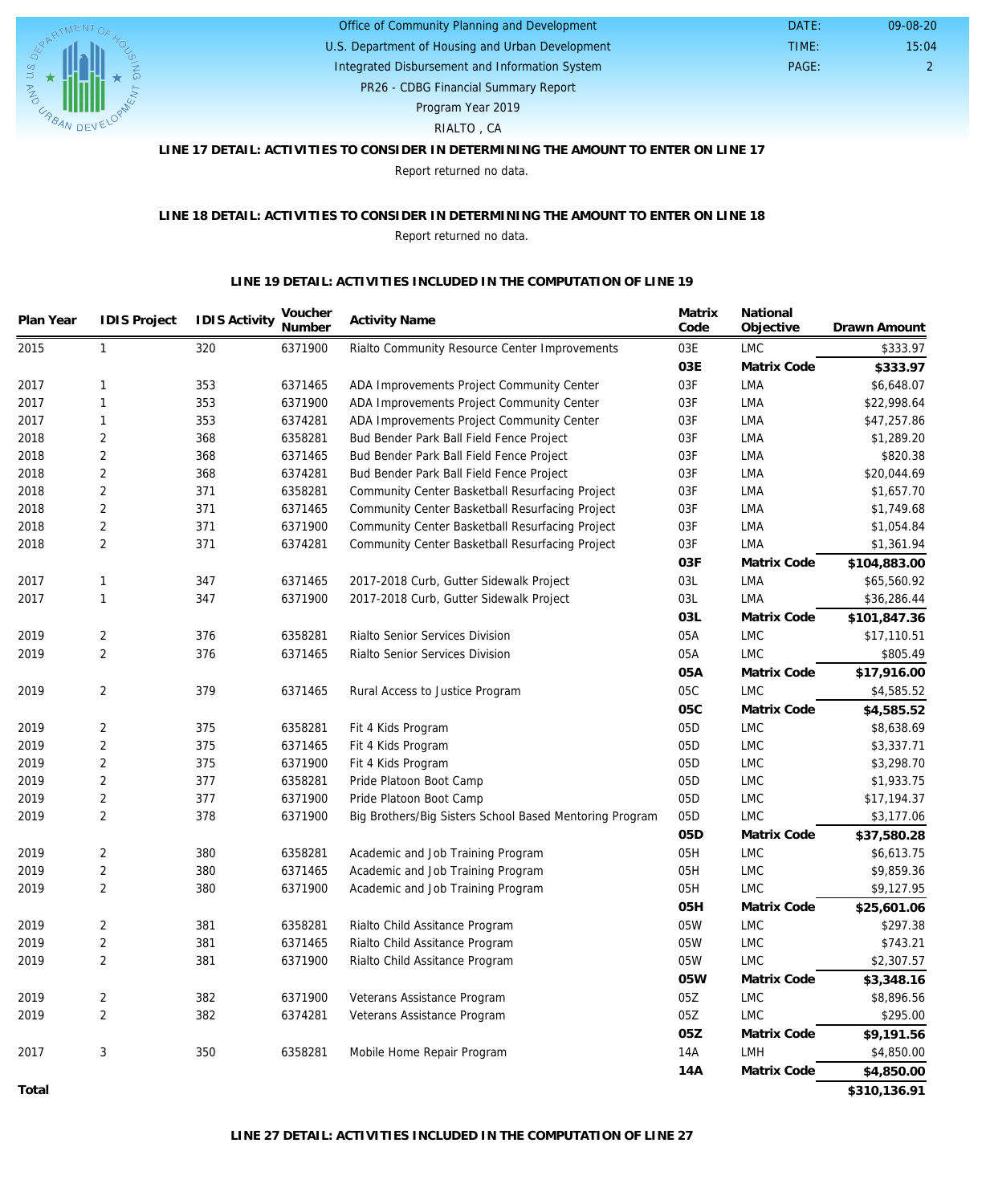

#### Office of Community Planning and Development DATE: TIME:

U.S. Department of Housing and Urban Development

Integrated Disbursement and Information System

PAGE: 3 15:04 09-08-20

PR26 - CDBG Financial Summary Report

## Program Year 2019

#### RIALTO , CA

| Plan Year | <b>IDIS Project</b> | <b>IDIS Activity</b> | Voucher<br>Number | <b>Activity Name</b>                                    | Matrix<br>Code  | National<br>Objective | <b>Drawn Amount</b> |
|-----------|---------------------|----------------------|-------------------|---------------------------------------------------------|-----------------|-----------------------|---------------------|
| 2019      | 2                   | 376                  | 6358281           | <b>Rialto Senior Services Division</b>                  | 05A             | <b>LMC</b>            | \$17,110.51         |
| 2019      | 2                   | 376                  | 6371465           | Rialto Senior Services Division                         | 05A             | LMC                   | \$805.49            |
|           |                     |                      |                   |                                                         | 05A             | Matrix Code           | \$17,916.00         |
| 2019      | $\overline{2}$      | 379                  | 6371465           | Rural Access to Justice Program                         | 05C             | <b>LMC</b>            | \$4,585.52          |
|           |                     |                      |                   |                                                         | 05C             | Matrix Code           | \$4,585.52          |
| 2019      | 2                   | 375                  | 6358281           | Fit 4 Kids Program                                      | 05D             | <b>LMC</b>            | \$8,638.69          |
| 2019      | $\overline{2}$      | 375                  | 6371465           | Fit 4 Kids Program                                      | 05D             | <b>LMC</b>            | \$3,337.71          |
| 2019      | $\overline{2}$      | 375                  | 6371900           | Fit 4 Kids Program                                      | 05 <sub>D</sub> | <b>LMC</b>            | \$3,298.70          |
| 2019      | $\overline{2}$      | 377                  | 6358281           | Pride Platoon Boot Camp                                 | 05D             | <b>LMC</b>            | \$1,933.75          |
| 2019      | $\overline{2}$      | 377                  | 6371900           | Pride Platoon Boot Camp                                 | 05 <sub>D</sub> | <b>LMC</b>            | \$17,194.37         |
| 2019      | $\overline{2}$      | 378                  | 6371900           | Big Brothers/Big Sisters School Based Mentoring Program | 05D             | <b>LMC</b>            | \$3,177.06          |
|           |                     |                      |                   |                                                         | 05 <sub>D</sub> | Matrix Code           | \$37,580.28         |
| 2019      | 2                   | 380                  | 6358281           | Academic and Job Training Program                       | 05H             | <b>LMC</b>            | \$6,613.75          |
| 2019      | $\overline{2}$      | 380                  | 6371465           | Academic and Job Training Program                       | 05H             | <b>LMC</b>            | \$9,859.36          |
| 2019      | $\overline{2}$      | 380                  | 6371900           | Academic and Job Training Program                       | 05H             | <b>LMC</b>            | \$9,127.95          |
|           |                     |                      |                   |                                                         | 05H             | Matrix Code           | \$25,601.06         |
| 2019      | $\overline{2}$      | 381                  | 6358281           | Rialto Child Assitance Program                          | 05W             | <b>LMC</b>            | \$297.38            |
| 2019      | $\overline{2}$      | 381                  | 6371465           | Rialto Child Assitance Program                          | 05W             | <b>LMC</b>            | \$743.21            |
| 2019      | $\overline{2}$      | 381                  | 6371900           | Rialto Child Assitance Program                          | 05W             | <b>LMC</b>            | \$2,307.57          |
|           |                     |                      |                   |                                                         | 05W             | Matrix Code           | \$3,348.16          |
| 2019      | $\overline{2}$      | 382                  | 6371900           | Veterans Assistance Program                             | 05Z             | <b>LMC</b>            | \$8,896.56          |
| 2019      | $\overline{2}$      | 382                  | 6374281           | Veterans Assistance Program                             | 05Z             | <b>LMC</b>            | \$295.00            |
|           |                     |                      |                   |                                                         | 05Z             | Matrix Code           | \$9,191.56          |
| Total     |                     |                      |                   |                                                         |                 |                       | \$98,222.58         |

### **LINE 37 DETAIL: ACTIVITIES INCLUDED IN THE COMPUTATION OF LINE 37**

| Plan Year | <b>IDIS Project</b> | <b>IDIS Activity</b> | Voucher<br>Number | <b>Activity Name</b>               | Matrix<br>Code  | National<br>Objective | <b>Drawn Amount</b> |
|-----------|---------------------|----------------------|-------------------|------------------------------------|-----------------|-----------------------|---------------------|
| 2019      | b                   | 373                  | 6358281           | <b>CDBG Program Administration</b> | 21A             |                       | \$5,724.05          |
| 2019      | 6                   | 373                  | 6371465           | <b>CDBG Program Administration</b> | 21A             |                       | \$2,765.78          |
| 2019      | 6                   | 373                  | 6371900           | <b>CDBG Program Administration</b> | 21A             |                       | \$5,644.75          |
| 2019      | b                   | 373                  | 6374281           | <b>CDBG Program Administration</b> | 21A             |                       | \$84,536.25         |
|           |                     |                      |                   |                                    | 21A             | Matrix Code           | \$98,670.83         |
| 2019      | 3                   | 374                  | 6371465           | Fair Housing Program               | 21D             |                       | \$4,572.79          |
| 2019      |                     | 374                  | 6371900           | Fair Housing Program               | 21 <sub>D</sub> |                       | \$12,268.77         |
| 2019      | 3                   | 374                  | 6374281           | Fair Housing Program               | 21 <sub>D</sub> |                       | \$4,110.37          |
|           |                     |                      |                   |                                    | 21D             | Matrix Code           | \$20,951.93         |
| Total     |                     |                      |                   |                                    |                 |                       | \$119,622.76        |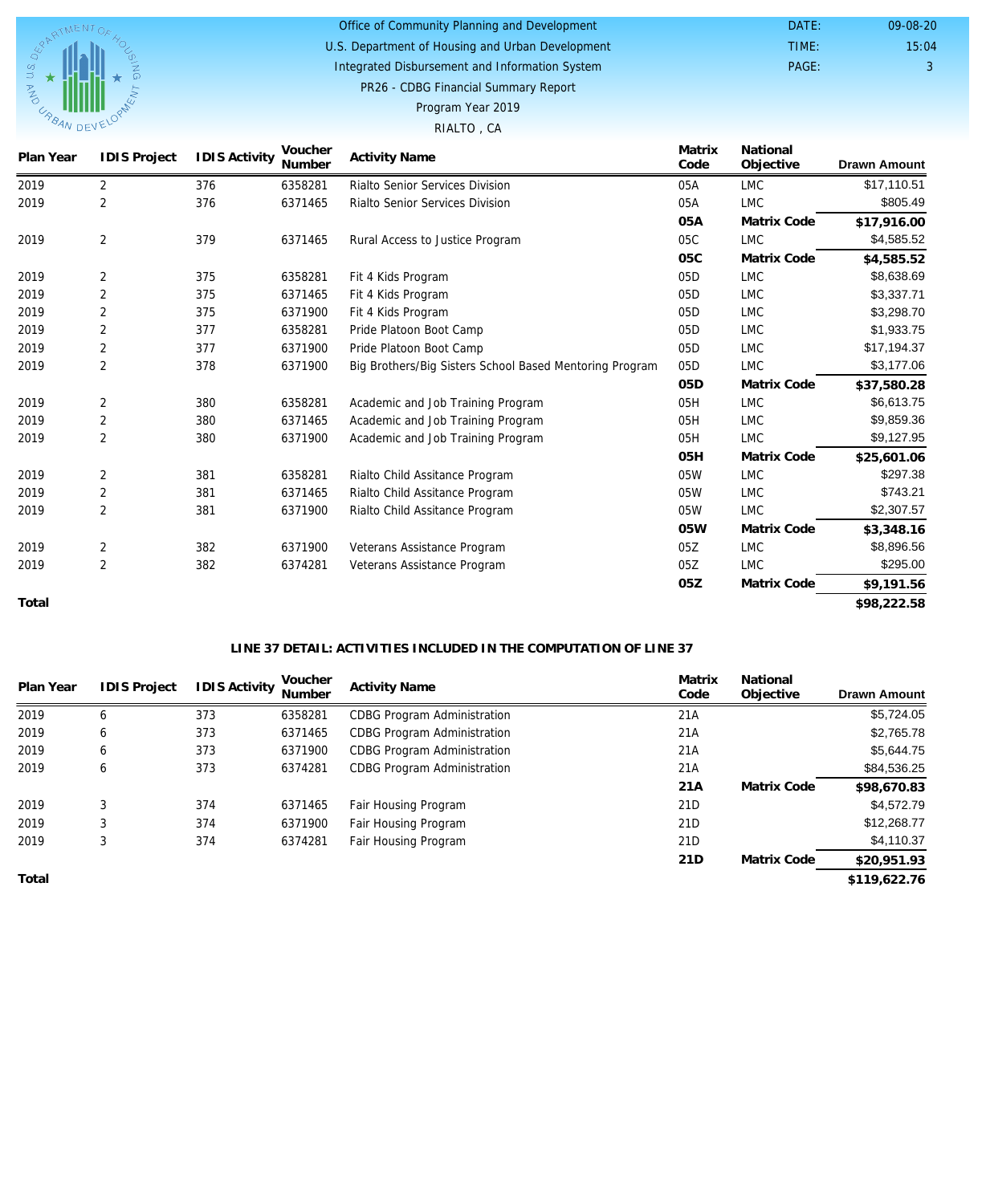

**HUD Form ‐ 60002 Section 3 Summary Report**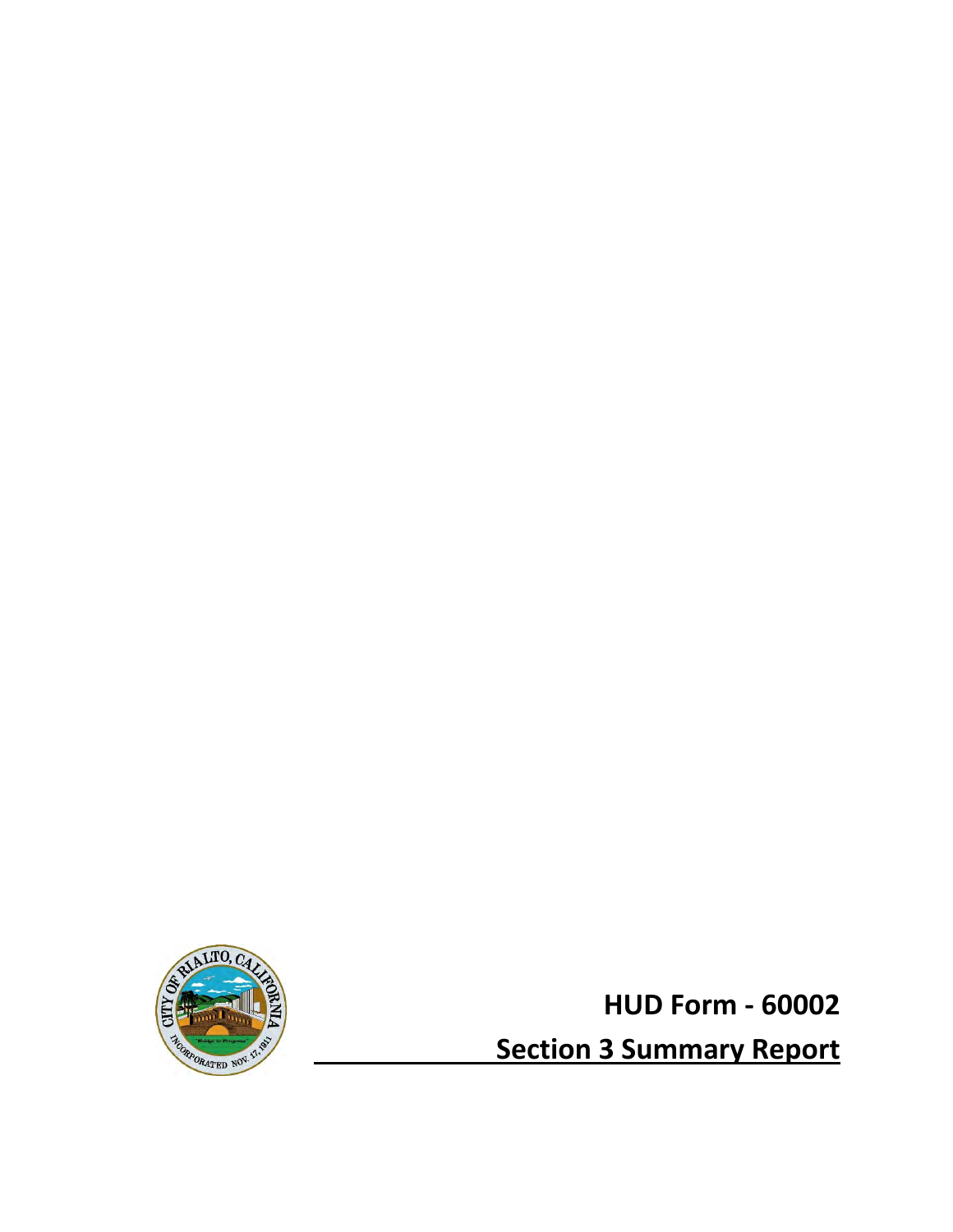

# **Section 3 Summary Report**

Economic Opportunities for Low- and Very Low-Income Persons **U.S. Department of Housing and Urban Development** Office of Fair Housing and Equal Opportunity

OMB Approval No. 2529-0043 (exp. 11/30/2018)

**Disbursement Agency**

CITY OF RIALTO

214 N PALM AVE SUITE 301, RIALTO, CA

95-6000768

## **Reporting Entity**

CITY OF RIALTO

214 N PALM AVE SUITE 301, RIALTO, CA 92376

| Dollar Amount                | \$901,701.52 |
|------------------------------|--------------|
| <b>Contact Person</b>        | Frank Perez  |
| <b>Date Report Submitted</b> | 07/30/2020   |

|                                     | <b>Program Area Code</b> | <b>Reporting Period</b><br>To .<br><b>From</b> |        |
|-------------------------------------|--------------------------|------------------------------------------------|--------|
| Program Area Name                   |                          |                                                |        |
| <b>Community Devel Block Grants</b> | CDB1                     | 6/30/20                                        | 7/1/19 |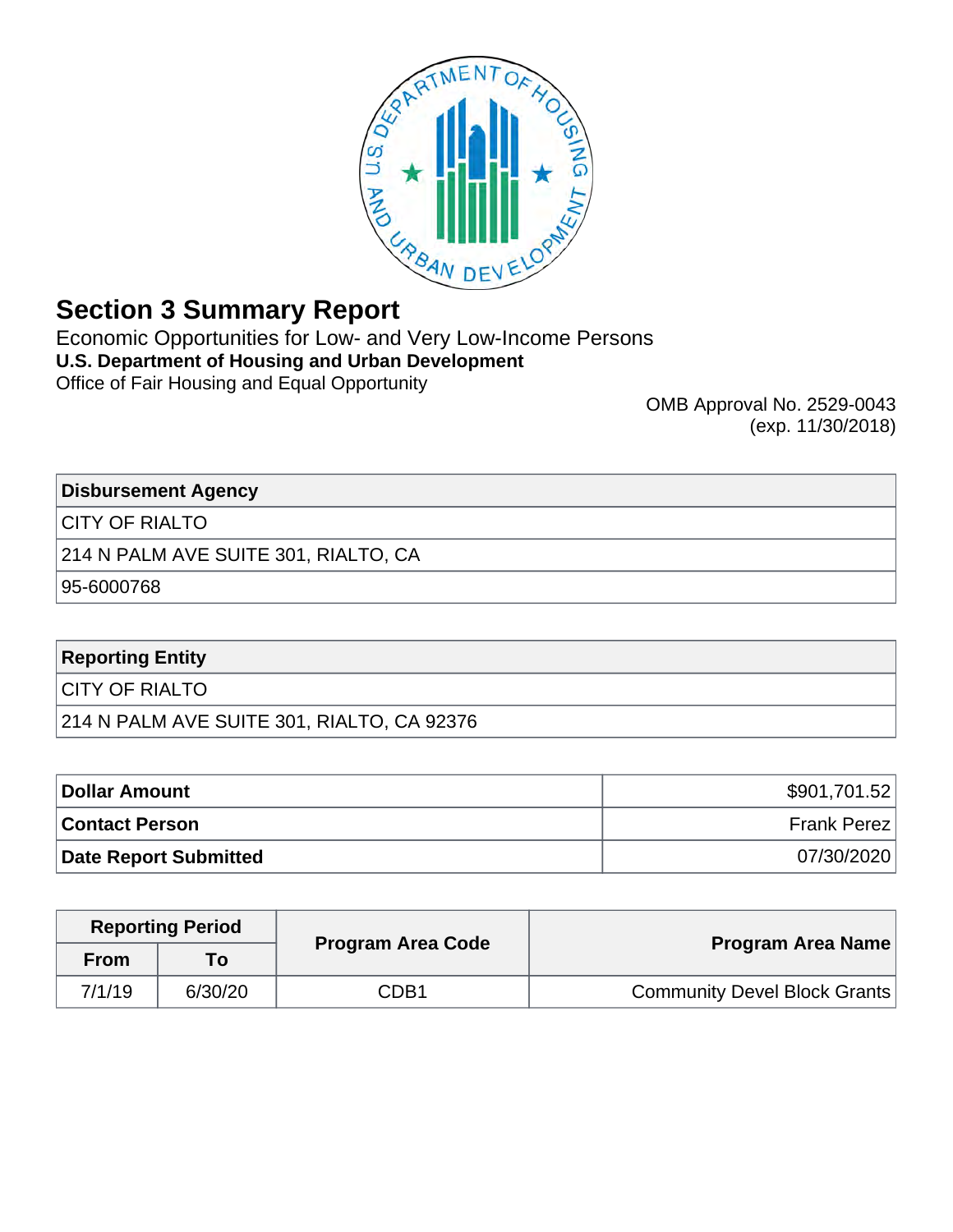# **Part I: Employment and Training**

| Job<br><b>Category</b> | <b>Number</b><br>of New<br><b>Hires</b> | Number of New<br><b>Hires that Are Sec.</b><br><b>3 Residents</b> | Aggregate<br><b>Number of Staff</b><br><b>Hours Worked</b> | <b>Total Staff Hours</b><br>for Section 3<br><b>Employees</b> | Number of<br><b>Section 3</b><br><b>Trainees</b> |
|------------------------|-----------------------------------------|-------------------------------------------------------------------|------------------------------------------------------------|---------------------------------------------------------------|--------------------------------------------------|
| Cement<br>Mason        | ⌒                                       | $\overline{2}$                                                    |                                                            |                                                               |                                                  |
| Laborer                |                                         |                                                                   |                                                            |                                                               |                                                  |

| <b>Total New Hires</b>                                     |      |
|------------------------------------------------------------|------|
| <b>Section 3 New Hires</b>                                 |      |
| <b>Percent Section 3 New Hires</b>                         | 100% |
| <b>Total Section 3 Trainees</b>                            |      |
| The minimum numerical goal for Section 3 new hires is 30%. |      |

# **Part II: Contracts Awarded**

| <b>Construction Contracts</b>                                                  |                |
|--------------------------------------------------------------------------------|----------------|
| Total dollar amount of construction contracts awarded                          | \$1,020,271.79 |
| Total dollar amount of contracts awarded to Section 3 businesses               | \$0.00         |
| Percentage of the total dollar amount that was awarded to Section 3 businesses | $0\%$          |
| Total number of Section 3 businesses receiving construction contracts          |                |
| The minimum numerical goal for Section 3 construction opportunities is 10%.    |                |

| <b>Non-Construction Contracts</b>                                                 |        |
|-----------------------------------------------------------------------------------|--------|
| Total dollar amount of all non-construction contracts awarded                     | \$0.00 |
| Total dollar amount of non-construction contracts awarded to Section 3 businesses | \$0.00 |
| Percentage of the total dollar amount that was awarded to Section 3 businesses    | N/A    |
| Total number of Section 3 businesses receiving non-construction contracts         |        |
| The minimum numerical goal for Section 3 non-construction opportunities is 3%.    |        |